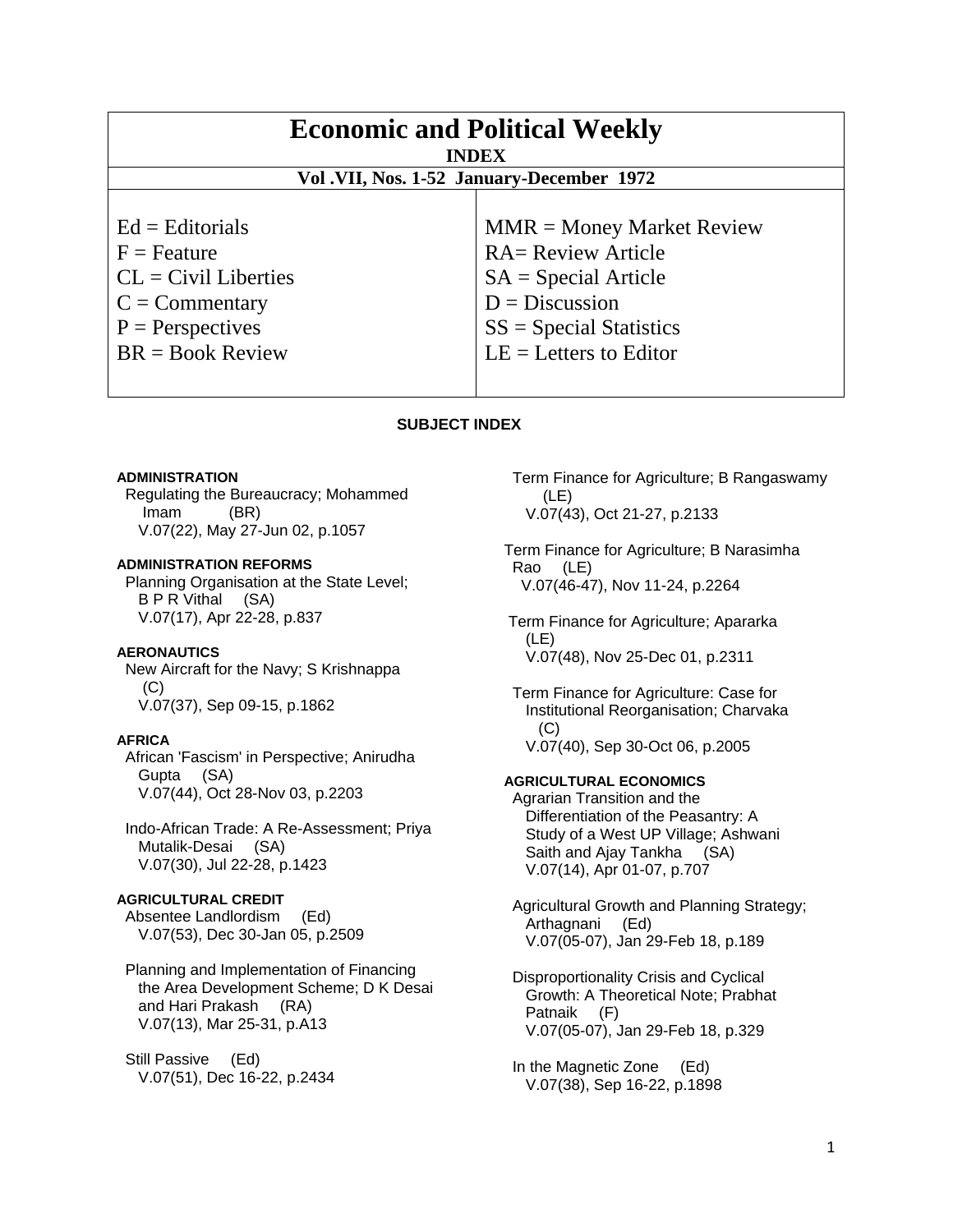## **AGRICULTURAL ECONOMICS**

Mopping up the Agricultural Surplus: Limited Role of Direct Taxes; Charvaka (C) V.07(13), Mar 25-31, p.659

 The Non-Conformist (Ed) V.07(15), Apr 08-14, p.738

#### **AGRICULTURAL GROWTH AND DEVELOPMENT**

 Communication Linkages in Transfer of Agricultural Technology (RA) V.07(53), Dec 30-Jan 05, p.A157

 Growth and Imbalances in Indian Agriculture; Dharm Narain (RA) V.07(13), Mar 25-31, p.A2

 Indian Agriculture: Before and After ; N S Jodha (BR) V.07(18), Apr 29-May 05, p.879

 The Institutional Set-Up (Ed) V.07(53), Dec 30-Jan 05, p.2509

 Who Leads Agricultural Modernisation? A Study of Some Progressive Farmers in Mysore and Punjab; Peter von Blanckenburg (RA) V.07(40), Sep 30-Oct 06, p.A94

## **AGRICULTURAL LAND**

 Ceiling on Agricultural Land-Holding: Its Economic Rationale; C H Hanumantha Rao (RA) V.07(26), Jun 24-30, p.A59

 Ends and Means (Ed) V.07(29), Jul 15-21, p.1337

 Farm Size and Productivity: A Fresh Look; N Bhattacharya and G R Saini (RA) V.07(26), Jun 24-30, p.A63

 New Ceiling Round and Implementation Prospects; Wolf Ladejinsky (RA) V.07(40), Sep 30-Oct 06, p.A125

#### **AGRICULTURAL MACHINERY**

 Farm Mechanisation in a Labour-Abundant Economy ; C H Hanumantha Rao (F) V.07(05-07), Jan 29-Feb 18, p.393

 Patterns of Investment in Farm Machinery and Equipment; Brian Lockwood (RA) V.07(40), Sep 30-Oct 06, p.A113

## **AGRICULTURAL MARKETING**

 Missing Link between Banker and Farmer; I S K Chari (F) V.07(12), Mar 18-24, p.618

#### **AGRICULTURAL PLANNING AND POLICY**

 Agriculture in the Eighties; N S Jodha (BR) V.07(36), Sep 02-08, p.1833

 All Fluff (Ed) V.07(14), Apr 01-07, p.685

 Green Only in Patches (Ed) V.07(02), Jan 08-14, p.47

 Missing Dimensions (RA) V.07(13), Mar 25-31, p.A1

 No Policy on Agricultural Prices (C) V.07(26), Jun 24-30, p.1219

 Peasant Farms and Socialist Transformation of Agriculture in Poland, 1945-1975; S Ganguli (RA) V.07(13), Mar 25-31, p.A47

 Stereotype Norms (RA) V.07(26), Jun 24-30, p.A57

**AGRICULTURAL PRICES**  A Matter of Class Bias (Ed) V.07(40), Sep 30-Oct 06, p.1194

**AGRICULTURAL PRICES COMMISSION**  Mea Culpa (Ed) V.07(16), Apr 15-21, p.777

 Playing with Food (RA) V.07(53), Dec 30-Jan 05, p.A153

 Procurement without Tears! (Ed) V.07(50), Dec 09-15, p.2389

 Quick End to Great Expectations (C) V.07(17), Apr 22-28, p.825

 Search for Scapegoats (C) V.07(41), Oct 07-13, p.2054

 The Show Goes On (Ed) V.07(41), Oct 07-13, p.2041

 Triumph of the Wheat Belt (C) V.07(17), Apr 22-28, p.828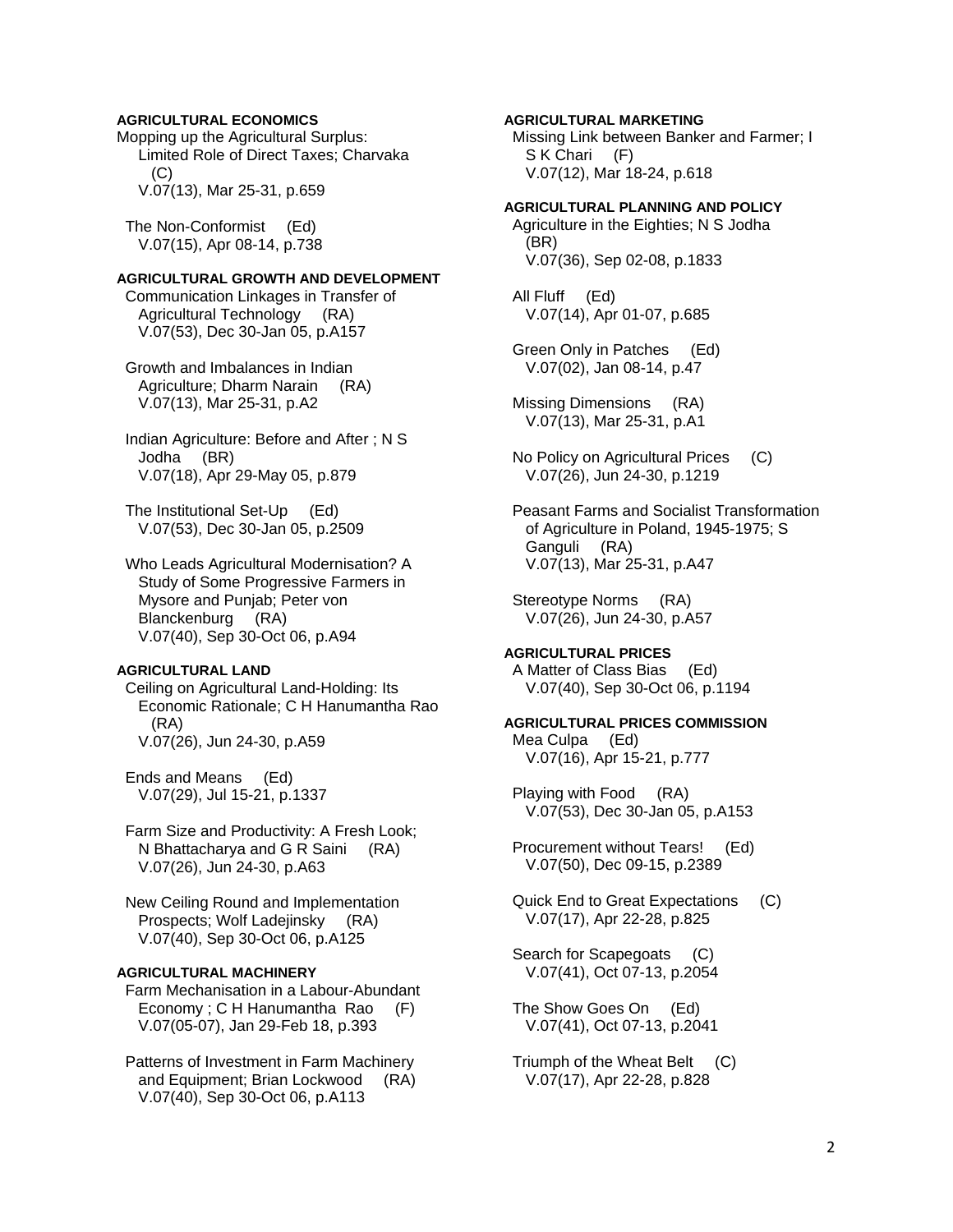#### **AGRICULTURAL PRODUCTION**

 18 Acres Is Too High (Ed) V.07(19), May 06-12, p.908

 Agricultural Wages, Production and the High-Yielding Varieties; Robert W Herdt and Edwared A Baker (RA) V.07(13), Mar 25-31, p.A23

 Agriculture in the Eighties; N S Jodha (BR) V.07(36), Sep 02-08, p.1833

 An Interregional Programming Model for Crop Production: Problems and Prospects; Uma K Srivastava and Thomas L Mann (RA) V.07(53), Dec 30-Jan 05, p.A181

 Farm Size and Productivity: A Fresh Look; N Bhattacharya and G R Saini (RA) V.07(26), Jun 24-30, p.A63

 For a Theory of Colonial Modes of Production; Jairus Banaji (SA) V.07(52), Dec 23-29, p.2498

 From Self-Sufficiency to Surplus: Role of Banks; Ghulam Ghouse (F) V.07(04), Jan 22-28, p.139

 Growth and Imbalances in Indian Agriculture; Dharm Narain (RA) V.07(13), Mar 25-31, p.A2

 Indian Agriculture: Before and After ; N S Jodha (BR) V.07(18), Apr 29-May 05, p.879

 Leakage in Hybrid Bajra Programme in Gujarat; H M Verma and R M Thakkar (RA) V.07(53), Dec 30-Jan 05, p.A176

 Mode of Production in Indian Agriculture; Andre Beteille (LE) V.07(17), Apr 22-28, p.822

 Mode of Production in Indian Agriculture: An 'Anti-Kritik'; Paresh Chattopadhyay (RA) V.07(53), Dec 30-Jan 05, p.A185

 New Seed Varieties and the Small Farm; M Schluter and John W Mellor (RA) V.07(13), Mar 25-31, p.A31

 On the Allocative Efficiency under Risk in Transforming Traditional Agriculture; Uma K Srivastava and Vishnuprasad Nagadevara (RA) V.07(26), Jun 24-30, p.A73

 On the Mode of Production in Indian Agriculture: A Reply; Utsa Patnaik (RA) V.07(40), Sep 30-Oct 06, p.A145

 On the Question of the Mode of Production in Indian Agriculture: A Preliminary Note; Paresh Chattopadhyay (RA) V.07(13), Mar 25-31, p.A39

 Peasant Farms and Socialist Transformation of Agriculture in Poland, 1945-1975; S Ganguli (RA) V.07(13), Mar 25-31, p.A47

 Small Farmer and Long-Term Finance; R M Mohana Rao and Jagannadha Acharlu (RA) V.07(26), Jun 24-30, p.A83

 A Strategy for Dry Land Agriculture; N S Jodha (RA) V.07(13), Mar 25-31, p.A7

 Uses of Kharif Failure (RA) V.07(40), Sep 30-Oct 06, p.A93

# **AGRICULTURAL SCIENTISTS**

 On the Question of the Mode of Production in Indian Agriculture: A Preliminary Note; Paresh Chattopadhyay (RA) V.07(13), Mar 25-31, p.A39

**AGRICULTURAL SECTOR**  European Scholarship on India; Aswini K Ray (C) V.07(37), Sep 09-15, p.1869

 Has There Been a Decline in Agricultural Tenancy?; S K Sanyal (SA) V.07(19), May 06-12, p.943

 Mode of Production in Indian Agriculture; Paresh Chattopadhyay (LE) V.07(21), May 20-26, p.1005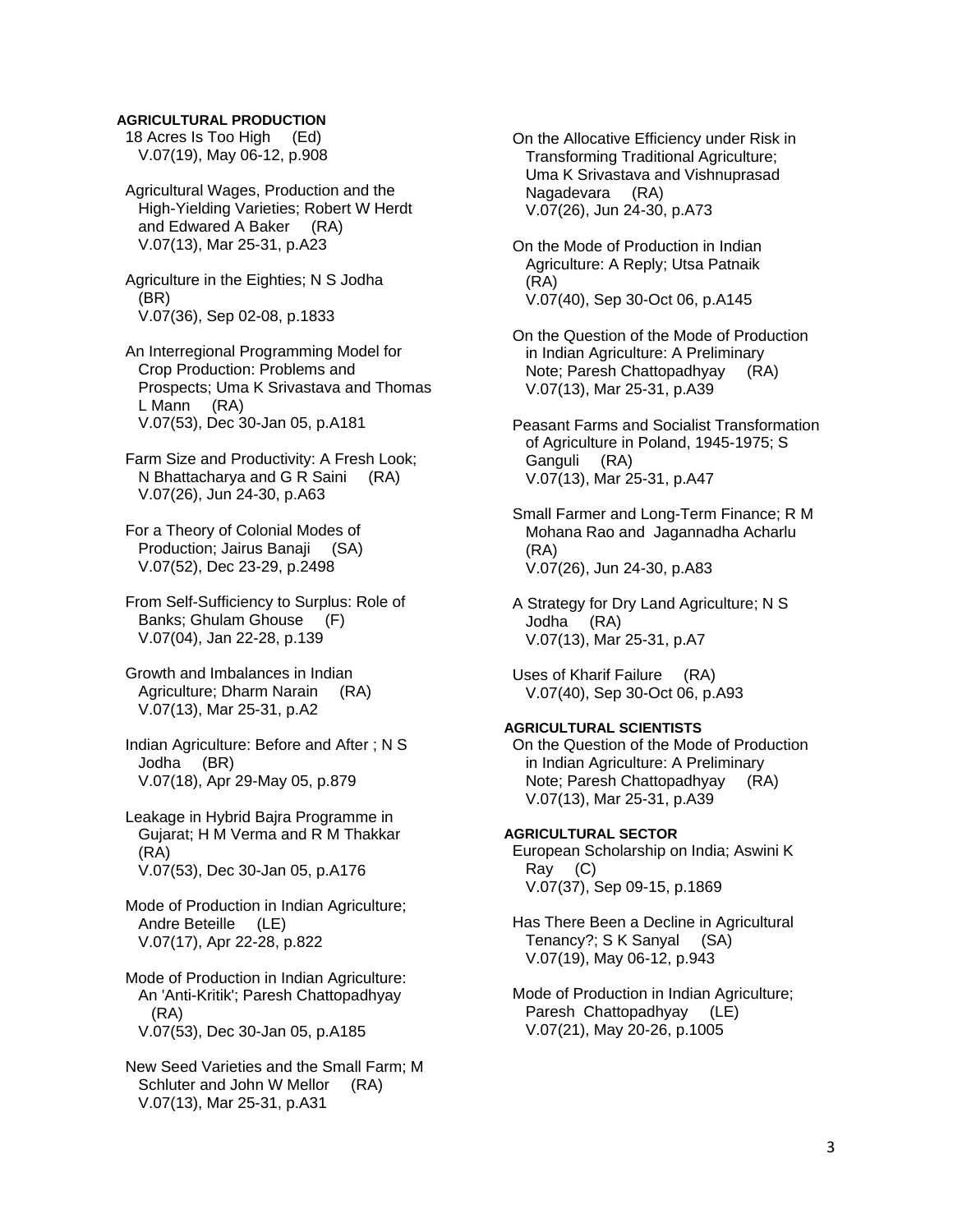## **AGRICULTURAL SECTOR**

Murky Light on Wealth; Sudhakar Adve  $(C)$ V.07(53), Dec 30-Jan 05, p.2515

 Socialism at the Grassroots: A Comment; Nanu B Amin (SA) V.07(44), Oct 28-Nov 03, p.2206

Winter of Discontent? (C) V.07(53), Dec 30-Jan 05, p.2521

#### **AGRICULTURAL TAXATION**

 Agricultural Taxation: Raj Committee's Report; C H Hanumantha Rao (SA) V.07(48), Nov 25-Dec 01, p.2345

 Agricultural Taxation: Travails of Tax Designers; M L Dantwala (RA) V.07(53), Dec 30-Jan 05, p.A154

 Ends and Means (Ed) V.07(29), Jul 15-21, p.1337

 Intersectoral Equity and Agricultural Taxation in India; Krishna Raj (F) V.07(31-33), Jul 29-Aug 18, p.1589

 Land Ceilings as a Tax on Agriculture: A Note; P N Junankar (RA) V.07(26), Jun 24-30, p.A58

 A Matter of Political Will (Ed) V.07(45), Nov 04-10, p.2209

 Targets of Taxation (Ed) V.07(49), Dec 02-08, p.2351

## **AGRICULTURAL TECHNOLOGY**

 Communication Linkages in Transfer of Agricultural Technology (RA) V.07(53), Dec 30-Jan 05, p.A157

 Farm Mechanisation in a Labour-Abundant Economy: A Comment; A S Kahlon and S S Grewal (C) V.07(20), May 13-19, p.991

 Observations on Agricultural Technology in a Developing Economy; G C Mandal (RA) V.07(26), Jun 24-30, p.A79

 On the Allocative Efficiency under Risk in Transforming Traditional Agriculture; Uma K Srivastava and Vishnuprasad

 Nagadevara (RA) V.07(26), Jun 24-30, p.A73

 Patterns of Investment in Farm Machinery and Equipment; Brian Lockwood (RA) V.07(40), Sep 30-Oct 06, p.A113

 A Strategy for Dry Land Agriculture; N S Jodha (RA) V.07(13), Mar 25-31, p.A7

 Who Leads Agricultural Modernisation? A Study of Some Progressive Farmers in Mysore and Punjab; Peter von Blanckenburg (RA) V.07(40), Sep 30-Oct 06, p.A94

## **AGRICULTURAL WAGES**

 Agricultural Wages, Production and the High-Yielding Varieties; Robert W Herdt and Edwared A Baker (RA) V.07(13), Mar 25-31, p.A23

#### **AGRICULTURE TECHNOLOGY**

 Farm Mechanisation in a Labour-Abundant Economy: A Comment; A S Kahlon and S S Grewal (C) V.07(20), May 13-19, p.991

#### **AHMEDABAD**

 Concept of Planning: A Case Study; V L Mote and B G Shah (RA) V.07(09), Feb 26-Mar 03, p.M07

## AIR TRANSPORT

 Behave, or Else...; M G Ramakrishnan (LE) V.07(35), Aug 26-Sep 01, p.1764

AIRCRAFT INDUSTRY New Aircraft for the Navy; S Krishnappa  $(C)$ V.07(37), Sep 09-15, p.1862

 Selling the Concorde; Harish Chandola (C) V.07(27), Jul 01-07, p.1268

 Which Ships for What Roles? (C) V.07(45), Nov 04-10, p.2224

**ALUMINIUM INDUSTRY**  Costs: Whose Responsibility? (Ed) V.07(28), Jul 08-14, p.1294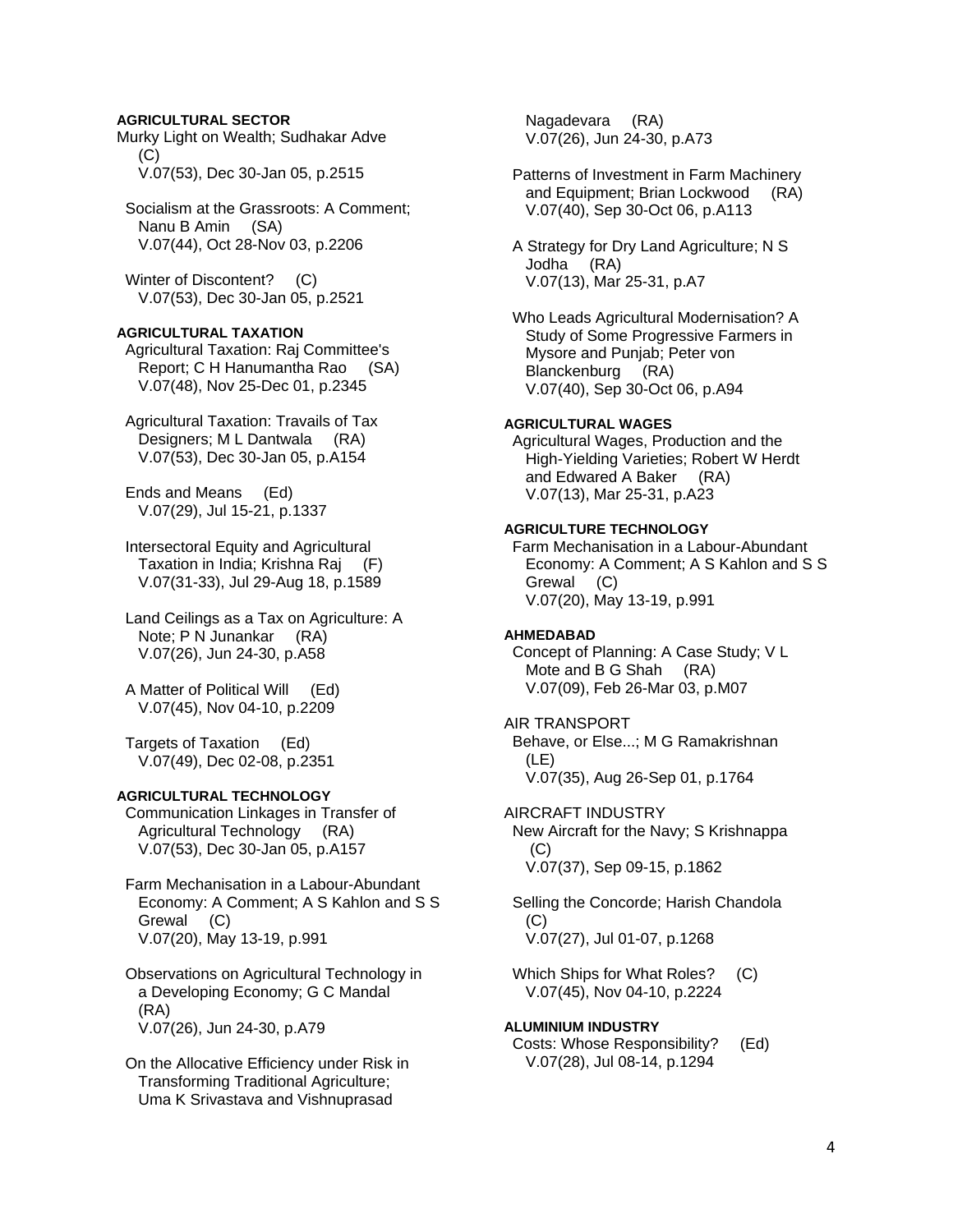## **ALUMINIUM INDUSTRY**

 Dithering in Aluminium; D C Kale (C) V.07(28), Jul 08-14, p.1305

 Who Needs Cheaper Power? (Ed) V.07(23), Jun 03-09, p.1101

#### **ANDHRA PRADESH**

 Landlords into Industrialists?; Satish Saberwal (C) V.07(36), Sep 02-08, p.1834

 Naxalities in Andhra (C) V.07(01), Jan 01-07, p.11

 New Configurations in Andhra; Mohit Sen (C) V.07(28), Jul 08-14, p.1306

 Not Enough for a Book; S N Dubey and Vimal Gaonkar (BR) V.07(44), Oct 28-Nov 03, p.2193

 Showdown in Andhra; Mohit Sen (C) V.07(52), Dec 23-29, p.2487

 Tremors in Andhra; Mohit Sen (C) V.07(40), Sep 30-Oct 06, p.2008

 Tribal Revolt in Parvatipuram Agency; N Y Naidu (SA) V.07(48), Nov 25-Dec 01, p.2337

#### **ANTHROPOLOGISTS**

 The Tribulations of Fieldwork; Andre Beteille (F) V.07(31-33), Jul 29-Aug 18, p.1509

## **ANTHROPOLOGY**

 The Bene Israel; Dhirendra Narain (BR) V.07(08), Feb 19-25, p.463

#### **ASEAN COUNTRIES**

 Mirage of Neutral Southeast Asia; Harish Chandola (C) V.07(03), Jan 15-21, p.104

#### **ASIA**

 Employment Strategy in Asia ; N K Sakar (SA) V.07(04), Jan 22-28, p.159

 Who Are the Dispossessed of Uganda?; P T R (C) V.07(50), Dec 09-15, p.2407

#### **ASSAM**

 The 'Bongal' Bogey; M S Prabhakar (C) V.07(43), Oct 21-27, p.2140

 Cool Behind the Noise and Fury; Kamrupee  $(C)$ V.07(31-33), Jul 29-Aug 18, p.1485

 Dwindling Opposition (Ed) V.07(13), Mar 25-31, p.648

 Factional Politics (Ed) V.07(44), Oct 28-Nov 03, p.2170

 Historical Dispute (C) V.07(20), May 13-19, p.968

 Language Issue in Assam; Prabin Baishya (LE) V.07(51), Dec 16-22, p.2438

Not to Be Deserted (C) V.07(05-07), Jan 29-Feb 18, p.193

## **ASSOCIATED CHAMBERS OF COMMERCE AND INDUSTRY**

 Business Associations; K C Alexander (BR) V.07(52), Dec 23-29, p.2491

#### **AUSTRALIA**

 Still down Under (Ed) V.07(50), Dec 09-15, p.2393

# **AUTOMOBILE INDUSTRY**

 Loss of Innocence? (Ed) V.07(29), Jul 15-21, p.1339

 Must Business Economists Be Objective  $(C)$ V.07(10), Mar 04-10, p.537

 Must Business Economists Be Objective; S H Chainani (LE) V.07(15), Apr 08-14, p.740

 Wrong Caveats (Ed) V.07(34), Aug 19-25, p.1701

**BACKWARD CLASSES**  Cultural Components of Tradition and Modernity; M S A Rao (BR) V.07(09), Feb 26-Mar 03, p.508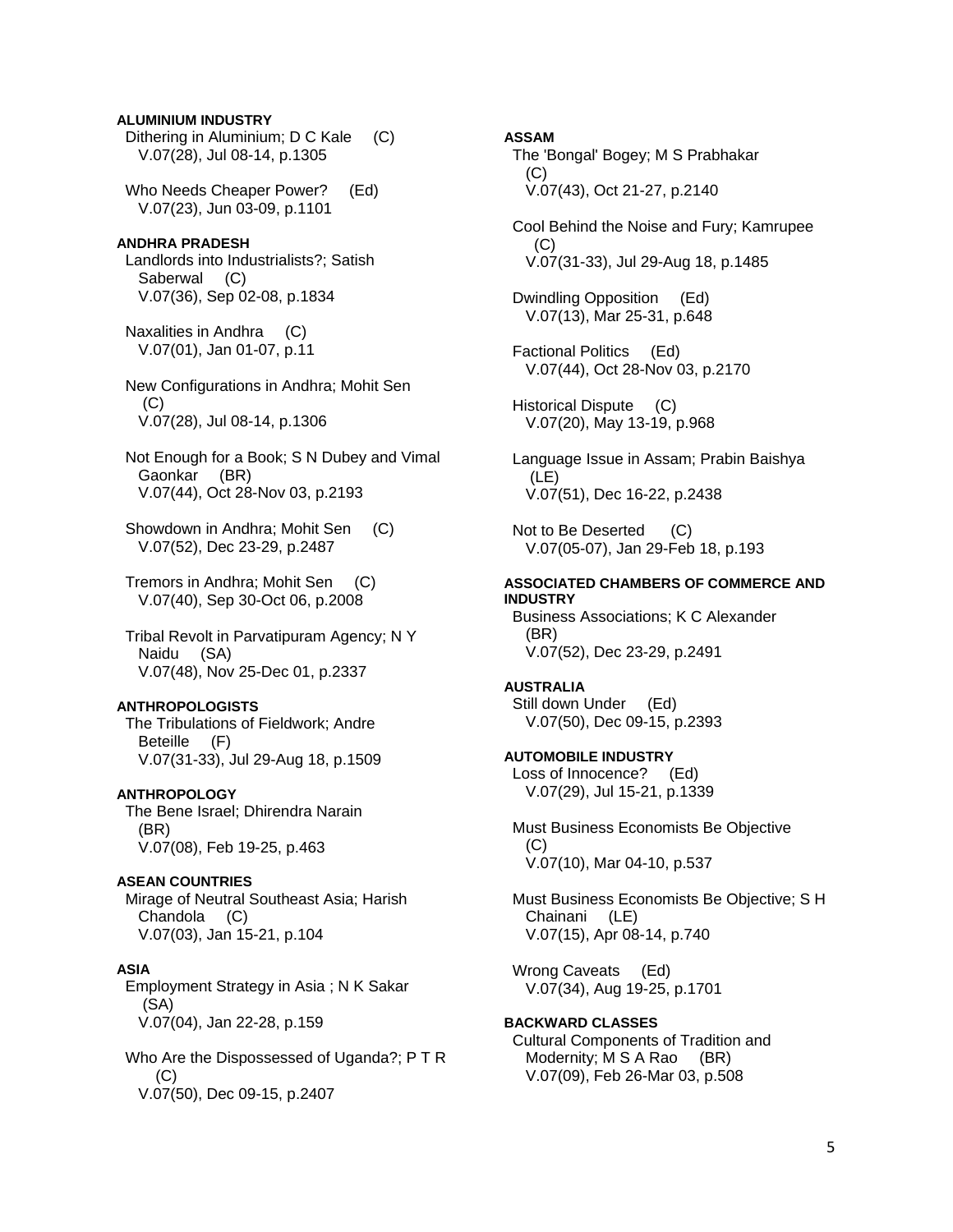## **BACKWARD REGIONS**

 And Now Development-Dan! (Ed) V.07(03), Jan 15-21, p.90

**BALANCE OF PAYMENT**  Errors and Omissions or Leakages? (Ed) V.07(20), May 13-19, p.954

 More on Export Statistics (Ed) V.07(21), May 20-26, p.1002

## **BALANCE SHEETS**

 Back Matter (SA) V.07(17), Apr 22-28, p.852

#### **BANGALORE**

 The Centre Smiles (C) V.07(28), Jul 08-14, p.1307

 Co-operation or Subservience? (C) V.07(19), May 06-12, p.919

 A Man for All Seasons (C) V.07(09), Feb 26-Mar 03, p.499

#### **BANGKOK**

Student Power; M R (C) V.07(53), Dec 30-Jan 05, p.2523

#### **BANGLADESH**

 Aiders and Abettors (C) V.07(44), Oct 28-Nov 03, p.2187

 Bangla Desh (Ed) V.07(03), Jan 15-21, p.89

 Bangladesh's First Contacts with South-East Asia; Harish Chandola (C) V.07(26), Jun 24-30, p.1224

 Fillin the Shipping Vaccum (C) V.07(03), Jan 15-21, p.92

 Foodgrain Availability and Possibilities of Famine in Bangla Desh; Swadesh R Bose (F) V.07(05-07), Jan 29-Feb 18, p.293

 Government by Patronage (Ed) V.07(22), May 27-Jun 02, p.1043

 Indo-Bangladesh Trade: Problems and Prospects; Sunanda Sen (SA) V.07(15), Apr 08-14, p.763

 Keeping Options Open (Ed) V.07(35), Aug 26-Sep 01, p.1758

 Pakistan, Bangladesh and Colonialism (BR) V.07(39), Sep 23-29, p.1971

 Patriots Overnight; Harish Chandola (C) V.07(02), Jan 08-14, p.62

 Perspective for Economic Development of Bangladesh; Deb Kumar Bose and Anil Chatterjee (SA) V.07(12), Mar 18-24, p.641

 Political Reconstruction of Bangladesh: Reflections on Building a New State in the Seventies; Rajni Kothari (SA) V.07(18), Apr 29-May 05, p.882

 Restructuring the Subcontinent; Balraj Puri (F) V.07(31-33), Jul 29-Aug 18, p.1477

 Security of Bangladesh; K Subrahmanyam (SA) V.07(19), May 06-12, p.946

 A Share for Bangladesh (C) V.07(09), Feb 26-Mar 03, p.488

 Social Background of Bangla Desh; Ramkrishna Mukherjee (F) V.07(05-07), Jan 29-Feb 18, p.265

Where Duty Lies; S M Ali (C) V.07(09), Feb 26-Mar 03, p.503

**BANK MANAGEMENT**  Quantity without Quality (C) V.07(24), Jun 10-16, p.1139

**BANKING COMMISSION**  Banking Commission on Costs; Kalyan Banerji (SA) V.07(38), Sep 16-22, p.1921

 Currency Holding, Mobilisation of Savings, and Dangers of Inflationary Spending; Suraj Gupta (SA) V.07(37), Sep 09-15, p.1877

 From UBB to BSR (Ed) V.07(35), Aug 26-Sep 01, p.1758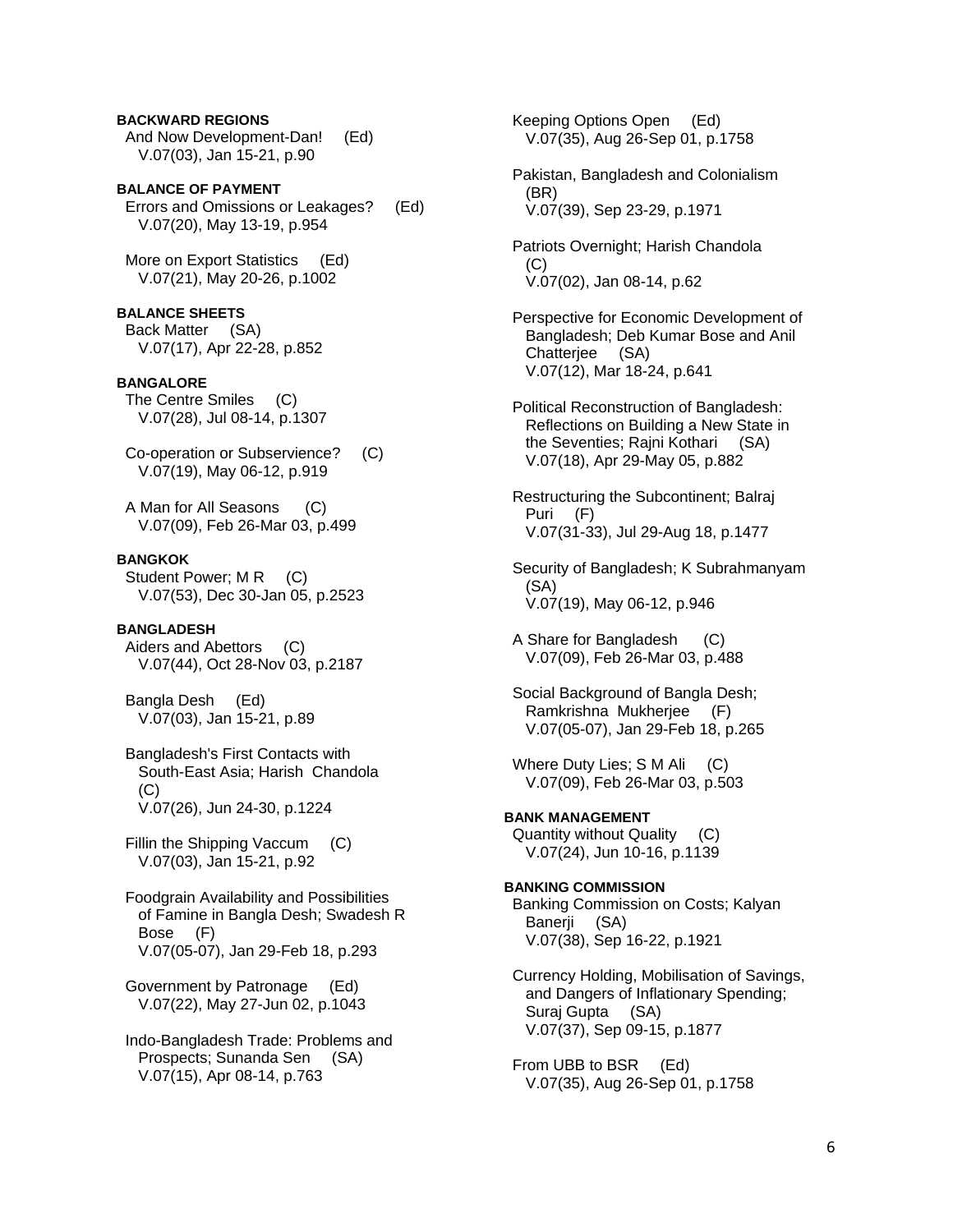## **BANKING COMMISSION**

A Tale of Many Committees (Ed) V.07(18), Apr 29-May 05, p.860

**BANKING STATISTICS**  From UBB to BSR (Ed) V.07(35), Aug 26-Sep 01, p.1758

 A Tale of Many Committees (Ed) V.07(18), Apr 29-May 05, p.860

#### **BANKS AND BANKING**  Abdication of Responsibility (Ed) V.07(49), Dec 02-08, p.2350

 Absentee Landlordism (Ed) V.07(53), Dec 30-Jan 05, p.2509

 Agricultural Development Branches Being Opened; R K Talwa (F) V.07(14), Apr 01-07, p.728

 Back Matter (SA) V.07(17), Apr 22-28, p.852

 Back to Conventional Patterns? (Ed) V.07(10), Mar 04-10, p.526

 Banking Commission on Costs; Kalyan Banerji (SA) V.07(38), Sep 16-22, p.1921

 Belapur-LIC-Banks; K T Merchant (LE) V.07(30), Jul 22-28, p.1398

 Beyond the Statistics (Ed) V.07(16), Apr 15-21, p.780

 Concept of Planning: A Case Study; V L Mote and B G Shah (RA) V.07(09), Feb 26-Mar 03, p.M07

 Currency Holding, Mobilisation of Savings, and Dangers of Inflationary Spending; Suraj Gupta (SA) V.07(37), Sep 09-15, p.1877

 Differential with a Difference (C) V.07(16), Apr 15-21, p.789

 Errors and Omissions or Leakages? (Ed) V.07(20), May 13-19, p.954

 Exporter in the Lurch (Ed) V.07(27), Jul 01-07, p.1250  Financiers Have Other Roles (Ed) V.07(12), Mar 18-24, p.606

- A First Peep; Hannan Ezekiel (C) V.07(46-47), Nov 11-24, p.2271
- From Self-Sufficiency to Surplus: Role of Banks; Ghulam Ghouse (F) V.07(04), Jan 22-28, p.139

 From UBB to BSR (LE) V.07(38), Sep 16-22, p.1902

From UBB to BSR; A Banker (LE) V.07(36), Sep 02-08, p.1817

 Gold and Glitter (C) V.07(41), Oct 07-13, p.2063

 The Heart Has Its Reasons (Ed) V.07(27), Jul 01-07, p.1251

- Income-Tax Concessions and Choice of Financial Assets; N J Jhaveri (SA) V.07(45), Nov 04-10, p.2235
- It Is the Sysytem That Counts (C) V.07(35), Aug 26-Sep 01, p.1773
- Leaking Foreign Exchange Tap; Nandita Pant (OP) V.07(30), Jul 22-28, p.1407

 The Long and Short of It (Ed) V.07(48), Nov 25-Dec 01, p.2308

 Misleading Index (Ed) V.07(41), Oct 07-13, p.2042

 Missing Link between Banker and Farmer; I S K Chari (F) V.07(12), Mar 18-24, p.618

 Monetary Policy and Development; Scorpio (BR) V.07(10), Mar 04-10, p.545

- More on Bank Credit to Government (Ed) V.07(18), Apr 29-May 05, p.862
- More on Export Statistics (Ed) V.07(21), May 20-26, p.1002
- The More, the Merrier (Ed) V.07(26), Jun 24-30, p.1210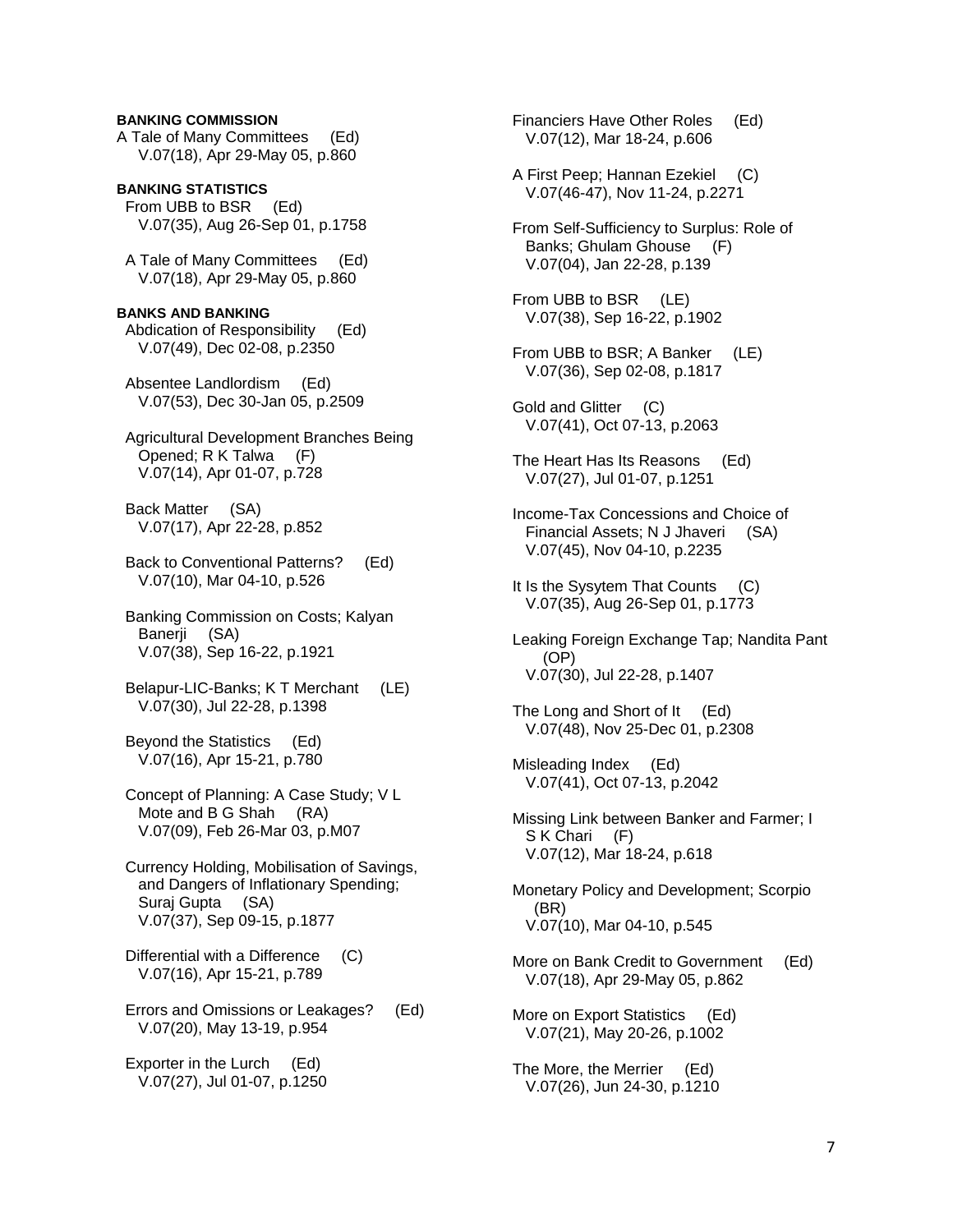## **BANKS AND BANKING**

 Multi Service Agency (SA) V.07(18), Apr 29-May 05, p.897 Murky Light on Wealth; Sudhakar Adve  $(C)$  V.07(53), Dec 30-Jan 05, p.2515 A Nice Round Figure (C) V.07(03), Jan 15-21, p.92 No Time for Tinkering (Ed) V.07(44), Oct 28-Nov 03, p.2170 The Non-Conformist (Ed) V.07(15), Apr 08-14, p.738 Non-Credit Credit (Ed) V.07(17), Apr 22-28, p.819 Not Yet (Ed) V.07(51), Dec 16-22, p.2435 On Differential Rates of Interest; A K Das Gupta (LE) V.07(44), Oct 28-Nov 03, p.2173 On Differential Rates of Interest: A Further Comment; Ashok Mitra (SA) V.07(38), Sep 16-22, p.1934 On Differential Rates of Interest: A Reply; A K Das Gupta (SA) V.07(35), Aug 26-Sep 01, p.1801 On Differential Rates of Interest: Comment-I; D Ghosh (SA) V.07(30), Jul 22-28, p.1429 On Differential Rates of Interest: Comment-II; Ashok Mitra (SA) V.07(30), Jul 22-28, p.1430 On Differential Rates of Interest: Rejoinder; D Ghosh (C) V.07(39), Sep 23-29, p.1990 On Sound Haunches (Ed) V.07(29), Jul 15-21, p.1338 Planning and Implementation of Financing the Area Development Scheme; D K Desai and Hari Prakash (RA) V.07(13), Mar 25-31, p.A13

 Playing Safe? (C) V.07(08), Feb 19-25, p.441 Polish without Depth (OP) V.07(39), Sep 23-29, p.1951 Price Stability Is Not All (OP) V.07(10), Mar 04-10, p.543 Puppet Banks Oblige (Ed) V.07(50), Dec 09-15, p.2393 Quantity without Quality (C) V.07(24), Jun 10-16, p.1139 Quotas and Games (Ed) V.07(39), Sep 23-29, p.1946 The Reluctant Critic (C) V.07(40), Sep 30-Oct 06, p.2006 Self-Reliance Made Easy (Ed) V.07(51), Dec 16-22, p.2433 Shades of Sin (Ed) V.07(35), Aug 26-Sep 01, p.1759 Shifting Anchor (Ed) V.07(27), Jul 01-07, p.1250 Source Book, Not Policy Guide; A C Shah (OP) V.07(14), Apr 01-07, p.703 Spotting the Leaks (Ed) V.07(12), Mar 18-24, p.606 Stability without Development (OP) V.07(12), Mar 18-24, p.631 Starving the Plan (Ed) V.07(36), Sep 02-08, p.1810 Still Passive (Ed) V.07(51), Dec 16-22, p.2434 Structural or Short-Term? (Ed) V.07(42), Oct 14-20, p.2093 Term Finance for Agriculture; B Rangaswamy (LE) V.07(43), Oct 21-27, p.2133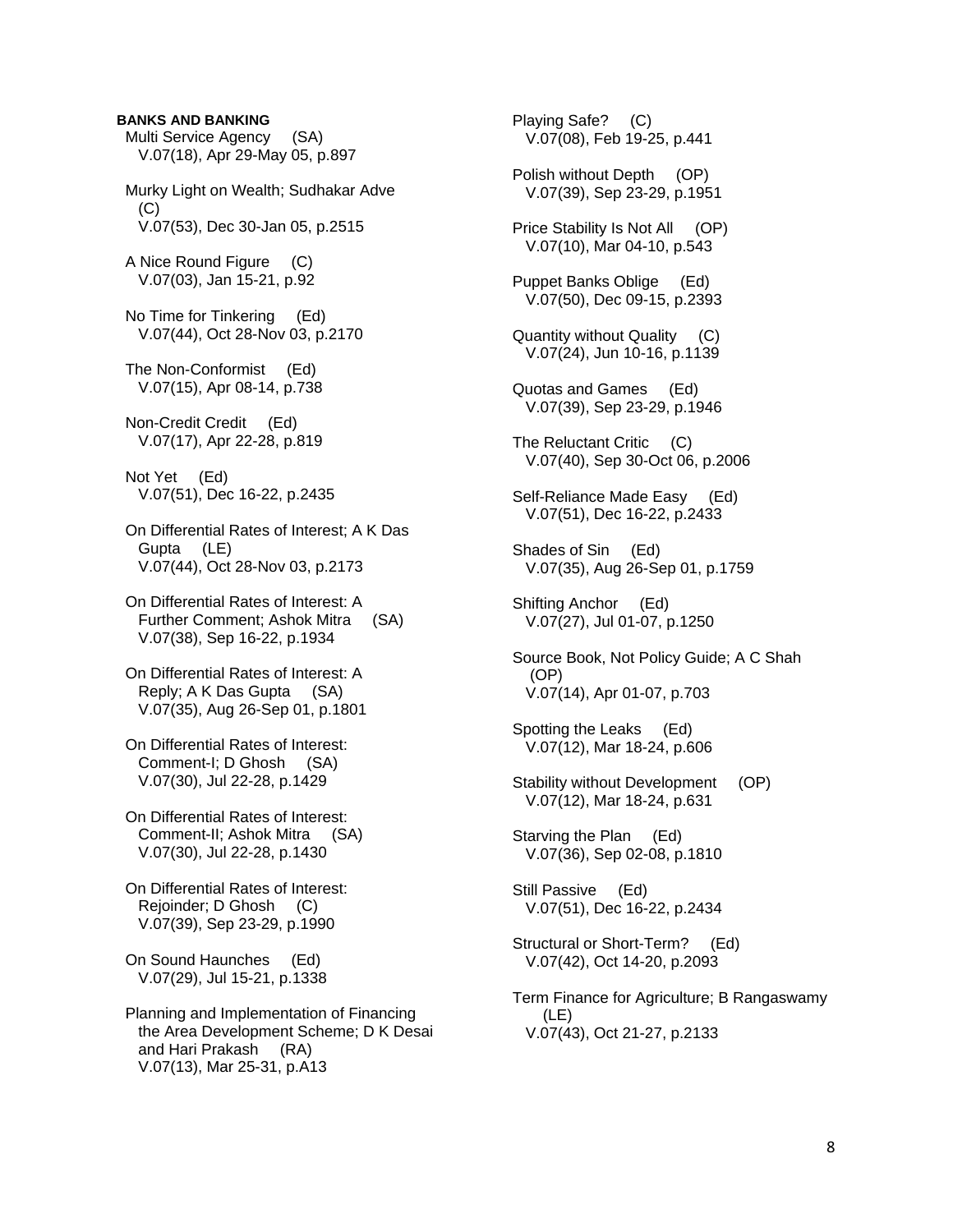## **BANKS AND BANKING**

 Term Finance for Agriculture: Case for Institutional Reorganisation; Charvaka (C) V.07(40), Sep 30-Oct 06, p.2005 Towards Cash Crops (C) V.07(25), Jun 17-23, p.1178

 Unconvincing Alibi (Ed) V.07(14), Apr 01-07, p.686

 Uncooked Hares (Ed) V.07(16), Apr 15-21, p.778

 Unit Trust of India; D M Vyas (LE) V.07(49), Dec 02-08, p.2356

 Untold Story (C) V.07(11), Mar 11-17, p.568

 Whatever Happened to the 'Priorities'? (RA) V.07(09), Feb 26-Mar 03, p.M1

When Will RBI Step In? (Ed) V.07(21), May 20-26, p.1003

 Where the Goodies Are (Ed) V.07(30), Jul 22-28, p.1393

 Working Capital Finance; S R Desai (LE) V.07(41), Oct 07-13, p.2050

 Working Capital Finance: Criteria of Appraisal; V V Bhatt (SA) V.07(17), Apr 22-28, p.842

 Year-End Enigma; (C) V.07(01), Jan 01-07, p.5

## **BELAPUR**

 Belapur-LIC-Banks; K T Merchant (LE) V.07(30), Jul 22-28, p.1398

 The Heart Has Its Reasons (Ed) V.07(27), Jul 01-07, p.1251

# **BEVERAGES INDUSTRY**

 Let Them Drink Wine (Ed) V.07(52), Dec 23-29, p.2469

 No Beer Famine (Ed) V.07(20), May 13-19, p.956

# **BHUBANESWAR**

 Return of the Congress (C) V.07(27), Jul 01-07, p.1266

## **BHUTAN**

 Thy Kingdom Come... (C) V.07(38), Sep 16-22, p.1913

#### **BIHAR**

 Congress Hopes and Fears (C) V.07(03), Jan 15-21, p.102

 Gimmick That Boomeranged; N K Singh (C) V.07(17), Apr 22-28, p.829

 Many Faces of Caste Politics; N K Singh  $(C)$ V.07(15), Apr 08-14, p.748

 Medical Colleges or Teaching Shops?; N K Singh (C) V.07(19), May 06-12, p.920

 The Same Old Congress (C) V.07(09), Feb 26-Mar 03, p.498

 Syndrome of Underdevelopment; N K Singh (C) V.07(38), Sep 16-22, p.1909

 Very: Little Has Changed (C) V.07(08), Feb 19-25, p.452

**BILATERAL RELATIONS**  Kissinger in Peking; Dhananjoy (P) V.07(27), Jul 01-07, p.1258

**BLACK MONEY**  Is the Government Serious? (C) V.07(35), Aug 26-Sep 01, p.1772

#### **BOMBAY**

 Administration by Gesture (Ed) V.07(34), Aug 19-25, p.1699

 Cosmopolitan City! (C) V.07(46-47), Nov 11-24, p.2275

 Defending the Faith (Ed) V.07(53), Dec 30-Jan 05, p.2508

 Pollution, New Bombay and All That (C) V.07(43), Oct 21-27, p.2139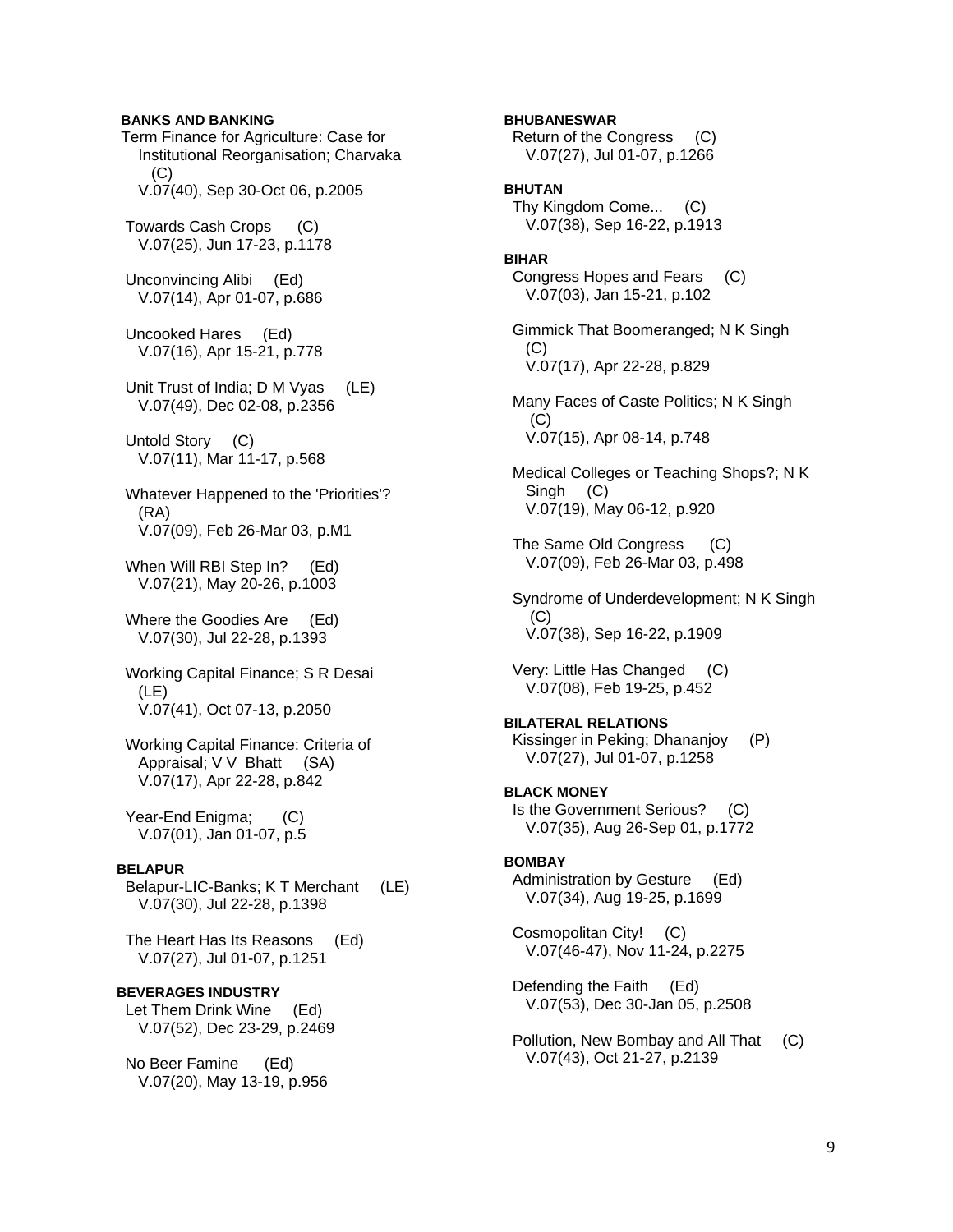# **BOMBAY**  Underground Railway for Bombay; S G Deshpande (SA) V.07(40), Sep 30-Oct 06, p.2027 **BOOKS REVIEWED**  Agricultural Economics Research Centre: "Primary Education in Rural India: Participation and Wastage" Issue no : 18, Apr 29-May 05 877 Ayub, Mohammed and K Subramanyam Stable: "The Liberation War" Issue no : 39, Sep 23-29 1971 Bansil, P C: "Agricultural Planning for 700 Millions: A Perspective Study" Issue no : 36, Sep 02-08 1833 Bhambri, C P: "Bureaucracy and Politics in India " Issue no : 20, May 13-19 978 Bhatia, Krishan: "The Ordeal of Nationhood: A Social Study of India since Independence, 1947-1970" Issue no : 02, Jan 08-14 66 Bromke, Adam and Teresa Rakowska **Harmstone**  (eds.): "The Communist States in Disarray, 1965-1971" Issue no : 48, Nov 25-Dec 01 2333 Brown, Dorris D: "Agricultural Development in India's Districts" Issue no : 40, Sep 30-Oct 06 2017

- Chand, Gyan: "Population in Perspective, Study of Population Crisis in India in the Context of New Social Horizons" Issue no : 50, Dec 09-15 2413
- Chauhan, Brij Raj: "Towns in the Tribal Setting" Issue no : 13, Mar 25-31 669
- Clarion Advertising Services: "Market Rating Indices and Media Information for Class I Towns" Issue no : 45, Nov 04-10 2234

 Desai, M B: "Tenancy Abolition and the Emerging Pattern in Gujarat" Issue no : 34, Aug 19-25 1721

 Desai, Padma: "The Bokaro Steel Plant: A Study of Soviet Economic Assistance" Issue no : 51, Dec 16-22 2453

 Desai, V R M and B D Ghonasgi: "Monetary Policy and Central Banking in India" Issue no : 10, Mar 04-10 545

 Dhekney, M: "Chambers of Commerce and Business Associations in India" Issue no : 52, Dec 23-29 2491

 Dube, S C: "Explaination and Management of Change" Issue no : 27, Jul 01-07 1271

 Dutt,B C: "Mutiny of the Innocents" Issue no : 13, Mar 25-31 671

 Erdman, Howard L: "Political Attitudes of Indian Industry: A Case Study of the Baroda Business Elite" Issue no : 04, Jan 22-28 157

 Fairhall, David and Andre Deutsch: "Russia Looks to the Sea" Issue no : 49, Dec 02-08 2367

 Hajela, P D: "Problems of Monetary Policy in Underdeveloped Countries" Issue no : 10, Mar 04-10 545

 Hindustan Thompson Associates: "Thompson Rural Market Index" Issue no : 34, Aug 19-25 1723

 Hirschman, Albert O: "A Bias for Hope: Essays on Development and Latin America" Issue no : 38, Sep 16-22 1917

 Howe, Christopher: "Employment and Economic Growth in Urban China, 1949-1957" Issue no : 29, Jul 15-21 1358

 Johnson, E A J: "The Organisation of Space in Developing Countries" Issue no : 46, Nov 11-24 2283

 Kamta Prasad: "Role of Money Suppy in a Developing Economy-A Theoretical and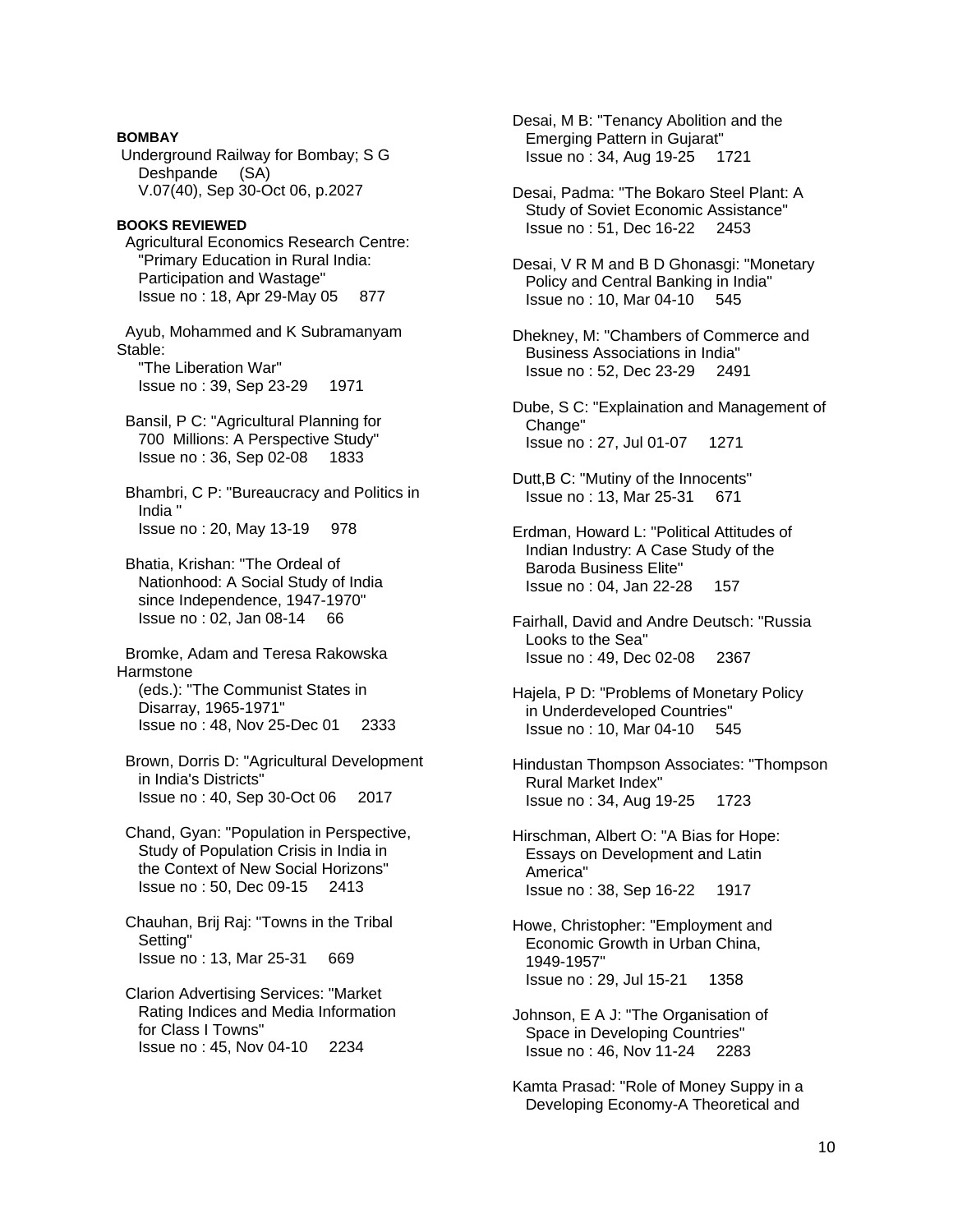Empirical Analysis" Issue no : 10, Mar 04-10 545 Khare, R S: "The Changing Brahmines: Associations and Elites among the Kanya-Kubja Brahmines" Issue no : 09, Feb 26-Mar 03 508 Lupton, Tom: "Management and the Social Sciences" Issue no : 01, Jan 01-07 18 Madan, G R: "Social Change and Problems in India" Issue no : 02, Jan 08-14 65 Maddison, Angus: "Class Structure and Economic Growth: India and Pakistan since the Moghuls" Issue no : 28, Jul 08-14 1313 Meadows, Donella H; Dennis L Meadows; Jorgen Randers and William W Behrens: "The Limits to Growth: A Report for the Club of Rome's Project on the Predicament of Mankind" Issue no : 17, Apr 22-28 835 Mehrotra, S R: "The Emergence of the Indian National Congress" Issue no : 11, Mar 11-17 583 Modak N V: "Sewage and Water Treatment" Issue no : 35, Aug 26-Sep 01 1784 Mohan Ram: "Maoism in India" Issue no : 41, Oct 07-13 2065 Mukerjee, Dilip: "Zulfiqar Ali Bhutto: Quest for Power" Issue no : 39, Sep 23-29 1973 Myint, H: "Southeast Asia's Economy: Develoment Policies in the 1970s" Issue no : 37, Sep 09-15 1875 Nanjudaiya, B: "Taxation of Urban Land and Buildings" Issue no : 45, Nov 04-10 2233 Nayar, Baldev Raj: "The Modernisation Imperative and Indian Planning " Issue no : 15, Apr 08-14 755

**BOOKS REVIEWED** 

 Palit, D K: "Lightning Campaign" Issue no : 09, Feb 26-Mar 03 509

 Parmu, R K: "A History of Muslim Rule in Kashmir 1320-1819" Issue no : 21, May 20-26 1019

 Patnaik, N: "Tribes and Their Development: A Study of Two Tribal Development Blocks in Orissa" Issue no : 52, Dec 23-29 2491

 Reddy, G Ram and K Seshadri: "The Voter and Panchayati Raj" Issue no : 44, Oct 28-Nov 03 2193

 Robbins, Lord: "Autobiography of an Economist" Issue no : 29, Jul 15-21 1355

 Rostow, W W: "Politics and the Stages of Growth" Issue no : 38, Sep 16-22 1917

Sankar, Ghose: "Socialism and Communism in India" Issue no : 11, Mar 11-17 583

 Sathe, S P and N M Tripathi: "Administrative Law in India" Issue no : 22, May 27-Jun 02 1057

 Sen, Lalit: "Planning Rural Growth Centres for Integrated Area Development: A Study in Miryalguda" Issue no : 25, Jun 17-23 1183

 Sen, S R: "Growth and Instability in Indian Agriculture" Issue no : 18, Apr 29-May 05 879

 Small Industry Extension Training Institute: "Spread Effects of Dairy Enterprise: A Case Study of Anand" Issue no : 15, Apr 08-14 756

 Solomon, Richard H: "Mao's Revolution and the Chinese Political Culture" Issue no : 53, Dec 30-Jan 05 2525

 Stenson, M R: "Industrial Conflict in Malaya: Prelude to the Communist Revolt of 1948" Issue no : 26, Jun 24-30 1226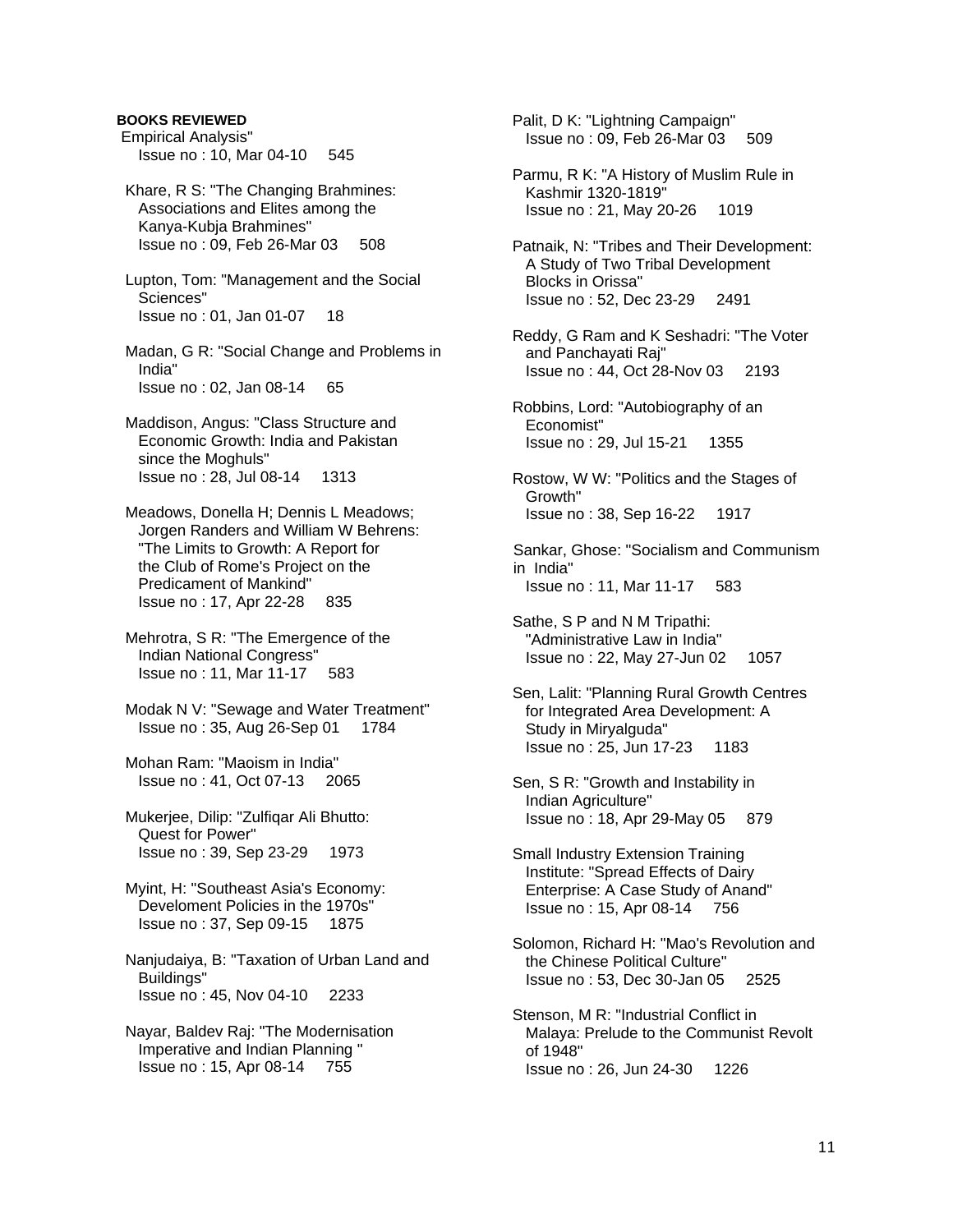#### **BOOKS REVIEWED**

- Strizower, Schifra: "The Children of Israel: The Bene Israel of Bombay" Issue no : 08, Feb 19-25 463
- Sutulov, Alexander: "The Soviet Challenge in Base Metals" Issue no : 35, Aug 26-Sep 01 1783
- The Indian Institute of Public Administration: "The Organisation of the Government of India" Issue no : 51, Dec 16-22 2454
- Trotsky, Leon: "On Lenin" Issue no : 16, Apr 15-21 802
- Twitchett, Kenneth J: "International Security: Reflections on Survival and Stability" Issue no : 21, May 20-26 1023
- Vasudevan, A: "The Strategy of Planning in India" Issue no : 24, Jun 10-16 1145
- Wanmali, Sudhir: "Regional Planning for Social Facilities" Issue no : 42, Oct 14-20 2110
- YWCA, New Delhi: "The Educated Woman in Indian Society Today: A Study Carried out by the YWCA of India" Issue no : 27, Jul 01-07 1270

## **BOTSWANA**

 Botswana Tries to Break the Ring; A K Essack (C) V.07(23), Jun 03-09, p.1111

## **BRUSSELS**

 Economic Opportunities, Political Fears (C) V.07(08), Feb 19-25, p.457

 The Expanding Bloc (C) V.07(34), Aug 19-25, p.1719

## **BUDGET**

 Budget Statistics (Ed) V.07(12), Mar 18-24, p.604

The Expenditure Pattern (F) V.07(13), Mar 25-31, p.650

 Fiscal Barrier to Growth (C) V.07(12), Mar 18-24, p.610

 Fiscal Sums (Ed) V.07(12), Mar 18-24, p.601

- Half-Way to a Wider Tax Base? (Ed) V.07(13), Mar 25-31, p.646
- The More the Merrier (C) V.07(20), May 13-19, p.966
- Unfilled Slots (Ed) V.07(46-47), Nov 11-24, p.2255

## **BUREAUCRACY**

- Bureaucracy and Land Reform; M R (C) V.07(40), Sep 30-Oct 06, p.2009
- Bureaucracy and Politics; V A Pai Panandikar (BR) V.07(20), May 13-19, p.978
- Fertiliser Corporation versus the Bureaucracy (C) V.07(39), Sep 23-29, p.1958
- Policy and Decision-Making in Government; V A Pai Panandikar (F) V.07(22), May 27-Jun 02, p.1049

 Regulating the Bureaucracy; Mohammed Imam (BR) V.07(22), May 27-Jun 02, p.1057

# **BUSINESS AND POLITICS**

 Turning Inwards; Romesh Thapar (F) V.07(02), Jan 08-14, p.51

# **CALCUTTA**

 A Flat Calm... (Ed) V.07(15), Apr 08-14, p.735

#### **CANADA**

- The Anti-Model; Stephen Clarkson (C) V.07(29), Jul 15-21, p.1352
- The Branch-Plant Economy; Stephen Clarkson (C) V.07(36), Sep 02-08, p.1829
- Defence Policy: Myth and Reality; Stephen Clarkson (C) V.07(39), Sep 23-29, p.1965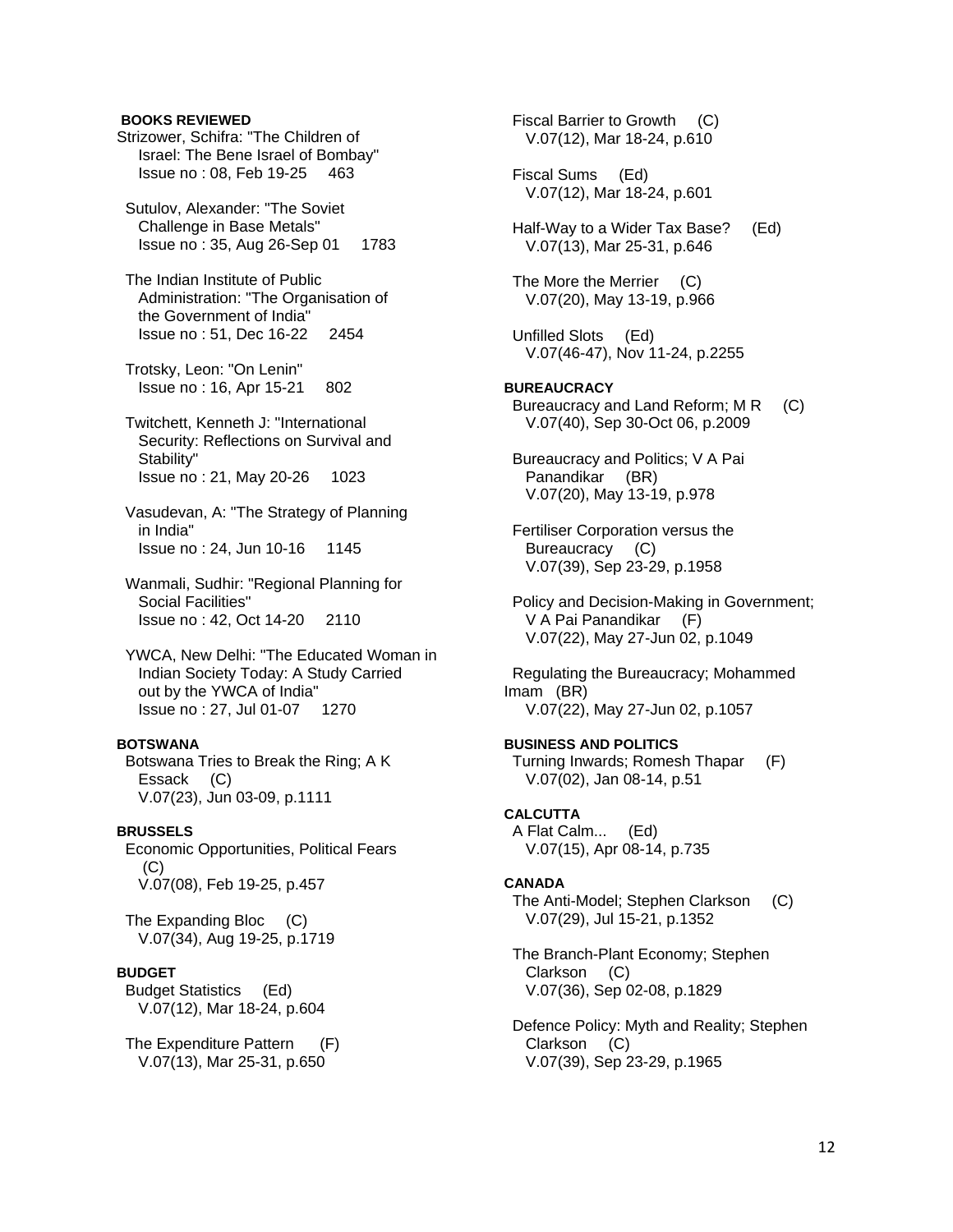## **CAPITALISM**

 Socialist Lotteries; Vinod Mehta (Ed) V.07(24), Jun 10-16, p.1132

 Some International Foundations of Capitalist Growth and Undevelopment; Amiya Kumar Bagchi (F) V.07(31-33), Jul 29-Aug 18, p.1559

## **CAR INDUSTRY**

 Not for the Gander (Ed) V.07(23), Jun 03-09, p.1099

 Six Blind Men of Hindostan: I: A Study in Management of the Economy; Arthagnani (SA) V.07(08), Feb 19-25, p.477

 Six Blind Men of Hindostan: II: A Study in Management of the Economy; Arthagnani (SA) V.07(09), Feb 26-Mar 03, p.517

 The Small Car: A Waste of Resources; K S Karnik (P) V.07(08), Feb 19-25, p.445

## **CASH CROPS**

 Towards Cash Crops (C) V.07(25), Jun 17-23, p.1178

## **CASHEW INDUSTRY**

 Imports Well Organised, but... (C) V.07(09), Feb 26-Mar 03, p.488

## **CASTES AND CASTE SYSTEM**

 Caste and Status in an Indian City; Mark Holmstrom (SA) V.07(15), Apr 08-14, p.769

 Many Faces of Caste Politics; N K Singh  $(C)$ V.07(15), Apr 08-14, p.748

## **CEMENT INDUSTRY**

 Fine Balance? (Ed) V.07(40), Sep 30-Oct 06, p.1997

 In Fear of Losing Props? (C) V.07(03), Jan 15-21, p.94

 Through the Backdoor (Ed) V.07(15), Apr 08-14, p.737

 Uses of Shortage (Ed) V.07(51), Dec 16-22, p.2436

## **CENSUS**

Not to Be Deserted (C) V.07(05-07), Jan 29-Feb 18, p.193

 Working Force in 1971 Census: Some Exercises on Provisional Results; J Krishnamurty (SA) V.07(03), Jan 15-21, p.115

#### **CHAMBERS OF COMMERCE**

 The Arrangement (Ed) V.07(48), Nov 25-Dec 01, p.2305

#### **CHANDIGARH**

 New Pressures, New Lobbies (C) V.07(45), Nov 04-10, p.2225

## **CHEMICAL INDUSTRY**

 Investment in Private Corporate Sector in 1972: A Forecast; C Rangarajan (RA) V.07(09), Feb 26-Mar 03, p.M23

 Preoccupation with Lobbying (Ed) V.07(53), Dec 30-Jan 05, p.2506

#### **CHILDREN**

 Family and Child Welfare Projects: Organisation and Administration; S N Dubey and M J Apte (SA) V.07(27), Jul 01-07, p.1272

#### **CHILE**

 Obstacles to Socialism; T V Sathyamurthy  $(C)$ V.07(08), Feb 19-25, p.459

# **CHINA**

 China's Mongolian Frontier; Gene Gregory  $(C)$ V.07(17), Apr 22-28, p.832

 Facts That Do Not Fit (Ed) V.07(27), Jul 01-07, p.1252

 Fall of Lin Piao; G P Deshpande (F) V.07(31-33), Jul 29-Aug 18, p.1501

 From Polycentrism to Disarray?; Lajpat Rai (BR) V.07(48), Nov 25-Dec 01, p.2333

 How Not to Study a Revolution; M S Prabhakar (BR) V.07(53), Dec 30-Jan 05, p.2525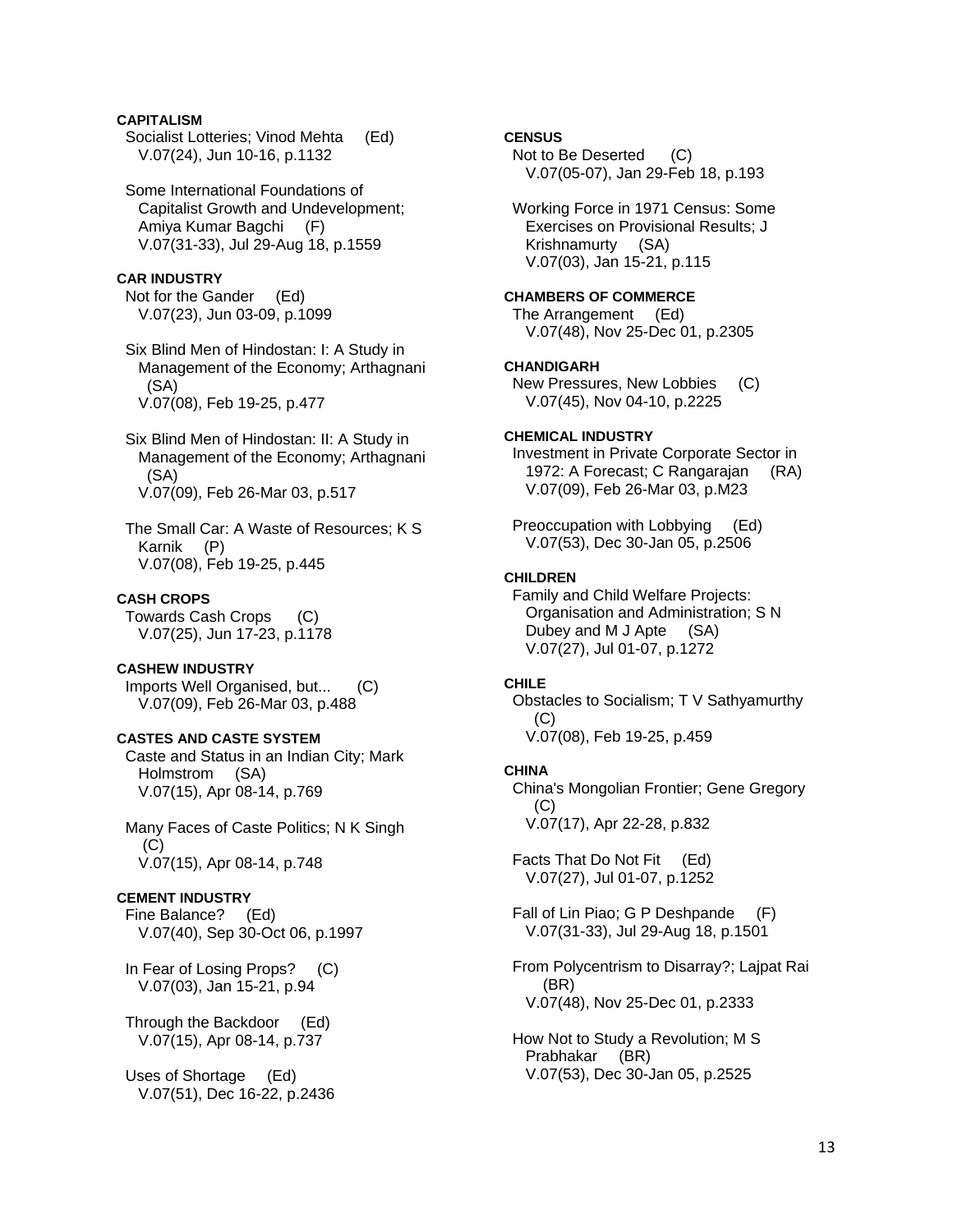## **CHINA**

 Kissinger in Peking; Dhananjoy (P) V.07(27), Jul 01-07, p.1258

 Manpower Control in China; Harold Lubell (BR) V.07(29), Jul 15-21, p.1358

 Notes towards a China Policy; G P Deshpande (F) V.07(05-07), Jan 29-Feb 18, p.231

 Opting Out (Ed) V.07(41), Oct 07-13, p.2043

## **CHINA-JAPAN RELATIONS**

 The Night of the East Has Dawned; G P Deshpande (C) V.07(41), Oct 07-13, p.2061

#### **CIA**

 And the Enemy Within (Ed) V.07(44), Oct 28-Nov 03, p.2172

 What Is Sauce for the Goose...; Nireekshak  $(F)$ V.07(45), Nov 04-10, p.2216

#### **CIVIL LIBERTIES**

 Grave Portents (Ed) V.07(36), Sep 02-08, p.1814

#### **COAL**

 Flashes of Enthusiasm; Magnus (C) V.07(20), May 13-19, p.965

## **COAL INDUSTRY**

 British Coalminers' Strike in Perspective; L J Handy (C) V.07(10), Mar 04-10, p.539

 Chaos in Coal; D C Kale (C) V.07(53), Dec 30-Jan 05, p.2519

 Crisis as Usual (C) V.07(16), Apr 15-21, p.788

 Fuel Policy for Power Generation; Sanat Mehta (C) V.07(12), Mar 18-24, p.614

 Slave Labour (Ed) V.07(34), Aug 19-25, p.1697

 Wages, Wagons and Profits (Ed) V.07(26), Jun 24-30, p.1212

## **COLONIALISM**

 For a Theory of Colonial Modes of Production; Jairus Banaji (SA) V.07(52), Dec 23-29, p.2498

 Holding Whose Fort; Africanist (C) V.07(14), Apr 01-07, p.701

 Pakistan, Bangladesh and Colonialism (BR) V.07(39), Sep 23-29, p.1971

 Why Are the French-Speaking African Elite Different?; V Subramaniam (C) V.07(04), Jan 22-28, p.146

#### **COMMITTEES AND COMMISSIONS**

 Abdication of Responsibility (Ed) V.07(01), Jan 01-07, p.2

 Agricultural Taxation: Raj Committee's Report; C H Hanumantha Rao (SA) V.07(48), Nov 25-Dec 01, p.2345

 Alibi for Inaction (C) V.07(01), Jan 01-07, p.9

 All Fluff (Ed) V.07(14), Apr 01-07, p.685

 And Now, Gentlemen, the New Strategy for Industrialisation; Ranjit K Sau (BR) V.07(37), Sep 09-15, p.1875

 Anomalies in Drug Prices and Quality Control; P S Agarwal, P K Ramachandran and B V Rangarao (SA) V.07(46-47), Nov 11-24, p.2285

 Backwash Effects (Ed) V.07(19), May 06-12, p.909

 Better Times (Ed) V.07(27), Jul 01-07, p.1253

 Black Is Not Beautiful (OP) V.07(20), May 13-19, p.975

 Blurred Vision; Goutam K Sarkar (OP) V.07(42), Oct 14-20, p.2108

 Canada, US Tool in Indochina (C) V.07(52), Dec 23-29, p.2488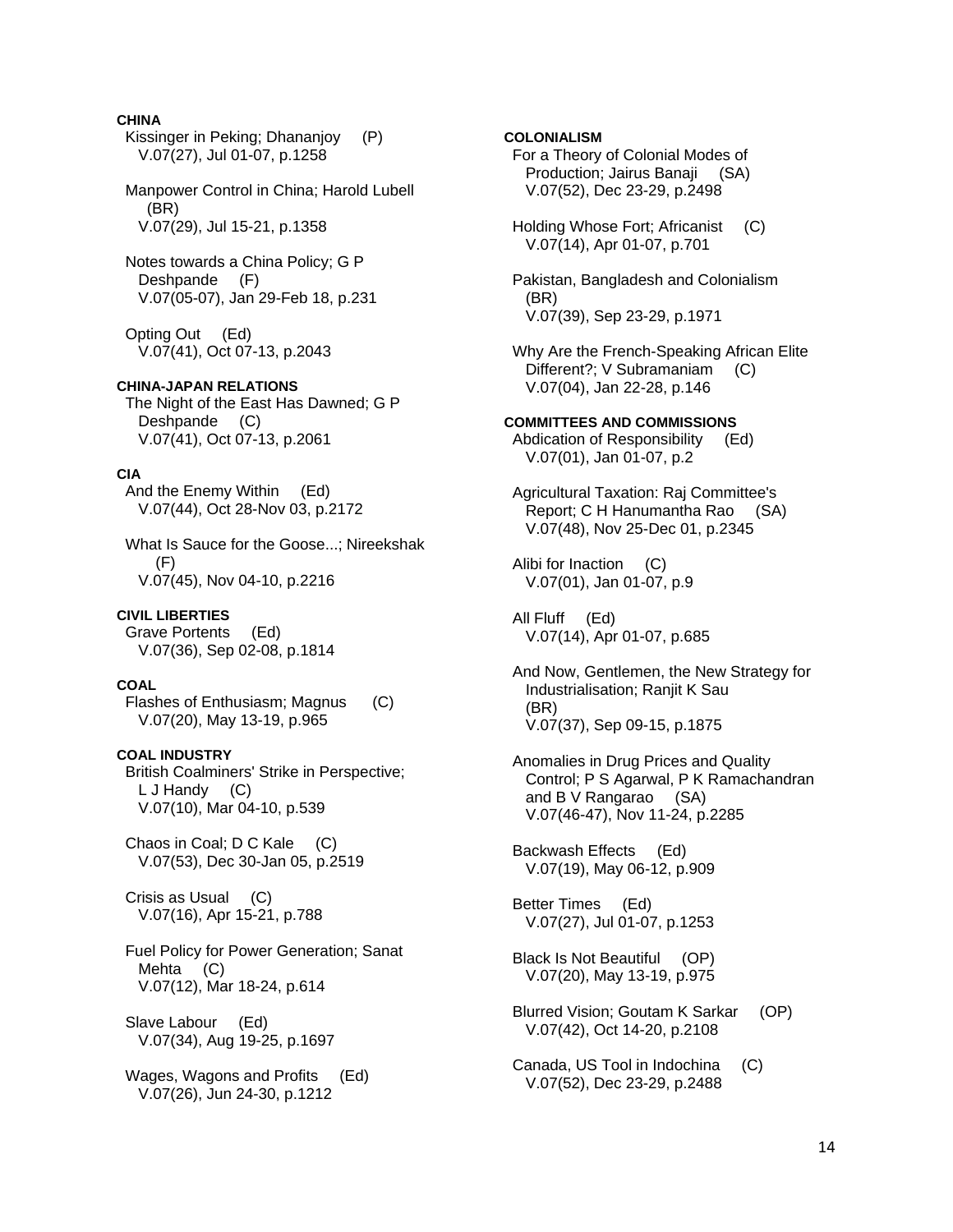**COMMITTEES AND COMMISSIONS**  Comparative Administration (OP) V.07(50), Dec 09-15, p.2414 Congress Slump in Civic Elections (C) V.07(27), Jul 01-07, p.1265 Dissecting the Joint Sector; A N Oza  $(C)$  V.07(44), Oct 28-Nov 03, p.2178 Dithering in Aluminium; D C Kale (C) V.07(28), Jul 08-14, p.1305 Drug Price Control: An Evaluation ; V L Mote and H N Pathak (SA) V.07(29), Jul 15-21, p.1369 Employment by Spending; T S Papola (OP) V.07(19), May 06-12, p.925 The Expanding Bloc (C) V.07(34), Aug 19-25, p.1719 Fall of a Hardliner (C) V.07(27), Jul 01-07, p.1266 Family Planning Programme: What Is Wrong with It?; Kumudini Dandekar (OP) V.07(43), Oct 21-27, p.2149 Fattening the Milch Cow? (C) V.07(01), Jan 01-07, p.4 From UBB to BSR (LE) V.07(38), Sep 16-22, p.1902 From UBB to BSR; A Banker (LE) V.07(36), Sep 02-08, p.1817 The Future Takes Shape; Romesh Thapar (F) V.07(19), May 06-12, p.912 Growth Plus Diversification (Ed) V.07(15), Apr 08-14, p.737 Ills of ONGC (C) V.07(28), Jul 08-14, p.1302

 IMF Treads Warily (C) V.07(38), Sep 16-22, p.1908

 In Blinkers (Ed) V.07(36), Sep 02-08, p.1813  In Mourning (Ed) V.07(27), Jul 01-07, p.1253 Irrelevance Abounding; A N Oza (Ed) V.07(17), Apr 22-28, p.818 The Irrigation Swindle (Ed) V.07(18), Apr 29-May 05, p.858 Is the Government Serious? (C) V.07(35), Aug 26-Sep 01, p.1772 Joint Sector Becomes Respectable (C) V.07(14), Apr 01-07, p.692 Kid Gloves for Tax Evaders; Radha Krishnan (LE) V.07(53), Dec 30-Jan 05, p.2510 Land Ceiling and the New Farm Entrepreneur (C) V.07(19), May 06-12, p.915 Lessons for India from the US; Sanat Lahiri (C) V.07(11), Mar 11-17, p.578 Lower Taxes Plus Evasion; Charvaka (C) V.07(14), Apr 01-07, p.694 A Matter of Class Bias (Ed) V.07(40), Sep 30-Oct 06, p.1194 Matter of Management, Not Technology (Ed) V.07(11), Mar 11-17, p.567 A Matter of Political Will (Ed) V.07(45), Nov 04-10, p.2209 Medical Colleges or Teaching Shops?; N K Singh (C) V.07(19), May 06-12, p.920 Men for All Seasons (Ed) V.07(11), Mar 11-17, p.568 Minimum Wages in the Construction Industry; S N Guha Thakurta (SA) V.07(11), Mar 11-17, p.584 Moonshine on Employment (Ed) V.07(08), Feb 19-25, p.437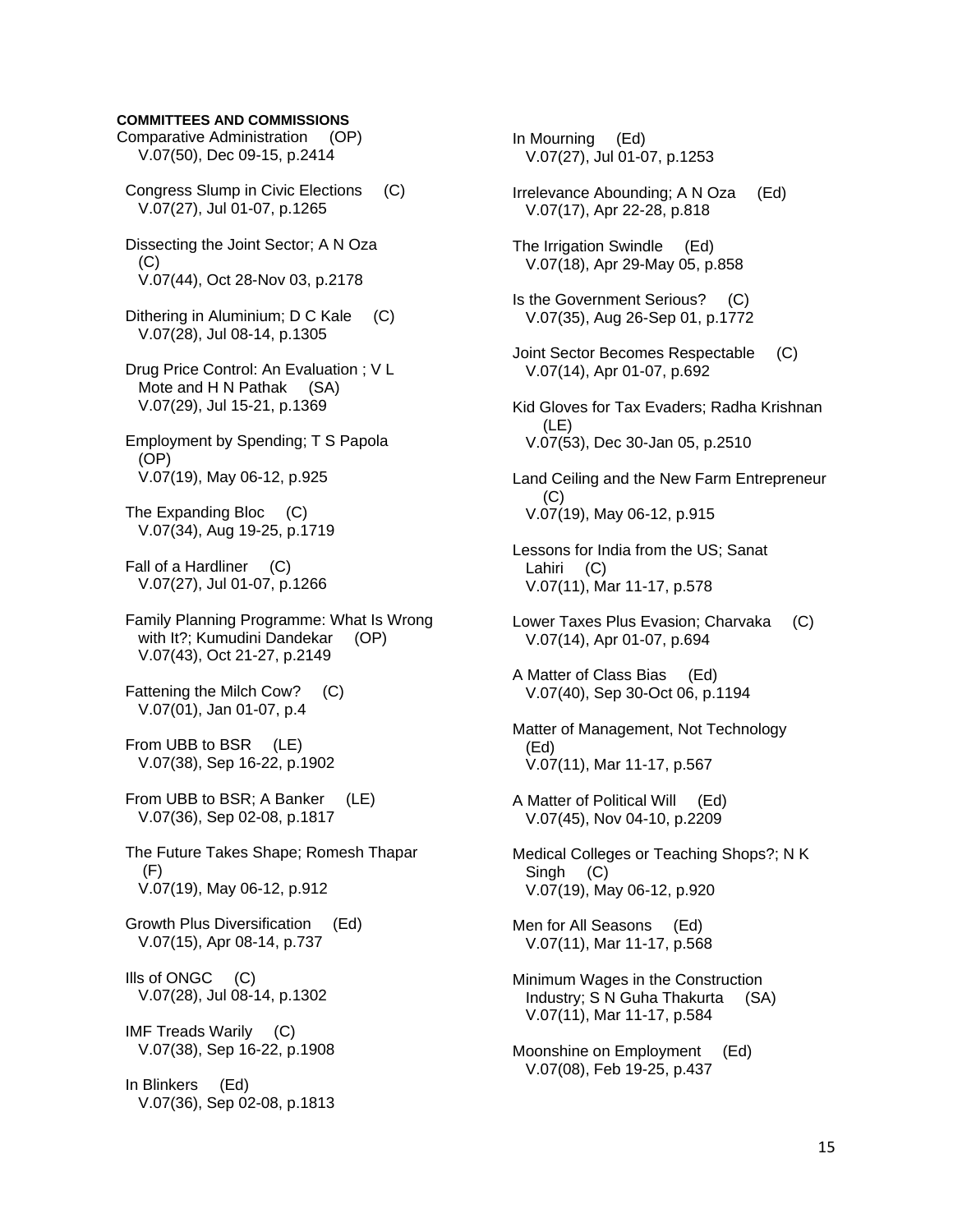#### **COMMITTEES AND COMMISSIONS**

Moonshine on Employment; Sudhir J Mulji (LE) V.07(11), Mar 11-17, p.570

 Mopping up the Agricultural Surplus: Limited Role of Direct Taxes; Charvaka  $(C)$ V.07(13), Mar 25-31, p.659

 More No-Cost Capital (Ed) V.07(13), Mar 25-31, p.647

More Scope for Price Cutting (C) V.07(10), Mar 04-10, p.528

 The Multiplication Approach (Ed) V.07(53), Dec 30-Jan 05, p.2507

 Murky Cost-Benefit (Ed) V.07(23), Jun 03-09, p.1099

 New Deal for Oil Exploration: Malaviya Committee's Report; Parthasarthi (C) V.07(40), Sep 30-Oct 06, p.2010

 No Taxes, No Evasion (C) V.07(13), Mar 25-31, p.657

 Not for the Gander (Ed) V.07(23), Jun 03-09, p.1099

 Of Editors: Petulant and Proud; Nireekshak (LE) V.07(41), Oct 07-13, p.2048

On Razor's Edge (C) V.07(13), Mar 25-31, p.649

Patratu Debacle; N K Singh (Ed) V.07(22), May 27-Jun 02, p.1044

 The Pipeline Probe; Dipak B R Chaudhuri  $(C)$ V.07(39), Sep 23-29, p.1963

 Planning for the Next Two Years (Ed) V.07(05-07), Jan 29-Feb 18, p.185

 Planning Organisation at the State Level; B P R Vithal (SA) V.07(17), Apr 22-28, p.837

 Policies (C) V.07(10), Mar 04-10, p.534 The Polluting Leaf (Ed) V.07(43), Oct 21-27, p.2133 Protected on Paper; Dipak B R Chaudhuri (OP) V.07(23), Jun 03-09, p.1115 A Range of Vested Interests; Nireekshak (F) V.07(16), Apr 15-21, p.800 Restrictive Trade Practices; A N Oza (SA) V.07(09), Feb 26-Mar 03, p.521 Scuttling Malaviya Report (C) V.07(35), Aug 26-Sep 01, p.1770 Six Blind Men of Hindostan: I: A Study in Management of the Economy; Arthagnani (SA) V.07(08), Feb 19-25, p.477 Six Blind Men of Hindostan: II: A Study in Management of the Economy; Arthagnani (SA) V.07(09), Feb 26-Mar 03, p.517 Social Cost-Benefit (Ed) V.07(29), Jul 15-21, p.1340 Source Book, Not Policy Guide; A C Shah (OP) V.07(14), Apr 01-07, p.703 Starving the Plan (Ed) V.07(36), Sep 02-08, p.1810 Still without a National Policy (Ed) V.07(25), Jun 17-23, p.1163 Stuck in Budgetary Mire (Ed) V.07(12), Mar 18-24, p.602 Studies in Planning Techniques-III: Decentralisation of Planning; R M Sundrum (SA) V.07(21), May 20-26, p.1028

Political Underpinning for Economic

 Supersession of Municipal Committees; Pratap Singh (C) V.07(15), Apr 08-14, p.747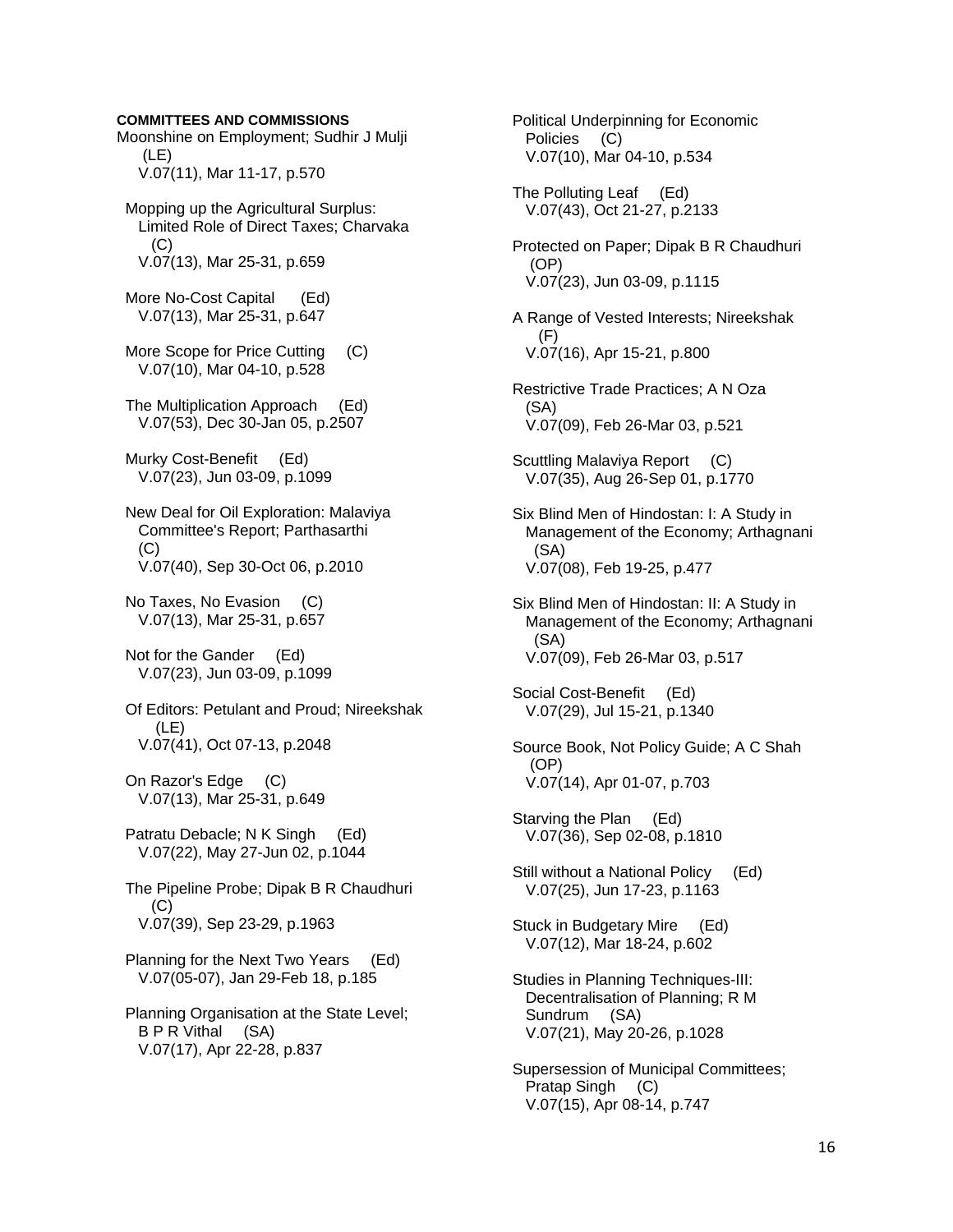#### **COMMITTEES AND COMMISSIONS**

 Task for NCST (Ed) V.07(22), May 27-Jun 02, p.1045 Term Finance for Agriculture; B Rangaswamy (LE) V.07(43), Oct 21-27, p.2133 Through the Backdoor (Ed) V.07(15), Apr 08-14, p.737 Too Many Breakdowns (Ed) V.07(23), Jun 03-09, p.1100 Trot-Bits; Tirril Harries (BR) V.07(16), Apr 15-21, p.802 Two on a See-Saw (Ed) V.07(48), Nov 25-Dec 01, p.2307 Unfilled Slots (Ed) V.07(46-47), Nov 11-24, p.2255 Violence in the Capital's Slums; N K Singh (C) V.07(39), Sep 23-29, p.1959 Waiting for the Pay Commission (Ed) V.07(43), Oct 21-27, p.2132 Wanchoo Report: A Critique; I S Gulati (SA) V.07(28), Jul 08-14, p.1314 What a Committee Can't Do (C) V.07(18), Apr 29-May 05, p.868 Where Are the Options? (Ed) V.07(45), Nov 04-10, p.2211 Who Needs Cheaper Power? (Ed) V.07(23), Jun 03-09, p.1101 Workers Collide with Profiteers; Farrukh Dhondy (C) V.07(36), Sep 02-08, p.1832 **COMMUNALISM**  Aiding Communalism (Ed) V.07(04), Jan 22-28, p.132 Aiding Communalism?; A B Shah (F) V.07(09), Feb 26-Mar 03, p.491 Return to Communal Politics? (C) V.07(46-47), Nov 11-24, p.2274

 Social and Economic Compulsions behind Communalism: A Case Study; Ratna Dutta (F) V.07(05-07), Jan 29-Feb 18, p.255 **COMMUNICATION**  Ready Recipe for Communication; H S Verma  $(C)$  V.07(41), Oct 07-13, p.2066 **COMMUNIST PARTIES**  Advances in Kerala; Mohit Sen (C) V.07(45), Nov 04-10, p.2226 Aftermath of Fee Equalisation (C) V.07(44), Oct 28-Nov 03, p.2181 Behind the Alliance Image: M S (C) V.07(31-33), Jul 29-Aug 18, p.1481 Congress Dilemma; M R (C) V.07(48), Nov 25-Dec 01, p.2321 CPI (M): How Equidistant?;  $MR$  (C) V.07(46-47), Nov 11-24, p.2277 Economics of Opportunism (P) V.07(31-33), Jul 29-Aug 18, p.1455 Economics vs Politics; Romesh Thapar (F) V.07(35), Aug 26-Sep 01, p.1763 Fall of a Hardliner (C) V.07(27), Jul 01-07, p.1266 Five Years after Naxalbari; Mohan Ram (F) V.07(31-33), Jul 29-Aug 18, p.1471 In Mourning (Ed) V.07(27), Jul 01-07, p.1253 Jyoti Basu Goes West; Farrukh Dhondy  $(C)$  V.07(35), Aug 26-Sep 01, p.1780 Line-Up for By-Elections; Mohit Sen (C) V.07(53), Dec 30-Jan 05, p.2522 New Political Wind (C) V.07(45), Nov 04-10, p.2222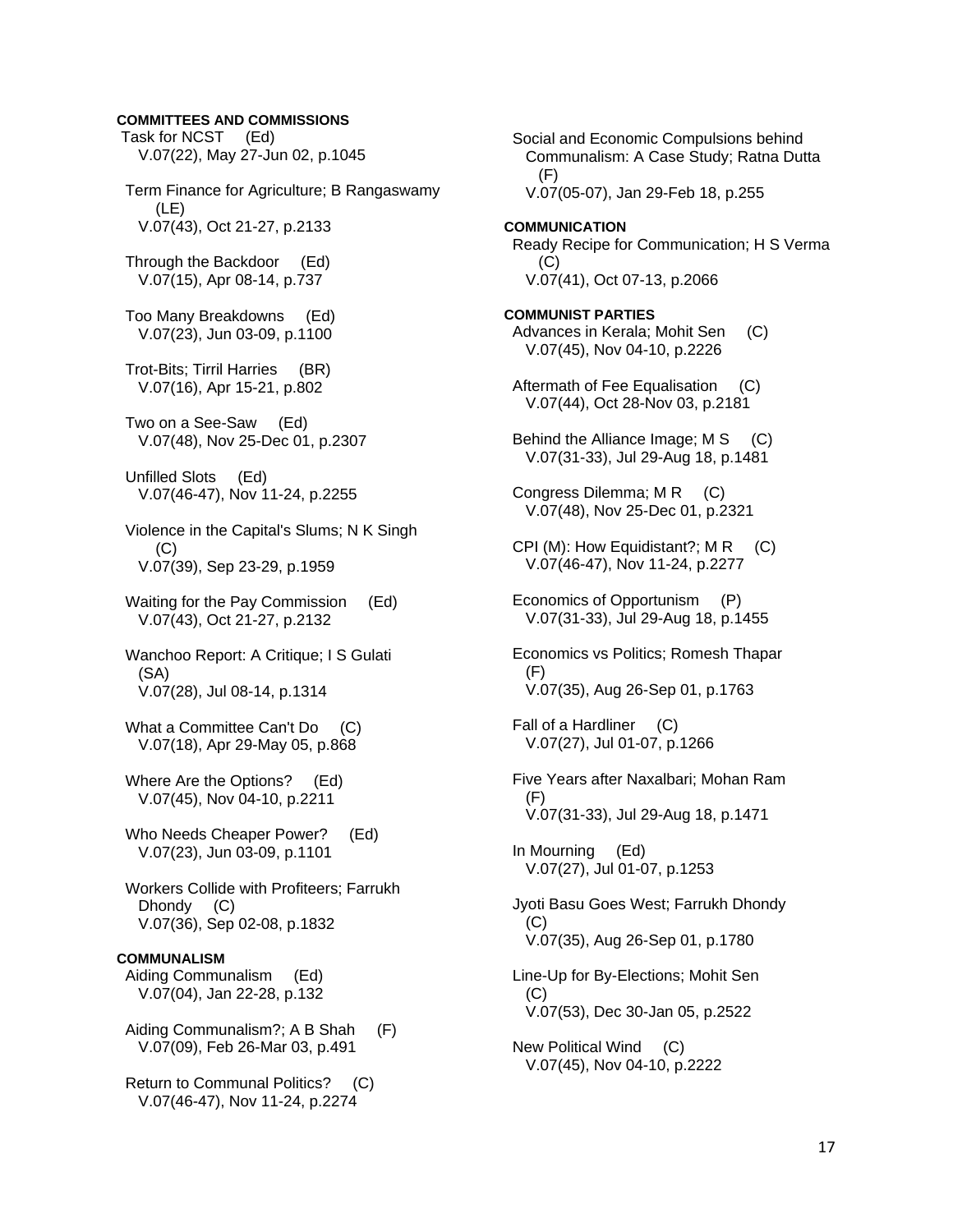## **COMMUNIST PARTIES**

- Peking's Year of Silence; M R (C) V.07(45), Nov 04-10, p.2223
- Political Realignment (C) V.07(51), Dec 16-22, p.2447
- Quite in Kerala; Mohit Sen (C) V.07(38), Sep 16-22, p.1910
- Sop to Hardliners; M R (C) V.07(38), Sep 16-22, p.1911
- Tito's Soviet Sabre (C) V.07(27), Jul 01-07, p.1267
- Tremors in Andhra; Mohit Sen (C) V.07(40), Sep 30-Oct 06, p.2008
- Uneasy Republic (Ed) V.07(21), May 20-26, p.1003
- Who Won in West Bengal; Mohit Sen (LE) V.07(35), Aug 26-Sep 01, p.1763
- Who Won in West Bengal?; Ashok Rudra (LE) V.07(30), Jul 22-28, p.1397
- Who Won on West Bengal?; Lajpat Rai (LE) V.07(37), Sep 09-15, p.1855

#### **COMMUNISTS**

- How Not to Study a Revolution; M S Prabhakar (BR) V.07(53), Dec 30-Jan 05, p.2525
- Spoilt Scenario (Ed) V.07(36), Sep 02-08, p.1811
- **COMMUNITY DEVELOPMENT**  The Bene Israel; Dhirendra Narain (BR) V.07(08), Feb 19-25, p.463
- To Quicken a Region; S M Shah (BR) V.07(25), Jun 17-23, p.1183

## **COMPANIES**

- Ahenedabad Electricity V.07(42), Oct 14-20, p.2098
- Ahmadabad Advance Mills V.07(22), May 27-Jun 02, p.1048

 Alembic Chemical V.07(28), Jul 08-14, p.1298

- Alembic Chemical Works Company Ltd, Baroda V.07(25), Jun 17-23, p.1170
- Alembic Glass Industries Limited, Baroda V.07(26), Jun 24-30, p.1248
- Alucoin V.07(49), Dec 02-08, p.2358
- Aluminium Corporation of India V.07(49), Dec 02-08, p.2358
- Amar Dye-Chem V.07(18), Apr 29-May 05, p.865
- Amar Dye-Chem V.07(20), May 13-19, p.962
- Amar Dye-Chem Limited V.07(19), May 06-12, p.949
- American Refrigerator V.07(44), Oct 28-Nov 03, p.2178
- American Universal Electric (India) V.07(03), Jan 15-21, p.97
- The Andhra Bank Limited V.07(30), Jul 22-28, p.1443
- Andhra Pradesh Paper V.07(53), Dec 30-Jan 05, p.2514
- Anil Hardboards V.07(46-47), Nov 11-24, p.2262
- Antifriction Bearings Corporation V.07(27), Jul 01-07, p.1260
- Arlabs V.07(11), Mar 11-17, p.574
- Ashok Leyland Limited V.07(05-07), Jan 29-Feb 18, p.435
- Associated Bearing V.07(16), Apr 15-21, p.785
- Associated Cement Companies V.07(02), Jan 08-14, p.53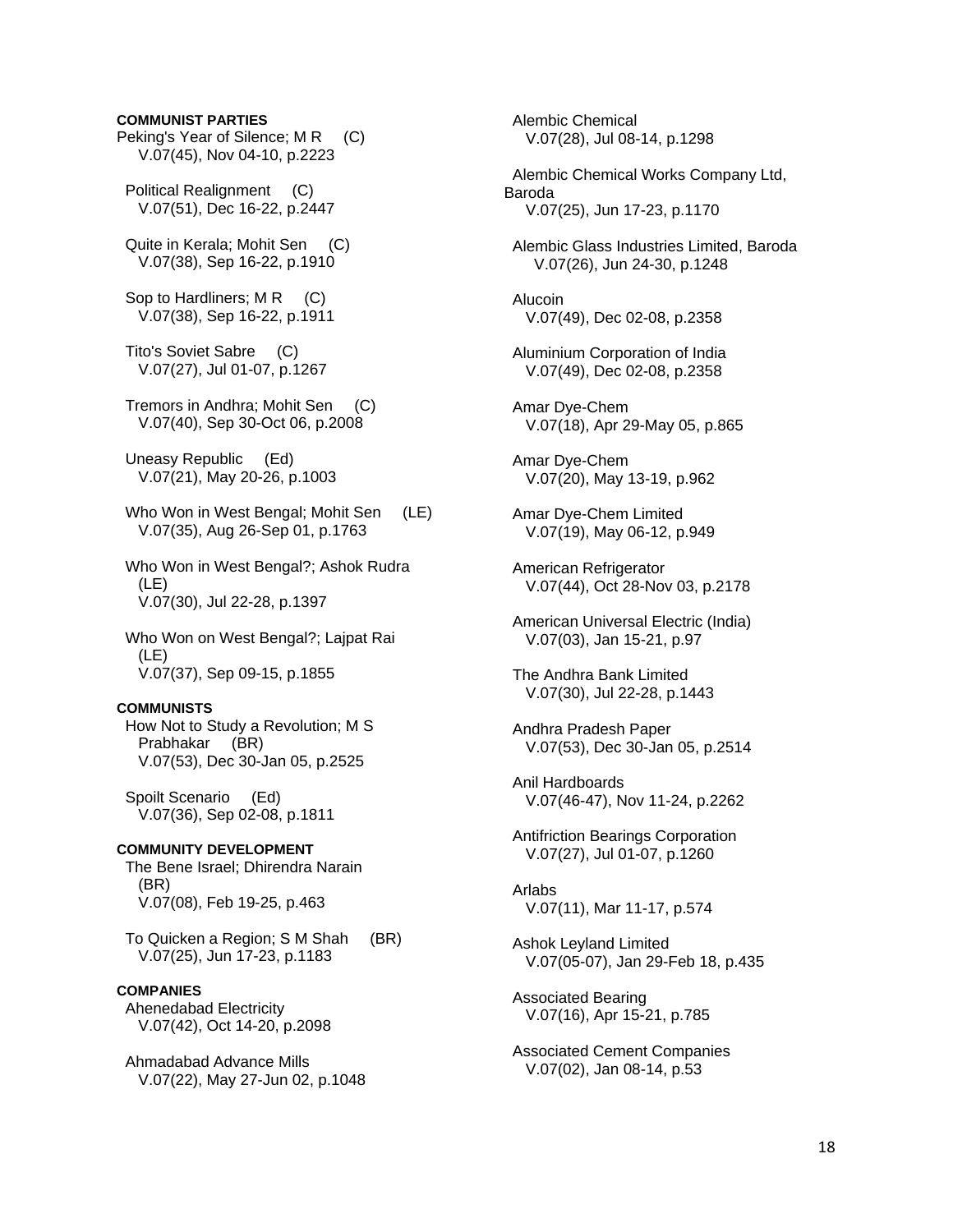**COMPANIES**  The Associated Cement Companies Limited V.07(02), Jan 08-14, p.87 Atul Products V.07(21), May 20-26, p.1006 Bajaj Auto V.07(43), Oct 21-27, p.2135 Balkrishna Paper Mills V.07(51), Dec 16-22, p.2444 Ballarpur Paper V.07(04), Jan 22-28, p.137 Ballarpur Paper V.07(53), Dec 30-Jan 05, p.2513 Barium Chemicals V.07(44), Oct 28-Nov 03, p.2175 Baroda Rayon V.07(21), May 20-26, p.1007 Bayer (India) V.07(19), May 06-12, p.914 Bayer (India) Limited V.07(49), Dec 02-08, p.2359 Bharat Bijlee V.07(52), Dec 23-29, p.2478 Bharat Commerce V.07(20), May 13-19, p.961 **Bharat Forge**  V.07(52), Dec 23-29, p.2478 Bharat Gears V.07(50), Dec 09-15, p.2398 Bharat Heavy Electricals V.07(11), Mar 11-17, p.570 Bharat Steel Tubes V.07(35), Aug 26-Sep 01, p.1765 **Binny**  V.07(28), Jul 08-14, p.1300 Blue Star V.07(27), Jul 01-07, p.1260

 Bombay Dyeing V.07(14), Apr 01-07, p.689 Bombay Oxygen V.07(34), Aug 19-25, p.1706 Britannia Biscuit V.07(28), Jul 08-14, p.1298 Brooke Bond India V.07(01), Jan 01-07, p.7 Calico Mills V.07(41), Oct 07-13, p.2046 Camphor and Allied Products V.07(18), Apr 29-May 05, p.865 Ceat Tyres of India V.07(20), May 13-19, p.961 Ceat Tyres of India Limited (C) V.07(21), May 20-26, p.1039 Cellulose Products of India V.07(37), Sep 09-15, p.1858 Century Enka V.07(24), Jun 10-16, p.1137 Century Spinning V.07(22), May 27-Jun 02, p.1047 Chemicals and Fibre of India V.07(53), Dec 30-Jan 05, p.2514 Chemicals and Fibres of India V.07(49), Dec 02-08, p.2359 Cochin Refineries V.07(09), Feb 26-Mar 03, p.494 Colour-Chem V.07(35), Aug 26-Sep 01, p.1766 Coodyear India V.07(36), Sep 02-08, p.1816 Cooper Engineering V.07(52), Dec 23-29, p.2477 Coromadel Fertilisers V.07(23), Jun 03-09, p.1103 Coromandel Fertilisers Limited V.07(26), Jun 24-30, p.1246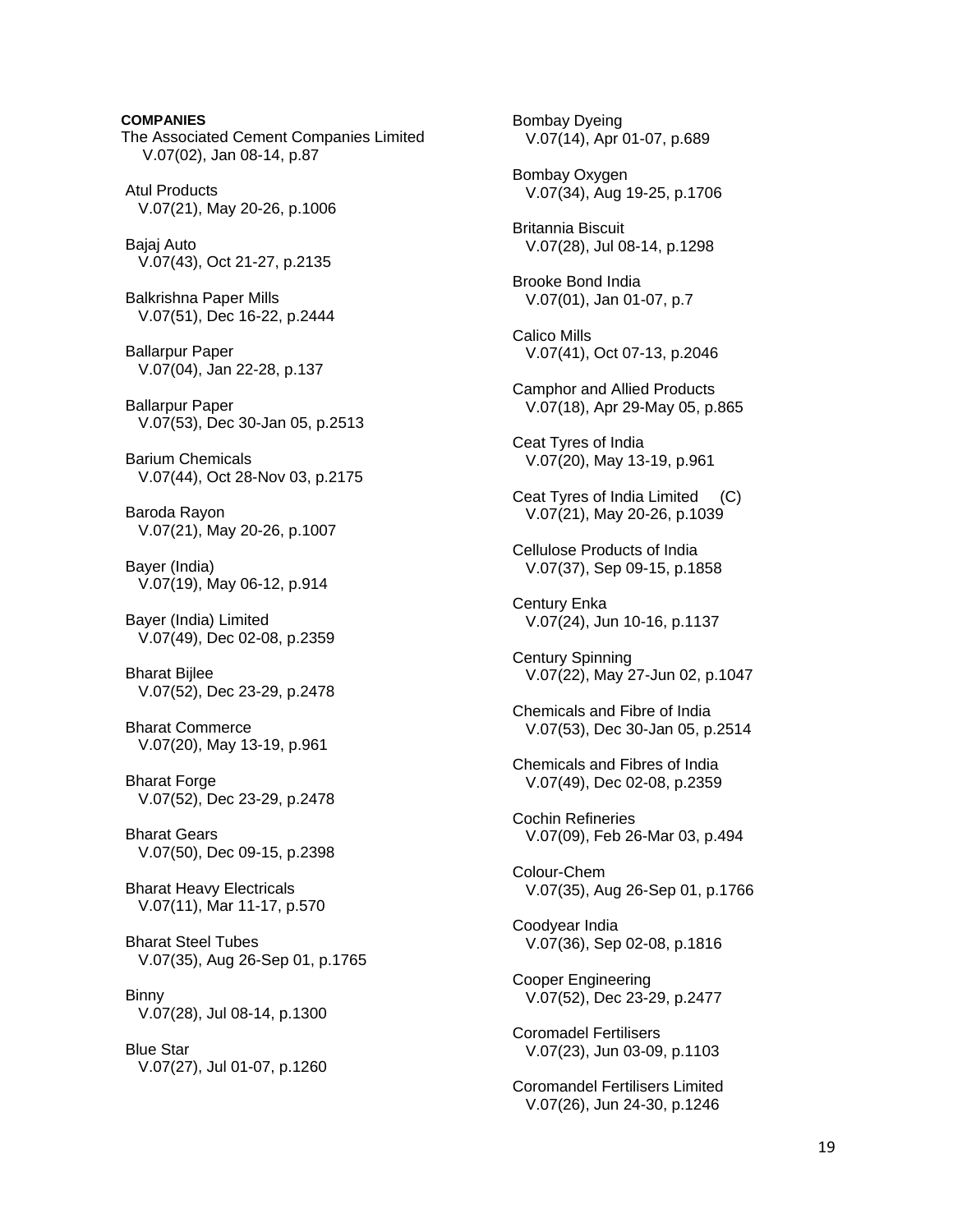**COMPANIES**  Crompton Greaves V.07(45), Nov 04-10, p.2218 Dawn Mills V.07(51), Dec 16-22, p.2444 Deepak Insulated Cable V.07(42), Oct 14-20, p.2098 Deepak Insulated Cable Corporation Ltd (F) V.07(41), Oct 07-13, p.2081 Devidayal Cabal V.07(25), Jun 17-23, p.1165 Dharamsi Morarii Chemical V.07(20), May 13-19, p.961 Digvijay Cement V.07(30), Jul 22-28, p.1400 Dunlop India V.07(16), Apr 15-21, p.785 Dunlop India Limited V.07(18), Apr 29-May 05, p.901 East Angla Plastics (India) V.07(09), Feb 26-Mar 03, p.494 East Coast Breweries and Distilleries V.07(21), May 20-26, p.1007 Electrical Manufacturing Company V.07(10), Mar 04-10, p.530 Elpro International V.07(15), Apr 08-14, p.742 Empire Dyeing V.07(15), Apr 08-14, p.742 English Electric V.07(26), Jun 24-30, p.1216 English Electric Company of India V.07(40), Sep 30-Oct 06, p.2002 **Escorts** V.07(27), Jul 01-07, p.1259

 The Fertilizer Corporation of India Ltd V.07(53), Dec 30-Jan 05, p.2541

 Fiberglass Pilkington V.07(40), Sep 30-Oct 06, p.2002 Fibreglass Pilkington V.07(37), Sep 09-15, p.1858 Firth Sterling Steel V.07(44), Oct 28-Nov 03, p.2176 Gamon india V.07(52), Dec 23-29, p.2277 Garware Nylons V.07(40), Sep 30-Oct 06, p.2002 Geep Flashlight Industries Limited, Allahabad V.07(48), Nov 25-Dec 01, p.2347 Glaxo Laboratories (India) Limited V.07(46-47), Nov 11-24, p.2301 Glaxo Laboratories(India) V.07(48), Nov 25-Dec 01, p.2317 Godavari Sugar V.07(10), Mar 04-10, p.530 Godfrey Phillips India V.07(29), Jul 15-21, p.1342 Gokak Mills V.07(19), May 06-12, p.913 Golden Tobacco V.07(50), Dec 09-15, p.2397 Golden Tobacco Company Limited V.07(01), Jan 01-07, p.41 Goodyear V.07(36), , p.1816 Gramophone Company of India V.07(53), Dec 30-Jan 05, p.2514 Graphite India V.07(28), Jul 08-14, p.1299 Great Eastern Shipping V.07(49), Dec 02-08, p.2357 Greaves Cotton V.07(35), Aug 26-Sep 01, p.1765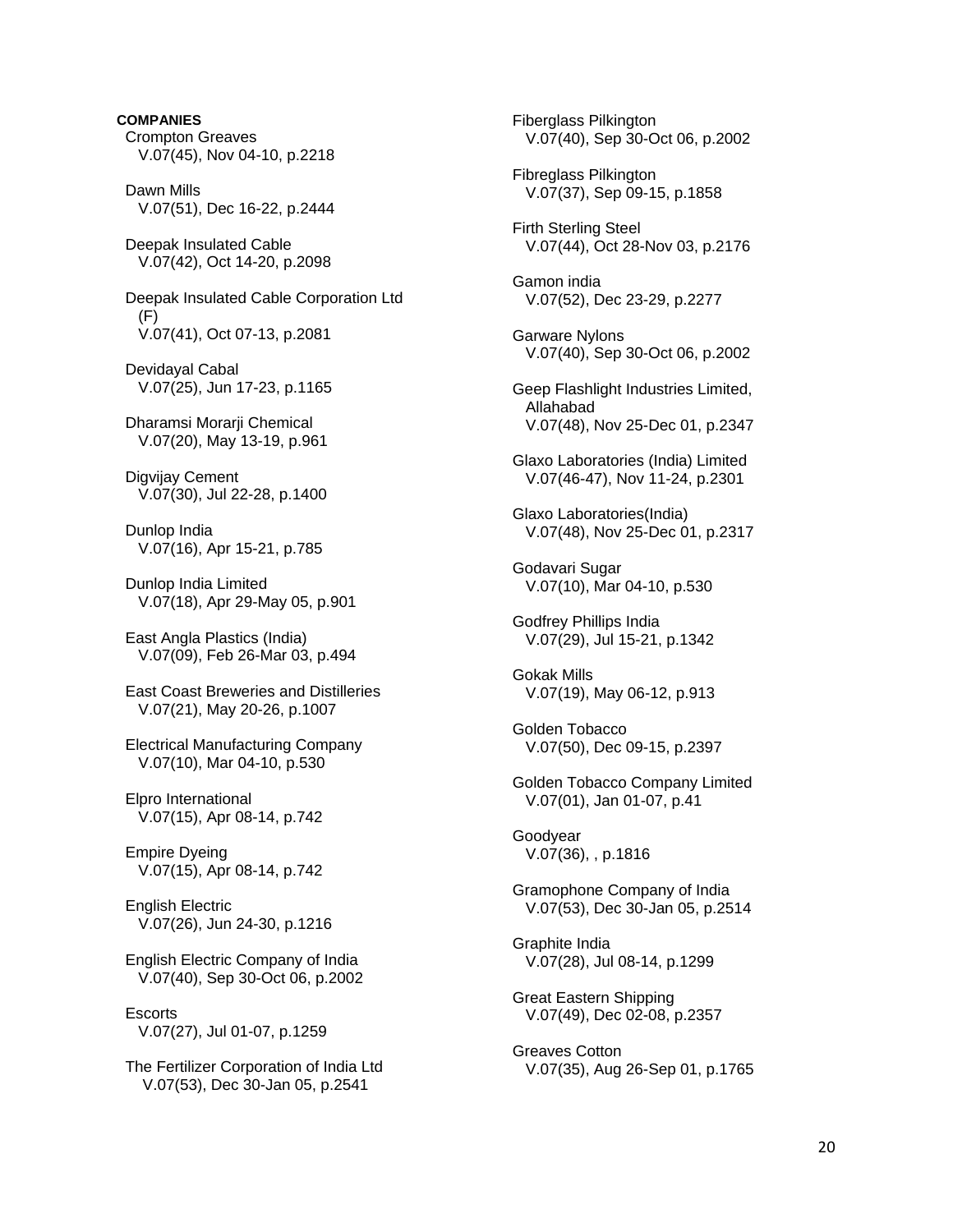## **COMPANIES**

Guest Keen Williams V.07(18), Apr 29-May 05, p.865 Guest Keen Williams Limited V.07(20), May 13-19, p.995 Gujarat Polyamides V.07(36), Sep 02-08, p.1816 Gujarat State Fertilizers Company Limited V.07(25), Jun 17-23, p.1207 Gwalior Rayon V.07(44), Oct 28-Nov 03, p.2175 Heavy Electricals India Limited, Bhopal (F) V.07(41), Oct 07-13, p.2085 Herdillia Chemicals V.07(28), Jul 08-14, p.1299 Hindustan Brown Boveri V.07(41), Oct 07-13, p.2046 Hindustan Ferodo V.07(38), Sep 16-22, p.1904 Hindustan Lever V.07(21), May 20-26, p.1006 Hindustan Lever Limited: The Battle against Inflation V.07(25), Jun 17-23, p.1204 Hindustan Motors V.07(01), Jan 01-07, p.7 Hindustan Motors V.07(49), Dec 02-08, p.2357 Hindustan Tractors V.07(01), Jan 01-07, p.7 Hindustan Wires V.07(46-47), Nov 11-24, p.2262 Hindusthan-Pilkington Glass V.07(29), Jul 15-21, p.1942 Howrath-Amta Light Raiway V.07(49), Dec 02-08, p.2359

 Hydrabad Allwyn V.07(02), Jan 08-14, p.52  Hypine Carbons V.07(48), Nov 25-Dec 01, p.2318 Inchek Tyres V.07(03), Jan 15-21, p.96 India Cements V.07(36), Sep 02-08, p.1816 The India Cements Limited V.07(40), Sep 30-Oct 06, p.2031 India Steamship Company Limited; K K Birla V.07(40), Sep 30-Oct 06, p.2038 India Steamship Company Limited; H M Patel V.07(40), Sep 30-Oct 06, p.2040 India Tobacco V.07(36), Sep 02-08, p.1815 India Tobbaco V.07(36), Sep 02-08, p.1815 Indian Aluminium V.07(16), Apr 15-21, p.785 Indian Aluminium V.07(49), Dec 02-08, p.2359 Indian Aluminium Company Limited V.07(18), Apr 29-May 05, p.898 Indian Carbon V.07(02), Jan 08-14, p.51 Indian Copper V.07(41), Oct 07-13, p.2046 Indian Explosives V.07(09), Feb 26-Mar 03, p.495 Indian Explosives V.07(53), Dec 30-Jan 05, p.2514 The Indian Hotels Company Limited V.07(30), Jul 22-28, p.1437 Indian Hume Pipe V.07(46-47), Nov 11-24, p.2262 Indian Organic Chemical V.07(37), Sep 09-15, p.1858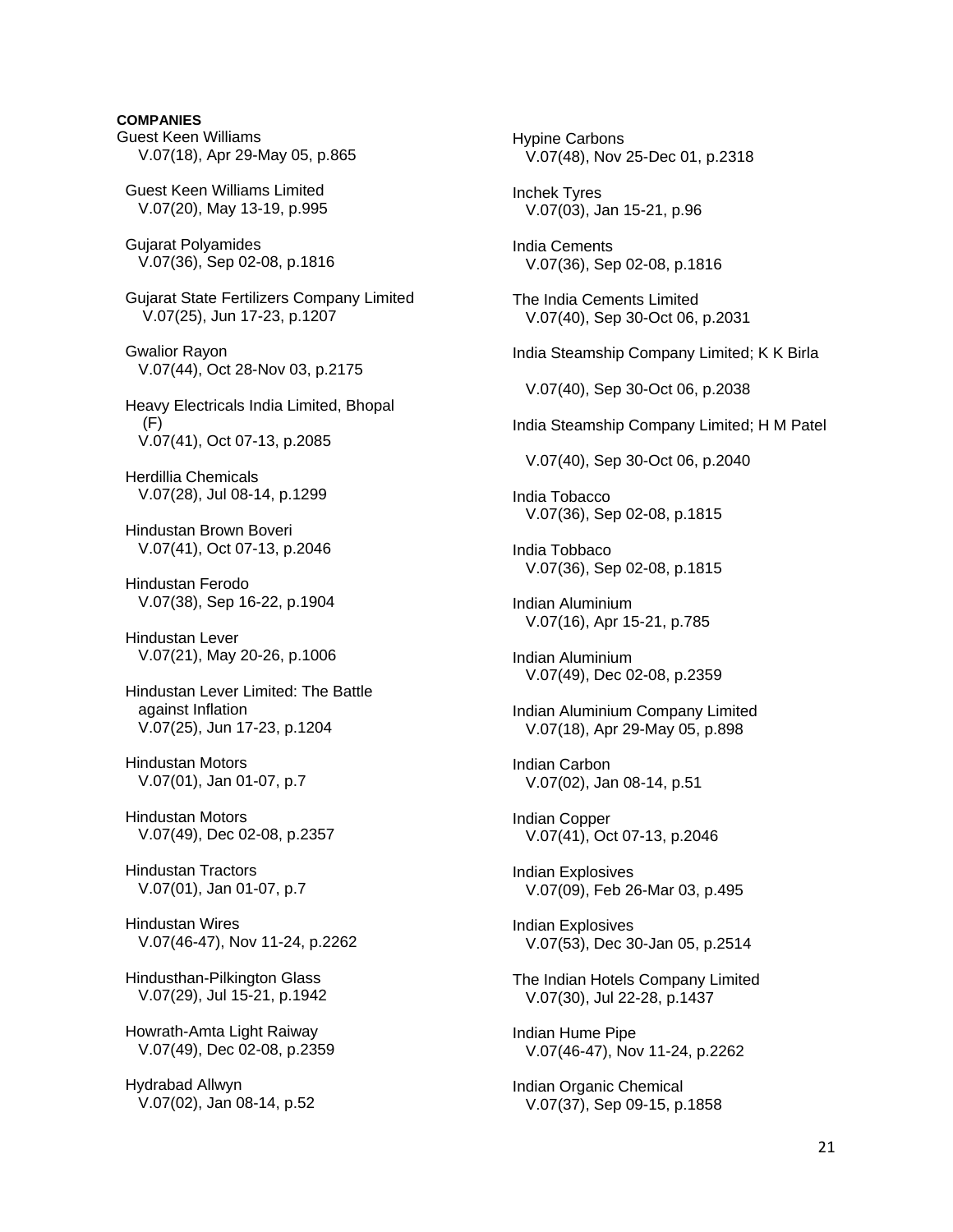# **COMPANIES**  Indian Oxygen V.07(11), Mar 11-17, p.573

 Indian Oxygen Limited V.07(08), Feb 19-25, p.481

 Indian Rayon V.07(03), Jan 15-21, p.96

 Indian Rayon V.07(51), Dec 16-22, p.2443

 Indian Standard Wagon V.07(51), Dec 16-22, p.2444

 Indian Sugar Mills Association: Problems and Prospects of Sugar Industry (F) V.07(28), Jul 08-14, p.1330

 Indian Tool Manufacturer V.07(42), Oct 14-20, p.2098

 Indian Vegetable Products V.07(20), May 13-19, p.962

 Indians Hotels Company V.07(30), Jul 22-28, p.1399

 Indo National V.07(48), Nov 25-Dec 01, p.2318

 The Indo-Burma Petroleum Company Limited V.07(27), Jul 01-07, p.1288

 The Industrial Credit and Investment Corporation of India Limited V.07(11), Mar 11-17, p.598

 International Computers Indian Manufacture V.07(04), Jan 22-28, p.138

 International Computers Indian Manufacture (ICL) V.07(02), Jan 08-14, p.53

 J K Synthetics V.07(24), Jun 10-16, p.1136

 J Stone and Company V.07(51), Dec 16-22, p.2442

 Jagatjit Industries V.07(36), Sep 02-08, p.1816  Jay Engineering V.07(39), Sep 23-29, p.1957 The Jay Engineering Works Limited V.07(36), Sep 02-08, p.1847 Jayant Paper V.07(04), Jan 22-28, p.137 Jayant Paper V.07(45), Nov 04-10, p.2218 Jesons Electronics V.07(26), Jun 24-30, p.1216 JK Steel V.07(02), Jan 08-14, p.52 Jotindra Steel and Tubes V.07(28), Jul 08-14, p.1300 Kamani Engineering V.07(16), Apr 15-21, p.786 Kamani Engineering Corporation Limited V.07(14), Apr 01-07, p.731 Kesoram Industries V.07(42), Oct 14-20, p.2097 Khatau Makanji Spinning and Weaving V.07(43), Oct 21-27, p.2135 Killick Nixon V.07(22), May 27-Jun 02, p.1047 Kirloskar Brothers V.07(04), Jan 22-28, p.137 Kirloskar Cummins V.07(13), Mar 25-31, p.655 Kirloskar Oil Engines V.07(41), Oct 07-13, p.2046 Kirloskar Pneumatic V.07(51), Dec 16-22, p.2443 Kirloskar Pneumatic Company Limited: Hadapsar Industrial Estate, Poona-13Kirloskar Pneumatic Company Limited: Hadapsar Industrial Estate, Poona-13 V.07(49), Dec 02-08, p.2388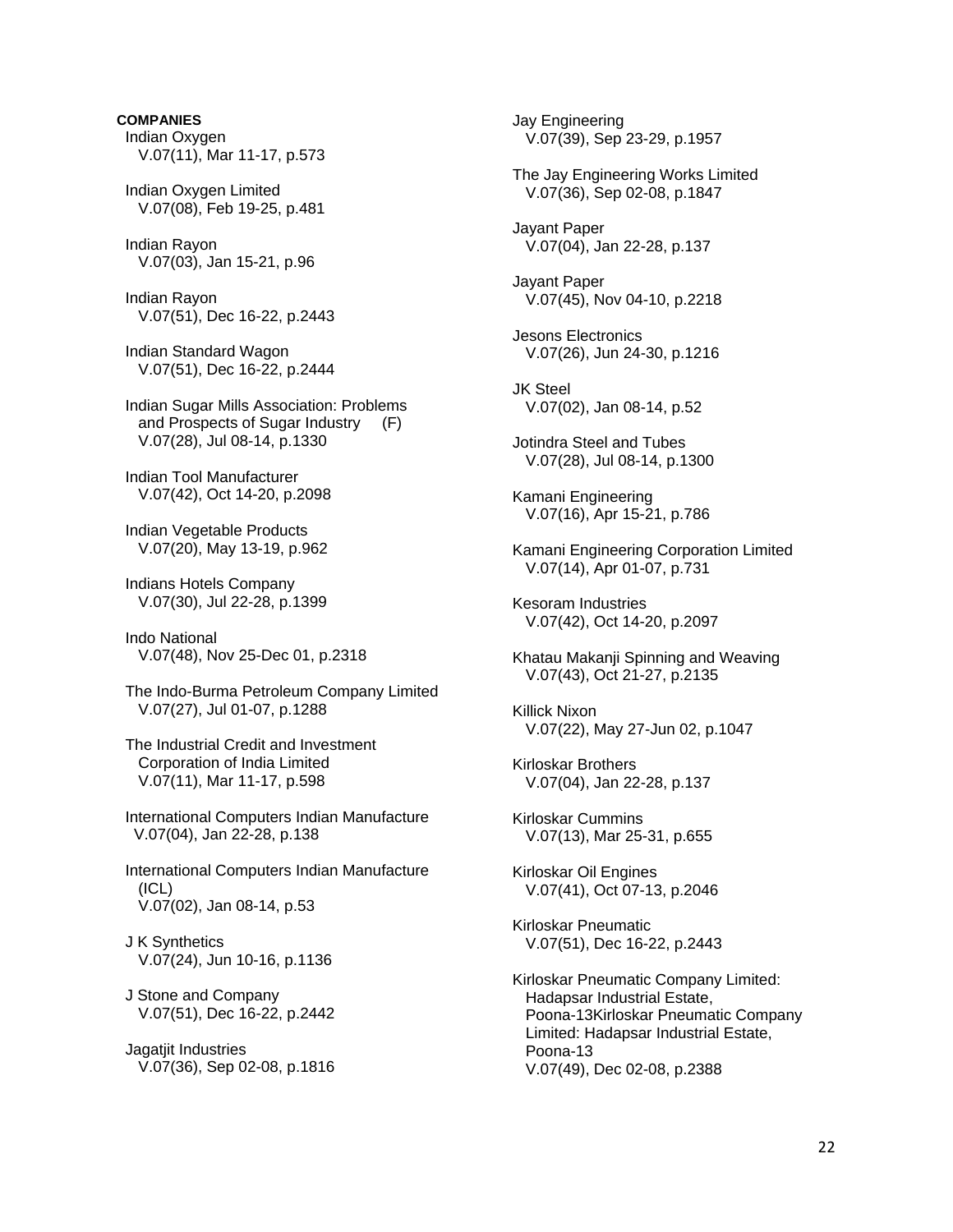# **COMPANIES**

 Kohinoor Mills V.07(29), Jul 15-21, p.1343

 Kothari (Madras) V.07(19), May 06-12, p.913

 Lakhanpal National V.07(53), Dec 30-Jan 05, p.2514

 Lakshami Machine Works V.07(14), Apr 01-07, p.690

 Larsen and Toubro V.07(36), Sep 02-08, p.1815

 Madras Aluminium V.07(25), Jun 17-23, p.1166

 The Madras Aluminium Company Limited  $(F)$ V.07(28), Jul 08-14, p.1332

 Madras Refineries V.07(30), Jul 22-28, p.1398

 Madras Refineries Limited V.07(52), Dec 23-29, p.2503

 Madras Rubber V.07(13), Mar 25-31, p.655

 Mahindra and Mahindra V.07(15), Apr 08-14, p.741

 Mahindra Ugine Steel Company V.07(26), Jun 24-30, p.1215

 Mahindra Ugine Steel Company V.07(28), Jul 08-14, p.1299

 Mahindra Ugine Steel Company Limited V.07(27), Jul 01-07, p.1285

 Malhotra and Sons V.07(28), Jul 08-14, p.1300

 Mangalore Chemicals and Fertilisers V.07(41), Oct 07-13, p.2047

 Mefatlal Fine Spinning and Manufacturing V.07(30), Jul 22-28, p.1399

 Metal Box Company of India V.07(35), Aug 26-Sep 01, p.1765  The Metal Box Company of India Limited V.07(30), Jul 22-28, p.1438

 Mettur Chemical V.07(37), Sep 09-15, p.1858

 Modella Woollens V.07(23), Jun 03-09, p.1104

 Modi Spinning and Weaving V.07(45), Nov 04-10, p.2218

 Mohan Meakin Breweries V.07(43), Oct 21-27, p.2135

 Morarjee Coculdas Spinning and Weaving V.07(50), Dec 09-15, p.2397

 Motor Industries Company V.07(26), Jun 24-30, p.1215

 Motor Industries Company V.07(35), Aug 26-Sep 01, p.1766

 Mukand Iron V.07(37), Sep 09-15, p.1857

 Mukand Iron V.07(41), Oct 07-13, p.2050

 Mukand Iron and Steel Works Limited V.07(35), Aug 26-Sep 01, p.1804

 Mysore Kirloskar V.07(03), Jan 15-21, p.96

 The National Newsprint and Paper Mills Ltd V.07(01), Jan 01-07, p.43

National Organic Chemical Industries LTD

V.07(23), Jun 03-09, p.1103

 National Pipes and Tubes V.07(13), Mar 25-31, p.655

 National Rayon Corporation V.07(18), Apr 29-May 05, p.865

 Negpal Ambadi Petro-Chem Refining V.07(10), Mar 04-10, p.531

 New Standard Engineering V.07(42), Oct 14-20, p.2098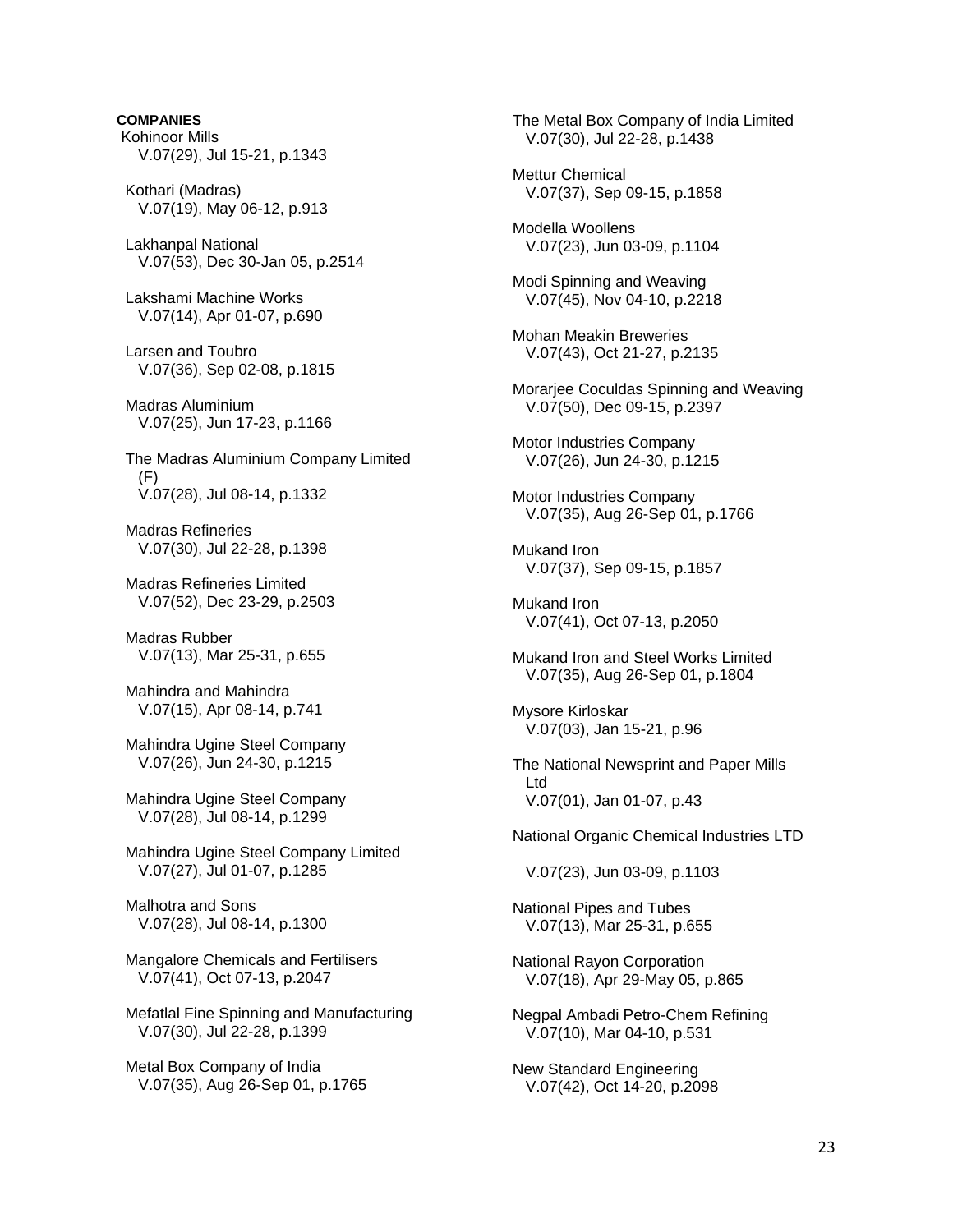**COMPANIES**  Nirlon Synthetic Fibres and Chemicals Limited V.07(39), Sep 23-29, p.1991 Oriental Power Cables V.07(51), Dec 16-22, p.2444 Panjab National Bank LTD V.07(39), Sep 23-29, p.1957 Pfizer V.07(21), May 20-26, p.1006 Philips India V.07(46-47), Nov 11-24, p.2262 Polychem Limited V.07(37), Sep 09-15, p.1895 Polyolefins Industries V.07(24), Jun 10-16, p.1137 Polysteels (India) V.07(51), Dec 16-22, p.2444 Porritts and Spencer (Asia) V.07(09), Feb 26-Mar 03, p.494 Poysha Industrial V.07(40), Sep 30-Oct 06, p.2002 Poysha Industrial Company Ltd V.07(36), Sep 02-08, p.1848 Precision Bearings India V.07(08), Feb 19-25, p.445 Premier Automobiles V.07(13), Mar 25-31, p.656 Premier Automobiles V.07(48), Nov 25-Dec 01, p.2317 Premier Automobiles V.07(52), Dec 23-29, p.2478 Premier Tyres V.07(35), Aug 26-Sep 01, p.1766 Premier Tyres Limited V.07(35), Aug 26-Sep 01, p.1807 Punalur Paper Mill V.07(43), Oct 21-27, p.2135

 Ramon and Demm V.07(39), Sep 23-29, p.1957 Ramon Group V.07(48), Nov 25-Dec 01, p.2318 Rathi Alloys and Steel V.07(18), Apr 29-May 05, p.866 Ratnakar Shipping V.07(04), Jan 22-28, p.138 Reckitt and Colman of India V.07(11), Mar 11-17, p.574 Richardson Hindustan V.07(46-47), Nov 11-24, p.2261 Rohtas Industries V.07(09), Feb 26-Mar 03, p.493 Rural Electrification Corporation Limited (F) V.07(41), Oct 07-13, p.2082 The Sandur Manganese and Iron Ores Limited V.07(27), Jul 01-07, p.1283 Sandvik Asia V.07(19), May 06-12, p.914 The Scindia Steam Navigation Company Ltd V.07(52), Dec 23-29, p.2504 Seshasayee Paper V.07(38), Sep 16-22, p.1905 Shalimar Paints V.07(23), Jun 03-09, p.1104 Shivrajpur Syndicate V.07(13), Mar 25-31, p.655 Shree Digvijay Cement Company Limited (F) V.07(28), Jul 08-14, p.1336 Shri Ambica Mills V.07(22), May 27-Jun 02, p.1048 Shririram Bearings V.07(43), Oct 21-27, p.2135 Siemens India V.07(14), Apr 01-07, p.689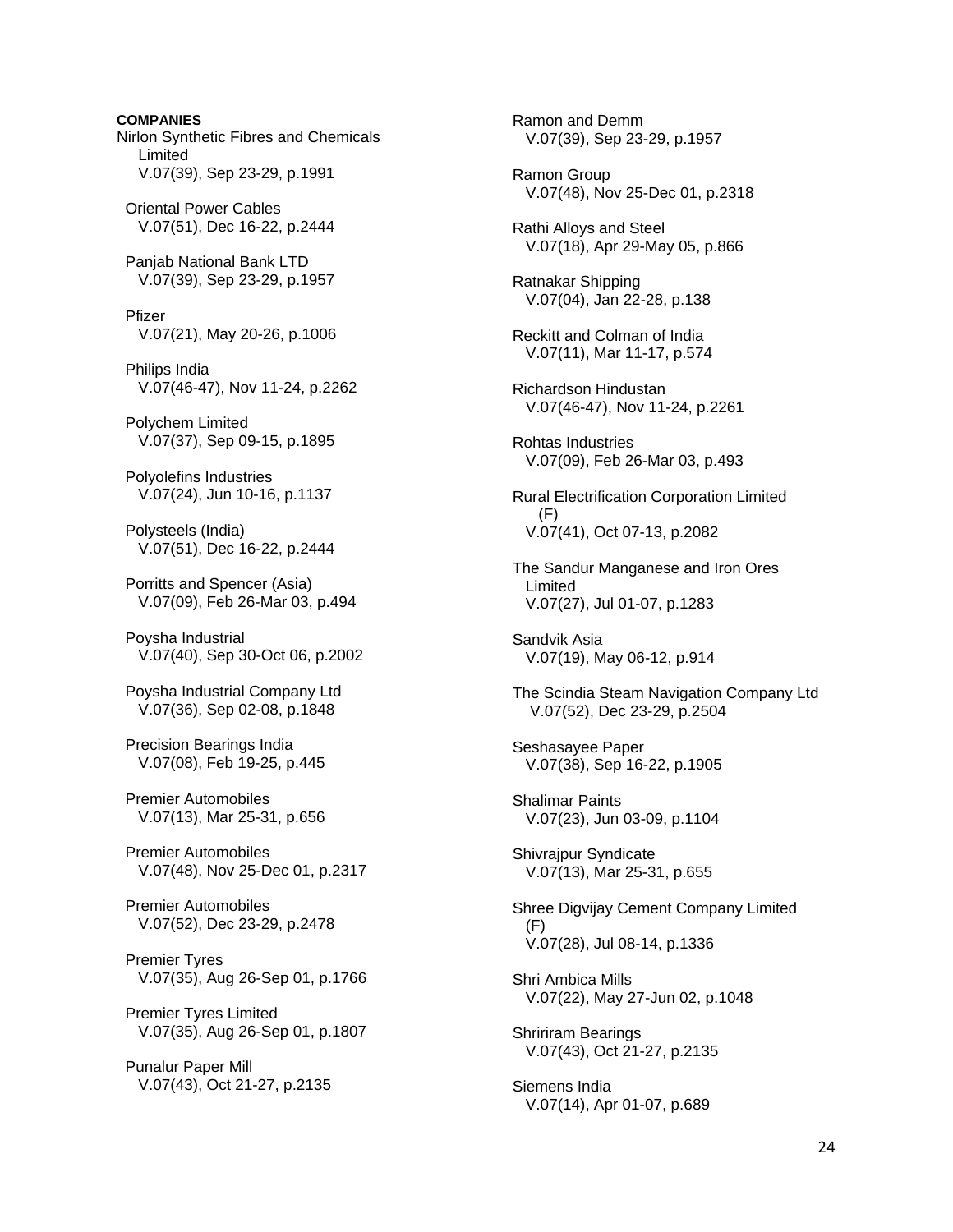**COMPANIES**  Sirpur Paper V.07(02), Jan 08-14, p.52 Skol Breweries V.07(09), Feb 26-Mar 03, p.494 SLM-Maneklal V.07(40), Sep 30-Oct 06, p.2002 South India Viscose V.07(25), Jun 17-23, p.1165 South India Viscose V.07(30), Jul 22-28, p.1400 South India Viscose Limited (F) V.07(28), Jul 08-14, p.1334 The South Madaras Electric Supply Corporation Limited V.07(38), Sep 16-22, p.1941 South Madras Electric Supply V.07(40), Sep 30-Oct 06, p.2002 Standard Batteries V.07(34), Aug 19-25, p.1706 Steel Complex V.07(45), Nov 04-10, p.2218 Straw Products V.07(30), Jul 22-28, p.1400 Straw Products Limited V.07(30), Jul 22-28, p.1434 Suessen Textile Bearings V.07(13), Mar 25-31, p.655 Svadeshi Mills V.07(17), Apr 22-28, p.824 Swan Mills V.07(42), Oct 14-20, p.2098 Synthetics and Chemicals V.07(24), Jun 10-16, p.1136 Tanfort Tyres V.07(34), Aug 19-25, p.1706 Tata Chemicals V.07(45), Nov 04-10, p.2217

 Tata Chemicals Limited V.07(49), Dec 02-08, p.2386 Tata Electric Company V.07(39), Sep 23-29, p.1956 Tata Engineering and Locomotive Company V.07(34), Aug 19-25, p.1705 Tata Engineering and Locomotive Company Ltd V.07(29), Jul 15-21, p.1386 Tata Iron and Steel Company V.07(34), Aug 19-25, p.1706 Tata Iron and Steel Company Limited V.07(31-33), Jul 29-Aug 18, p.1691 Tata Mills V.07(17), Apr 22-28, p.823 Tata Oil Mills Company V.07(30), Jul 22-28, p.1398 The Tata Oil Mills Company Limited V.07(30), Jul 22-28, p.1440 The Tata Power Company Limited V.07(38), Sep 16-22, p.1939 The Mettur Chemical and Industries Corporation Limited V.07(31-33), Jul 29-Aug 18, p.1695 Travancore Rayons V.07(28), Jul 08-14, p.1298 Tribeni Tissues V.07(09), Feb 26-Mar 03, p.493 Ultramarine and Pigments V.07(11), Mar 11-17, p.574 Unichem Laboratories V.07(10), Mar 04-10, p.530 Union Carbide India V.07(17), Apr 22-28, p.824 Unit Trust of India V.07(28), Jul 08-14, p.1300 Unit Trust of India V.07(37), Sep 09-15, p.1894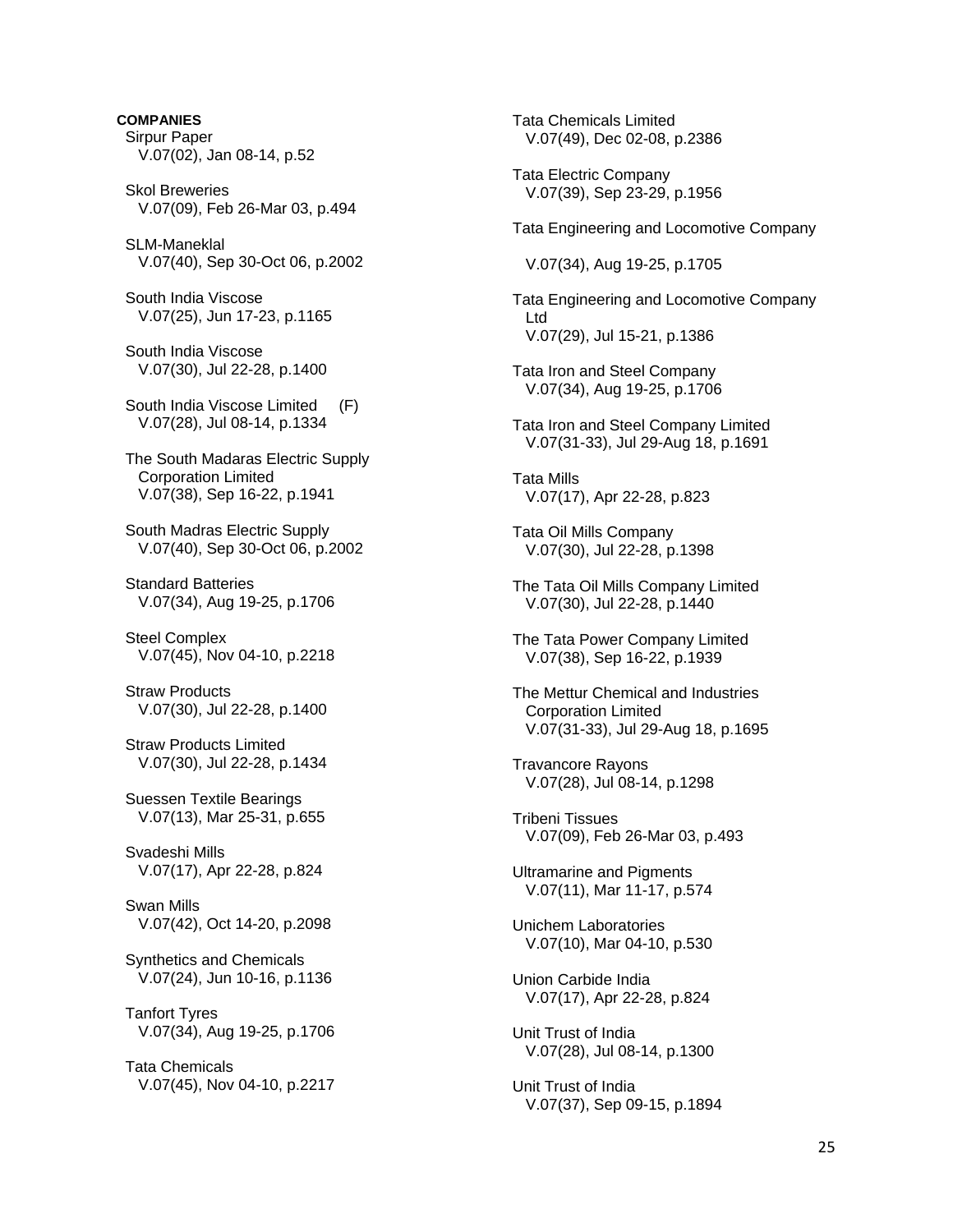# **COMPANIES**

- United Carbon India V.07(08), Feb 19-25, p.445
- Universal Cables V.07(38), Sep 16-22, p.1905
- Upper Doab Sugar V.07(10), Mar 04-10, p.530
- Voltas V.07(08), Feb 19-25, p.443
- Voltas Limited: Sales Cross the Rs 100-Crore Mark: A Year of Vital Growth V.07(05-07), Jan 29-Feb 18, p.431
- Warner-Hindustan V.07(34), Aug 19-25, p.1706
- Warner-Hindustan V.07(27), Jul 01-07, p.1260
- Western India Match Company V.07(17), Apr 22-28, p.823
- Widia India V.07(28), Jul 08-14, p.1298
- **Wimco** V.07(17), Apr 22-28, p.823
- Woolcombers of India V.07(23), Jun 03-09, p.1104
- Zenith Steel Pipes V.07(38), Sep 16-22, p.1904
- Zuari Agro Chemicals V.07(23), Jun 03-09, p.1104
- **COMPANY LAW**  Belapur-LIC-Banks; K T Merchant (LE) V.07(30), Jul 22-28, p.1398
- Company Affairs; Sudhir Mehta (LE) V.07(30), Jul 22-28, p.1397
- Institutional Intervention in Company Affairs; K T Merchant (F) V.07(26), Jun 24-30, p.1217
- Reform by Pecking (Ed) V.07(34), Aug 19-25, p.1698

 Unbecoming Reticence (Ed) V.07(22), May 27-Jun 02, p.1046

## **COMPUTER APPLICATIONS**

 Computers as Aids to Management Decisions: Application to Linear Programming; V L Mote and B G Shah (RA) V.07(22), May 27-Jun 02, p.M74 Glimmerings of a Policy (Ed) V.07(13), Mar 25-31, p.646

 Still without a National Policy (Ed) V.07(25), Jun 17-23, p.1163

## **CONGRESS PARTY**

- Aftermath of Fee Equalisation (C) V.07(44), Oct 28-Nov 03, p.2181
- Basis for a New Edifice?; Balraj Puri (C) V.07(41), Oct 07-13, p.2056
- Behind the Alliance Image; M S (C) V.07(31-33), Jul 29-Aug 18, p.1481
- A Ceiling on Ceilings; Romesh Thapar (F) V.07(21), May 20-26, p.1005
- Congress Dilemma; M R (C) V.07(48), Nov 25-Dec 01, p.2321
- Congress Slump in Civic Elections (C) V.07(27), Jul 01-07, p.1265
- A Different Ball Game (Ed) V.07(29), Jul 15-21, p.1338
- DIR for Socialism (Ed) V.07(53), Dec 30-Jan 05, p.2506
- Dividing to Rule (C) V.07(37), Sep 09-15, p.1863
- Economics of Opportunism (P) V.07(31-33), Jul 29-Aug 18, p.1455
- Factional Politics (Ed) V.07(44), Oct 28-Nov 03, p.2170
- Fillip to Faction Fights (C) V.07(49), Dec 02-08, p.2362
- Freer Education If Nothing More (C) V.07(25), Jun 17-23, p.1177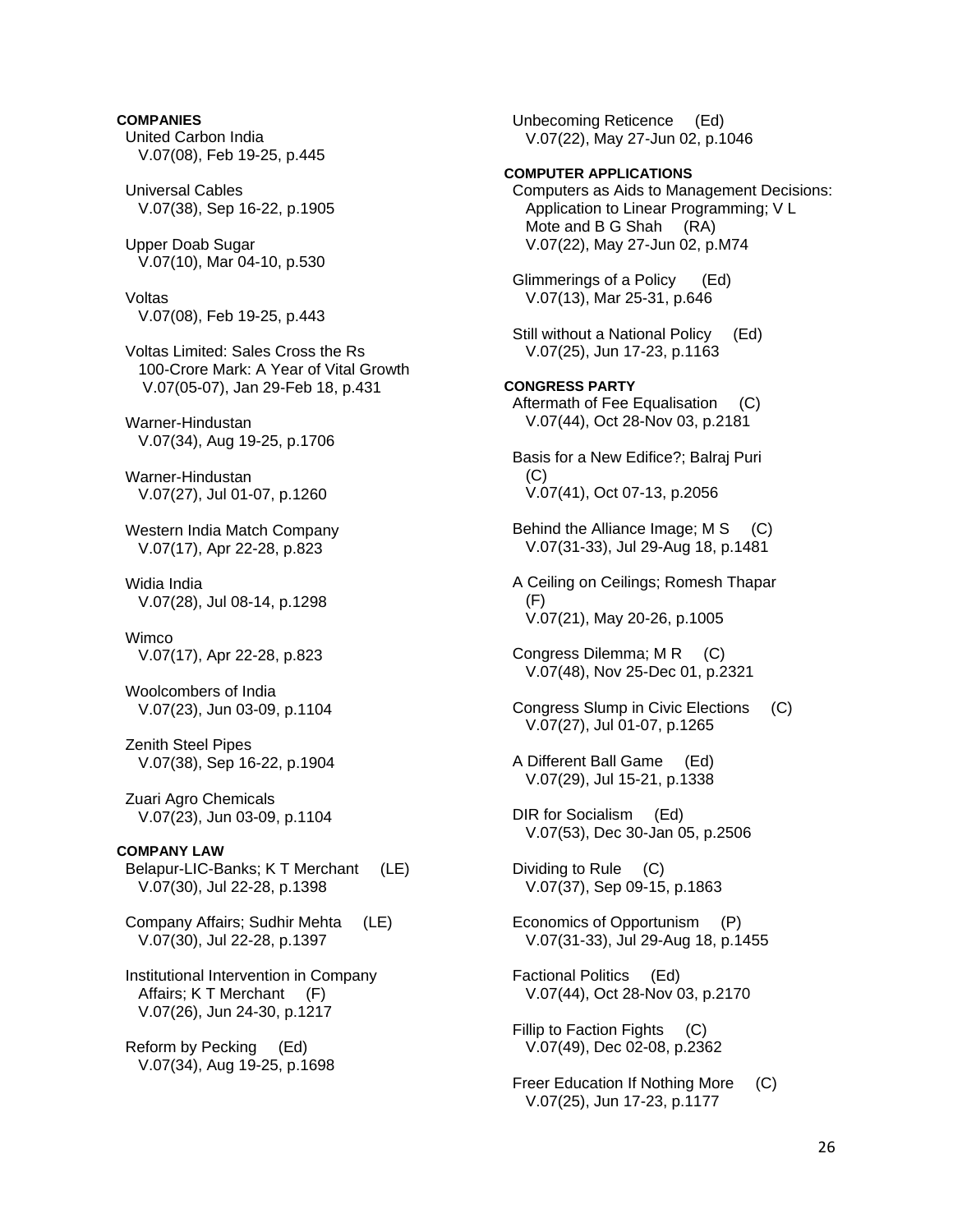**CONGRESS PARTY**  From Euphoria to Panic (F) V.07(31-33), Jul 29-Aug 18, p.1469 From New Economics to Conventional Wisdom?  $(C)$  V.07(40), Sep 30-Oct 06, p.2004 Granting the Politics (C) V.07(21), May 20-26, p.1008 Grave Portents (Ed) V.07(36), Sep 02-08, p.1814 Harbingers of Change; Dipak B R Chaudhuri (C) V.07(21), May 20-26, p.1011 India-Pakistan Detente?; Romesh Thapar  $(C)$  V.07(27), Jul 01-07, p.1261 An Indian Tragedy; Phiroze B Medhora (BR) V.07(51), Dec 16-22, p.2453 Jantar Mantar (Ed) V.07(23), Jun 03-09, p.1098 Line-Up for By-Elections; Mohit Sen  $(C)$  V.07(53), Dec 30-Jan 05, p.2522 New Image, and Money Too (Ed) V.07(49), Dec 02-08, p.2353 New Trends in Tamil Nadu; Mohit Sen  $(C)$  V.07(22), May 27-Jun 02, p.1053 No Fireworks over Feelings (C) V.07(25), Jun 17-23, p.1174 Party Uber Alles? (Ed) V.07(37), Sep 09-15, p.1853 Political Realignment (C) V.07(51), Dec 16-22, p.2447 Political Response to the 1966 Devaluation-I; Jagdish Bhagwati, K Sundaram and T N Srinivasan (SA) V.07(36), Sep 02-08, p.1835

 Return of the Congress (C) V.07(27), Jul 01-07, p.1266 Seeking Yet Another Messiah (Ed) V.07(30), Jul 22-28, p.1391 Selection of Congress Candidates: Rajasthan Assembly: Elections, 1972 ; H R Chaturvedi (SA) V.07(24), Jun 10-16, p.1158 The Show Goes On (Ed) V.07(41), Oct 07-13, p.2041 Socialism via Redefinition? (Ed) V.07(43), Oct 21-27, p.2130 Sop to Hardliners; M R (C) V.07(38), Sep 16-22, p.1911 Sources of District Congress Factionalism in Maharashtra; Donald B Rosenthal (SA) V.07(34), Aug 19-25, p.1725 A Splinter Does Not Make a Split; M R  $(C)$  V.07(44), Oct 28-Nov 03, p.2180 To Forestall Enactment (C) V.07(31-33), Jul 29-Aug 18, p.1491 Violence in the Capital's Slums; N K Singh  $(C)$  V.07(39), Sep 23-29, p.1959 Who Won on West Bengal?; Lajpat Rai (LE) V.07(37), Sep 09-15, p.1855 **CONSTITUTIONAL LAW**  Uneasy Republic (Ed) V.07(21), May 20-26, p.1003 **CONSTRUCTION INDUSTRY**  Minimum Wages in the Construction Industry; S N Guha Thakurta (SA) V.07(11), Mar 11-17, p.584 **COOPERATIVES**  Co-operatives as Employers; K K Taimni (C) V.07(21), May 20-26, p.1012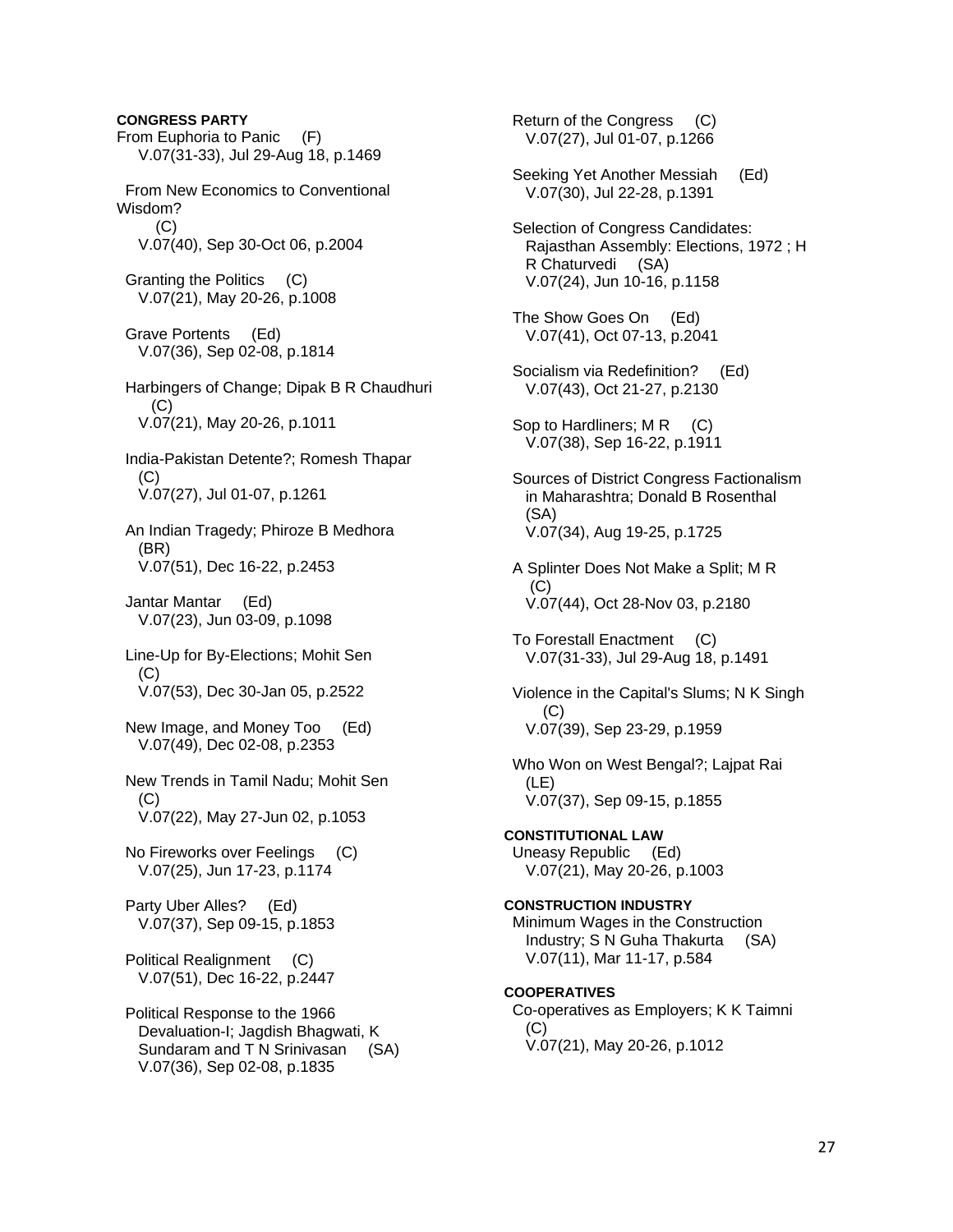## **COPPER**

 Copper for Breakfast; Pareshnath Chatterjee (LE) V.07(15), Apr 08-14, p.740

 Failures from Diffidence? (C) V.07(36), Sep 02-08, p.1824

# **CORPORATE INVESTMENT**

 Investment in Private Corporate Sector in 1972: A Forecast; C Rangarajan (RA) V.07(09), Feb 26-Mar 03, p.M23

#### **CORPORATE SECTOR**

 External Conditions in Corporate Planning: Scanning, Analysis and Forecasting; Philip Thomas (RA) V.07(35), Aug 26-Sep 01, p.M98

## **CORRUPTION**

 Morals and the Nation (Ed) V.07(39), Sep 23-29, p.1949

 Public Means for Private Ends (Ed) V.07(49), Dec 02-08, p.2352

 To Riches through Rags (Ed) V.07(43), Oct 21-27, p.2131

## **COST BENIFIT ANALYSIS**

 Utilitarianism and Inequality; Amartya Sen (F) V.07(05-07), Jan 29-Feb 18, p.343

## **COTTON TEXTILE INDUSTRY**

 All Fluff; D P Messman (LE) V.07(19), May 06-12, p.911

 Crisis as Usual (C) V.07(16), Apr 15-21, p.788

 A Model, Indeed!; Nachiketa (C) V.07(42), Oct 14-20, p.2099

## **CREDIT**

 Credit for Shipping in India (RA) V.07(40), Sep 30-Oct 06, p.A112

 The International Monetary Crisis (P) V.07(15), Apr 08-14, p.753

# **CREDIT POLICY**

 Playing Safe? (C) V.07(08), Feb 19-25, p.441  Uncooked Hares (Ed) V.07(16), Apr 15-21, p.778

#### **CULTURAL DEVELOPMENT**

 Towards a Cultural Policy; S Shukla (LE) V.07(37), Sep 09-15, p.1856

 Towards a Cultural Policy; M N Srinivas (LE) V.07(41), Oct 07-13, p.2049

#### **CULTURE**

 Towards a Cultural Policy; S Shukla (LE) V.07(37), Sep 09-15, p.1856

#### **DACCA**

 A Conversation with Bhashani; J L (C) V.07(16), Apr 15-21, p.795

 The Greed of the Few and the Misery of the Many (C) V.07(18), Apr 29-May 05, p.870

#### **DAIRY INDUSTRY**

 Spread Effects of Amul; N S Jodha (BR) V.07(15), Apr 08-14, p.756

#### **DAIRY PRODUCTS**  Spread Effects of Amul; N S Jodha (BR)

V.07(15), Apr 08-14, p.756

## **DEBT**

 Debt Relief for Public Sector (C) V.07(18), Apr 29-May 05, p.867

**DEFENCE EXPENDITURE**  New Expertise; Nireekshak (F) V.07(01), Jan 01-07, p.17

#### **DEFENCE INDUSTRY**  Comparative Administration (OP)

V.07(50), Dec 09-15, p.2414

 The More the Merrier (C) V.07(20), May 13-19, p.966

#### **DEFENCE POLICY**

 Defence Policy: Myth and Reality; Stephen Clarkson (C) V.07(39), Sep 23-29, p.1965

#### **DELHI**

 The Cost of 'Victory'; N K Singh (C) V.07(42), Oct 14-20, p.2103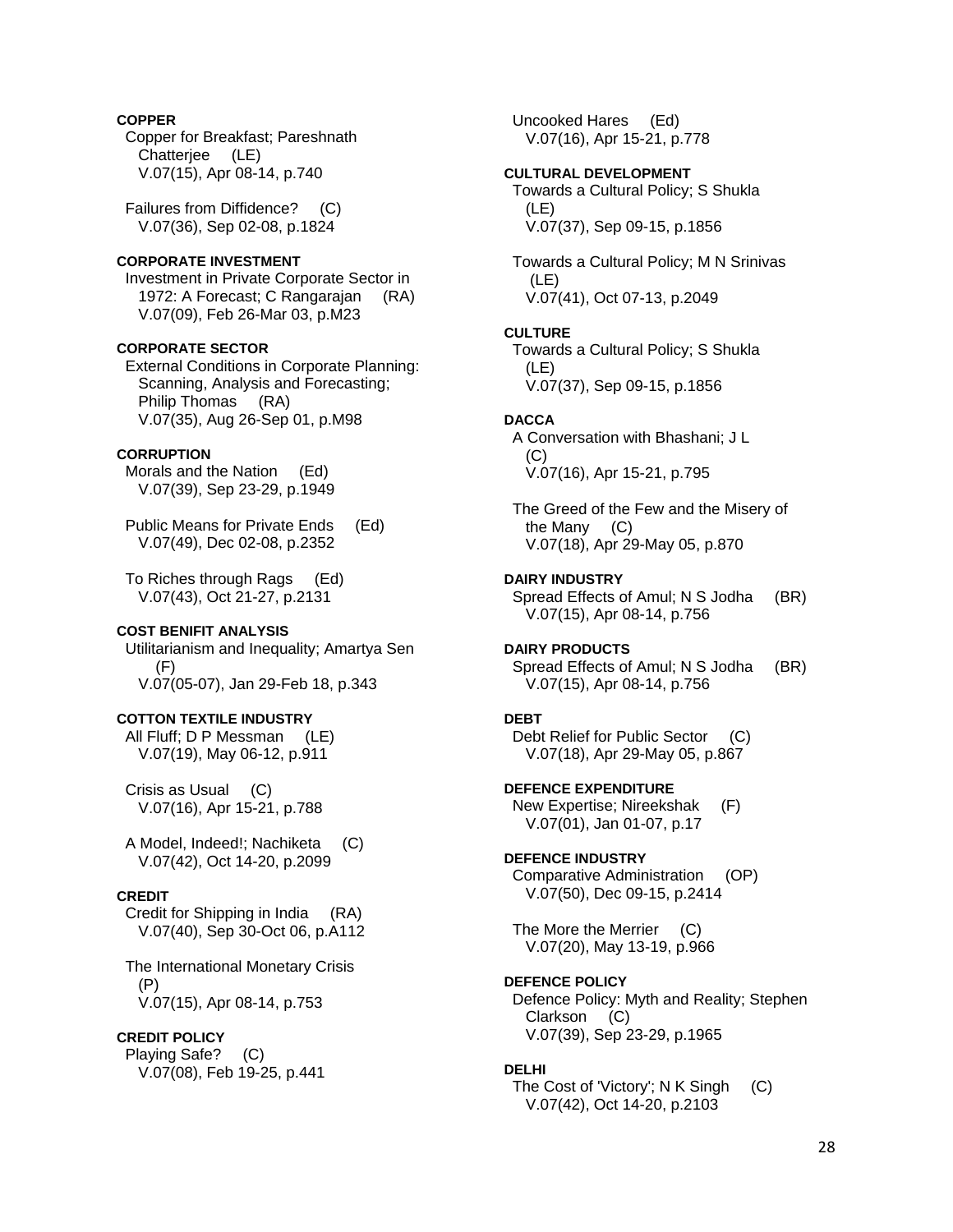## **DELHI**

 Lobbies to the Fore; Romesh Thapar (F) V.07(29), Jul 15-21, p.1344 Storm in a Tea Cup (C) V.07(36), Sep 02-08, p.1822 Violence in the Capital's Slums; N K Singh (C) V.07(39), Sep 23-29, p.1959 **DEMOCRACY**  A Ceiling on Ceilings; Romesh Thapar (F) V.07(21), May 20-26, p.1005 Democracy, South-East Asian Style; T J S George (F) V.07(31-33), Jul 29-Aug 18, p.1503 Despite the Odds (C) V.07(30), Jul 22-28, p.1405 Hazards of Industrial Democracy; N R Sheth (RA) V.07(35), Aug 26-Sep 01, p.M119 High Drama in Parliament; Aswini K Ray (C) V.07(20), May 13-19, p.969 New Deal in US Politics?; J V Deshpande (C) V.07(30), Jul 22-28, p.1406 Not Fit for Democracy? (Ed) V.07(20), May 13-19, p.955 Poll Participation Slump; R Chandidas (SA) V.07(29), Jul 15-21, p.1359 Search for a 'Democratic' Decision (F) V.07(23), Jun 03-09, p.1106 Social Democrats on Home Ground; Aswini K Ray (C) V.07(09), Feb 26-Mar 03, p.506 US Double-Dealing; Harish Chandola (C) V.07(46-47), Nov 11-24, p.2279 **DESERTS** 

Developing the Desert (Ed) V.07(41), Oct 07-13, p.2045 **DEVALUATION** 

 Drifting Again (Ed) V.07(27), Jul 01-07, p.1249

 Political Response to the 1966 Devaluation-I; Jagdish Bhagwati, K Sundaram and T N Srinivasan (SA) V.07(36), Sep 02-08, p.1835

 Shifting Anchor (Ed) V.07(27), Jul 01-07, p.1250

#### **DEVELOPING COUNTRIES**

 Government Balances as a Monetary Policy Instrument in the Less Developed Countries; A G Chandavarkar (SA) V.07(35), Aug 26-Sep 01, p.1785

 Monetary Policy and Development ; Scorpio (BR) V.07(10), Mar 04-10, p.545

 Monetary Policy and Development; Scorpio (BR) V.07(10), Mar 04-10, p.545

 No Cook-Book Recipes; Nita Sanghvi (BR) V.07(27), Jul 01-07, p.1271

 A Policy Frame for Self-Reliance; Bimal Jalan (SA) V.07(15), Apr 08-14, p.757

 Poor, Poorer, Poorest; Nachiketa (C) V.07(17), Apr 22-28, p.827

 Some International Foundations of Capitalist Growth and Undevelopment; Amiya Kumar Bagchi (F) V.07(31-33), Jul 29-Aug 18, p.1559

 The Tired and the Starved (Ed) V.07(41), Oct 07-13, p.2043

**DEVELOPMENT AID**  All Is Forgiven? (Ed) V.07(48), Nov 25-Dec 01, p.2310

 Doing Without Aid; D Ghosh (P) V.07(31-33), Jul 29-Aug 18, p.1459

 Doing without Aid: And How! (Ed) V.07(02), Jan 08-14, p.45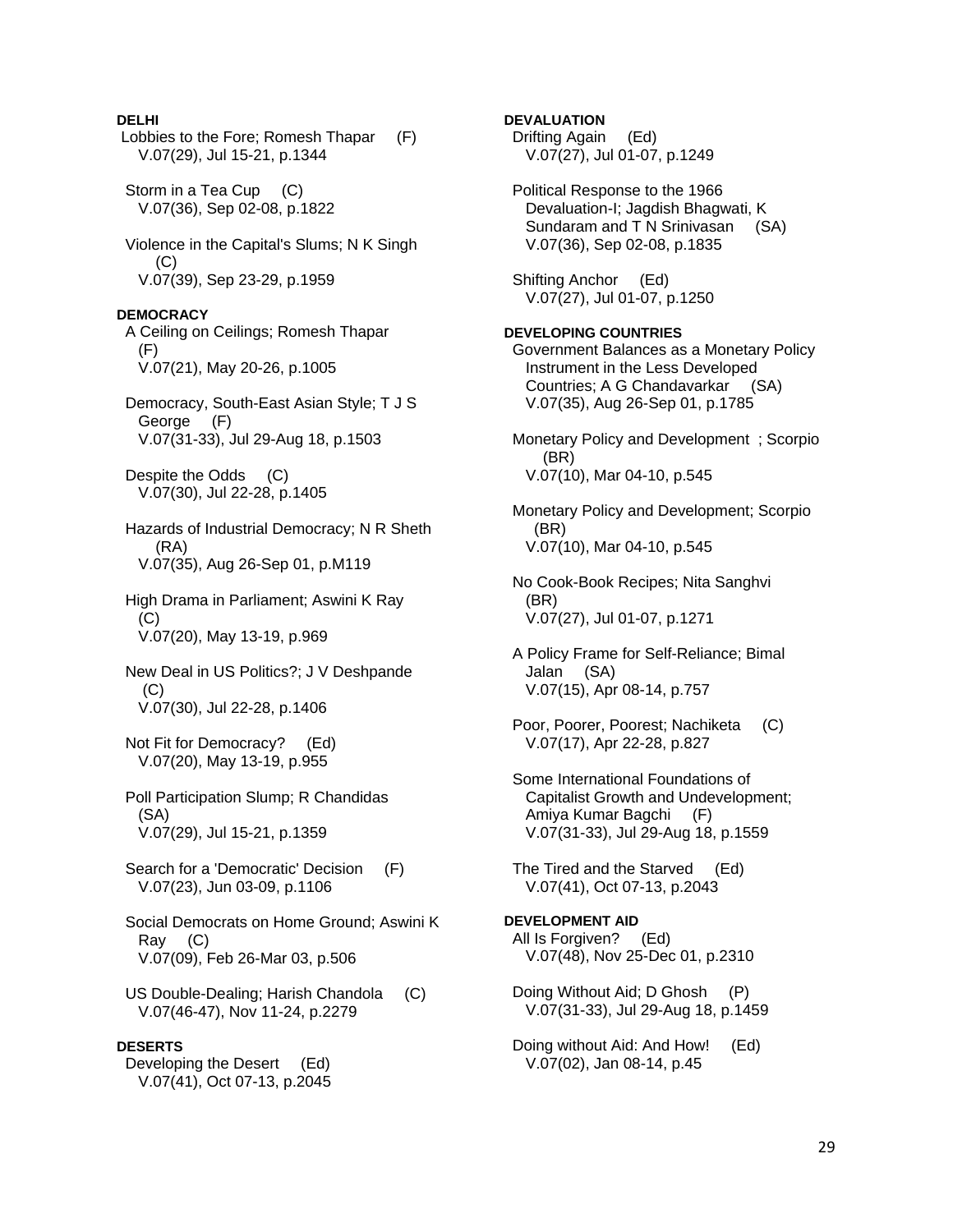## **DEVELOPMENT AID**

The More, the Merrier (Ed) V.07(26), Jun 24-30, p.1210

 A Policy Frame for Self-Reliance; Bimal Jalan (SA) V.07(15), Apr 08-14, p.757

 Selective Self-Reliance (Ed) V.07(42), Oct 14-20, p.2090

 The Tired and the Starved (Ed) V.07(41), Oct 07-13, p.2043

 Two Voices (Ed) V.07(46-47), Nov 11-24, p.2255

#### **DIRECT TAXES**

 Kid Gloves for Tax Evaders (C) V.07(50), Dec 09-15, p.2399

 Mopping up the Agricultural Surplus: Limited Role of Direct Taxes; Charvaka  $(C)$ V.07(13), Mar 25-31, p.659

#### **DMK**

 Clumsy Ploy (Ed) V.07(46-47), Nov 11-24, p.2254

 A Splinter Does Not Make a Split; M R (C) V.07(44), Oct 28-Nov 03, p.2180

#### **DROUGHT**

 Destructive Links (C) V.07(49), Dec 02-08, p.2365

 For Most, Metal-Breaking (C) V.07(52), Dec 23-29, p.2479

 Starving the Plan (Ed) V.07(36), Sep 02-08, p.1810

 Unwanted Men (Ed) V.07(52), Dec 23-29, p.2470

 Who Cares about the Drought?; Pannalal Surana (C) V.07(46-47), Nov 11-24, p.2269

**ECONOMIC GROWTH AND DEVELOPMENT**  The Active Residue; Ratna Dutta (BR) V.07(28), Jul 08-14, p.1313

 Agricultural Development Branches Being Opened; R K Talwa (F) V.07(14), Apr 01-07, p.728

 And Now, Gentlemen, the New Strategy for Industrialisation; Ranjit K Sau (BR) V.07(37), Sep 09-15, p.1875

 The Anti-Model; Stephen Clarkson (C) V.07(29), Jul 15-21, p.1352

 The Best of Everything? (C) V.07(49), Dec 02-08, p.2363

 The Branch-Plant Economy; Stephen Clarkson (C) V.07(36), Sep 02-08, p.1829

 Central Places, Market Towns and Economic Development; V Nath (BR) V.07(46-47), Nov 11-24, p.2283

 Developing the Desert (Ed) V.07(41), Oct 07-13, p.2045

 Development and Environment (C) V.07(25), Jun 17-23, p.1172

 Economic Growth and Educational Development; Anuradha Aggarwal (LE) V.07(48), Nov 25-Dec 01, p.2311

 Economic Growth and Educational Development: Lessons from the Case of Japan; M V Bhatawdekar (SA) V.07(35), Aug 26-Sep 01, p.1793

 Economic Opportunities, Political Fears (C) V.07(08), Feb 19-25, p.457

 Facts That Do Not Fit (Ed) V.07(27), Jul 01-07, p.1252

 Fiscal Barrier to Growth (C) V.07(12), Mar 18-24, p.610

 Grave Portents (Ed) V.07(36), Sep 02-08, p.1814

 Growth in a Finite World; R S Ganapathy (BR) V.07(17), Apr 22-28, p.835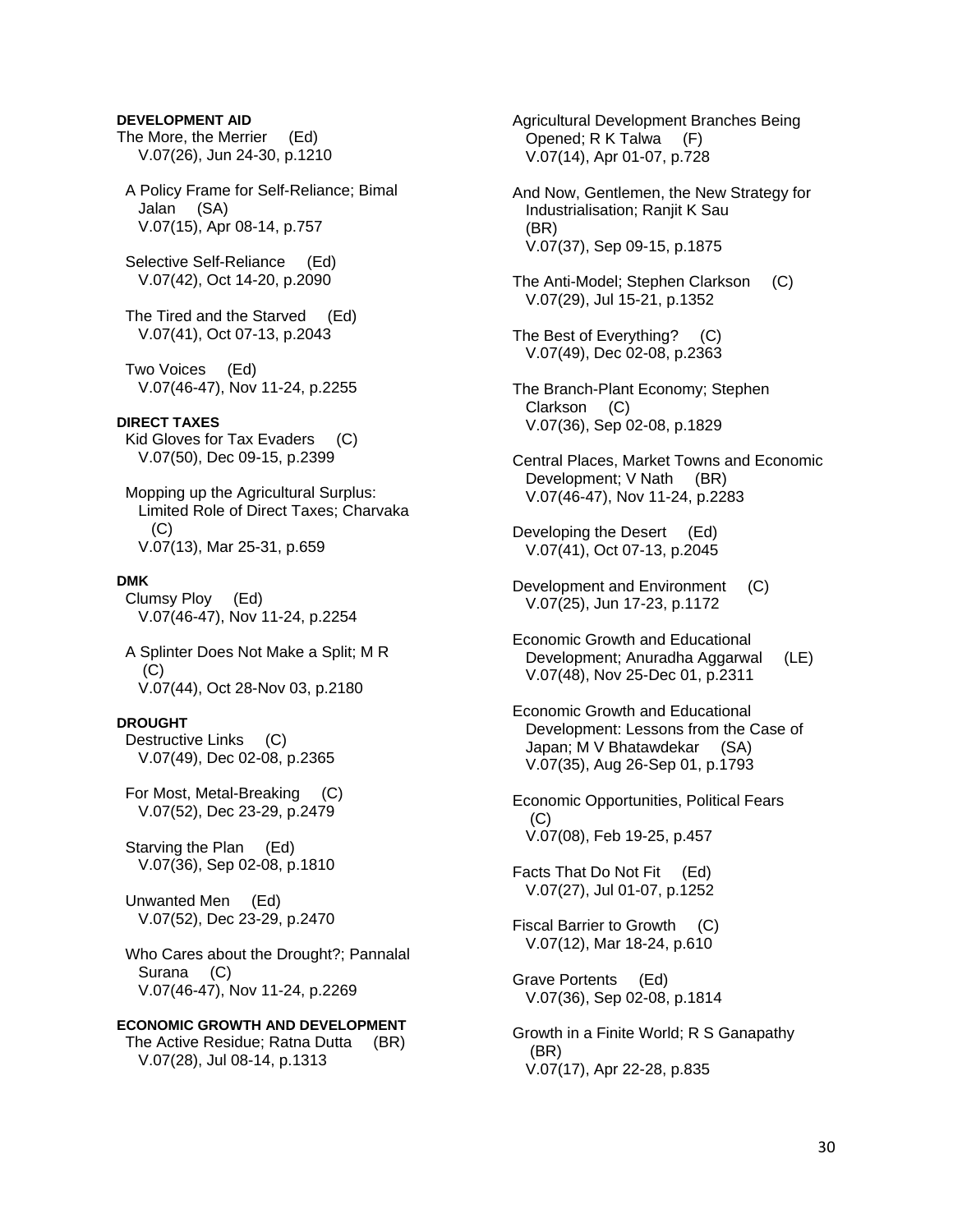## **ECONOMIC GROWTH AND DEVELOPMENT**

 Indian Economic Growth: Constraints and Prospects; Ranjit K Sau (F) V.07(05-07), Jan 29-Feb 18, p.361

 Is There a Choice?; D Ghosh (P) V.07(21), May 20-26, p.1018

 Manpower Control in China; Harold Lubell (BR) V.07(29), Jul 15-21, p.1358

 Mexican Economic Growth, 1940-45: Some Lessons; Gurcharan Das (SA) V.07(53), Dec 30-Jan 05, p.2529

 Nationalisation of the Sugar Industry: An Economic Perspective; B D Dhawan (SA) V.07(49), Dec 02-08, p.2381

 Need We Stand Economic Theory on Its Head?; Phiroze B Medhora (P) V.07(18), Apr 29-May 05, p.864

 New Economics; Ranjit K Sau (F) V.07(31-33), Jul 29-Aug 18, p.1571

 New Strategy for India's Steel Development; M N Dastur (F) V.07(31-33), Jul 29-Aug 18, p.1625

 No Room for Neutrality; M J K Thavaraj (BR) V.07(24), Jun 10-16, p.1145

 Observations on Agricultural Technology in a Developing Economy; G C Mandal (RA) V.07(26), Jun 24-30, p.A79

 On Profit Maximisation in Public Enterprises in India; Ranjit K Sau (RA) V.07(22), May 27-Jun 02, p.M85

 Perspective for Economic Development of Bangladesh; Deb Kumar Bose and Anil Chatterjee (SA) V.07(12), Mar 18-24, p.641

 Politics and Bias; Andre Gunder Frank (BR) V.07(38), Sep 16-22, p.1917

 Regional Differences in Profitability and Growth: A Comparison between Gujarat and Maharashtra Firms; K K Subrahmanian and T S Papola (SA) V.07(16), Apr 15-21, p.811

 Rehash of Old Ideas; Pratap C Aggarwal (BR) V.07(02), Jan 08-14, p.65

 Scince, the Fettered Giant: Can We Free It?; K R Bhattacharya (SA) V.07(36), Sep 02-08, p.1837

 Social and Economic Compulsions behind Communalism: A Case Study; Ratna Dutta (F) V.07(05-07), Jan 29-Feb 18, p.255

 Strategy Plus Data; Savya Sachi (Ed) V.07(27), Jul 01-07, p.1250

 Structural or Short-Term? (Ed) V.07(42), Oct 14-20, p.2093

 Studies in Planning Techniques-I: The Planning Horizonm; R M Sundrum (SA) V.07(19), May 06-12, p.934

 Studies in Planning Techniques: II: The Development Strategy; R M Sundrum (SA) V.07(20), May 13-19, p.979

 Tackling the Sludge and Slush of Centuries; Rajendra K Aneja (C) V.07(37), Sep 09-15, p.1867

 Taxation and Economic Development; V V Bhatt (SA) V.07(26), Jun 24-30, p.1237

 Television in India: What Role in Economic Development?; B D Dhawan (SA) V.07(42), Oct 14-20, p.2119

 The Tired and the Starved (Ed) V.07(41), Oct 07-13, p.2043

 To Quicken a Region; S M Shah (BR) V.07(25), Jun 17-23, p.1183

 Turning Inwards; Romesh Thapar (F) V.07(02), Jan 08-14, p.51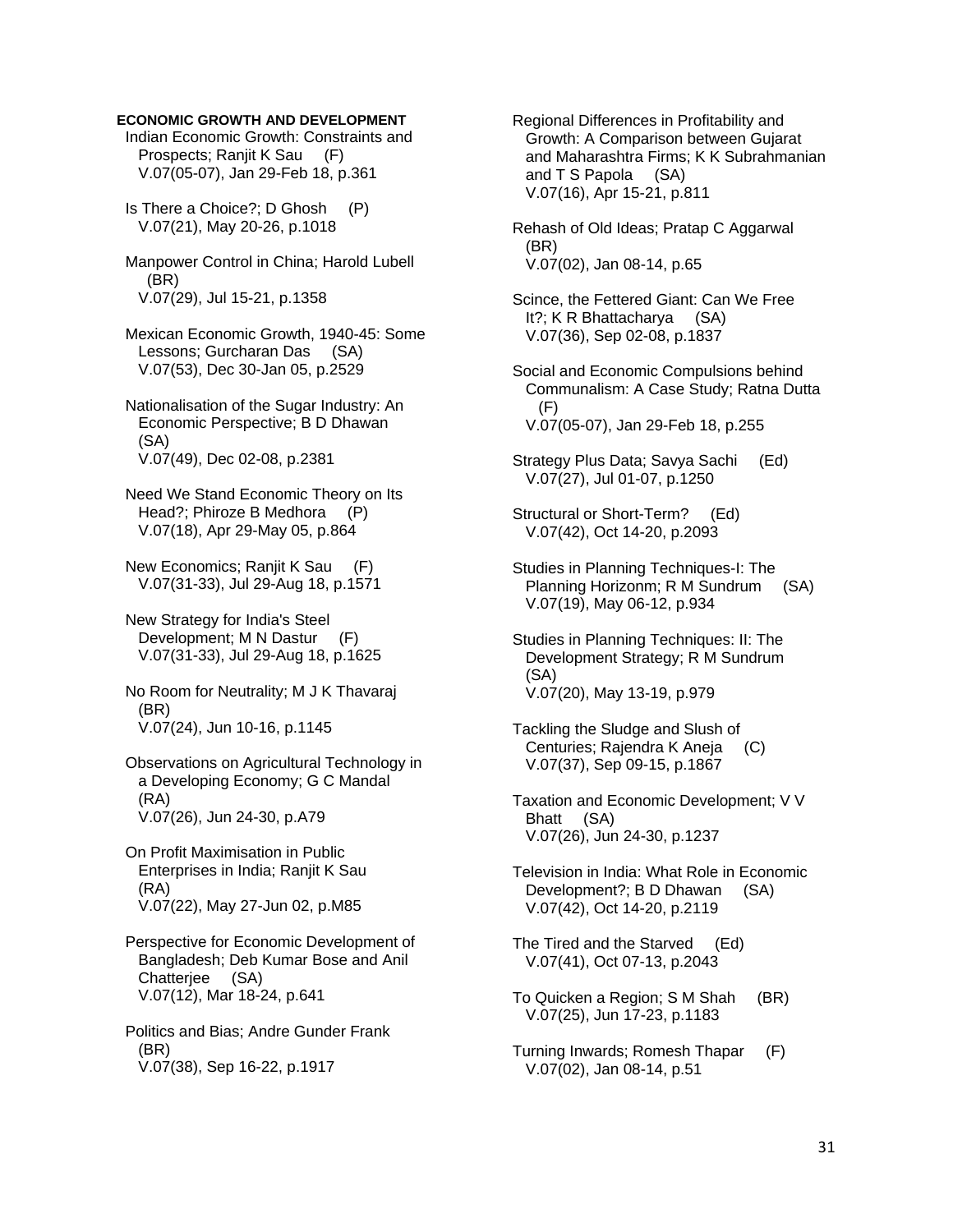## **ECONOMIC GROWTH AND DEVELOPMENT**

 Wage Determination in Indian Manufacturing: 1950 to 1964; Pramod C Verma (RA) V.07(22), May 27-Jun 02, p.M91

 The Way of Miracles; Romesh Thapar (F) V.07(30), Jul 22-28, p.1395

#### **ECONOMIC INEQUALITY**

 Caste and Status in an Indian City; Mark Holmstrom (SA) V.07(15), Apr 08-14, p.769

#### **ECONOMIC POLICY**

Aftermath of Stagnation; P C Verma (C) V.07(11), Mar 11-17, p.580

 Agricultural Growth and Planning Strategy; Arthagnani (Ed) V.07(05-07), Jan 29-Feb 18, p.189

 And Now, Gentlemen, the New Strategy for Industrialisation; Ranjit K Sau (BR) V.07(37), Sep 09-15, p.1875

 Concept of Planning: A Case Study; V L Mote and B G Shah (RA) V.07(09), Feb 26-Mar 03, p.M07

 Economic Decision-Making of the Poor Peasant Household; Ashwani Saith and Ajay Tankha (F) V.07(05-07), Jan 29-Feb 18, p.351

 External Conditions in Corporate Planning: Scanning, Analysis and Forecasting; Philip Thomas (RA) V.07(35), Aug 26-Sep 01, p.M98

 Formal Planning Systems: Their Place in the Framework of Planning and Control; J C Camillus (RA) V.07(09), Feb 26-Mar 03, p.M2

 Inflationary Bias (Ed) V.07(02), Jan 08-14, p.46

 Japanese Activity in East Asia; Harish Chandola (C) V.07(44), Oct 28-Nov 03, p.2189

 Keeping Options Open (Ed) V.07(35), Aug 26-Sep 01, p.1758  New Frames of Action; Romesh Thapar (F) V.07(18), Apr 29-May 05, p.863

 No Room for Neutrality; M J K Thavaraj (BR) V.07(24), Jun 10-16, p.1145

 Opting Out (Ed) V.07(41), Oct 07-13, p.2043

 A Policy Frame for Self-Reliance; Bimal Jalan (SA) V.07(15), Apr 08-14, p.757

 Political Economy of Garibi Hatao; Rajni Kothari (F) V.07(31-33), Jul 29-Aug 18, p.1541

 Political Underpinning for Economic Policies (C) V.07(10), Mar 04-10, p.534

- Still without a National Policy (Ed) V.07(25), Jun 17-23, p.1163
- Strategy Plus Data; Savya Sachi (Ed) V.07(27), Jul 01-07, p.1250
- Studies in Planning Techniques-III: Decentralisation of Planning; R M Sundrum (SA) V.07(21), May 20-26, p.1028
- Studies in Planning Techniques: II: The Development Strategy; R M Sundrum (SA) V.07(20), May 13-19, p.979
- Studies in Planning Techniques: IV: Planning the Distribution of Income; R M Sundrum (SA) V.07(22), May 27-Jun 02, p.1059
- Utilitarianism and Inequality; Amartya Sen (F) V.07(05-07), Jan 29-Feb 18, p.343

**ECONOMIC SURVEYS**  Facts That Do Not Fit (Ed) V.07(27), Jul 01-07, p.1252

Stability without Development (OP) V.07(12), Mar 18-24, p.631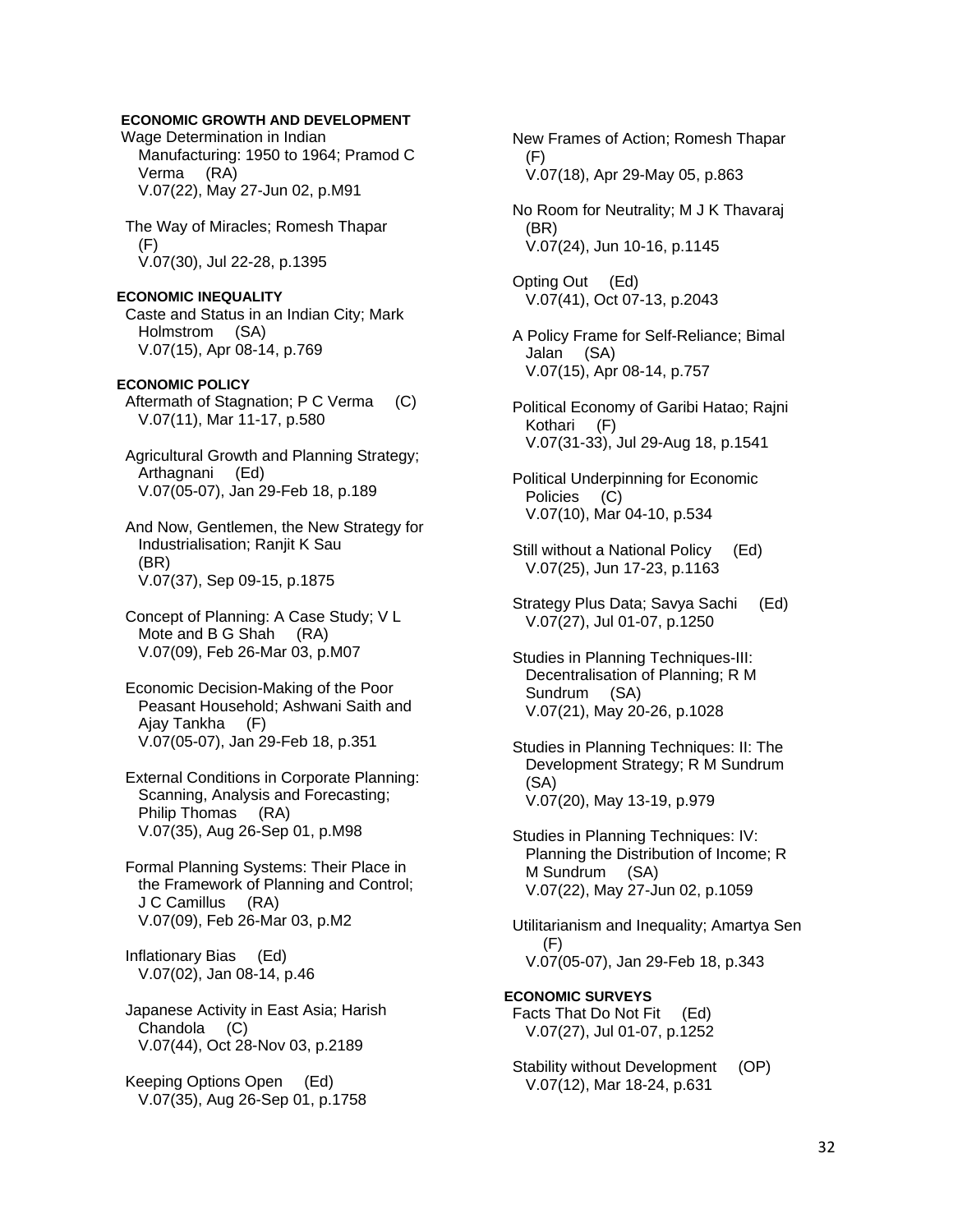## **ECONOMIC SURVEYS**

World Economic Survey (F) V.07(29), Jul 15-21, p.1388

## **ECONOMICS**

 Capitalist Development in Agriculture ; Ashok Rudra (LE) V.07(11), Mar 11-17, p.571

 Economics of Farm Size and Farm Scale; Utsa Patnaik (F) V.07(31-33), Jul 29-Aug 18, p.1613

 Economics of Nutrition; P G K Panikar (F) V.07(05-07), Jan 29-Feb 18, p.413

 Fiscal Sums (Ed) V.07(12), Mar 18-24, p.601

 Foreign Technology; Pareshnath Chatterjee (LE) V.07(12), Mar 18-24, p.609

 GNP!; Bimal Jalan (P) V.07(23), Jun 03-09, p.1112

 A Model-Maker's Model; Ashok Rudra (F) V.07(05-07), Jan 29-Feb 18, p.337

 Need We Stand Economic Theory on Its Head?; Phiroze B Medhora (P) V.07(18), Apr 29-May 05, p.864

 Not Diversified Enough (C) V.07(13), Mar 25-31, p.650

 Notes on Political Economy of Development: The Indian Case; Krishna Bharadwaj (F) V.07(05-07), Jan 29-Feb 18, p.317

 On the Economic Theory of Socialism: An Exercise in Value Theory and Its Applicability to Indian Conditions; Arun Gosh (SA) V.07(09), Feb 26-Mar 03, p.511

 Poor, Poorer, Poorest; Nachiketa (C) V.07(17), Apr 22-28, p.827

 Price Stability Is Not All (OP) V.07(10), Mar 04-10, p.543

 Salesgirl's Sojourn; Harish Chandola (C) V.07(12), Mar 18-24, p.618

 Utilisation of Industrial Capacity with Agricultural Growth: A Numerical Exercise for Short-Run Policy; Yoginder K Alagh and Jayashri Shah (F) V.07(05-07), Jan 29-Feb 18, p.379

## **ECONOMISTS**

 Central Places, Market Towns and Economic Development; V Nath (BR) V.07(46-47), Nov 11-24, p.2283

 John Hicks, the New Nobel Laureate in Economics; A K Das Gupta (F) V.07(48), Nov 25-Dec 01, p.2315

 Lord Robbins; A K Das Gupta (BR) V.07(29), Jul 15-21, p.1355

 Must Business Economists Be Objective  $(C)$ V.07(10), Mar 04-10, p.537

 Must Business Economists Be Objective; S H Chainani (LE) V.07(15), Apr 08-14, p.740

 No Room for Neutrality; M J K Thavaraj (BR) V.07(24), Jun 10-16, p.1145

 Political Response to the 1966 Devaluation: III: The Press, Business Groups and Economists; K Sundaram (SA) V.07(38), Sep 16-22, p.1929

 The Radicalisation of Indian Economists  $(C)$ V.07(14), Apr 01-07, p.697

 The Radicalisation of Indian Economists; Pravin Visaria (LE) V.07(17), Apr 22-28, p.822

# **EDIBLE OILS**

 Who Benefits from Soyabean Imports? (C) V.07(10), Mar 04-10, p.529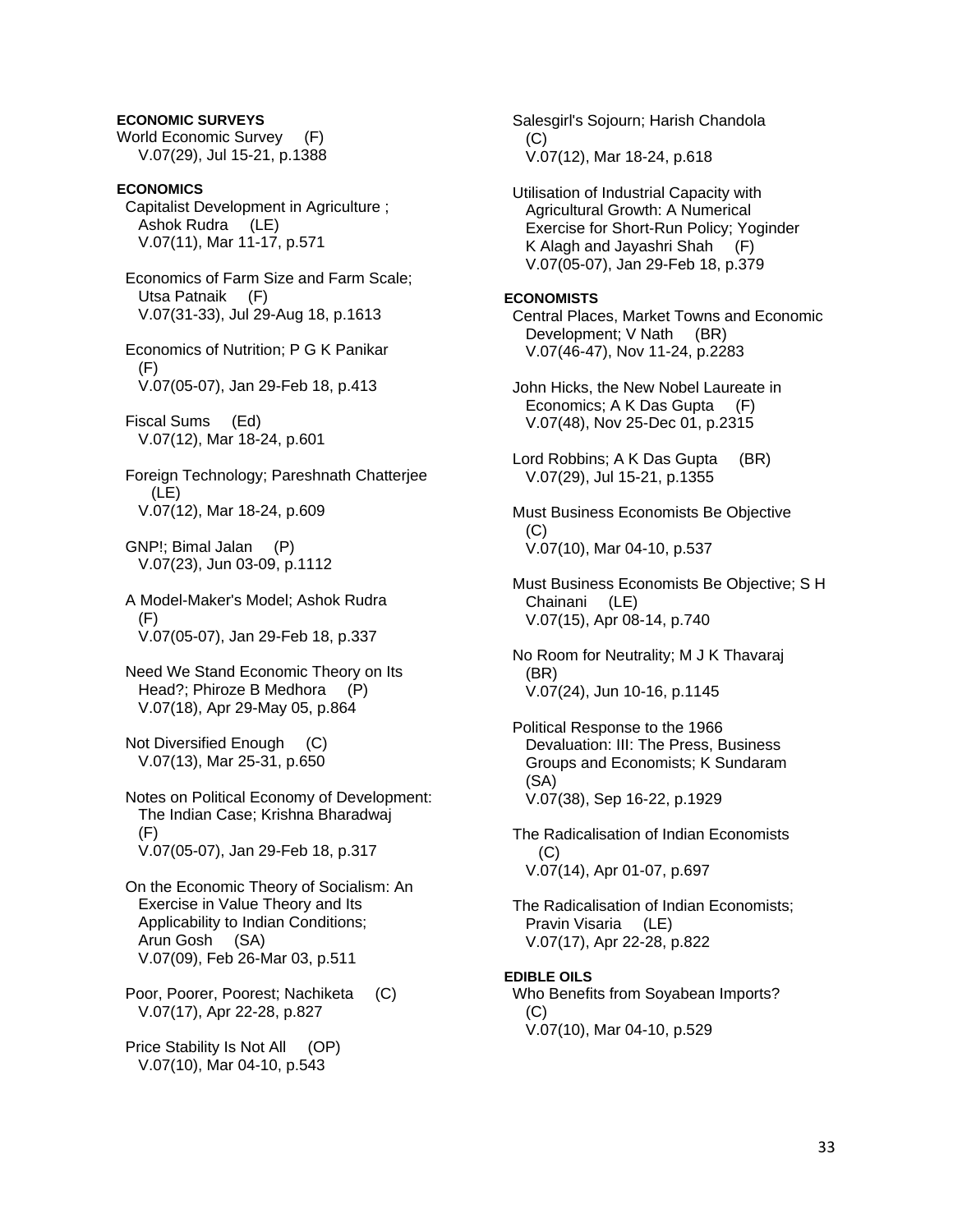**EDUCATION**  American Academics and India; V Subramaniam (C) V.07(51), Dec 16-22, p.2449 Chasing the Semester Hare (Ed) V.07(08), Feb 19-25, p.438 Economic Growth and Educational Development; Anuradha Aggarwal (LE) V.07(48), Nov 25-Dec 01, p.2311 Economic Growth and Educational Development: Lessons from the Case of Japan; M V Bhatawdekar (SA) V.07(35), Aug 26-Sep 01, p.1793 The Educational Situation; A R Kamat (SA) V.07(26), Jun 24-30, p.1229 Futility of Aggregative Approach; Malcolm S Adiseshiah (C) V.07(42), Oct 14-20, p.2105 Holding Whose Fort; Africanist (C) V.07(14), Apr 01-07, p.701 In Blinkers (Ed) V.07(36), Sep 02-08, p.1813 Men for All Seasons (Ed) V.07(11), Mar 11-17, p.568 New Pressures, New Lobbies (C) V.07(45), Nov 04-10, p.2225 Not Fit for Democracy? (Ed) V.07(20), May 13-19, p.955 Of Spoils and Bureaucracy (Ed) V.07(18), Apr 29-May 05, p.861 Organising Indian Educational Statistics for Action; C Arnold Anderson (SA) V.07(45), Nov 04-10, p.2250 Public Means for Private Ends (Ed) V.07(49), Dec 02-08, p.2352 Scientific and Technical Education; R D Deshpande (F)

 Storm in a Tea Cup (C) V.07(36), Sep 02-08, p.1822

V.07(31-33), Jul 29-Aug 18, p.1661

 Torpor at the Top (Ed) V.07(27), Jul 01-07, p.1254 **EGYPT**  Period of Stability? (Ed) V.07(41), Oct 07-13, p.2044 Who's Who? (Ed) V.07(30), Jul 22-28, p.1389 **ELECTIONS**  The 1972 Election in West Bengal; Biplab Das Gupta (SA) V.07(16), Apr 15-21, p.804 After the Election; Romesh Thapar (F) V.07(05-07), Jan 29-Feb 18, p.192 And so to Delhi... (C) V.07(04), Jan 22-28, p.143 Basis for a New Edifice?; Balraj Puri (C) V.07(41), Oct 07-13, p.2056 The busing Issue; Jayati Mitra (Ed) V.07(35), Aug 26-Sep 01, p.1761 The Cards Are on the Table (C) V.07(08), Feb 19-25, p.451 Close Race (Ed) V.07(34), Aug 19-25, p.1700 Congress Slump in Civic Elections (C) V.07(27), Jul 01-07, p.1265 CPI(M)'s Defensive Posture; M R (C) V.07(28), Jul 08-14, p.1301 Dilemmas in the Making; Romesh Thapar (F) V.07(08), Feb 19-25, p.443 DMK and Industrial Labour; E A Ramaswamy (Ed) V.07(09), Feb 26-Mar 03, p.487 External Policy Poll (Ed) V.07(48), Nov 25-Dec 01, p.2306 Fillip to Faction Fights (C) V.07(49), Dec 02-08, p.2362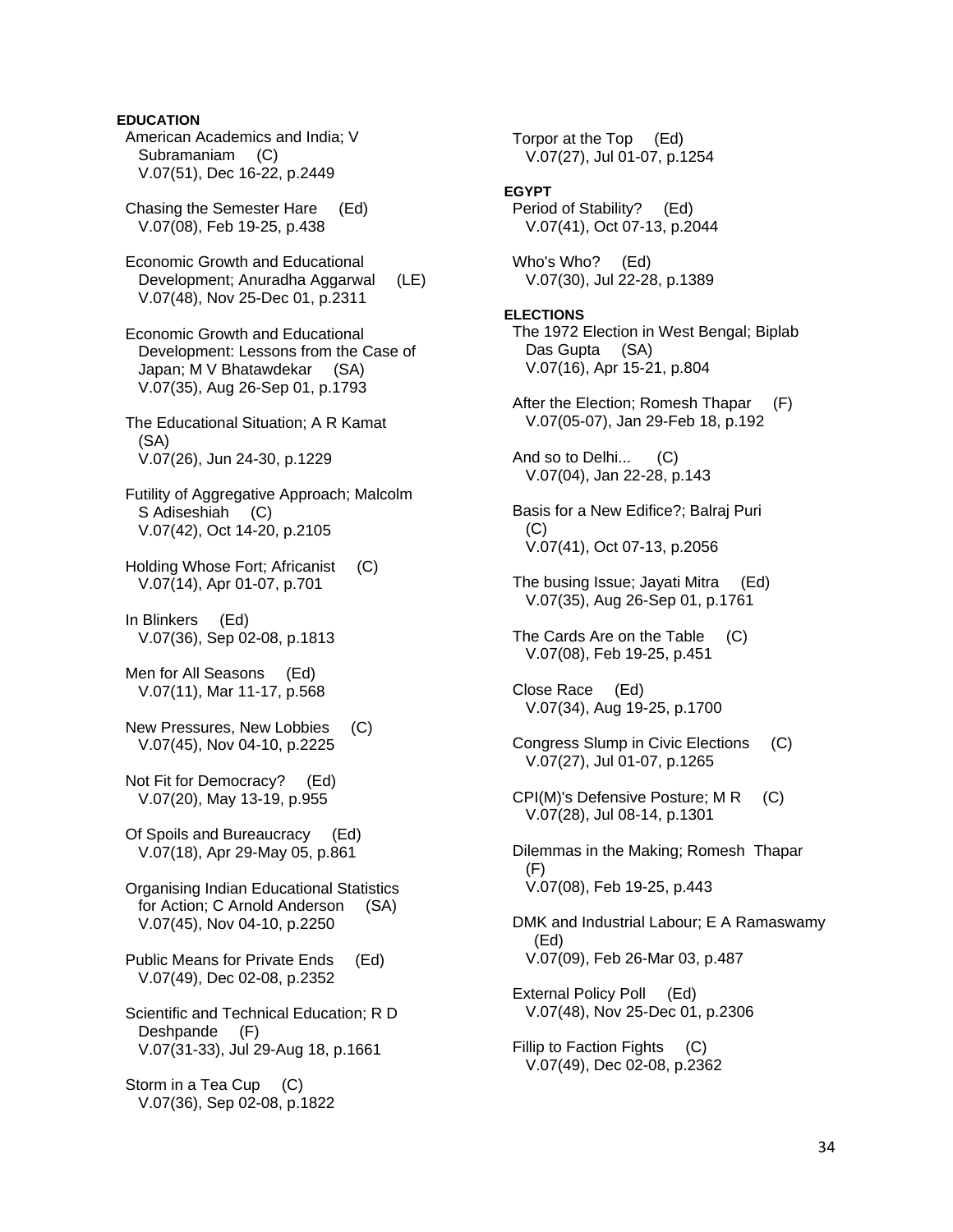**ELECTIONS**  A Flat Calm... (Ed) V.07(15), Apr 08-14, p.735 From Slogans to Action; Rajendra K Aneja (LE) V.07(12), Mar 18-24, p.609 Gimmick That Boomeranged; N K Singh (C) V.07(17), Apr 22-28, p.829 Giving to Gain (Ed) V.07(51), Dec 16-22, p.2434 Granting the Politics (C) V.07(21), May 20-26, p.1008 Harbingers of Change; Dipak B R Chaudhuri  $(C)$  V.07(21), May 20-26, p.1011 High Drama in Parliament; Aswini K Ray  $(C)$  V.07(20), May 13-19, p.969 Holding Together on the Left (C) V.07(05-07), Jan 29-Feb 18, p.203 In Mourning (Ed) V.07(27), Jul 01-07, p.1253 Kashmir Elections (Ed) V.07(38), Sep 16-22, p.1897 Let's Have Silence ; Romesh Thapar (F) V.07(09), Feb 26-Mar 03, p.490 Line-Up for By-Elections; Mohit Sen (C) V.07(53), Dec 30-Jan 05, p.2522 A Made to Order Election (C) V.07(13), Mar 25-31, p.663 A Made to Order Election; Mohan Rao (LE) V.07(19), May 06-12, p.910 Made to Order Election (LE) V.07(24), Jun 10-16, p.1135 A Man for All Seasons (C) V.07(09), Feb 26-Mar 03, p.499

 Meaning of Peronism (C) V.07(50), Dec 09-15, p.2406 Mid-Term Poll in a Working Class Constituency in Tamilnadu; E A Ramaswamy (SA) V.07(21), May 20-26, p.1025 New Approach to Aid (C) V.07(08), Feb 19-25, p.446 New Configurations in Andhra; Mohit Sen  $(C)$  V.07(28), Jul 08-14, p.1306 New Deal in US Politics?; J V Deshpande (C) V.07(30), Jul 22-28, p.1406 New Organisation Men (C) V.07(12), Mar 18-24, p.611 No More Excuses; Romesh Thapar (F) V.07(12), Mar 18-24, p.608 No Substantive Change (Ed) V.07(15), Apr 08-14, p.736 Not Enough for a Book; S N Dubey and Vimal Gaonkar (BR) V.07(44), Oct 28-Nov 03, p.2193 One-Party System, Once Again (Ed) V.07(01), Jan 01-07, p.3 The Politicians' Election (Ed) V.07(10), Mar 04-10, p.525 Poll Participation Slump; R Chandidas (SA) V.07(29), Jul 15-21, p.1359 Pompidou's Referendum (C) V.07(13), Mar 25-31, p.665 Post-Election Patterns (Ed) V.07(28), Jul 08-14, p.1290 The Ruling Party; Romesh Thapar (F) V.07(53), Dec 30-Jan 05, p.2511 Seeking Yet Another Messiah (Ed) V.07(30), Jul 22-28, p.1391 Selection of Congress Candidates: Rajasthan Assembly: Elections, 1972 ; H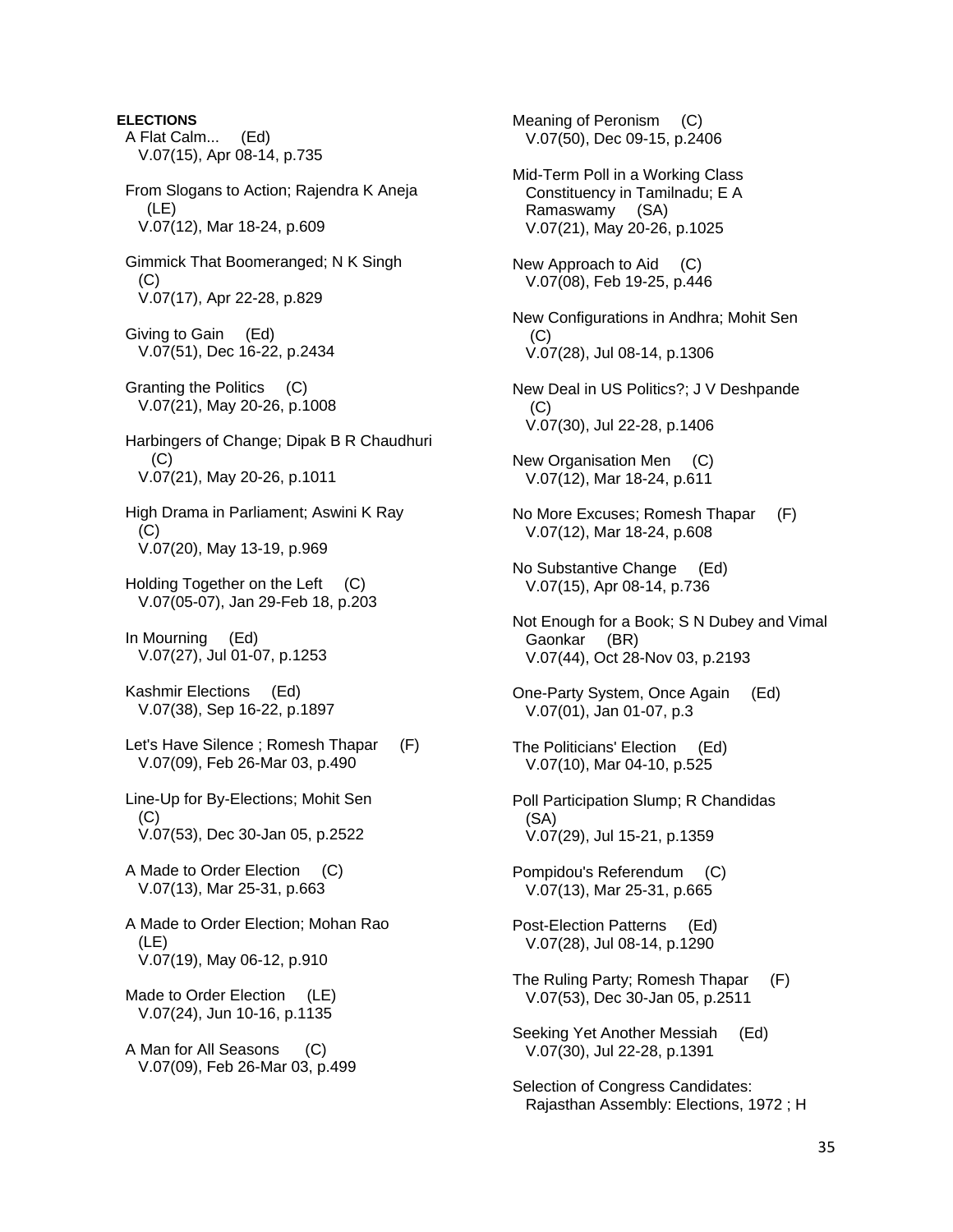# **ELECTIONS**

- R Chaturvedi (SA) V.07(24), Jun 10-16, p.1158
- Sharpening the Style (Ed) V.07(04), Jan 22-28, p.129
- Stability: A Remote Prospect (C) V.07(11), Mar 11-17, p.574
- Taking Stock; Mohit Sen (C) V.07(08), Feb 19-25, p.453
- Time to Shore up... (C) V.07(45), Nov 04-10, p.2227
- Vietnamese Imponderables (Ed) V.07(43), Oct 21-27, p.2129
- What the Centre Wanted (Ed) V.07(12), Mar 18-24, p.603
- What the Elections Told; Dagmar Bernstorff (C) V.07(51), Dec 16-22, p.2451
- Who Won in West Bengal (P) V.07(14), Apr 01-07, p.691

#### **ELECTRIC POWER**

 Destructive Links (C) V.07(49), Dec 02-08, p.2365

 Too Many Breakdowns (Ed) V.07(23), Jun 03-09, p.1100

## **ELECTRIC POWER PLANTS**

 Slow Persuasion (Ed) V.07(29), Jul 15-21, p.1342

## **ELECTRONICS INDUSTRY**

 Export for Relief (Ed) V.07(51), Dec 16-22, p.2437

 Lip Service to Self-Reliance; K P P Nambiar (C) V.07(42), Oct 14-20, p.2101

#### **EMPLOYERS**

 Some Characteristics of Employers Organisations in India; K C Alexander (RA) V.07(35), Aug 26-Sep 01, p.M123

# **EMPLOYMENT**  Employment by Spending; T S Papola (OP) V.07(19), May 06-12, p.925

- Employment Lag (RA) V.07(48), Nov 25-Dec 01, p.M137
- The Garibi-Hatao Debate: An Obituary Notice (C) V.07(53), Dec 30-Jan 05, p.2517
- Growth in Commodity Producing Sectors in the Fifth Plan; Sreelekha Basu (SA) V.07(43), Oct 21-27, p.2166
- Labour Component in Housing Construction: A Preliminary Note; M D Nalapat (SA) V.07(40), Sep 30-Oct 06, p.2029
- Large Leakages? (Ed) V.07(37), Sep 09-15, p.1853
- Letter to Editor ; Sudhir J Mulji (F) V.07(18), Apr 29-May 05, p.863
- Manpower Control in China; Harold Lubell (BR) V.07(29), Jul 15-21, p.1358
- Moonshine on Employment (Ed) V.07(08), Feb 19-25, p.437
- Moonshine on Employment; Sudhir J Mulji (LE) V.07(11), Mar 11-17, p.570
- The Multiplication Approach (Ed) V.07(53), Dec 30-Jan 05, p.2507
- New Economics; Ranjit K Sau (F) V.07(31-33), Jul 29-Aug 18, p.1571

 Playing to the Tune (Ed) V.07(23), Jun 03-09, p.1097

 Seasonal Variations in Unemployment and Wage Rate: Implications for Rural::Works Programme; S V Sethuraman (SA) V.07(24), Jun 10-16, p.1149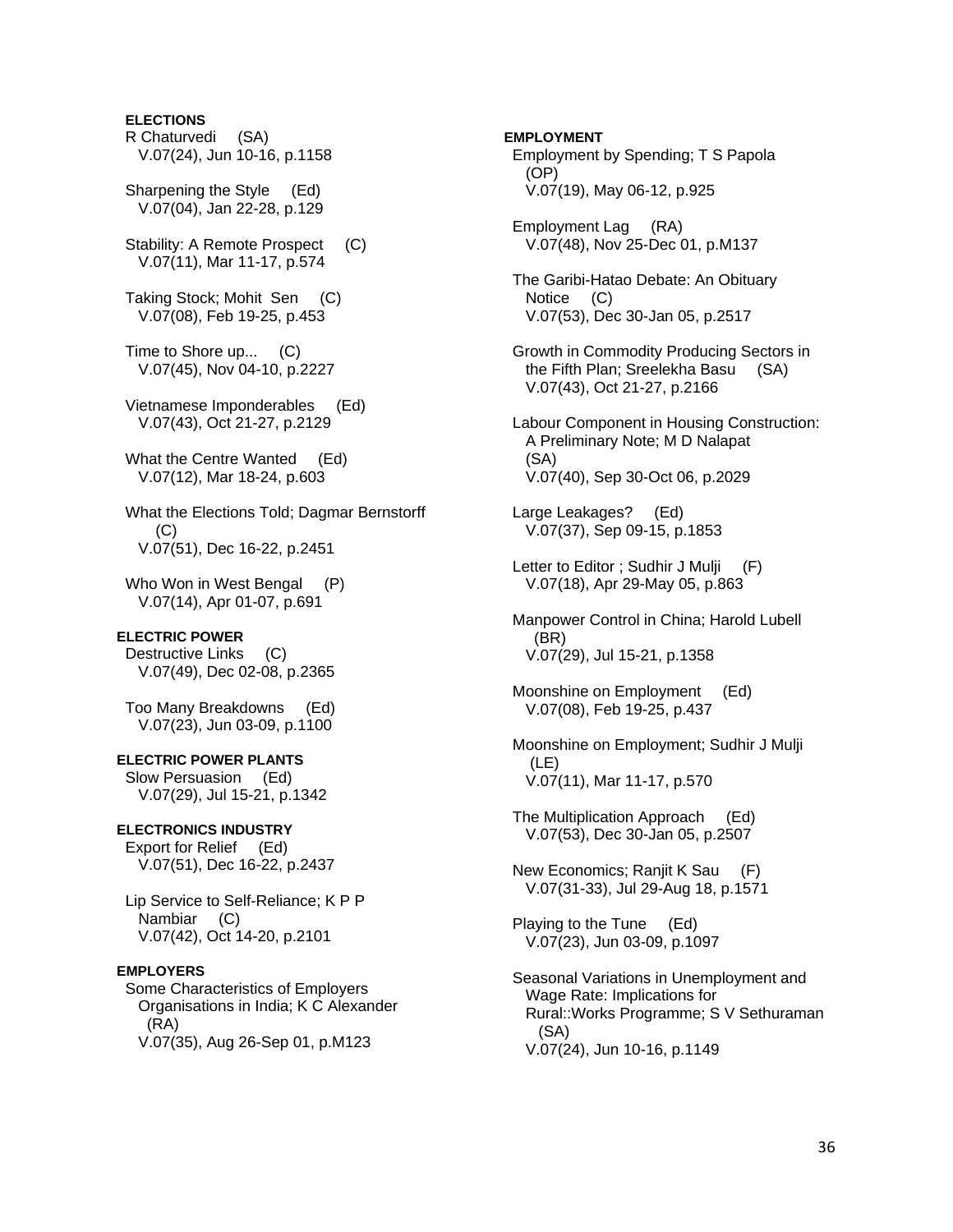# **EMPLOYMENT POLICY**  Employment Strategy in Asia ; N K Sakar (SA) V.07(04), Jan 22-28, p.159

# **ENERGY PLANNING AND POLICY**  Fuel Policy for Power Generation; Sanat Mehta (C) V.07(12), Mar 18-24, p.614

**ENGINEERING EXPORTS**  Another Dust Storm (Ed) V.07(40), Sep 30-Oct 06, p.1996

 At What Cost? (Ed) V.07(18), Apr 29-May 05, p.857

 Not by Subsidies Alone (C) V.07(08), Feb 19-25, p.440

# **ENGINEERING INDUSTRIES**

 The Other Sankey (Ed) V.07(24), Jun 10-16, p.1133

 Return to Heavy Industry? (Ed) V.07(42), Oct 14-20, p.2089

# **ENVIRONMENTAL PLANNING AND POLICY**

 Development and Environment (C) V.07(25), Jun 17-23, p.1172

What a Committee Can't Do (C) V.07(18), Apr 29-May 05, p.868

# **EQUITY MARKET**

 Estimates of Potential Tax Revenue from the Farm Sector; S L Shetty (F) V.07(31-33), Jul 29-Aug 18, p.1602

 Intersectoral Equity and Agricultural Taxation in India; Krishna Raj (F) V.07(31-33), Jul 29-Aug 18, p.1589

 The Reason Why (Ed) V.07(30), Jul 22-28, p.1390

 Relearning Old Lessons (Ed) V.07(11), Mar 11-17, p.565

# **EXCHANGE RATES**

 The Long Float (Ed) V.07(52), Dec 23-29, p.2473

# **EXIM POLICY**

 Employment Strategy in Asia ; N K Sakar (SA) V.07(04), Jan 22-28, p.159

 Is There a Plan? (Ed) V.07(15), Apr 08-14, p.734

 More of the Same (Ed) V.07(15), Apr 08-14, p.734

 Reassuring the Private Sector (C) V.07(27), Jul 01-07, p.1262

# **EXPORTS**

 Better Resource Allocation (Ed) V.07(28), Jul 08-14, p.1292

 Beyond Financial Criteria (Ed) V.07(14), Apr 01-07, p.687

 Borrowing to Repay (Ed) V.07(04), Jan 22-28, p.130

 Case for Export Turnover Subsidy; Angus Hone (C) V.07(39), Sep 23-29, p.1969

 Differential Rates of Interest: A Note; N K Chandra (SA) V.07(03), Jan 15-21, p.127

 Drifting Again (Ed) V.07(27), Jul 01-07, p.1249

 End of the Bonanza (Ed) V.07(38), Sep 16-22, p.1898

 Enough of Statistics (Ed) V.07(10), Mar 04-10, p.527

 Export Callisthenics; Nachiketa (C) V.07(34), Aug 19-25, p.1709

 Export for Relief (Ed) V.07(51), Dec 16-22, p.2437

 Export Growth: Performance and Prospects; Angus One and V K Saxena (SA) V.07(10), Mar 04-10, p.559

 Export Hopes Belied (Ed) V.07(17), Apr 22-28, p.821

 Export of Groundnut Extractions; N R Vyas (LE) V.07(45), Nov 04-10, p.2214

 Exporter in the Lurch (Ed) V.07(27), Jul 01-07, p.1250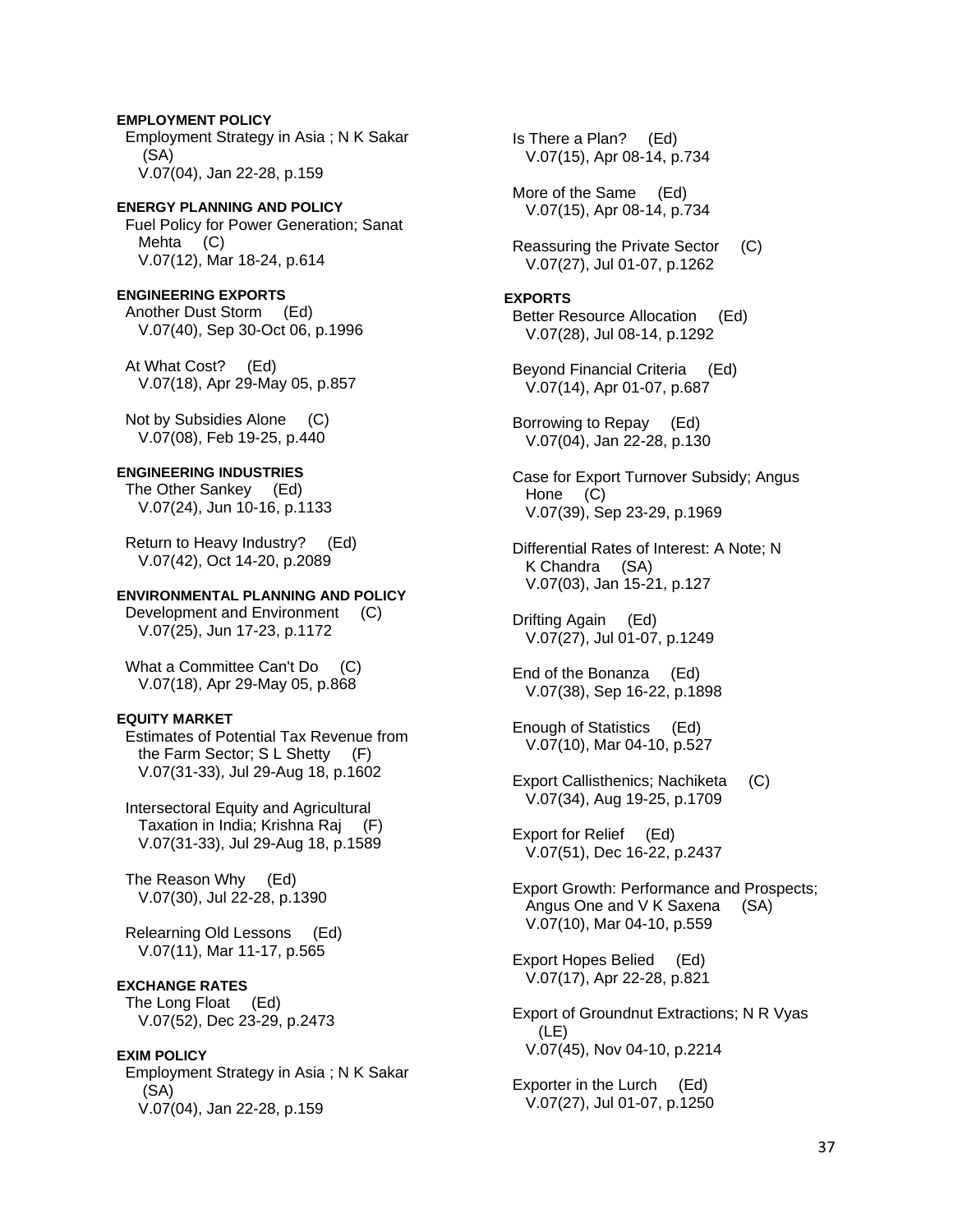# **EXPORTS**

 Exports Can Distract (C) V.07(04), Jan 22-28, p.133

 Exports to What End? (Ed) V.07(19), May 06-12, p.909

 Foreign Trade; Vinod Mehta (Ed) V.07(28), Jul 08-14, p.1293

 Growth of Residual Exports; Angus Hone and V K Saxena (F) V.07(28), Jul 08-14, p.1294

 Growth That Was Not (Ed) V.07(09), Feb 26-Mar 03, p.486

 In Deep WatersIn Deep Waters (Ed) V.07(26), Jun 24-30, p.1211

 India's Sugar Exports: Re-Assessment of Rationale; Goutam K Sarkar (SA) V.07(18), Apr 29-May 05, p.893

 Interest in Underdevelopment? (Ed) V.07(35), Aug 26-Sep 01, p.1760

 Japanese Activity in East Asia; Harish Chandola (C) V.07(44), Oct 28-Nov 03, p.2189

 Latest Sleight-of-Hand (Ed) V.07(43), Oct 21-27, p.2132

 Letting up on Foreign Investment; Nachiketa (C) V.07(11), Mar 11-17, p.575

 Making the Most of Favourable Terms of Trade; M G Pavaskar (C) V.07(50), Dec 09-15, p.2403

 A Model, Indeed!; Nachiketa (C) V.07(42), Oct 14-20, p.2099

 More on Export Statistics (Ed) V.07(21), May 20-26, p.1002

 Multi-Point Filings (C) V.07(03), Jan 15-21, p.94

 Not so Comfortable (Ed) V.07(51), Dec 16-22, p.2435

 Not Trendy Enough (Ed) V.07(16), Apr 15-21, p.781  Not Yet (Ed) V.07(51), Dec 16-22, p.2435

 Not Yet Secure (Ed) V.07(12), Mar 18-24, p.607

 Period of Stability? (Ed) V.07(41), Oct 07-13, p.2044

 Planning in a 'Volunteer Colony' (C) V.07(04), Jan 22-28, p.149

 Preoccupation with Lobbying (Ed) V.07(53), Dec 30-Jan 05, p.2506

 Proliferation of Agencies (Ed) V.07(22), May 27-Jun 02, p.1042

 A Single Agency for Iron Ore Export (C) V.07(04), Jan 22-28, p.142

 Sluggish Undercurrent (C) V.07(02), Jan 08-14, p.49

 Spotting the Leaks (Ed) V.07(12), Mar 18-24, p.606

 Starving the Plan (Ed) V.07(36), Sep 02-08, p.1810

 Strategy for Mineral Exports; D C Kale (C) V.07(27), Jul 01-07, p.1264

 Streamlining without Purpose (Ed) V.07(16), Apr 15-21, p.781

 The Tired and the Starved (Ed) V.07(41), Oct 07-13, p.2043

 Unfathomed Potential (C) V.07(25), Jun 17-23, p.1176

What Are We Getting out of It? (Ed) V.07(45), Nov 04-10, p.2211

 What Sort of Incentives for Exports?; Nandita Pant (SA) V.07(08), Feb 19-25, p.465

**EXTERNAL DEBT**  Borrowing to Repay (Ed) V.07(04), Jan 22-28, p.130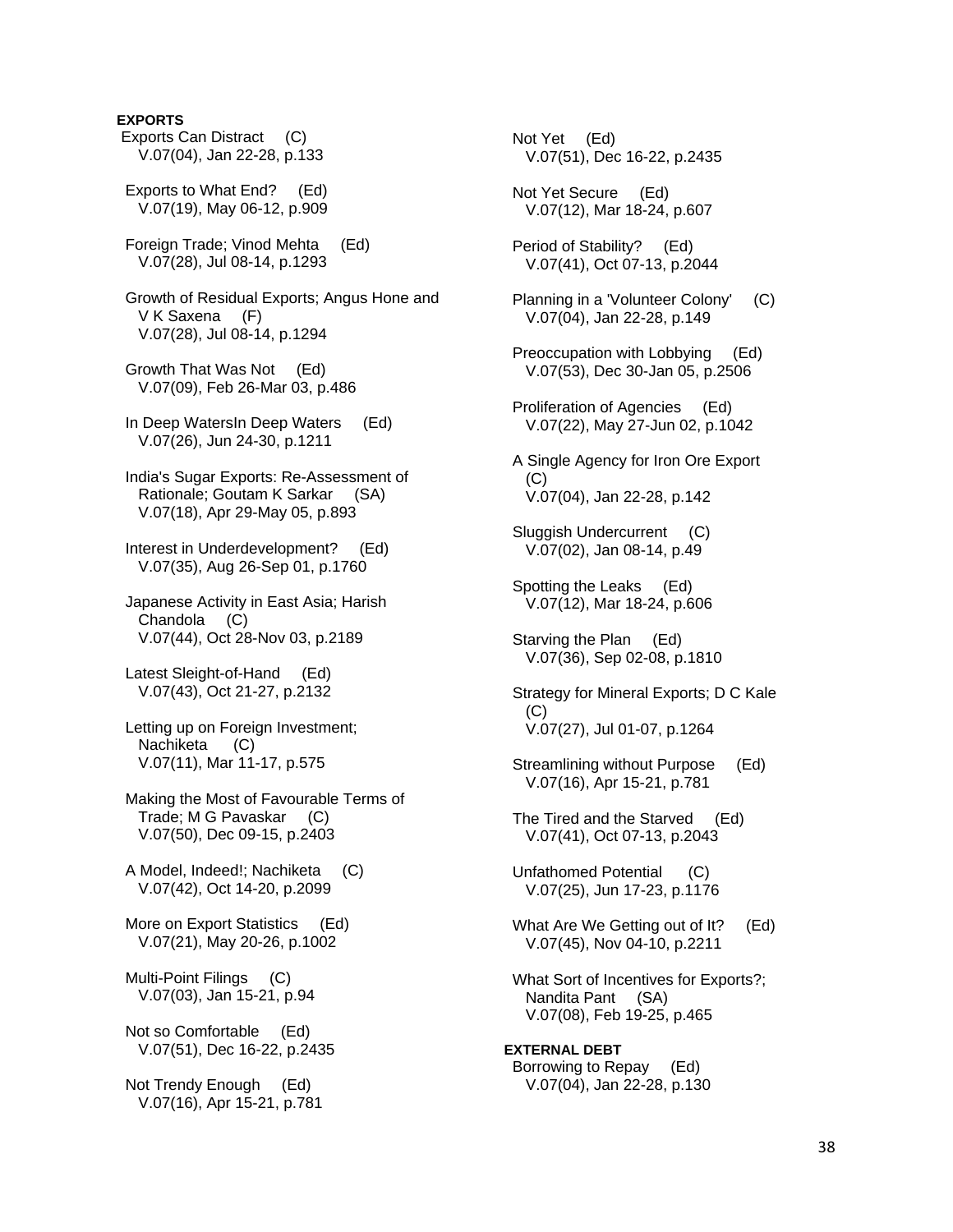# **FAMILY**

 Family and Child Welfare Projects: Organisation and Administration; S N Dubey and M J Apte (SA) V.07(27), Jul 01-07, p.1272

#### **FAMILY PLANNING**

 Family Planning Programme: What Is Wrong with It?; Kumudini Dandekar (OP) V.07(43), Oct 21-27, p.2149

 Family Size and Family Welfare; Atreyi Chatterjee (SA) V.07(43), Oct 21-27, p.2155

 Prospects of Controlling Population in India; D Banerji (SA) V.07(41), Oct 07-13, p.2067

 To Some, a God-Send; Navroz Mody (C) V.07(52), Dec 23-29, p.2482

# **FARM MANAGEMENT**

 Economics of Farm Size and Farm Scale; Utsa Patnaik (F) V.07(31-33), Jul 29-Aug 18, p.1613

## **FASCISM**

 African 'Fascism' in Perspective; Anirudha Gupta (SA) V.07(44), Oct 28-Nov 03, p.2203

#### **FEROZABAD**

 Anatomy of a Riot; Suneet Chopra and N K Singh (C) V.07(34), Aug 19-25, p.1711

# **FERTILIZER INDUSTRY**

 Another 'Bechtel Deal'? (C) V.07(44), Oct 28-Nov 03, p.2177

 Better Times (Ed) V.07(27), Jul 01-07, p.1253

 Current Statistics (F) V.07(41), Oct 07-13, p.2087

 Demand for Fertilisers: The Inhibition of Numbers; Arun Shourie (F) V.07(31-33), Jul 29-Aug 18, p.1629

 Fertiliser Corporation versus the Bureaucracy (C) V.07(39), Sep 23-29, p.1958

 Joint Sector in Action (C) V.07(04), Jan 22-28, p.134

 Necessry Linkages (C) V.07(02), Jan 08-14, p.48

 No Short Haul (Ed) V.07(49), Dec 02-08, p.2350

#### **FESTIVALS**

 Festivals and Social Relations in a Mysore Village; Suzanne Hanchett (F) V.07(31-33), Jul 29-Aug 18, p.1517

**FINANCE COMMISSION**  The Centre Smiles (C) V.07(28), Jul 08-14, p.1307

 Tangled Web of Centre-State Finances; Charvaka (C) V.07(29), Jul 15-21, p.1345

 Wider Terms? (Ed) V.07(30), Jul 22-28, p.1390

**FINANCIAL MANAGEMENT**  Fiscal Sums (Ed) V.07(12), Mar 18-24, p.601

**FINANCIAL SYSTEM**  The Long and Short of It (Ed) V.07(48), Nov 25-Dec 01, p.2308

**FISHERIES AND MARINE PRODUCTS**  In Deep WatersIn Deep Waters (Ed) V.07(26), Jun 24-30, p.1211

**FIVE YEAR PLANS-1956-1961**  Planning in a 'Volunteer Colony' (C) V.07(04), Jan 22-28, p.149

**FIVE YEAR PLANS-1969-1974**  Far from Dispensing with Aid (Ed) V.07(03), Jan 15-21, p.90

 Quiet Burial (Ed) V.07(29), Jul 15-21, p.1340

 Unemployment in the Fourth Plan: Some Estimates; K L Bangal (F) V.07(20), May 13-19, p.958

**FIVE YEAR PLANS-1974-1979**  And a Touch of Magic (Ed) V.07(50), Dec 09-15, p.2391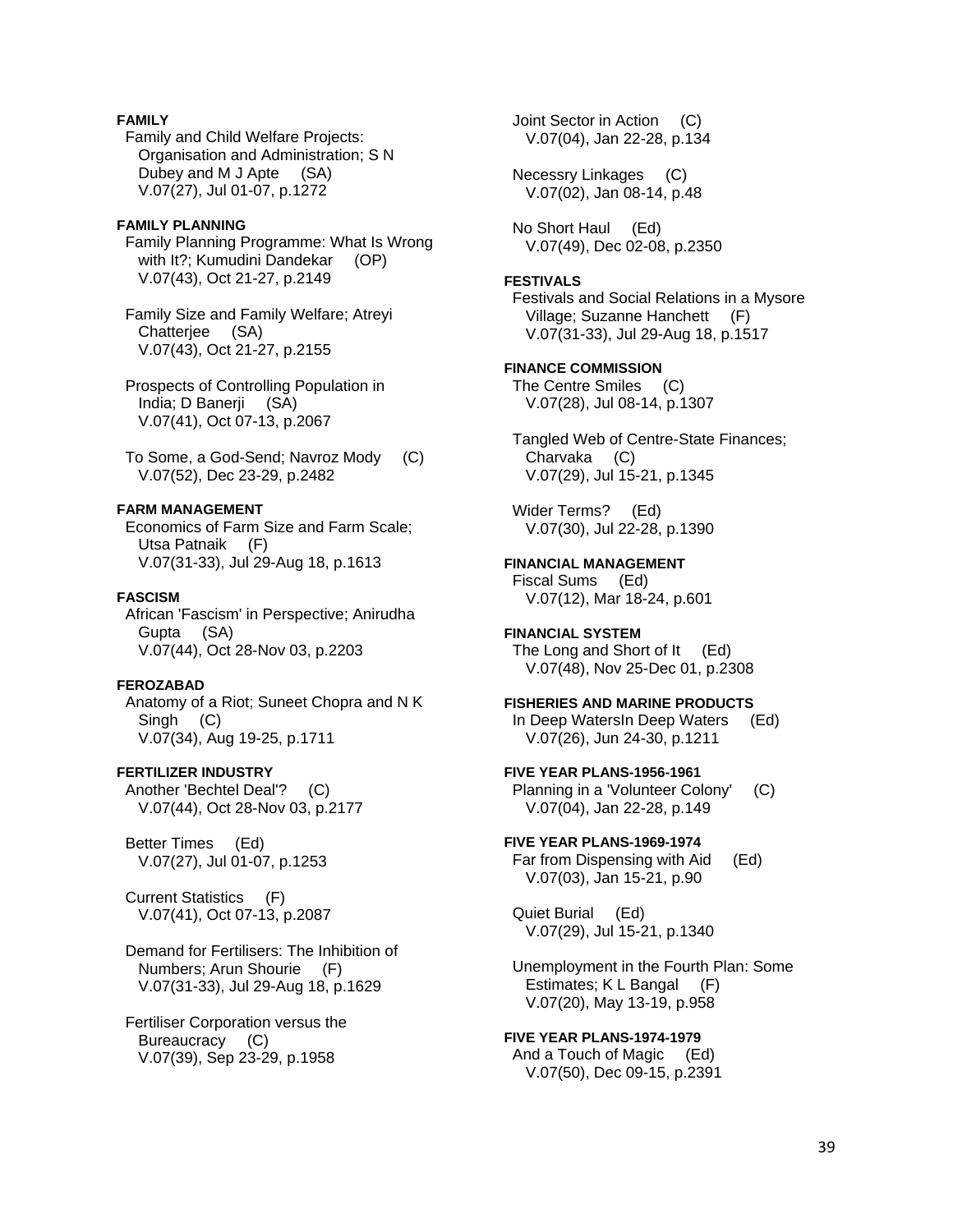#### **FIVE YEAR PLANS-1974-1979**

 Approach to Fifth Plan; D Ghosh (P) V.07(37), Sep 09-15, p.1859

 Approach to the Fifth Plan (C) V.07(23), Jun 03-09, p.1107

 Approach to the Fifth Plan: Issues and Pseudo-Issues; Phiroze B Medhora (C) V.07(28), Jul 08-14, p.1319

 Growth in Commodity Producing Sectors in the Fifth Plan; Sreelekha Basu (SA) V.07(43), Oct 21-27, p.2166

Large Leakages? (Ed) V.07(37), Sep 09-15, p.1853

 Peep Show (Ed) V.07(24), Jun 10-16, p.1132

 Planning the Fifth Plan (C) V.07(16), Apr 15-21, p.787

 Plus ca Change... (Ed) V.07(43), Oct 21-27, p.2130

# **FIVE YEAR PLANS-1997-2002**

 Accent on Consumption; Vinod Mehta (Ed) V.07(37), Sep 09-15, p.1852

#### **FOOD POLICY**

 At the Speculators' Service (Ed) V.07(34), Aug 19-25, p.1698

 Extent of Hunger in India; Colin Clark (SA) V.07(40), Sep 30-Oct 06, p.2019

 For Whom the Crops Grow (Ed) V.07(09), Feb 26-Mar 03, p.486

 A Matter of Class Bias (Ed) V.07(40), Sep 30-Oct 06, p.1194

 To Feed Whom? (Ed) V.07(48), Nov 25-Dec 01, p.2306

# **FOOD RESERVES**

 Foodgrain Availability and Possibilities of Famine in Bangla Desh; Swadesh R Bose (F) V.07(05-07), Jan 29-Feb 18, p.293

# **FOODGRAIN TRADE**

 Agricultural Growth and Planning Strategy; Arthagnani (Ed) V.07(05-07), Jan 29-Feb 18, p.189

 At the Speculators' Service (Ed) V.07(34), Aug 19-25, p.1698

 A Continental Detente?; Romesh Thapar (F) V.07(31-33), Jul 29-Aug 18, p.1467

 Effects of Consumption Availability Fluctuations on Foodgrains Prices; S K Ray (RA) V.07(26), Jun 24-30, p.A86

For Whom the Crops Grow (Ed) V.07(09), Feb 26-Mar 03, p.486

 Growth for the Few (Ed) V.07(31-33), Jul 29-Aug 18, p.1451

 Irrelevant Trivia (Ed) V.07(46-47), Nov 11-24, p.2253

 Just Why Are Prices High? (C) V.07(41), Oct 07-13, p.2060

 Procurement without Tears! (Ed) V.07(50), Dec 09-15, p.2389

 Protein-Enriched Maize Breakthrough (RA) V.07(40), Sep 30-Oct 06, p.A144

 Pudding for Some (Ed) V.07(37), Sep 09-15, p.1849

 Quack Remedies for Price Rise (C) V.07(34), Aug 19-25, p.1707

 Uses of Kharif Failure (RA) V.07(40), Sep 30-Oct 06, p.A93

**FOODGRAINS PROCUREMENT**  Mea Culpa (Ed) V.07(16), Apr 15-21, p.777

#### **FOREIGN DIRECT INVESTMENT**  Foreign Investment (LE) V.07(27), Jul 01-07, p.1256

 Indian Economic Growth: Constraints and Prospects; Ranjit K Sau (F) V.07(05-07), Jan 29-Feb 18, p.361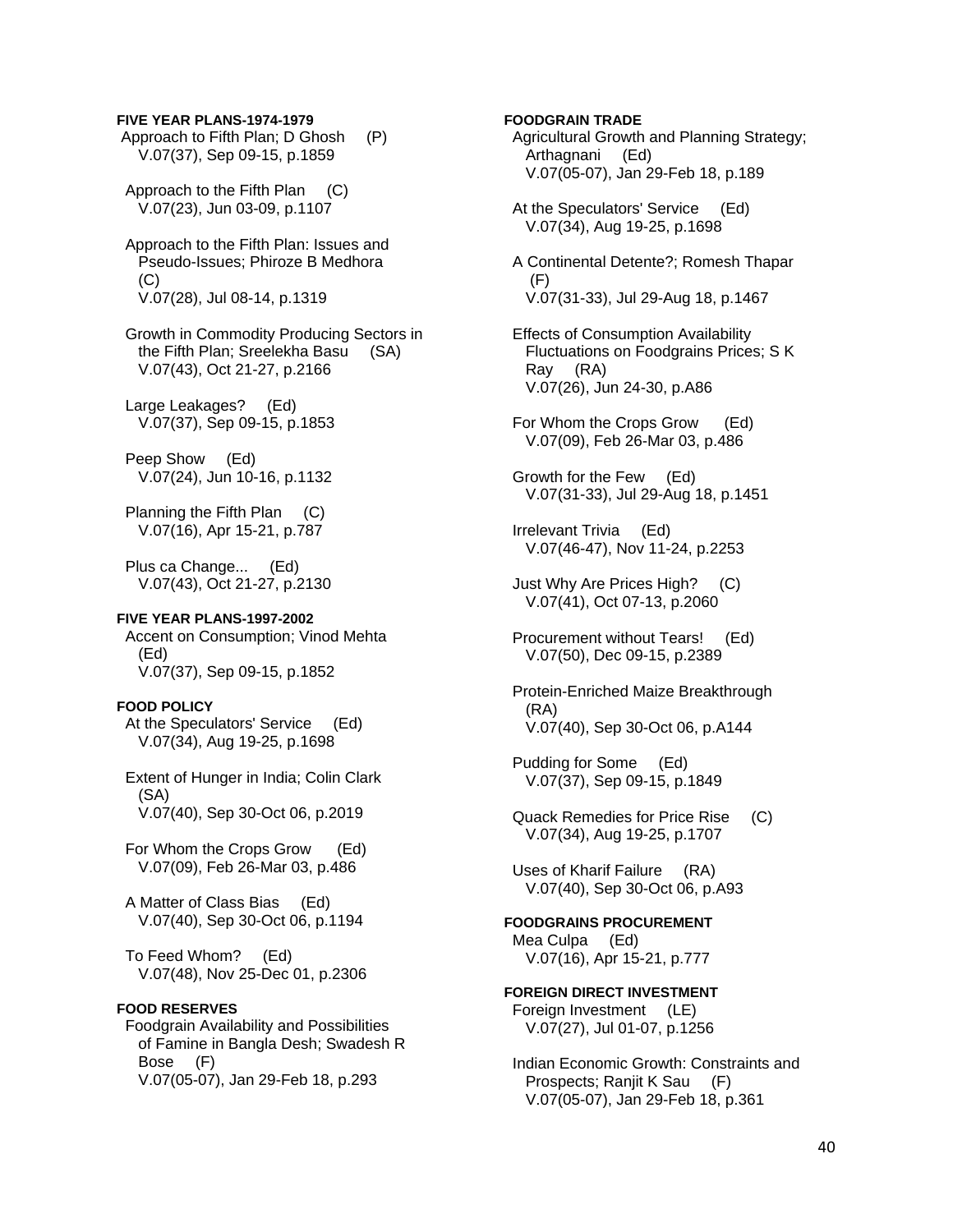**FOREIGN DIRECT INVESTMENT**  Insuring Investments Abroad; Nachiketa  $(C)$  V.07(24), Jun 10-16, p.1138 Letting up on Foreign Investment; Nachiketa (C) V.07(11), Mar 11-17, p.575 Making Lollipops (Ed) V.07(19), May 06-12, p.907 A Nice Rosy Tint (Ed) V.07(25), Jun 17-23, p.1164 Relearning Old Lessons (Ed) V.07(11), Mar 11-17, p.565 **FOREIGN EXCHANGE**  Foreign Investment (LE) V.07(27), Jul 01-07, p.1256 Hotel Bills and Tourism; T P Subramonian (LE) V.07(49), Dec 02-08, p.2355 Leaking Foreign Exchange Tap; Nandita Pant (OP) V.07(30), Jul 22-28, p.1407 Not so Comfortable (Ed) V.07(51), Dec 16-22, p.2435 Piecemeal Approach (Ed) V.07(40), Sep 30-Oct 06, p.1994 The Right to Knowledge (C) V.07(42), Oct 14-20, p.2100 **FOREIGN POLICY**  Bombs and Bluster (Ed) V.07(53), Dec 30-Jan 05, p.2505 Commercial Foreign Policy (Ed) V.07(27), Jul 01-07, p.1252 Cycle of Power Relations (Ed) V.07(36), Sep 02-08, p.1809 Keeping Heads Empty (Ed) V.07(28), Jul 08-14, p.1290 Keeping Options Open (Ed) V.07(35), Aug 26-Sep 01, p.1758

 New Directions of Japanese Foreign Policy; T J S George (C) V.07(43), Oct 21-27, p.2145 Rare Consensus; M R (Ed) V.07(18), Apr 29-May 05, p.858 Swaran Singh Model of Foreign Policy (C) V.07(52), Dec 23-29, p.2489 Tears and Rhetoric Do Not Make a Meal  $(C)$  V.07(08), Feb 19-25, p.449 **FOREIGN RELATIONS**  Aftermath of Stagnation; P C Verma (C) V.07(11), Mar 11-17, p.580 Aiders and Abettors (C) V.07(44), Oct 28-Nov 03, p.2187 American Academics and India; V Subramaniam (C) V.07(51), Dec 16-22, p.2449 The American Factor; Shah Abdul Qayyum (C) V.07(28), Jul 08-14, p.1310 Another Special Relationship (Ed) V.07(17), Apr 22-28, p.818 The Apple-Cart (Ed) V.07(22), May 27-Jun 02, p.1041 Asia's New Power Equations (Ed) V.07(05-07), Jan 29-Feb 18, p.187 Background to Big Power Involvement in Africa; V Subramaniam (C) V.07(24), Jun 10-16, p.1142 Bangladesh's First Contacts with South-East Asia; Harish Chandola  $(C)$  V.07(26), Jun 24-30, p.1224 Bargain Hunters (Ed) V.07(35), Aug 26-Sep 01, p.1757 Bleak Anniversary (Ed) V.07(51), Dec 16-22, p.2437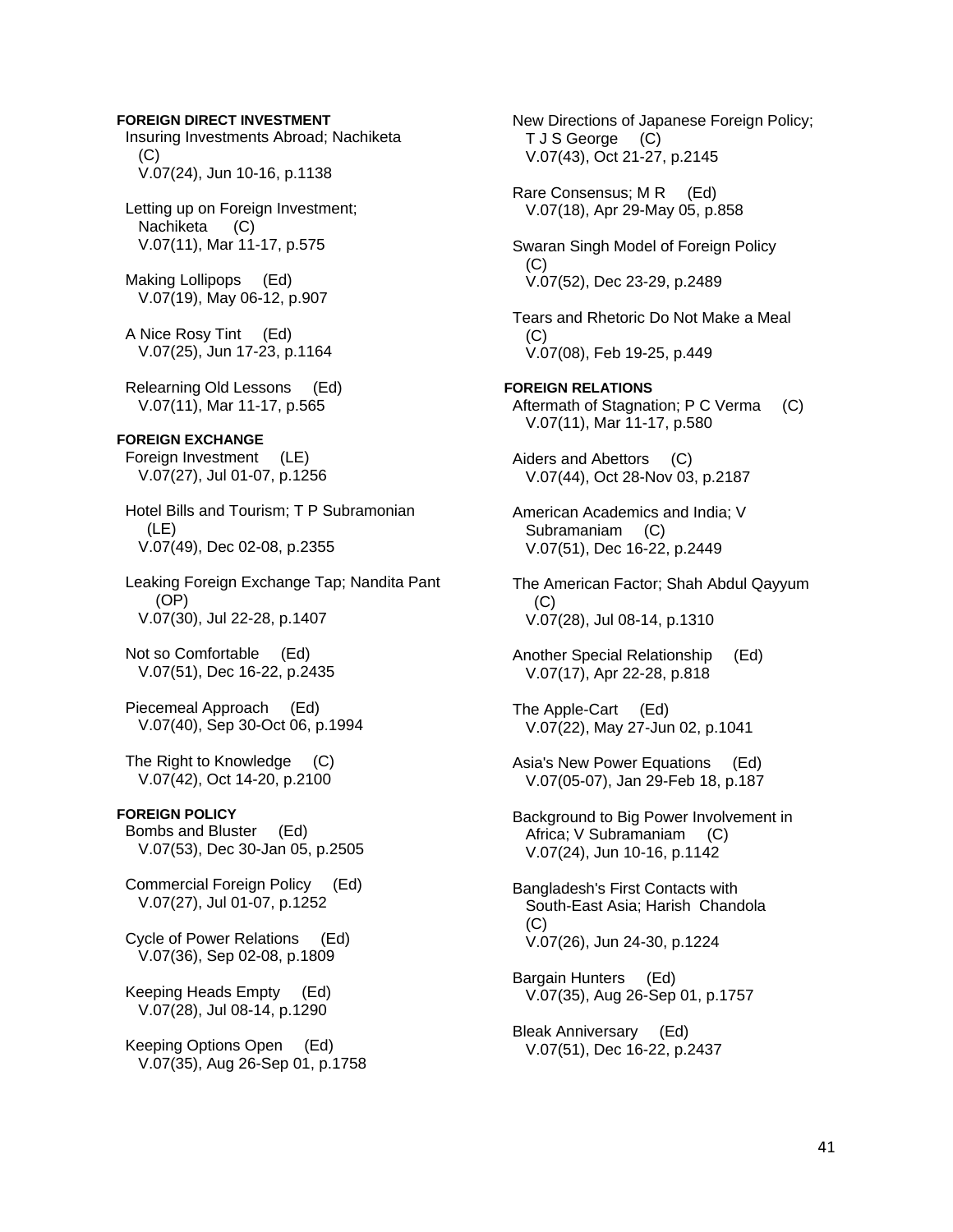# **FOREIGN RELATIONS**

Botswana Tries to Break the Ring; A K Essack (C) V.07(23), Jun 03-09, p.1111

 Bright Prospects despite Suspicions; Dipak B R Chaudhuri (C) V.07(51), Dec 16-22, p.2447

 Canada, US Tool in Indochina (C) V.07(52), Dec 23-29, p.2488

 Centrepiece (Ed) V.07(24), Jun 10-16, p.1131

 Ceylon, Nepal and the Emergence of Bangladesh; S D Muni and Urmila Phadnis (SA) V.07(08), Feb 19-25, p.471

 Collaborator in the War; Harish Chandola (C) V.07(11), Mar 11-17, p.579

 Commercial Foreign Policy (Ed) V.07(27), Jul 01-07, p.1252

 CPI (M) between Moscow and Peking; M R  $(C)$ V.07(19), May 06-12, p.918

 Cycle of Power Relations (Ed) V.07(36), Sep 02-08, p.1809

 The Diminishing Deterrent (Ed) V.07(15), Apr 08-14, p.733

 Emerging Power Pattern in the Persian Gulf; Saleem M A Khan (SA) V.07(10), Mar 04-10, p.561

 Factional Struggle for Succession; Gene Gregory (C) V.07(10), Mar 04-10, p.541

 Friendship, Not Fish or Poultry (C) V.07(24), Jun 10-16, p.1141

 From Polycentrism to Disarray?; Lajpat Rai (BR) V.07(48), Nov 25-Dec 01, p.2333

 The Games Plutocrats Play (Ed) V.07(11), Mar 11-17, p.566

 Global Realpolitik; F M D Kamath (C) V.07(39), Sep 23-29, p.1974 Happy Days Again (Ed) V.07(52), Dec 23-29, p.2471 Hopefully a New Chapter; Bhola B Rana (C) V.07(16), Apr 15-21, p.797 TheImpact OF Bangladesh; Sisir Gupta (P) V.07(01), Jan 01-07, p.15 India-Bangladesh Trade Treaty; Nachiketa  $(C)$  V.07(15), Apr 08-14, p.746 Indian Security after Bangla Desh; G D Deshingkar (F) V.07(05-07), Jan 29-Feb 18, p.225 Indo-Us Relations: The War and After (C) V.07(03), Jan 15-21, p.99 Infrastructural Linkages in Sri Lanka-India Relations; Urmila Phadnis (F) V.07(31-33), Jul 29-Aug 18, p.1493 Japanese Activity in East Asia; Harish Chandola (C) V.07(44), Oct 28-Nov 03, p.2189 Kissinger in Peking; Dhananjoy (P) V.07(27), Jul 01-07, p.1258 Limited Agenda (Ed) V.07(25), Jun 17-23, p.1161 Living Space? (Ed) V.07(09), Feb 26-Mar 03, p.485 Missing Perspective (Ed) V.07(28), Jul 08-14, p.1289 More on New Dimension (Ed) V.07(25), Jun 17-23, p.1162 The More the Merrier (C) V.07(20), May 13-19, p.966 Muddling Back (Ed) V.07(22), May 27-Jun 02, p.1042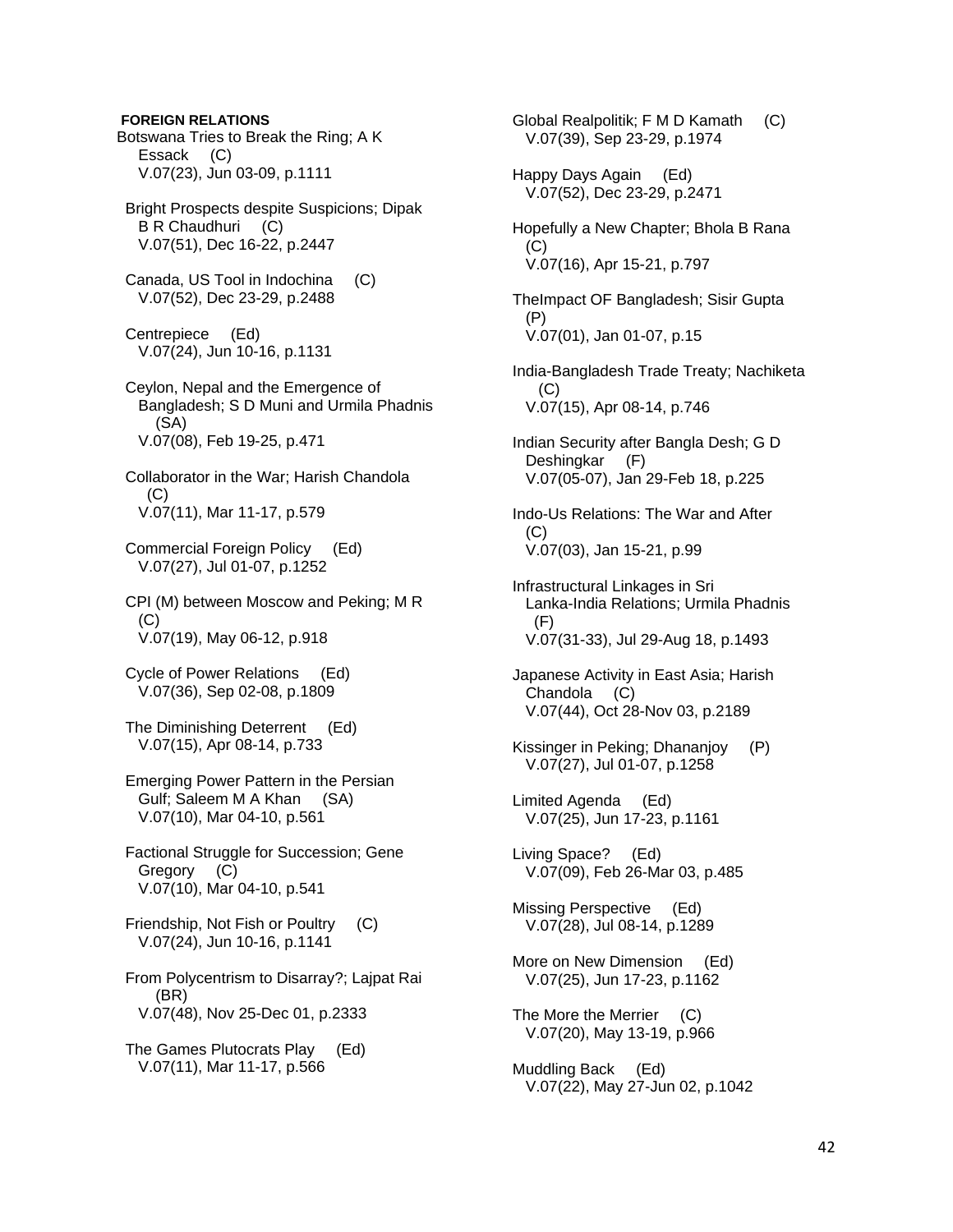# **FOREIGN RELATIONS**

 The Night of the East Has Dawned; G P Deshpande (C) V.07(41), Oct 07-13, p.2061 Nixon Prepares Watery Grave for 600,000  $(C)$  V.07(36), Sep 02-08, p.1825 Nixon's Credibility Crisis (Ed) V.07(16), Apr 15-21, p.779 Not Again (Ed) V.07(20), May 13-19, p.953 Notes towards a China Policy; G P Deshpande (F) V.07(05-07), Jan 29-Feb 18, p.231 Part of the Pattern (Ed) V.07(40), Sep 30-Oct 06, p.1993 Partners in Perfidy; Farrukh Dhondy  $(C)$  V.07(45), Nov 04-10, p.2228 Patriots Overnight; Harish Chandola  $(C)$  V.07(02), Jan 08-14, p.62 Pavlovian Response (Ed) V.07(01), Jan 01-07, p.1 The Power to Kill (Ed) V.07(19), May 06-12, p.906 Preparing for Multilateralism (Ed) V.07(25), Jun 17-23, p.1162 Present Glory (BR) V.07(09), Feb 26-Mar 03, p.509 Rare Consensus; M R (Ed) V.07(18), Apr 29-May 05, p.858 Restructuring the Sub-Continent; Balraj Puri (LE) V.07(50), Dec 09-15, p.2394 Ripple and Wave but Not the Tidal Current; Sushma Kumar (LE) V.07(27), Jul 01-07, p.1257 Salesgirl's Sojourn; Harish Chandola (C) V.07(12), Mar 18-24, p.618

 Significance of Bangladesh ; T V Jayaraman (F) V.07(09), Feb 26-Mar 03, p.492 South Asian Portents (Ed) V.07(31-33), Jul 29-Aug 18, p.1454 Soviet Maritime Power; S Krishnappa (BR) V.07(49), Dec 02-08, p.2367 Speeding up Normalcy; Romesh Thapar (F) V.07(03), Jan 15-21, p.95 Still down Under (Ed) V.07(50), Dec 09-15, p.2393 Swaran Singh Model of Foreign Policy (C) V.07(52), Dec 23-29, p.2489 Taking Stock; Mohit Sen (C) V.07(08), Feb 19-25, p.453 Tears and Rhetoric Do Not Make a Meal  $(C)$  V.07(08), Feb 19-25, p.449 A Time of Humility (P) V.07(03), Jan 15-21, p.98 Towards a Credible Maoism?; M R (C) V.07(14), Apr 01-07, p.695 Towards a New Equilibrium in Asia; K R Narayanan (F) V.07(05-07), Jan 29-Feb 18, p.219 Towards a Tashkent? (Ed) V.07(13), Mar 25-31, p.645 Victors Can Be Generous...; Nireekshak (F) V.07(02), Jan 08-14, p.64 Vietnam and the 'Third Communist Front'; Lajpat Rai (SA) V.07(39), Sep 23-29, p.1975 A Week That Did Not Quite Change the World; G P Deshpande (C) V.07(10), Mar 04-10, p.532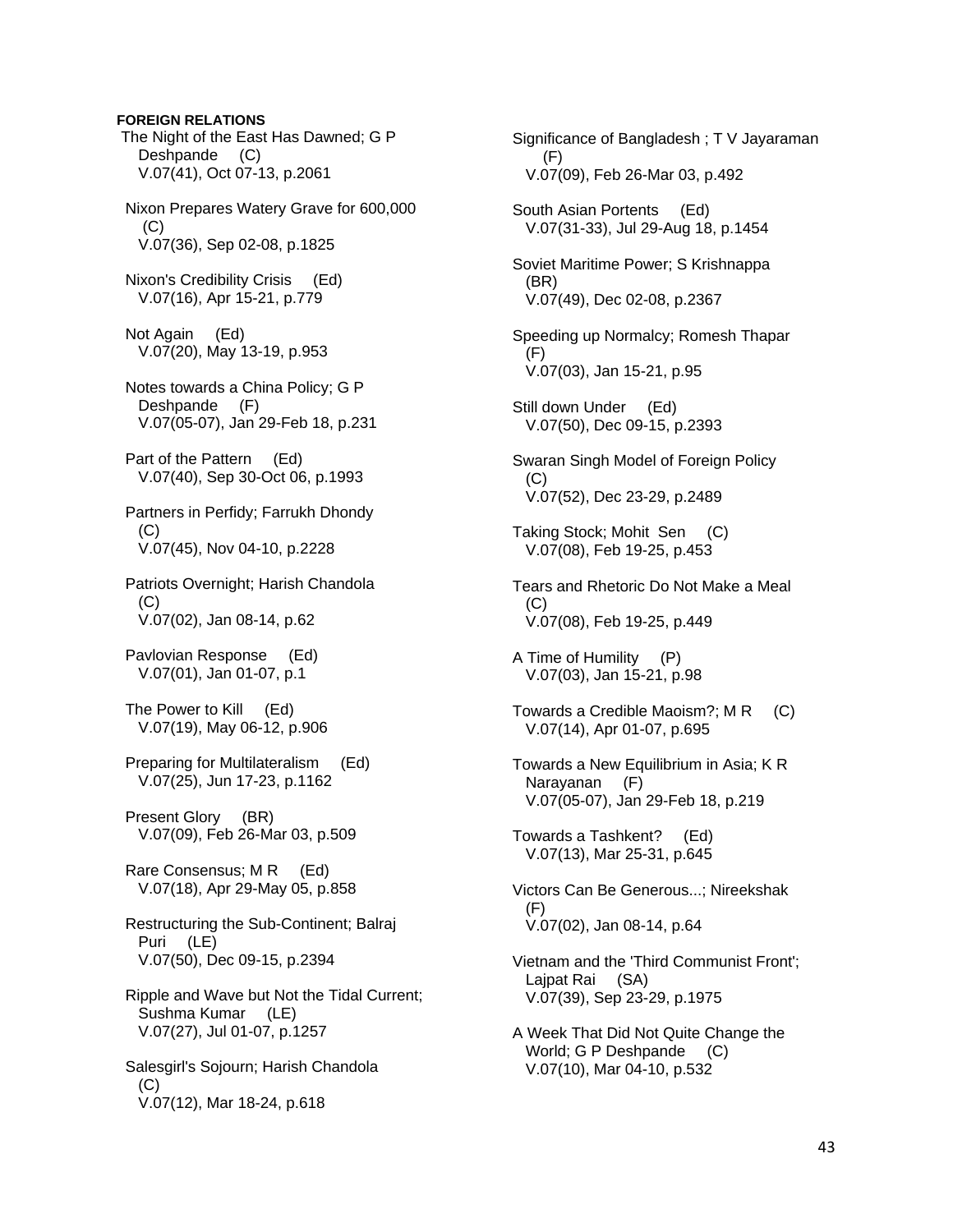# **FOREIGN RELATIONS**

Where Duty Lies; S M Ali (C) V.07(09), Feb 26-Mar 03, p.503 Who Are the Dispossessed of Uganda?; P T R  $(C)$  V.07(50), Dec 09-15, p.2407 Who's Who? (Ed) V.07(30), Jul 22-28, p.1389 **FOREIGN TRADE**  Another Dust Storm (Ed) V.07(40), Sep 30-Oct 06, p.1996 Better Resource Allocation (Ed) V.07(28), Jul 08-14, p.1292 Enough of Statistics (Ed) V.07(10), Mar 04-10, p.527 The Expanding Bloc (C) V.07(34), Aug 19-25, p.1719 Export Callisthenics; Nachiketa (C) V.07(34), Aug 19-25, p.1709 Foreign Trade; Vinod Mehta (Ed) V.07(28), Jul 08-14, p.1293 IMF Treads Warily (C) V.07(38), Sep 16-22, p.1908 Indo-African Trade: A Re-Assessment; Priya Mutalik-Desai (SA) V.07(30), Jul 22-28, p.1423 Indo-Bangladesh Trade: Problems and Prospects; Sunanda Sen (SA) V.07(15), Apr 08-14, p.763 Latest Sleight-of-Hand (Ed) V.07(43), Oct 21-27, p.2132 Making Lollipops; V Nandkumar (LE) V.07(35), Aug 26-Sep 01, p.1764 Not Diversified Enough (C) V.07(13), Mar 25-31, p.650 Period of Stability? (Ed) V.07(41), Oct 07-13, p.2044 Preparing for Multilateralism (Ed) V.07(25), Jun 17-23, p.1162

 V.07(22), May 27-Jun 02, p.1042 Starving the Plan (Ed) V.07(36), Sep 02-08, p.1810 To Riches through Rags (Ed) V.07(43), Oct 21-27, p.2131 What Sort of Incentives for Exports?; Nandita Pant (SA) V.07(08), Feb 19-25, p.465 **GARMENT AND KNITTING INDUSTRY**  Exports to What End? (Ed) V.07(19), May 06-12, p.909 **GEOLOGICAL SURVEYS**  Double-Edged Amendment?; D C Kale (Ed) V.07(37), Sep 09-15, p.1854 **GEORGETOWN**  A Purposeful Conference; Harish Chandola (C) V.07(35), Aug 26-Sep 01, p.1776 **GERMANY**  External Policy Poll (Ed) V.07(48), Nov 25-Dec 01, p.2306 From Polycentrism to Disarray?; Lajpat Rai (BR) V.07(48), Nov 25-Dec 01, p.2333 What the Elections Told; Dagmar Bernstorff (C) V.07(51), Dec 16-22, p.2451 **GHANA**  Borrowing to Repay (Ed) V.07(04), Jan 22-28, p.130 Holding Whose Fort; Africanist (C) V.07(14), Apr 01-07, p.701 **GLASS INDUSTRY**  A Matter of Raw Materials? (C) V.07(08), Feb 19-25, p.441 **GOA**  Global Realpolitik; F M D Kamath (C) V.07(39), Sep 23-29, p.1974 **GOVERNMENT POLICY**  The Functional Structure; Ishwar Dayal (BR) V.07(51), Dec 16-22, p.2454

Proliferation of Agencies (Ed)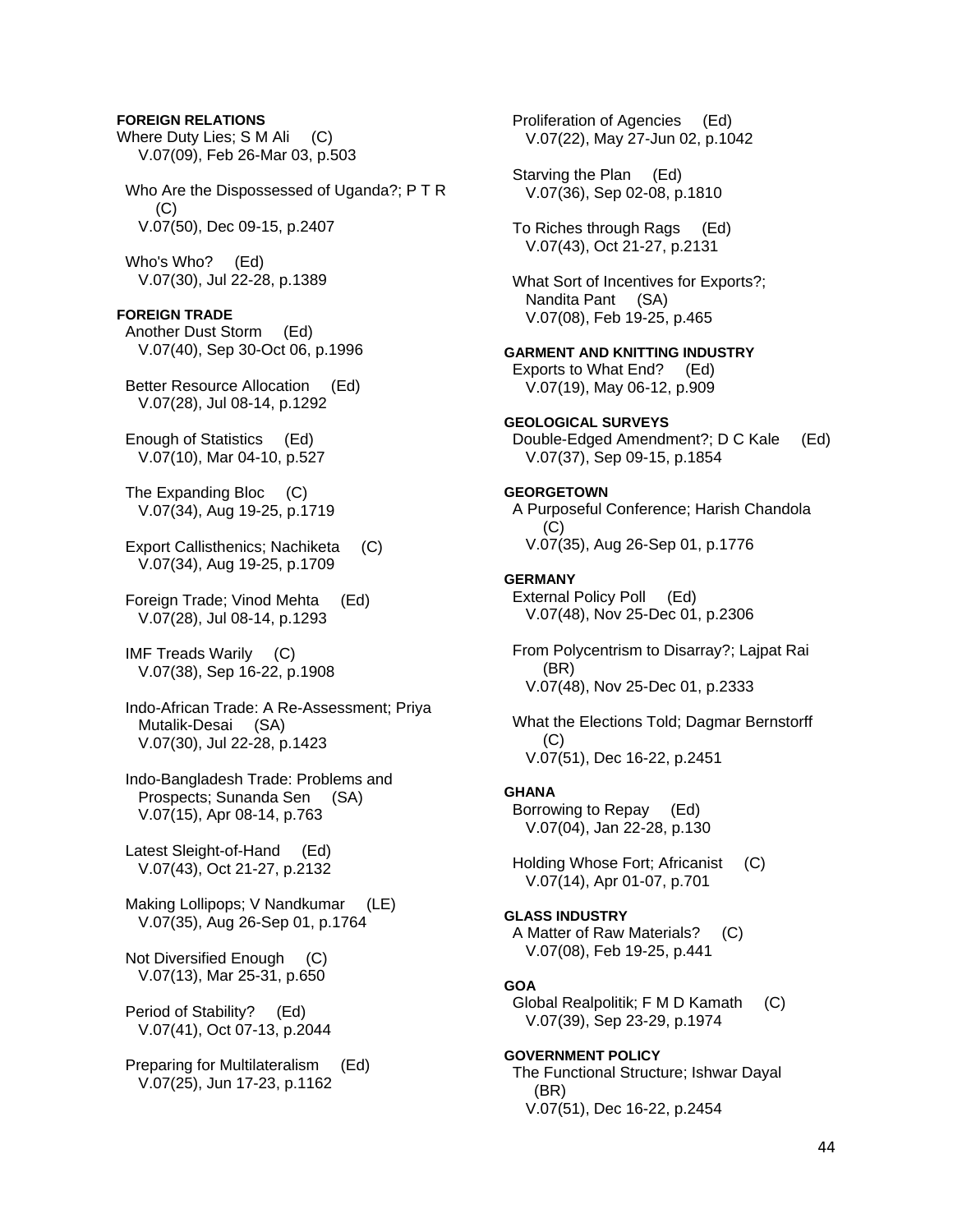# **GOVERNMENT POLICY**

 Government Pressures; Nireekshak (F) V.07(37), Sep 09-15, p.1873

 The Pay-Off (RA) V.07(35), Aug 26-Sep 01, p.M97

 Policy and Decision-Making in Government; V A Pai Panandikar (F) V.07(22), May 27-Jun 02, p.1049

 To Turn Black into White (Ed) V.07(24), Jun 10-16, p.1130

# **GOVERNMENT PROGRAMMES**

 Limits of Special Programmes (Ed) V.07(44), Oct 28-Nov 03, p.2171

# **GREEN REVOLUTION**

 And Now, Gentlemen, the New Strategy for Industrialisation; Ranjit K Sau (BR) V.07(37), Sep 09-15, p.1875

 European Scholarship on India; Aswini K Ray (C) V.07(37), Sep 09-15, p.1869

 Understanding the Green Revolution; Amritananda Das (C) V.07(46-47), Nov 11-24, p.2266

 Who Fathered the Green Revolution?; Ashok Rudra (BR) V.07(40), Sep 30-Oct 06, p.2017

# **GROUNDWATER**

 Over-Exploitation (Ed) V.07(04), Jan 22-28, p.130

## **GUJARAT**

 Crisis as Usual (C) V.07(16), Apr 15-21, p.788

 Fillip to Faction Fights (C) V.07(49), Dec 02-08, p.2362

- Free Hand For Prime Minister (C) V.07(02), Jan 08-14, p.59
- Freer Education If Nothing More (C) V.07(25), Jun 17-23, p.1177

From One Power Crisis to Another (C) V.07(04), Jan 22-28, p.144

 Fuel Policy for Power Generation; Sanat Mehta (C) V.07(12), Mar 18-24, p.614

- Growth of Small Town in Gujarat; K B Suri (SA) V.07(02), Jan 08-14, p.67
- Housing Policy: A Case of Subsidising the Rich?; Samuel Paul (SA) V.07(39), Sep 23-29, p.1985
- Housing Problem of a Growing Metropolis; Mahesh Bhatt (SA) V.07(17), Apr 22-28, p.849
- Leakage in Hybrid Bajra Programme in Gujarat; H M Verma and R M Thakkar (RA) V.07(53), Dec 30-Jan 05, p.A176

 Over-Exploitation (Ed) V.07(04), Jan 22-28, p.130

 Regional Differences in Profitability and Growth: A Comparison between Gujarat and Maharashtra Firms; K K Subrahmanian and T S Papola (SA) V.07(16), Apr 15-21, p.811

What the Centre Wanted (Ed) V.07(12), Mar 18-24, p.603

#### **GUYANA**

 Race and Class in Guyana; A Reader (LE) V.07(51), Dec 16-22, p.2439

 Where Race and Class Coincide; Harish Chandola (C) V.07(38), Sep 16-22, p.1914

#### **HARYANA**

 Supersession of Municipal Committees; Pratap Singh (C) V.07(15), Apr 08-14, p.747

 Tall Talk (Ed) V.07(36), Sep 02-08, p.1813

**HEALTH AND NUTRITION**  Economics of Nutrition; P G K Panikar (F) V.07(05-07), Jan 29-Feb 18, p.413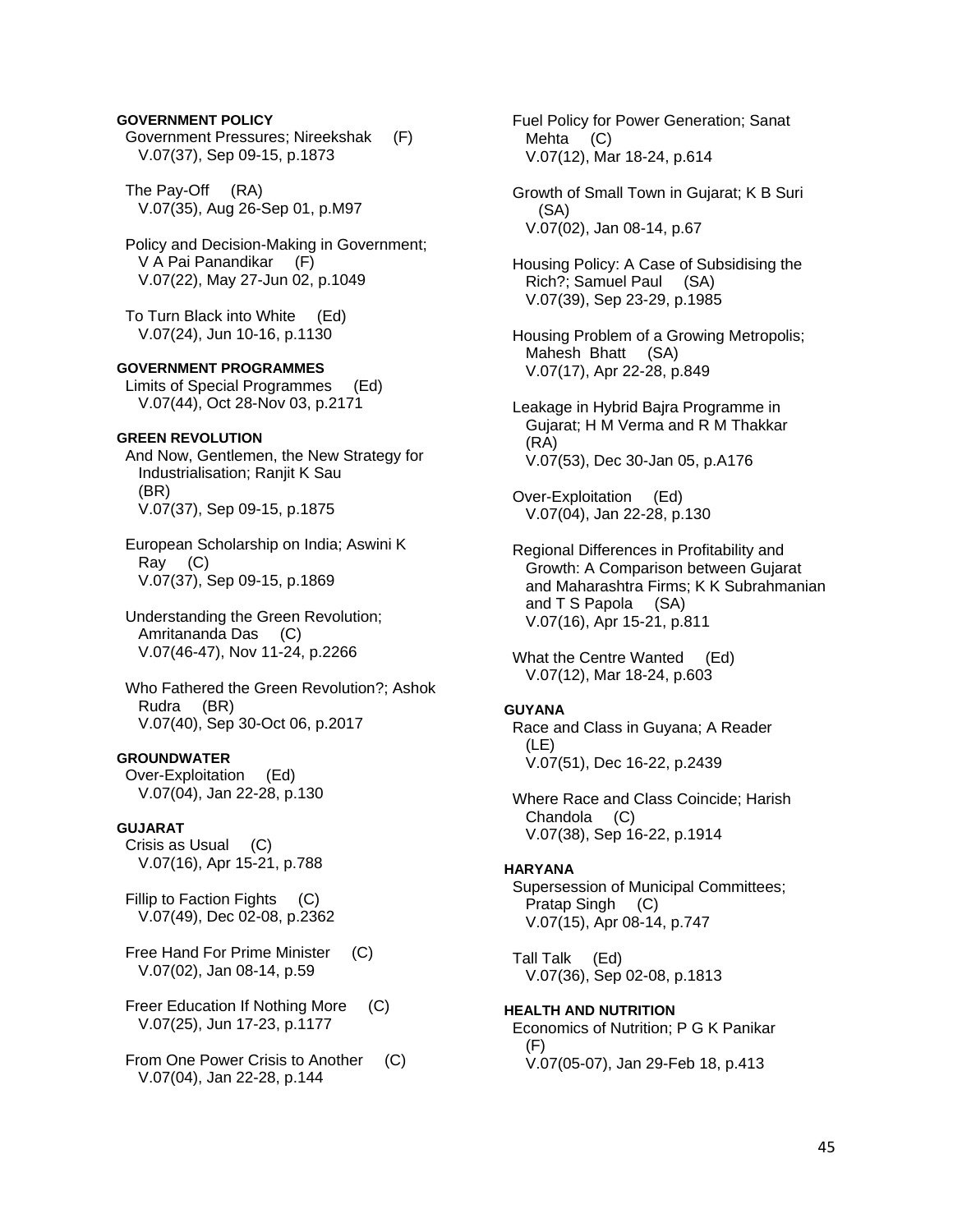# **HEALTH AND NUTRITION**

Protein Is Good for Some (Ed) V.07(17), Apr 22-28, p.821

# **HIGHER EDUCATION**

 Development of Indian Higher Education; J N Kaul (F) V.07(31-33), Jul 29-Aug 18, p.1645

 Education for Equality: Case of Scheduled Castes; Suma Chitnis (F) V.07(31-33), Jul 29-Aug 18, p.1675

 Higher Education: To Set the House in Order; R Rajaraman (SA) V.07(10), Mar 04-10, p.554

 Storm in a Tea Cup?; S Joseph (LE) V.07(39), Sep 23-29, p.1954

# **HINDU-MUSLIM RELATIONS**

 The Rashtriya Swayamsevak Sangh-I: Early Concerns; Walter Andersen (SA) V.07(11), Mar 11-17, p.589

#### **HINDUS**

 The Rashtriya Swayamsevak Sangh-I: Early Concerns; Walter Andersen (SA) V.07(11), Mar 11-17, p.589

 The Rashtriya Swayamsevak Sangh: II: Who Represents the Hindus; Walter Andersen (SA) V.07(12), Mar 18-24, p.633

#### **HISTORICAL RESEARCH**

 Indian Council of Historical Research; Sudhir Chandra (P) V.07(28), Jul 08-14, p.1311

# **HISTORY**

 A Case of Historical Determinism; Martin Tomkinson (C) V.07(12), Mar 18-24, p.616

 Historical Dispute (C) V.07(20), May 13-19, p.968

 Modern Indian Historiography; M N Srinivas (LE) V.07(15), Apr 08-14, p.739

 Modern Indian Historiography; Sudhir Chandra (LE) V.07(19), May 06-12, p.910

 Modern Indian Historiography: Urgency and Risk of Micro Studies; Sudhir Chandra (P) V.07(12), Mar 18-24, p.621

 Muslim Rule in Kashmir; V C Bhutani (BR) V.07(21), May 20-26, p.1019

# **HONG KONG**

 Democracy, South-East Asian Style; T J S George (F) V.07(31-33), Jul 29-Aug 18, p.1503

 New Directions of Japanese Foreign Policy; T J S George (C) V.07(43), Oct 21-27, p.2145

 Turning Asia Upside Down ; T J S George  $(C)$ V.07(09), Feb 26-Mar 03, p.501

#### **HOTELS AND RESTAURANTS**

 Hotel Bills and Tourism; T P Subramonian (LE) V.07(49), Dec 02-08, p.2355

 The Tourism Hoax (Ed) V.07(45), Nov 04-10, p.2213

#### **HOUSEHOLD INCOME**

 Economic Decision-Making of the Poor Peasant Household; Ashwani Saith and Ajay Tankha (F) V.07(05-07), Jan 29-Feb 18, p.351

#### **HOUSING**

 Housing Policy: A Case of Subsidising the Rich?; Samuel Paul (SA) V.07(39), Sep 23-29, p.1985

 Labour Component in Housing Construction: A Preliminary Note; M D Nalapat (SA) V.07(40), Sep 30-Oct 06, p.2029

 Rent Control and Low Income Housing; Abhijit Datta (SA) V.07(20), May 13-19, p.989

#### **HYDRO-ELECTRIC PROJECTS**

 A Good Cause for Contractors (C) V.07(46-47), Nov 11-24, p.2268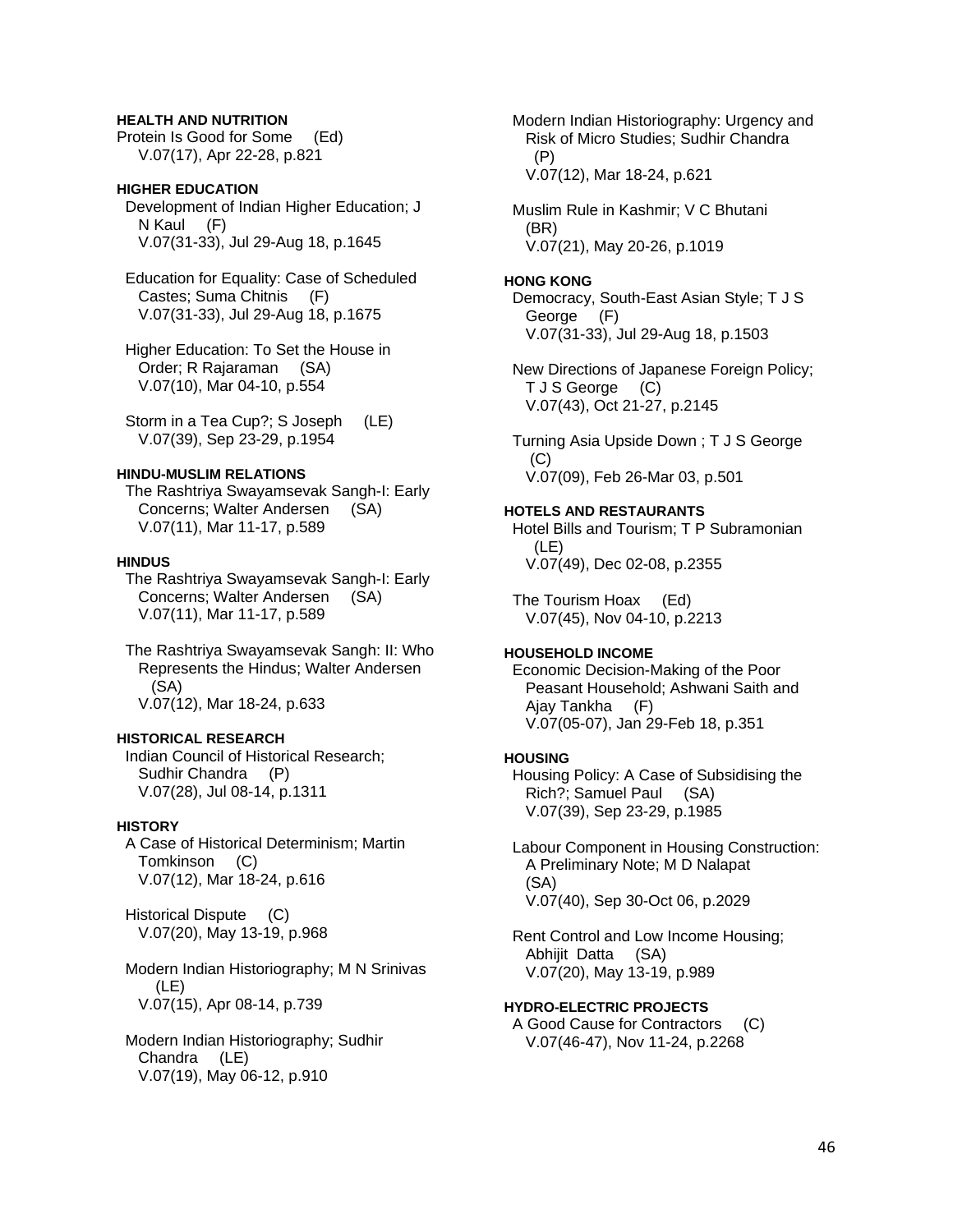# **IMPORTS**

- Area for Import Substitution (Ed) V.07(30), Jul 22-28, p.1392
- At What Cost? (Ed) V.07(18), Apr 29-May 05, p.857
- Exports Can Distract (C) V.07(04), Jan 22-28, p.133
- Grasping at Straws? (Ed) V.07(48), Nov 25-Dec 01, p.2309
- Import Substitution-Of What? (Ed) V.07(04), Jan 22-28, p.130
- Imports Well Organised, but... (C) V.07(09), Feb 26-Mar 03, p.488
- Leaking Foreign Exchange Tap; Nandita Pant (OP) V.07(30), Jul 22-28, p.1407
- Not so Comfortable (Ed) V.07(51), Dec 16-22, p.2435
- Planning in a 'Volunteer Colony' (C) V.07(04), Jan 22-28, p.149
- Proliferation of Agencies (Ed) V.07(22), May 27-Jun 02, p.1042
- To Feed Whom? (Ed) V.07(48), Nov 25-Dec 01, p.2306
- Where Are the Options? (Ed) V.07(45), Nov 04-10, p.2211
- Who Benefits from Soyabean Imports? (C) V.07(10), Mar 04-10, p.529

# **INCOME**

 Dissecting the Tax Structure: Rejoinder; Amaresh BAgchi (SA) V.07(36), Sep 02-08, p.1843

 Growth in Commodity Producing Sectors in the Fifth Plan; Sreelekha Basu (SA) V.07(43), Oct 21-27, p.2166

# **INCOME DISTRIBUTION**

 Size Distribution of Per Capita Personal Income in India; Mahfooz Ahmed and Nikhilesh Bhattacharya (F) V.07(31-33), Jul 29-Aug 18, p.1581

 Studies in Planning Techniques: IV: Planning the Distribution of Income; R M Sundrum (SA) V.07(22), May 27-Jun 02, p.1059 **INCOME TAX** 

- Income Distribution, Tax Yield and Progression in Income Taxation; Anupam Gupta (SA) V.07(42), Oct 14-20, p.2111
- Income-Tax Concessions and Choice of Financial Assets; N J Jhaveri (SA) V.07(45), Nov 04-10, p.2235

## **INDIA**

- The Active Residue; Ratna Dutta (BR) V.07(28), Jul 08-14, p.1313
- Filling the US Aid Gap (Ed) V.07(19), May 06-12, p.906
- Indo-African Trade: A Re-Assessment; Priya Mutalik-Desai (SA) V.07(30), Jul 22-28, p.1423
- Indo-Bangladesh Trade: Problems and Prospects; Sunanda Sen (SA) V.07(15), Apr 08-14, p.763
- Period of Stability? (Ed) V.07(41), Oct 07-13, p.2044
- **INDIA- PAKISTAN RELATIONS**  India-Pakistan Detente?; Romesh Thapar (C) V.07(27), Jul 01-07, p.1261
- **INDIA-BANGLADESH RELATIONS**  Bangla Desh (Ed) V.07(03), Jan 15-21, p.89
	- Behind the 'Community' Feeling (C) V.07(04), Jan 22-28, p.133
	- Bleak Anniversary (Ed) V.07(51), Dec 16-22, p.2437
	- TheImpact OF Bangladesh; Sisir Gupta (P) V.07(01), Jan 01-07, p.15
	- India-Bangladesh Trade Treaty; Nachiketa (C) V.07(15), Apr 08-14, p.746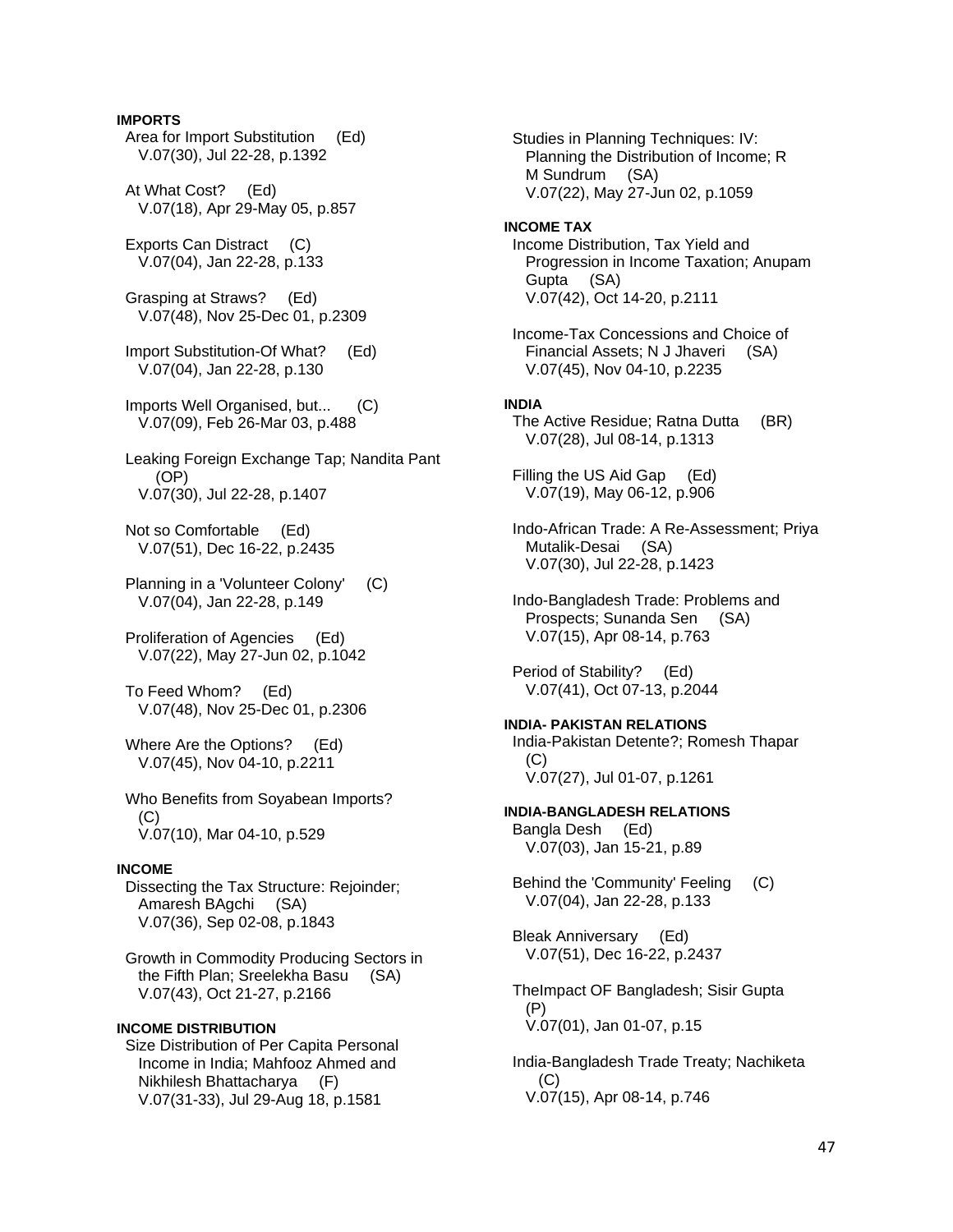#### **INDIA-BANGLADESH RELATIONS**

 Indian Security after Bangla Desh; G D Deshingkar (F) V.07(05-07), Jan 29-Feb 18, p.225

 Significance of Bangladesh ; T V Jayaraman  $(F)$ V.07(09), Feb 26-Mar 03, p.492

 Tears and Rhetoric Do Not Make a Meal (C) V.07(08), Feb 19-25, p.449

 A Time of Humility (P) V.07(03), Jan 15-21, p.98

**INDIA-CHINA RELATIONS**  Collaborator in the War; Harish Chandola  $(C)$ V.07(11), Mar 11-17, p.579

**INDIA-IRAN RELATIONS**  Bright Prospects despite Suspicions; Dipak B R Chaudhuri (C) V.07(51), Dec 16-22, p.2447

**INDIA-NEPAL RELATIONS**  Hopefully a New Chapter; Bhola B Rana (C) V.07(16), Apr 15-21, p.797

# **INDIA-PAKISTAN RELATIONS**

 Speeding up Normalcy; Romesh Thapar (F) V.07(03), Jan 15-21, p.95

 A Time of Humility (P) V.07(03), Jan 15-21, p.98

 Westwards Ho? (Ed) V.07(04), Jan 22-28, p.131

#### **INDIA-SRI LANKA RELATIONS**

 Infrastructural Linkages in Sri Lanka-India Relations; Urmila Phadnis  $(F)$ V.07(31-33), Jul 29-Aug 18, p.1493

# **INDIA-UNITED STATES RELATIONS**

 American Academics and India; V Subramaniam (C) V.07(51), Dec 16-22, p.2449

 Happy Days Again (Ed) V.07(52), Dec 23-29, p.2471  Indo-Us Relations: The War and After (C) V.07(03), Jan 15-21, p.99

**INDUSTRIAL CREDIT**  Differential Rates of Interest: A Note; N K Chandra (SA) V.07(03), Jan 15-21, p.127

 A First Peep; Hannan Ezekiel (C) V.07(46-47), Nov 11-24, p.2271

**INDUSTRIAL ENTERPRISES**  Hazards of Industrial Democracy; N R Sheth (RA) V.07(35), Aug 26-Sep 01, p.M119

 Landlords into Industrialists?; Satish Saberwal (C) V.07(36), Sep 02-08, p.1834

 Monopoly in Indian Industry: An Approach; Aurobindo Ghose (F) V.07(05-07), Jan 29-Feb 18, p.385

 Obsession with Palliatives (Ed) V.07(50), Dec 09-15, p.2390

#### **INDUSTRIAL FINANCE**  Financiers Have Other Roles (Ed) V.07(12), Mar 18-24, p.606

 Misleading Index (Ed) V.07(41), Oct 07-13, p.2042

 Not Unconventional Enough (Ed) V.07(28), Jul 08-14, p.1293

**INDUSTRIAL GROWTH AND DEVELOPMENT**  Absentee Landlordism (Ed)

V.07(53), Dec 30-Jan 05, p.2509

 Disproportionality Crisis and Cyclical Growth: A Theoretical Note; Prabhat Patnaik (F) V.07(05-07), Jan 29-Feb 18, p.329

 Growing Consumerism? (Ed) V.07(36), Sep 02-08, p.1812

 Joint Sector: Guidelines for Policy; Samuel Paul, S K Bhattacharyya and S C Kuchhal (SA) V.07(50), Dec 09-15, p.2415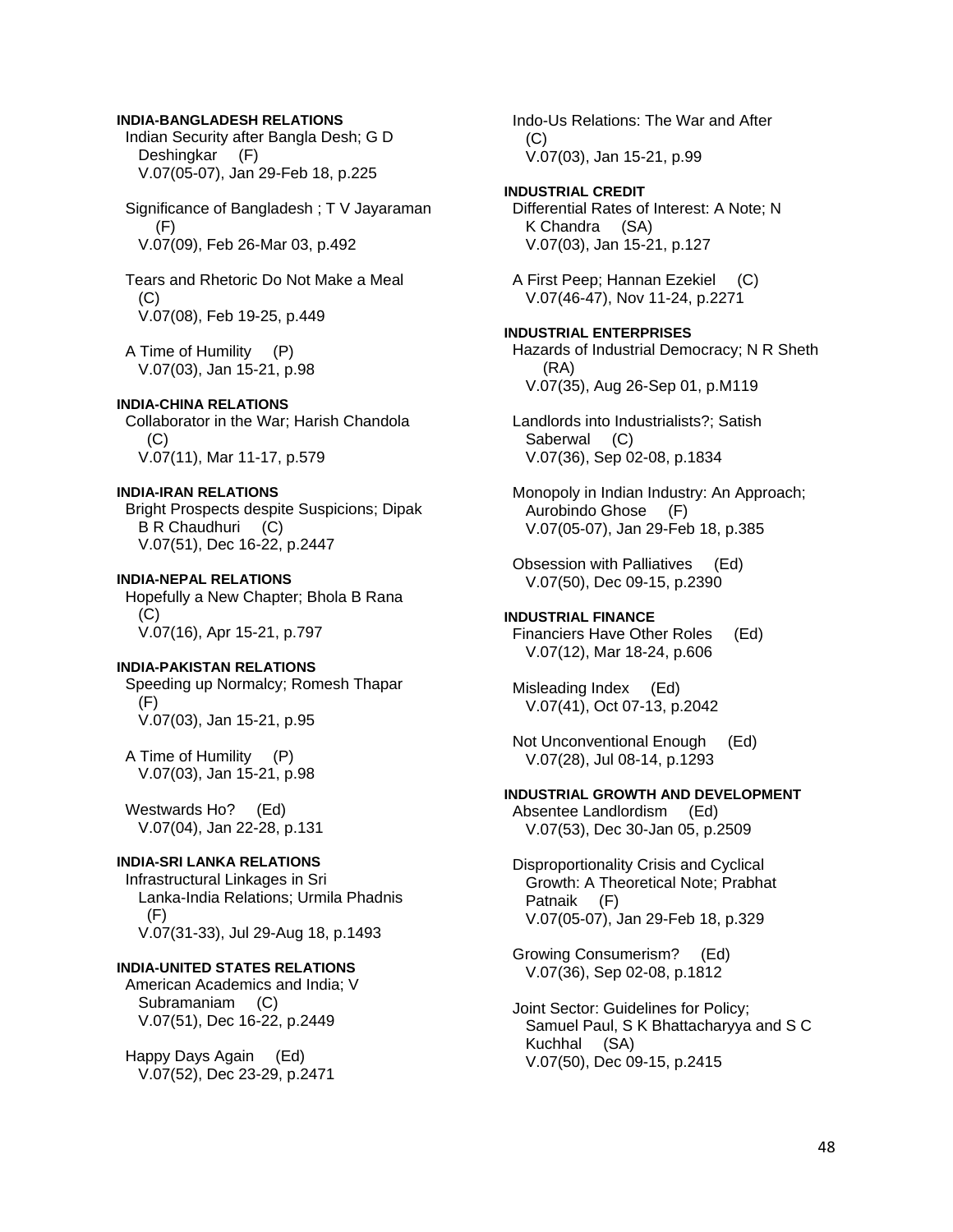# **INDUSTRIAL GROWTH AND DEVELOPMENT**

Losing All Coherence (Ed) V.07(42), Oct 14-20, p.2090

 Mode of Production in Indian Agriculture; Paresh Chattopadhyay (LE) V.07(21), May 20-26, p.1005

 Multiple Functions (Ed) V.07(25), Jun 17-23, p.1163

 Murky Cost-Benefit (Ed) V.07(23), Jun 03-09, p.1099

 Must Business Economists Be Objective (C) V.07(10), Mar 04-10, p.537

 Obsession with Palliatives (Ed) V.07(50), Dec 09-15, p.2390

 On Standing Still (Ed) V.07(18), Apr 29-May 05, p.859

 On the Economic Theory of Socialism: An Exercise in Value Theory and Its Applicability to Indian Conditions; Arun Gosh (SA) V.07(09), Feb 26-Mar 03, p.511

 Public Funds, Private ControlPublic Funds, Private Control (Ed) V.07(37), Sep 09-15, p.1850

 Studies in Planning Techniques-V: Planning for Industrialisation; R M Sundrum (SA) V.07(23), Jun 03-09, p.1117

 Utilisation of Industrial Capacity with Agricultural Growth: A Numerical Exercise for Short-Run Policy; Yoginder K Alagh and Jayashri Shah (F) V.07(05-07), Jan 29-Feb 18, p.379

# **INDUSTRIAL INVESTMENT**

 Experiments in Short-Term Investment Forecasting; Samuel Paul (RA) V.07(09), Feb 26-Mar 03, p.M15

 More Confusion (Ed) V.07(44), Oct 28-Nov 03, p.2172 **INDUSTRIAL LABOUR**  DMK and Industrial Labour; E A Ramaswamy (Ed) V.07(09), Feb 26-Mar 03, p.487 Industrial Conflict and Political Revolt; N R Sheth (BR) V.07(26), Jun 24-30, p.1226 **INDUSTRIAL LICENSING**  Dissecting the Joint Sector; A N Oza (C) V.07(44), Oct 28-Nov 03, p.2178 **INDUSTRIAL MANAGEMENT**  Rearing to Industrialise (C) V.07(35), Aug 26-Sep 01, p.1771 **INDUSTRIAL POLICY**  Joint Sector: Guidelines for Policy; Samuel Paul, S K Bhattacharyya and S C Kuchhal (SA) V.07(50), Dec 09-15, p.2415 Reassuring the Private Sector (C) V.07(27), Jul 01-07, p.1262 **INDUSTRIAL PRODUCTION**  Experiments in Short-Term Investment Forecasting; Samuel Paul (RA) V.07(09), Feb 26-Mar 03, p.M15 On Standing Still (Ed) V.07(18), Apr 29-May 05, p.859 The Sowing and the Reaping (Ed) V.07(42), Oct 14-20, p.2091 Statistics (F) V.07(20), May 13-19, p.998 To Turn Black into White (Ed) V.07(24), Jun 10-16, p.1130 Weights Not to Blame (Ed) V.07(23), Jun 03-09, p.1102 **INDUSTRIAL RELATIONS**  Employers' Organisations in India; K C Alexander (RA) V.07(09), Feb 26-Mar 03, p.M37

 Labour Policy Volte Face (C) V.07(36), Sep 02-08, p.1819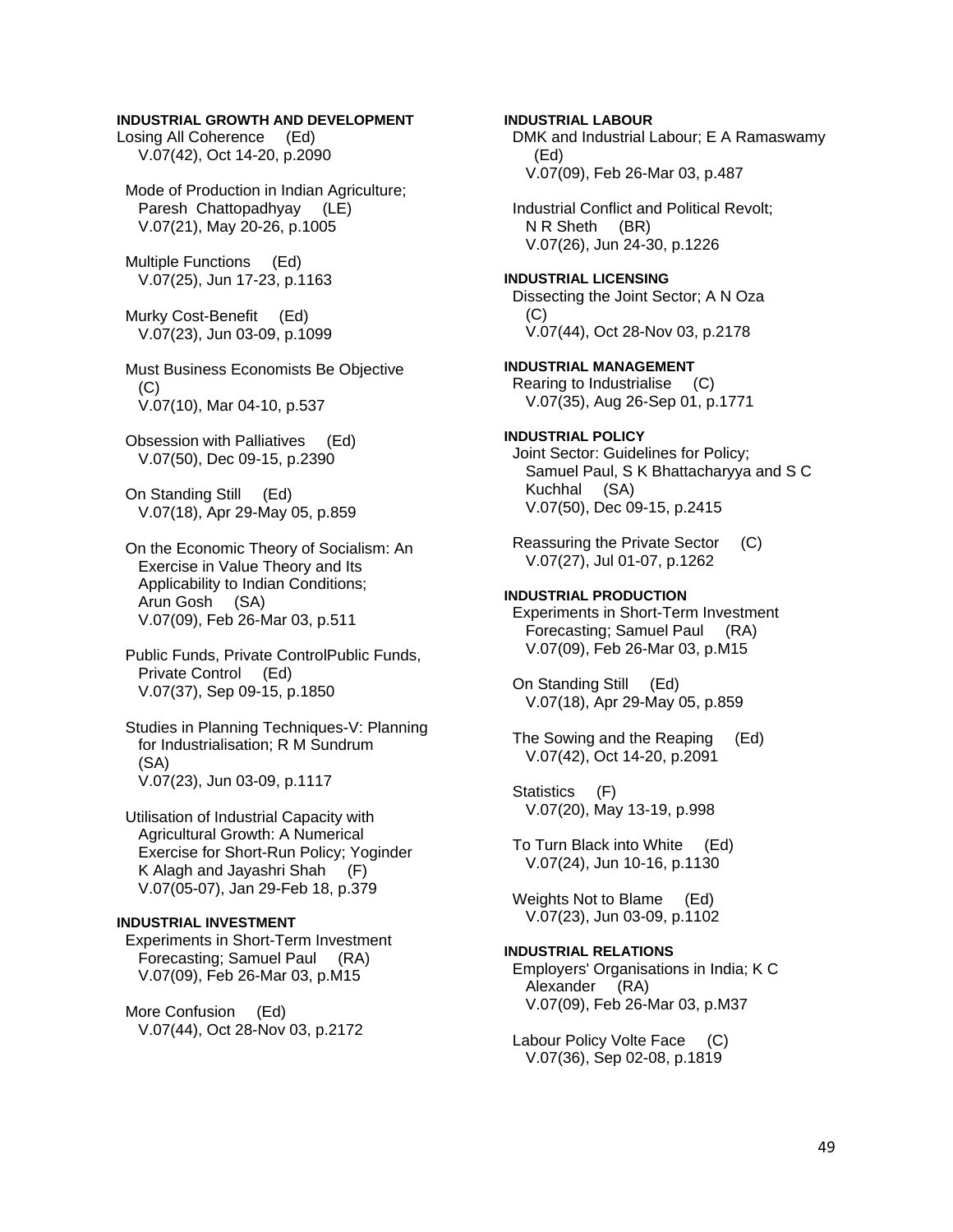**INDUSTRIAL RELATIONS**  The Sowing and the Reaping (Ed) V.07(42), Oct 14-20, p.2091

**INDUSTRIAL STATISTICS**  CSO Skeletons (Ed) V.07(29), Jul 15-21, p.1341

# **INFANT AND CHILD MORTALITY**  Mortality and Longevity in India,

 1901-1961; Kumudini Dandekar (SA) V.07(18), Apr 29-May 05, p.889

# **INFLATION**

 Inflationary Bias (Ed) V.07(02), Jan 08-14, p.46

 Just Why Are Prices High? (C) V.07(41), Oct 07-13, p.2060

 Painless Inflation? (Ed) V.07(24), Jun 10-16, p.1129

 Quack Remedies for Price Rise (C) V.07(34), Aug 19-25, p.1707

 Who Pays? (Ed) V.07(26), Jun 24-30, p.1213

# **INTELLECTUALS**

 Who Won in West Bengal?; Ashok Rudra (LE) V.07(20), May 13-19, p.957

# **INTEREST RATES**

 Agenda for Tax Base Reform: Further Comment; N J Jhaveri (SA) V.07(04), Jan 22-28, p.177

 Differential Rates of Interest: A Comment; C H Hanumantha Rao (SA) V.07(37), Sep 09-15, p.1893

 Differential Rates of Interest: A Note; N K Chandra (SA) V.07(03), Jan 15-21, p.127

 Differential with a Difference (C) V.07(16), Apr 15-21, p.789

 Interest Rates Policy Relaxed (C) V.07(01), Jan 01-07, p.5

 Japanese Activity in East Asia; Harish Chandola (C) V.07(44), Oct 28-Nov 03, p.2189

 On Differential Rates of Interest; A K Das Gupta (LE) V.07(44), Oct 28-Nov 03, p.2173

 On Differential Rates of Interest; A K Das Gupta (SA) V.07(27), Jul 01-07, p.1279

 On Differential Rates of Interest: A Further Comment; Ashok Mitra (SA) V.07(38), Sep 16-22, p.1934

 On Differential Rates of Interest: A Reply; A K Das Gupta (SA) V.07(35), Aug 26-Sep 01, p.1801

 On Differential Rates of Interest: Comment-I; D Ghosh (SA) V.07(30), Jul 22-28, p.1429

 On Differential Rates of Interest: Comment-II; Ashok Mitra (SA) V.07(30), Jul 22-28, p.1430

 On Differential Rates of Interest: Reioinder: D Ghosh (C) V.07(39), Sep 23-29, p.1990

# **INTERNATIONAL FINANCE**

 Eurocentric Security by Omission (BR) V.07(21), May 20-26, p.1023

# **INTERNATIONAL ORGANIZATIONS**

 Data Gaps (Ed) V.07(26), Jun 24-30, p.1210

# **INTERNATIONAL RELATIONS**

 Mirage of Neutral Southeast Asia; Harish Chandola (C) V.07(03), Jan 15-21, p.104

 A Novel Relationship (Ed) V.07(02), Jan 08-14, p.47

#### **INVESTMENT**

 Net Present Value Versus Internal Rate of Return: A Comment [with Reply]; L C Gupta and Paul Mampilly (RA) V.07(09), Feb 26-Mar 03, p.M43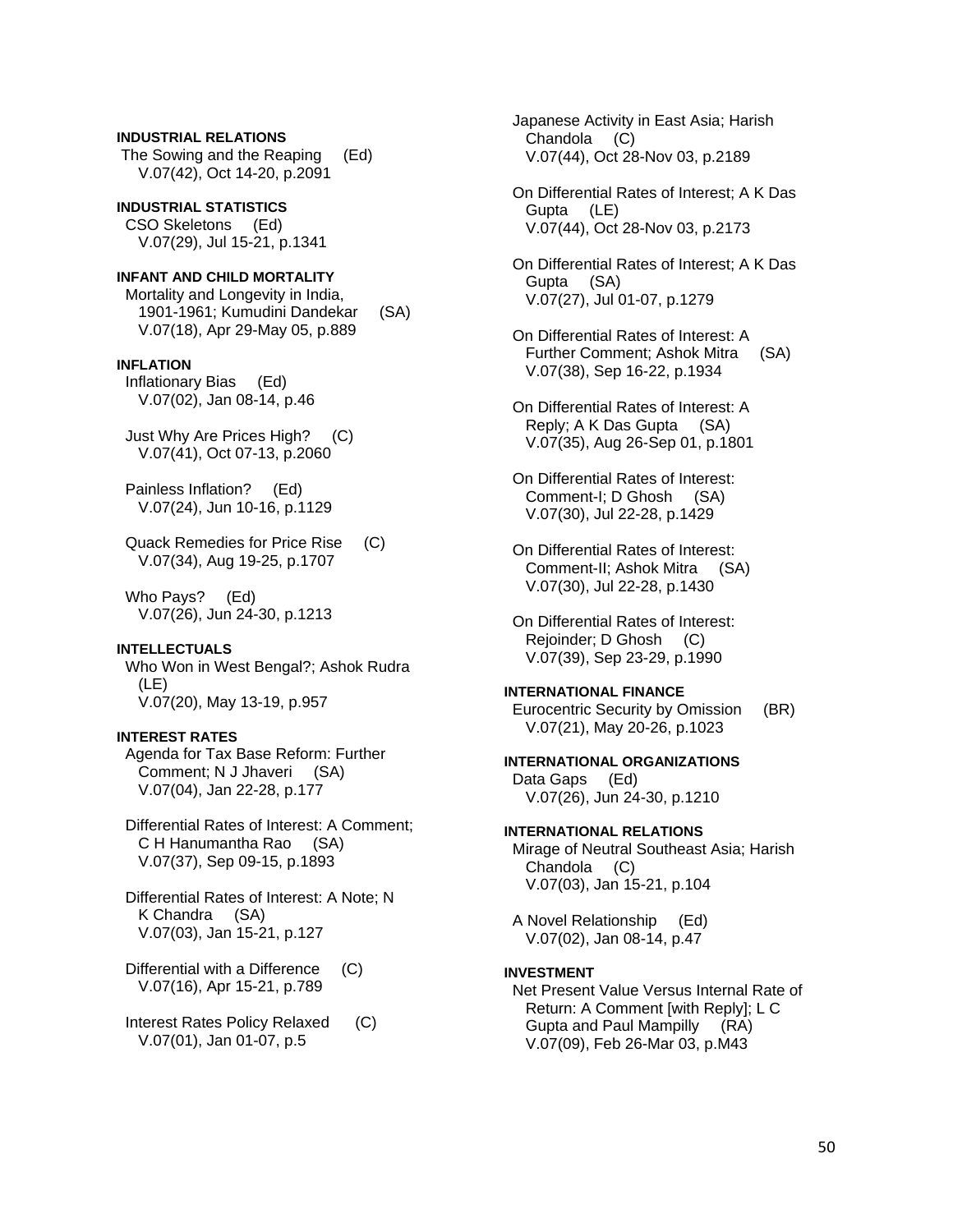# **INVESTMENT**

 Net Present Value versus Internal Rate of Return: Further Comment; L C Gupta (SA) V.07(19), May 06-12, p.948

 No Beer Famine (Ed) V.07(20), May 13-19, p.956

 The Other Avenue (Ed) V.07(20), May 13-19, p.956

 Uncertainty Analysis in Capital Investment Decisions: Some Aspects; V L Mote, H Patel Vekuntai and B G Shah (SA) V.07(25), Jun 17-23, p.1186

#### **IRAN**

 Centrepiece (Ed) V.07(24), Jun 10-16, p.1131

#### **IRELAND**

 A Case of Historical Determinism; Martin Tomkinson (C) V.07(12), Mar 18-24, p.616

**IRON AND STEEL INDUSTRY**  At What Cost? (Ed) V.07(18), Apr 29-May 05, p.857

 Elusive Feedstock (Ed) V.07(38), Sep 16-22, p.1900

 Failures from Diffidence? (C) V.07(36), Sep 02-08, p.1824

 Great Expectations (C) V.07(26), Jun 24-30, p.1220

 Holding Company and the Public Sector: An Instrument of State Enterprise; Ajit Singh (SA) V.07(30), Jul 22-28, p.1415

Muscles of Steel; D C Kale (BR) V.07(35), Aug 26-Sep 01, p.1783

 New Strategy for India's Steel Development; M N Dastur (F) V.07(31-33), Jul 29-Aug 18, p.1625

 No Case for Subsidy (Ed) V.07(28), Jul 08-14, p.1291

 The Reason Why (Ed) V.07(30), Jul 22-28, p.1390

 Second Start in Steel (Ed) V.07(26), Jun 24-30, p.1209 Second Start in Steel; S R Tikekar (LE) V.07(34), Aug 19-25, p.1702 Stainless, Anyone? (C) V.07(52), Dec 23-29, p.2485 Steel Troubles (C) V.07(49), Dec 02-08, p.2361 Superstructure for Steel (C) V.07(30), Jul 22-28, p.1401 Wanted: No-Cost Reforms; Romesh Thapar (F) V.07(39), Sep 23-29, p.1953 **IRON ORE**  No Case for Foreign Collaboration (Ed) V.07(21), May 20-26, p.1002 A Single Agency for Iron Ore Export  $(C)$  V.07(04), Jan 22-28, p.142 **IRRIGATION**  18 Acres Is Too High (Ed) V.07(19), May 06-12, p.908 Backwash Effects (Ed) V.07(19), May 06-12, p.909 Courting the Courtiers (C) V.07(34), Aug 19-25, p.1713 The Irrigation Swindle (Ed) V.07(18), Apr 29-May 05, p.858 Small Farmer and Long-Term Finance; R M Mohana Rao and Jagannadha Acharlu (RA) V.07(26), Jun 24-30, p.A83 Tall Talk (Ed) V.07(36), Sep 02-08, p.1813 With Mop and Soap (C) V.07(29), Jul 15-21, p.1348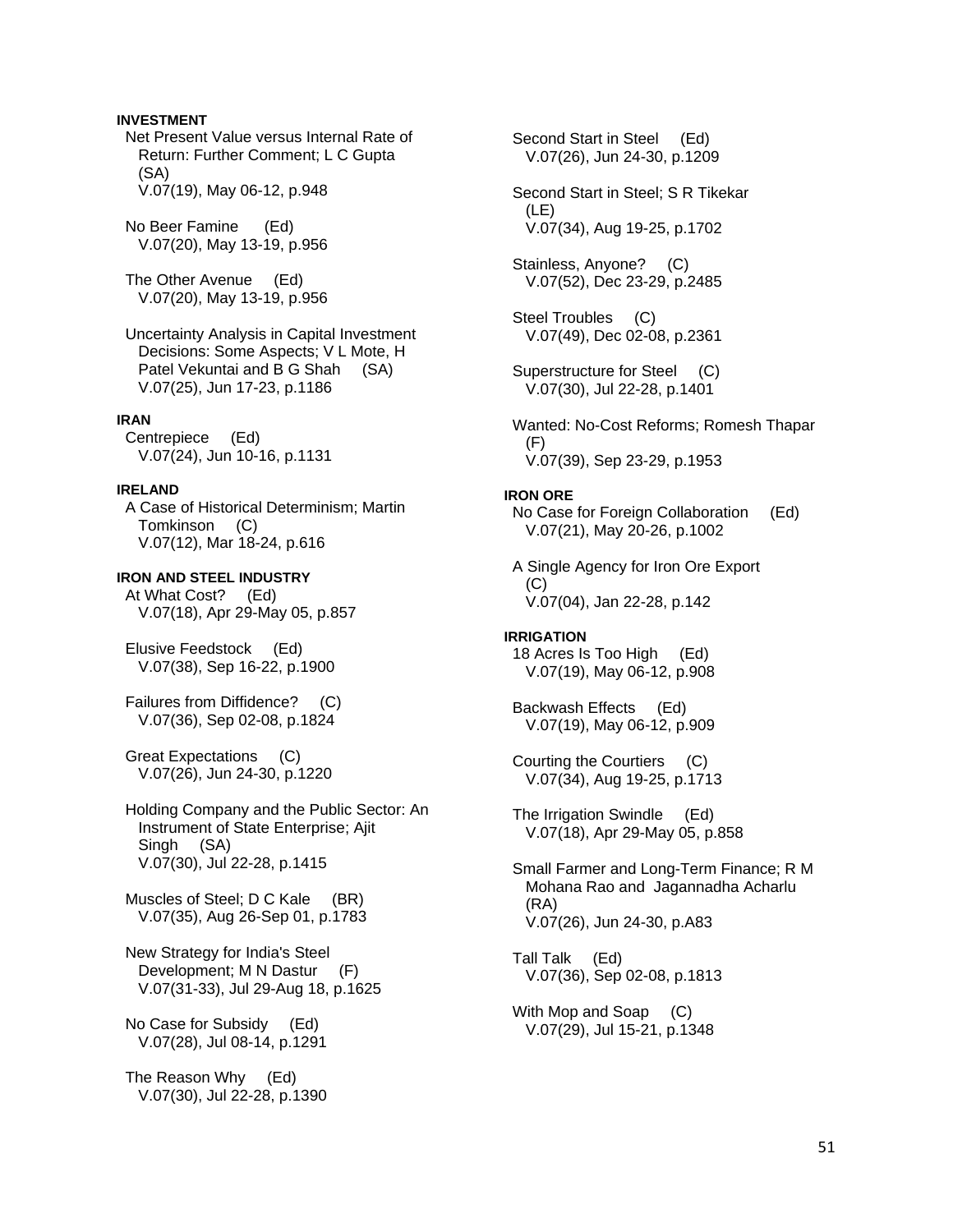# **ITALY**

 Holding Companies for Government Enterprises: The Italian Experience; Philip Thomas (SA) V.07(24), Jun 10-16, p.1156

 Marx Plus Madison Avenue (C) V.07(16), Apr 15-21, p.796

# **JAMMU AND KASHMIR**

Who are the Gujars?; Balraj Puri (C) V.07(02), Jan 08-14, p.60

#### **JAPAN**

 Commercial Foreign Policy (Ed) V.07(27), Jul 01-07, p.1252

 Economic Growth and Educational Development: Lessons from the Case of Japan; M V Bhatawdekar (SA) V.07(35), Aug 26-Sep 01, p.1793

 Factional Struggle for Succession; Gene Gregory (C) V.07(10), Mar 04-10, p.541

#### **JUTE INDUSTRY AND TEXTILES**

 Behind the 'Community' Feeling (C) V.07(04), Jan 22-28, p.133

 Case for Enquiry (Ed) V.07(50), Dec 09-15, p.2391

 End of the Bonanza (Ed) V.07(38), Sep 16-22, p.1898

 Grasping at Straws? (Ed) V.07(48), Nov 25-Dec 01, p.2309

#### **KASHMIR**

 Basis for a New Edifice?; Balraj Puri  $(C)$ V.07(41), Oct 07-13, p.2056

 Kashmir Elections (Ed) V.07(38), Sep 16-22, p.1897

 Kashmir: A Conspiracy of Silence; Ashok Rudra and T N Srinivasan (Ed) V.07(46-47), Nov 11-24, p.2258

 Muslim Rule in Kashmir; V C Bhutani (BR) V.07(21), May 20-26, p.1019

## **KASHMIR DISPUTE**

 Neglect of Language Policy; Balraj Puri  $(C)$ V.07(48), Nov 25-Dec 01, p.2329

# **KATHMANDU**

 Hopefully a New Chapter; Bhola B Rana  $(C)$ V.07(16), Apr 15-21, p.797

#### **KERALA**

Advances in Kerala: Mohit Sen (C) V.07(45), Nov 04-10, p.2226

 Behind the Alliance Image; M S (C) V.07(31-33), Jul 29-Aug 18, p.1481

Fragile Facade of Unity ; M S (C) V.07(09), Feb 26-Mar 03, p.495

 A Good Cause for Contractors (C) V.07(46-47), Nov 11-24, p.2268

The Irreconcilables ;  $M S$  (C) V.07(05-07), Jan 29-Feb 18, p.199

 Kerala Signals; Mohit Sen (C) V.07(19), May 06-12, p.916

 Line-Up for By-Elections; Mohit Sen (C) V.07(53), Dec 30-Jan 05, p.2522

 Quite in Kerala; Mohit Sen (C) V.07(38), Sep 16-22, p.1910

 Stable Because Weak (C) V.07(08), Feb 19-25, p.455

 Temple Entry: For Tourists! (C) V.07(49), Dec 02-08, p.2364

#### **LABOUR**

 Conference Histrionics; Farrukh Dhondy (C) V.07(44), Oct 28-Nov 03, p.2185

 Labour Component in Housing Construction: A Preliminary Note; M D Nalapat (SA) V.07(40), Sep 30-Oct 06, p.2029

 Pudding for Some (Ed) V.07(37), Sep 09-15, p.1849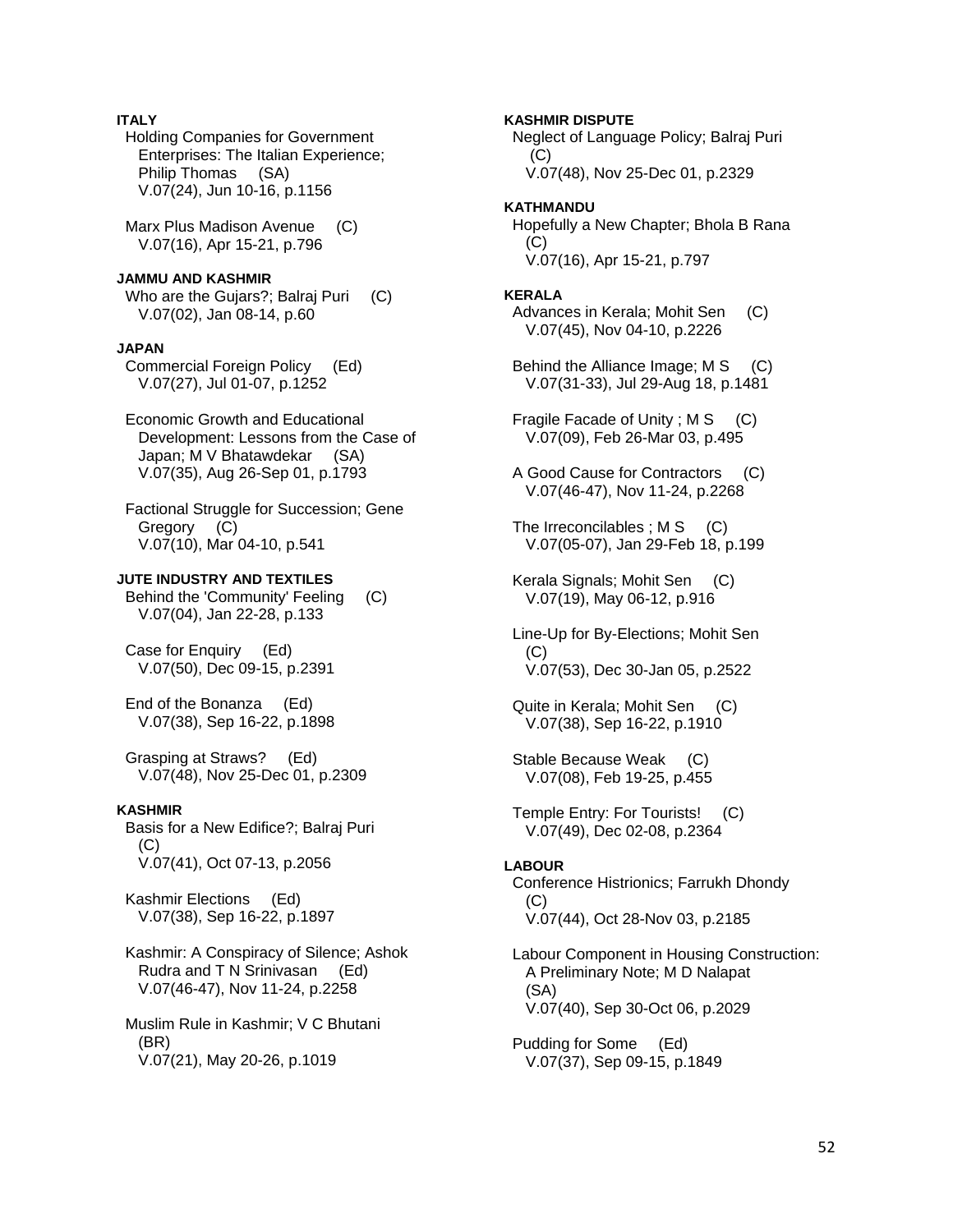# **LABOUR**

Slave Labour (Ed) V.07(34), Aug 19-25, p.1697

 Socialists, HMS and Trade Union Unity; George Fernandes (C) V.07(41), Oct 07-13, p.2057

 Two-Sided Game (C) V.07(52), Dec 23-29, p.2483

# **LABOUR ECONOMICS**

 Farm Mechanisation in a Labour-Abundant Economy ; C H Hanumantha Rao (F) V.07(05-07), Jan 29-Feb 18, p.393

 Labour Statistics and Research; S D Punekar (C) V.07(48), Nov 25-Dec 01, p.2323

# **LABOUR MOVEMENTS**

 Employers' Organisations in India; K C Alexander (RA) V.07(09), Feb 26-Mar 03, p.M37

 One More Instrument of Order? (Ed) V.07(23), Jun 03-09, p.1102

# **LABOUR POLICY**

 Bonus and Bonafides (Ed) V.07(37), Sep 09-15, p.1851

 Labour Policy Volte Face (C) V.07(36), Sep 02-08, p.1819

# **LAND HOLDINGS AND OWNERSHIP**

 18 Acres Is Too High (Ed) V.07(19), May 06-12, p.908

 The Ceiling Is the Sky; Romesh Thapar (F) V.07(20), May 13-19, p.960

 Ceiling on Land; D Ghosh (P) V.07(41), Oct 07-13, p.2051

 Hundred Years After; N K Singh (Ed) V.07(19), May 06-12, p.907

 Land Transfers in Rural Communities: Some Findings in a Ryotwari Region; V M Rao (RA) V.07(40), Sep 30-Oct 06, p.A133

 V.07(29), Jul 15-21, p.1347 Socialism at the Grassroots; M L Dantwala (P)

V.07(21), May 20-26, p.1017

Not Worth the Paper... (C)

# **LAND REFORM**

Bureaucracy and Land Reform; M R (C) V.07(40), Sep 30-Oct 06, p.2009

 Implementation of Tenancy Legislation; V S Vyas (BR) V.07(34), Aug 19-25, p.1721

 The Irrigation Swindle (Ed) V.07(18), Apr 29-May 05, p.858

 Land Ceiling and the New Farm Entrepreneur  $(C)$ V.07(19), May 06-12, p.915

Land Ceiling Talked Out (C) V.07(20), May 13-19, p.963

 Land Ceilings and Land Reform; Wolf Ladejinsky (F) V.07(05-07), Jan 29-Feb 18, p.401

 Land Transfers in Rural Communities: Some Findings in a Ryotwari Region; V M Rao (RA) V.07(40), Sep 30-Oct 06, p.A133

 New Ceiling Round and Implementation Prospects; Wolf Ladejinsky (RA) V.07(40), Sep 30-Oct 06, p.A125

 A Nice Balance (C) V.07(21), May 20-26, p.1010

 Triumph of the Wheat Belt (C) V.07(17), Apr 22-28, p.828

 Tussle over Ceilings (C) V.07(15), Apr 08-14, p.745

#### **LAND USE**

 No Substantive Change (Ed) V.07(15), Apr 08-14, p.736

# **LANGUAGE POLICY**

 Language Issue in Assam; Prabin Baishya (LE) V.07(51), Dec 16-22, p.2438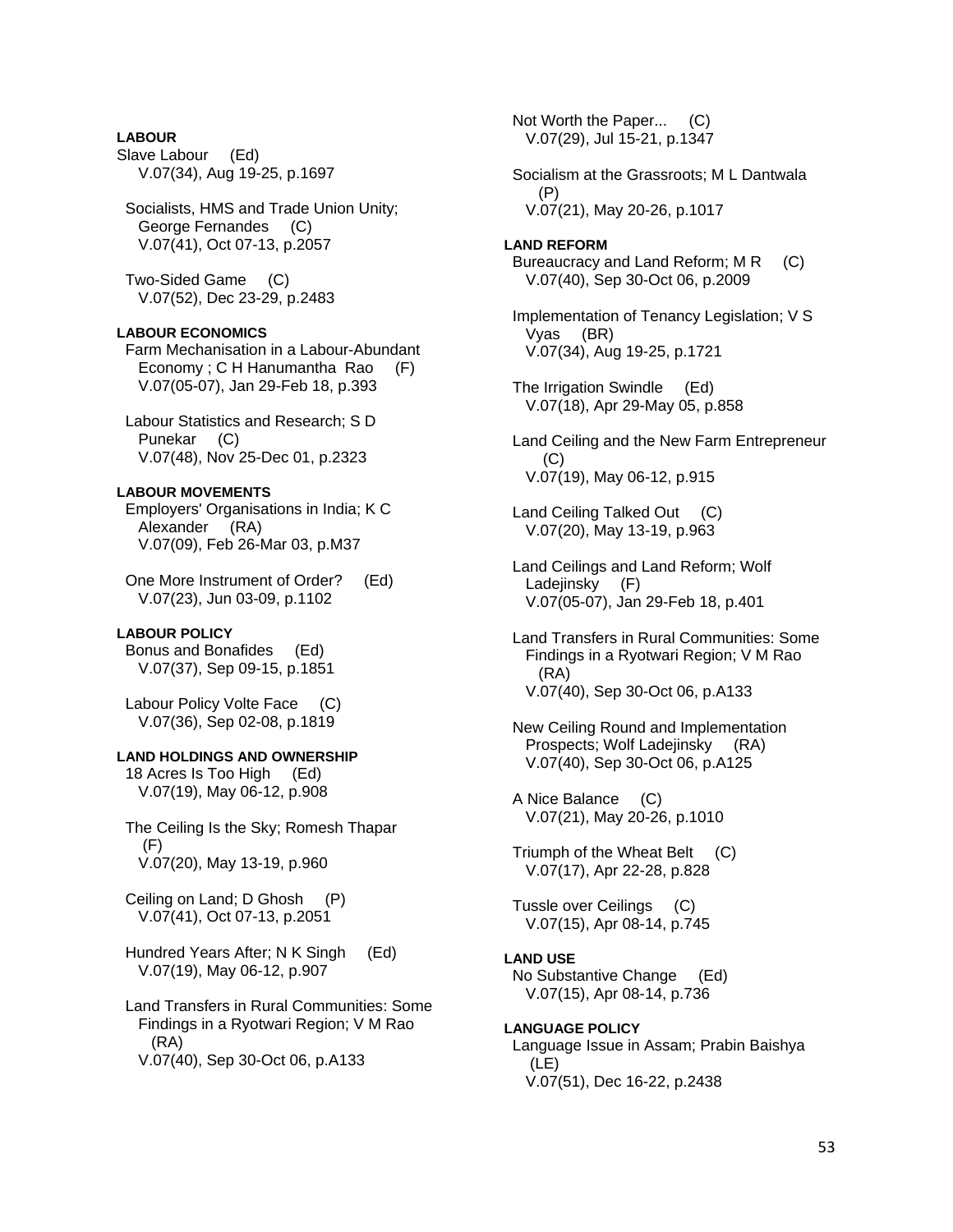**LANGUAGE POLICY**  Neglect of Language Policy; Balraj Puri (C) V.07(48), Nov 25-Dec 01, p.2329

## **LATIN AMERICA**

 Unused Fund of Goodwill; Harish Chandola  $(C)$ V.07(40), Sep 30-Oct 06, p.2015

## **LAWS AND LEGISLATIONS**

 Constitutional Martial Law?; T J S George (C) V.07(42), Oct 14-20, p.2107

 Has There Been a Decline in Agricultural Tenancy?; S K Sanyal (SA) V.07(19), May 06-12, p.943

 Is There an Alternative to Radical Land Ceiling?; G Parthasarathy and K S Raju (SA) V.07(27), Jul 01-07, p.1282

 Rumpus over Prohibition (C) V.07(26), Jun 24-30, p.1221

 Teja: Scapegoat or Deterrent?; N K Singh (C) V.07(50), Dec 09-15, p.2405

#### **LEATHER INDUSTRY**

 Interest in Underdevelopment? (Ed) V.07(35), Aug 26-Sep 01, p.1760

# **LIBERALISM**

 Conservative Influence of Liberalism: Indian Reappraisals; Arun Shourie (SA) V.07(49), Dec 02-08, p.2371

 A Purposeful Conference; Harish Chandola (C) V.07(35), Aug 26-Sep 01, p.1776

# **LIBYA-MALTA RELATIONS**

 A Novel Relationship (Ed) V.07(02), Jan 08-14, p.47

# **LIFE INSURANCE**

 From Classes to Classes (Ed) V.07(39), Sep 23-29, p.1947

 LIC; D B Kotian (LE) V.07(40), Sep 30-Oct 06, p.2001

# **LITERACY**

 Primary Education: Participation and Wastage; A R Kamat (BR) V.07(18), Apr 29-May 05, p.877

# **LOK SABHA**

 Party Uber Alles? (Ed) V.07(37), Sep 09-15, p.1853

 Sharpening the Style (Ed) V.07(04), Jan 22-28, p.129

#### **LONDON**

 The Apprentices Revolt; Farrukh Dhondy  $(C)$ V.07(28), Jul 08-14, p.1309

- Britain's Gulf War; Farrukh Dhondy (C) V.07(29), Jul 15-21, p.1351
- No One to Talk to ; Farrukh Dhondy (C) V.07(04), Jan 22-28, p.153

 Partners in Perfidy; Farrukh Dhondy (C) V.07(45), Nov 04-10, p.2228

 Ripple and Wave but Not the Tidal Current; Sushma Kumar (LE) V.07(27), Jul 01-07, p.1257

 Unloading Ulster (C) V.07(15), Apr 08-14, p.751

 Workers Collide with Profiteers; Farrukh Dhondy (C) V.07(36), Sep 02-08, p.1832

# **LUCKNOW**

 Courting the Courtiers (C) V.07(34), Aug 19-25, p.1713

 Destructive Links (C) V.07(49), Dec 02-08, p.2365

 The Educational Whirlpool (C) V.07(41), Oct 07-13, p.2055

 Fifty Years to Be Answered For (C) V.07(21), May 20-26, p.1013

 Not Worth the Paper... (C) V.07(29), Jul 15-21, p.1347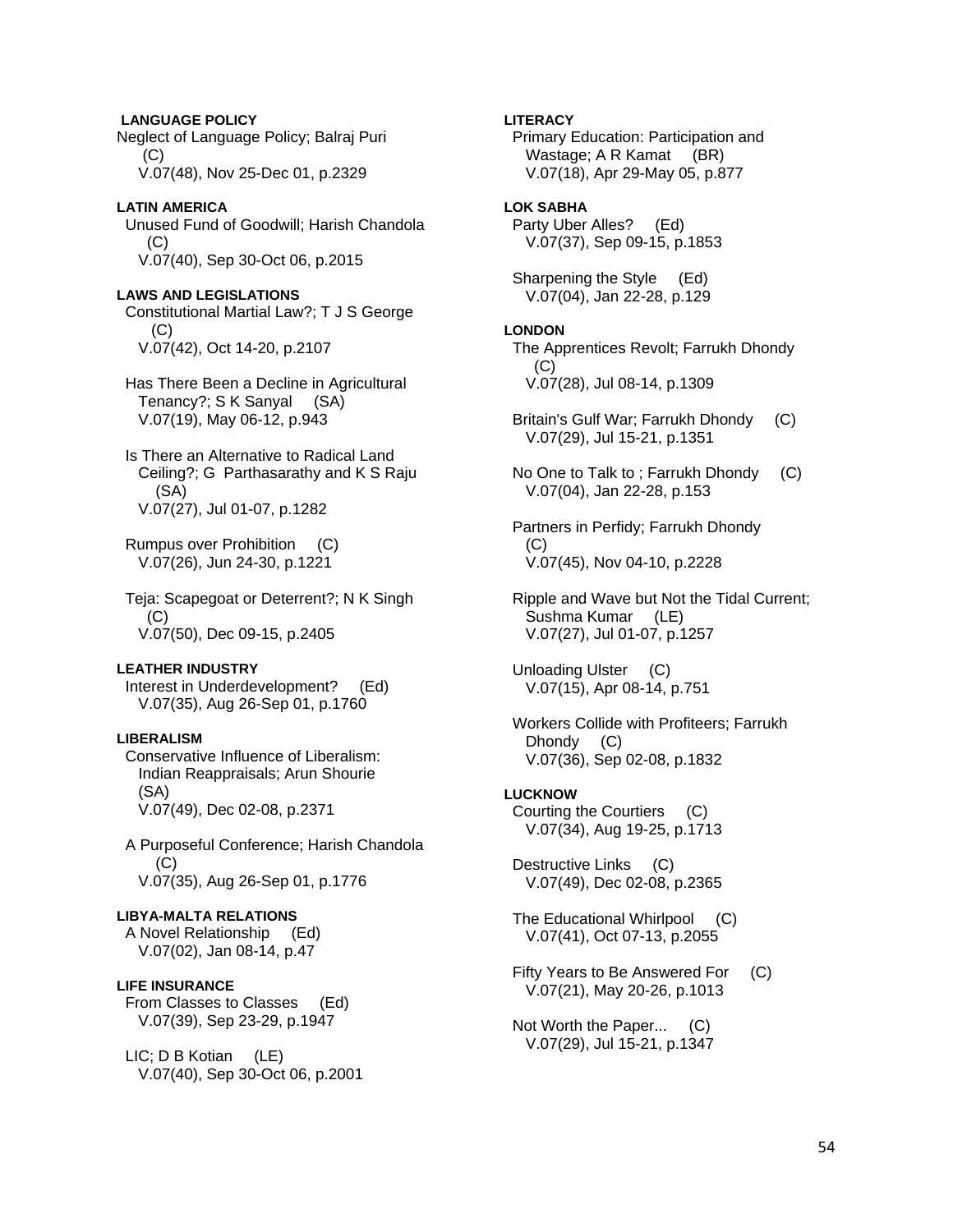# **MACHINE TOOL INDUSTRY**

 Following the Fashion? (Ed) V.07(42), Oct 14-20, p.2092

**MACHINERY, ELECTRICAL**  How Not to Do It (Ed) V.07(38), Sep 16-22, p.1901

## **MACROECONOMICS**

 Teaching of Economics in India: Theory of General Equilibrium and Welfare Economics: A Critical Assessment; Ajit K Biswas (F) V.07(05-07), Jan 29-Feb 18, p.345

# **MAHARASHTRA**

 Aiding Communalism?; A B Shah (F) V.07(09), Feb 26-Mar 03, p.491

 And so to Delhi... (C) V.07(04), Jan 22-28, p.143

 The Bhil Movement in Dhulia (C) V.07(05-07), Jan 29-Feb 18, p.205

 BPCC Double-Cross (C) V.07(34), Aug 19-25, p.1708

 Demand for Roads in Maharashtra: A Cross-Section Study; M V Nadkarni and A B Deogirikar (SA) V.07(51), Dec 16-22, p.2465

 Dividing to Rule (C) V.07(37), Sep 09-15, p.1863

 For Most, Metal-Breaking (C) V.07(52), Dec 23-29, p.2479

 From Party to Factions (C) V.07(02), Jan 08-14, p.56

 Matter of Management, Not Technology (Ed) V.07(11), Mar 11-17, p.567

 Men for All Seasons (Ed) V.07(11), Mar 11-17, p.568

 No Fireworks over Feelings (C) V.07(25), Jun 17-23, p.1174

 Not an Isolate; Ardhendu Bhattacharya (BR) V.07(42), Oct 14-20, p.2110

 Of Spoils and Bureaucracy (Ed) V.07(18), Apr 29-May 05, p.861

 Regional Differences in Profitability and Growth: A Comparison between Gujarat and Maharashtra Firms; K K Subrahmanian and T S Papola (SA) V.07(16), Apr 15-21, p.811

 Shortage Amidst Plenty (Ed) V.07(08), Feb 19-25, p.440

 Sources of District Congress Factionalism in Maharashtra; Donald B Rosenthal (SA) V.07(34), Aug 19-25, p.1725

 To Some, a God-Send; Navroz Mody (C) V.07(52), Dec 23-29, p.2482

 Unwanted Men (Ed) V.07(52), Dec 23-29, p.2470

 Who Cares about the Drought?; Pannalal Surana (C) V.07(46-47), Nov 11-24, p.2269

#### **MALAYSIA**

 Planning in a 'Volunteer Colony' (C) V.07(04), Jan 22-28, p.149

# **MAN-MADE FIBRE INDUSTRY**

 No Case for Tax Cut (Ed) V.07(53), Dec 30-Jan 05, p.2507

#### **MANAGEMENT**

 Computers as Aids to Management Decisions: Application to Linear Programming; V L Mote and B G Shah (RA) V.07(22), May 27-Jun 02, p.M74

 Management by Objectives: Some Implications; B L Maheshwari (RA) V.07(48), Nov 25-Dec 01, p.M138

 Management's Contribution to Profitability; Subodh Mathur (LE) V.07(42), Oct 14-20, p.2096

 Matter of Management, Not Technology (Ed) V.07(11), Mar 11-17, p.567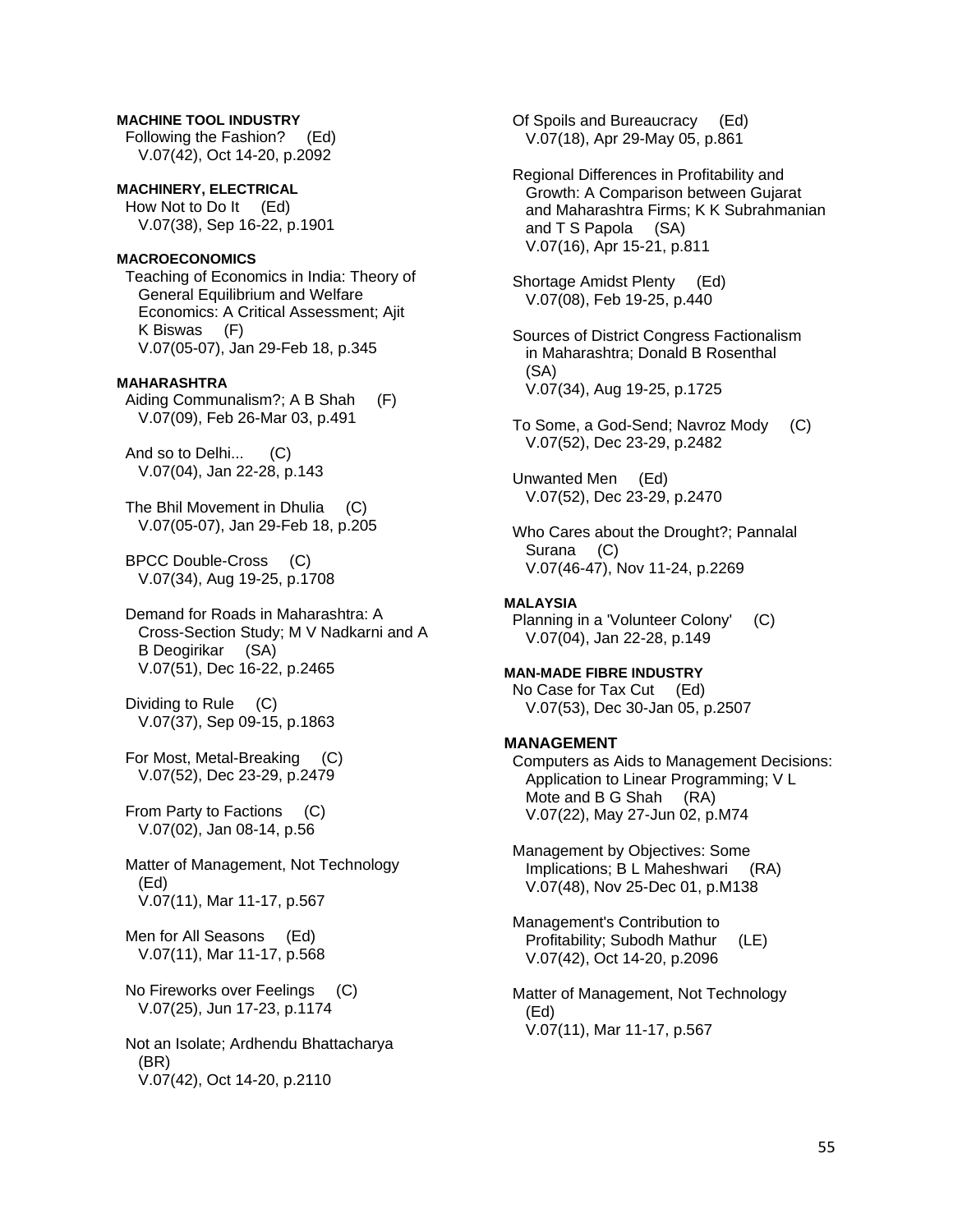# **MANAGEMENT**

Measurement of Management's Contribution to Profitability: Case Study of a Road Transport Undertaking; G P Keshava (RA)

V.07(35), Aug 26-Sep 01, p.M127

- Strategic Planning: Some Operational Considerations; S K Bhattacharyya (RA) V.07(22), May 27-Jun 02, p.M67
- Translating Organisational Objectives into Programme Targets and Operating Tasks; S K Bhattacharyya (RA) V.07(48), Nov 25-Dec 01, p.M149
- Whatever Happened to the 'Priorities'? (RA) V.07(09), Feb 26-Mar 03, p.M1

# **MANAGEMENT EDUCATION**

 Building on the Apex? (RA) V.07(22), May 27-Jun 02, p.M49

 Management Education ; Ishwar Dayal (RA) V.07(22), May 27-Jun 02, p.M50

 What Makes a Manager: Merit, Motivation or Money?; Baldev R Sharma (RA) V.07(22), May 27-Jun 02, p.M51

#### **MANAGERS**

 Building on the Apex? (RA) V.07(22), May 27-Jun 02, p.M49

 What Makes a Manager: Merit, Motivation or Money?; Baldev R Sharma (RA) V.07(22), May 27-Jun 02, p.M51

#### **MAOISM**

 Maoism: A Dynamic Theory?; J P Dixit (BR) V.07(41), Oct 07-13, p.2065

#### **MARINE RESOURCES**

 Unfathomed Potential (C) V.07(25), Jun 17-23, p.1176

#### **MARKETING**

 Seeing-Eye Dog; M D Nalapat (BR) V.07(34), Aug 19-25, p.1723

**MARKETS** 

 Computing Urban Market Potential; M D Nalapat (BR) V.07(45), Nov 04-10, p.2234

 A Stable Spell; D C Kale (C) V.07(01), Jan 01-07, p.4

#### **MARRIAGE**

 Constitutional Martial Law?; T J S George (C) V.07(42), Oct 14-20, p.2107

**MEDICAL EDUCATION** 

 Medical Colleges or Teaching Shops?; N K Singh (C) V.07(19), May 06-12, p.920

#### **METALLURGICAL INDUSTRY**

 Copper for Breakfast; Mangus (C) V.07(12), Mar 18-24, p.613

 Copper for Breakfast; Pareshnath Chatterjee (LE) V.07(15), Apr 08-14, p.740

 Not Short of Demand (Ed) V.07(24), Jun 10-16, p.1133

#### **MEXICO**

 Mexican Economic Growth, 1940-45: Some Lessons; Gurcharan Das (SA) V.07(53), Dec 30-Jan 05, p.2529

# **MICROECONOMICS**

 Teaching of Economics in India: Theory of General Equilibrium and Welfare Economics: A Critical Assessment; Ajit K Biswas (F) V.07(05-07), Jan 29-Feb 18, p.345

#### **MILITARY**

 Britain's Gulf War; Farrukh Dhondy (C) V.07(29), Jul 15-21, p.1351

 Cycle of Power Relations (Ed) V.07(36), Sep 02-08, p.1809

 Equiracist Triangle (Ed) V.07(39), Sep 23-29, p.1945

 A Far-Eastern Diary (Ed) V.07(42), Oct 14-20, p.2095

 First Year of the Second Republic; T V Sathyamurthy (C) V.07(13), Mar 25-31, p.667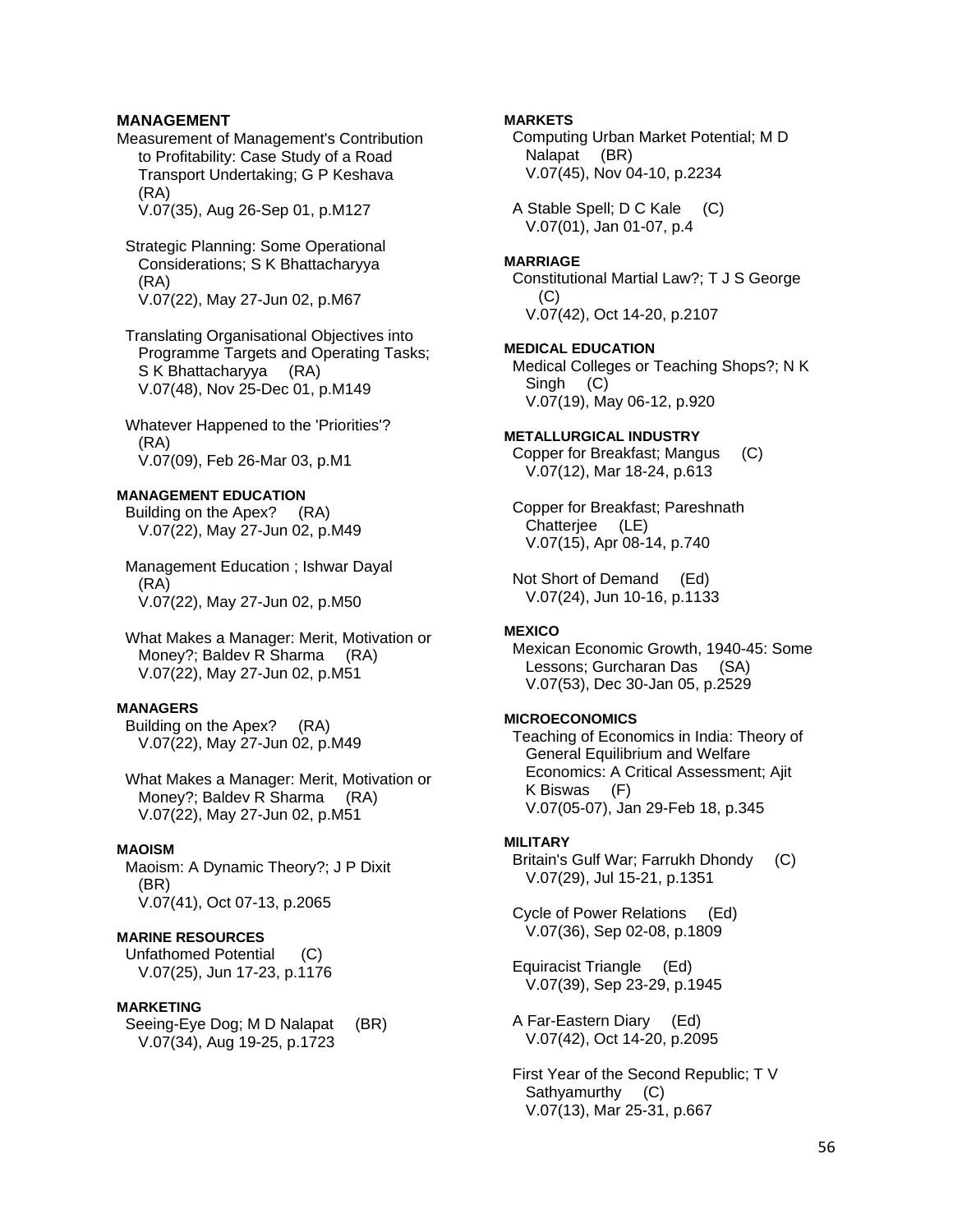**MILITARY**  Global Realpolitik; F M D Kamath (C) V.07(39), Sep 23-29, p.1974 Keeping Heads Empty (Ed) V.07(28), Jul 08-14, p.1290 Meaning of Peronism (C) V.07(50), Dec 09-15, p.2406 Mounting Tension; Ananda Jayavira (Ed) V.07(14), Apr 01-07, p.687 The New and the Old Left; Aswini K Ray  $(C)$  V.07(28), Jul 08-14, p.1308 Nixon Prepares Watery Grave for 600,000  $(C)$  V.07(36), Sep 02-08, p.1825 Putting Paid to Vietnamisation; Harish Chandola (C) V.07(18), Apr 29-May 05, p.873 Report from the Battlefront; Harish Chandola (C) V.07(22), May 27-Jun 02, p.1054 Security of Bangladesh; K Subrahmanyam (SA) V.07(19), May 06-12, p.946 Taming the Army in Pakistan; Dhananjoy (P) V.07(11), Mar 11-17, p.582 Vietnam War Becomes Secret; Chandola Harish (F) V.07(31-33), Jul 29-Aug 18, p.1505 Who's Who? (Ed) V.07(30), Jul 22-28, p.1389 **MINING AND MINERALS**  Copper for Breakfast; Mangus (C) V.07(12), Mar 18-24, p.613 Copper for Breakfast; Pareshnath Chatterjee (LE) V.07(15), Apr 08-14, p.740 Delayed Take-Off in Rockphosphates; Magnus  $(C)$ V.07(08), Feb 19-25, p.448

 Double-Edged Amendment?; D C Kale (Ed) V.07(37), Sep 09-15, p.1854 Failures from Diffidence? (C) V.07(36), Sep 02-08, p.1824 Flashes of Enthusiasm; Magnus (C) V.07(20), May 13-19, p.965 Muscles of Steel; D C Kale (BR) V.07(35), Aug 26-Sep 01, p.1783 No Case for Foreign Collaboration (Ed) V.07(21), May 20-26, p.1002 Not Again (Ed) V.07(20), May 13-19, p.953 Strategy for Mineral Exports; D C Kale (C) V.07(27), Jul 01-07, p.1264 Time to Seize the Potential; Mangus  $(C)$  V.07(36), Sep 02-08, p.1821 **MINORITIES**  China's Mongolian Frontier; Gene Gregory  $(C)$  V.07(17), Apr 22-28, p.832 Towards a Cultural Policy; S Shukla (LE) V.07(37), Sep 09-15, p.1856 Towards a Cultural Policy: A Minority Viewpoint; Sudhir Chandra (C) V.07(26), Jun 24-30, p.1223 **MIZORAM**  Harbingers of Change; Dipak B R Chaudhuri (C) V.07(21), May 20-26, p.1011 **MODERNISM**  Left, Right, Left: Industrialisation for the Forced March; Ranjit K Sau (BR) V.07(15), Apr 08-14, p.755 State Building in the Third World: Alternative Strategies; Rajni Kothari (F) V.07(05-07), Jan 29-Feb 18, p.233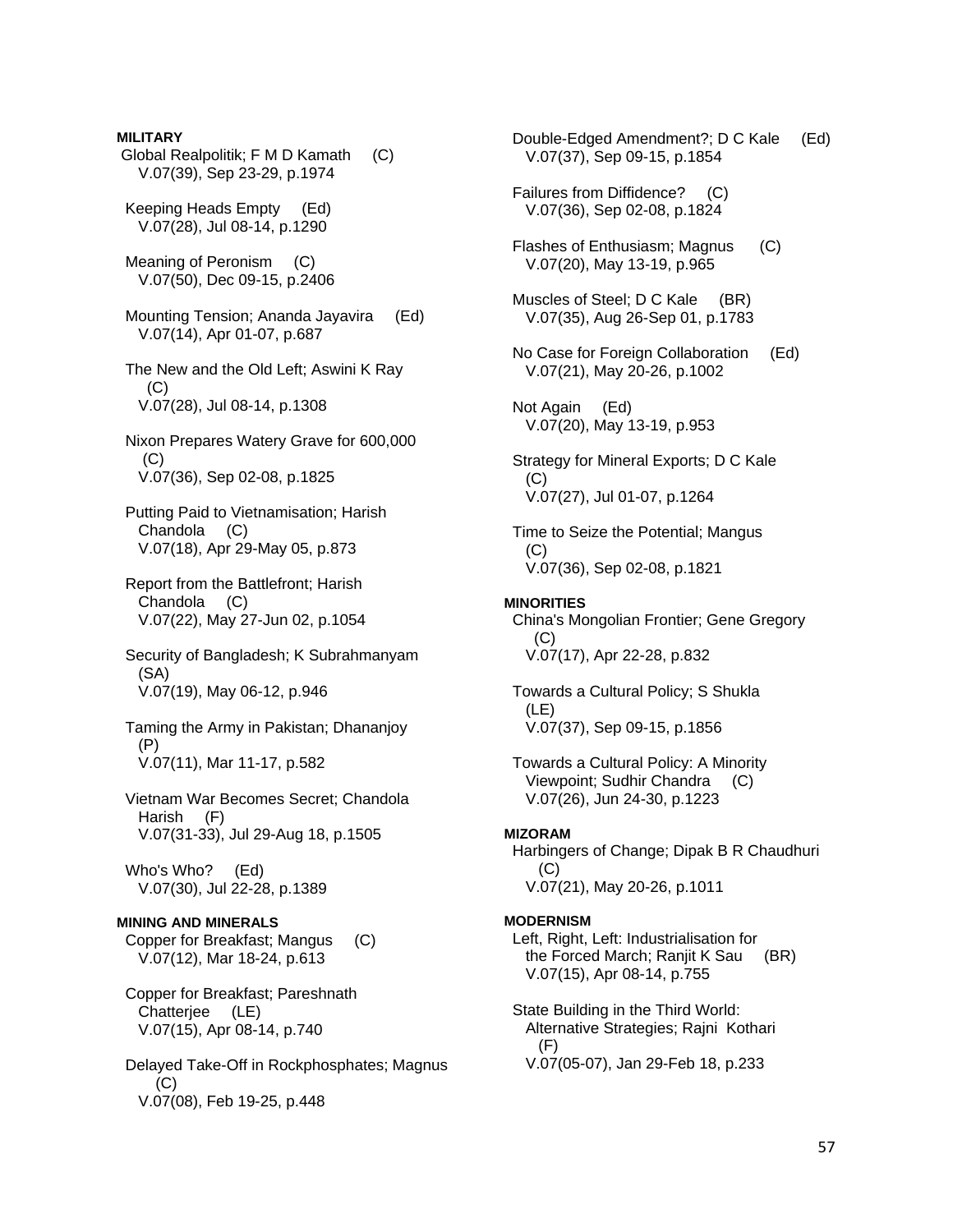# **MONETARY POLICY**

 Government Balances as a Monetary Policy Instrument in the Less Developed Countries; A G Chandavarkar (SA) V.07(35), Aug 26-Sep 01, p.1785

 Monetary Policy and Development ; Scorpio (BR) V.07(10), Mar 04-10, p.545

Monetary Policy and Development; Scorpio (BR) V.07(10), Mar 04-10, p.545

 Monetary Policy and Development; Scorpio (BR) V.07(10), Mar 04-10, p.545

 No Time for Tinkering (Ed) V.07(44), Oct 28-Nov 03, p.2170

 On Differential Rates of Interest: A Further Comment; Ashok Mitra (SA) V.07(38), Sep 16-22, p.1934

 Polish without Depth (OP) V.07(39), Sep 23-29, p.1951

 Rigmarole on Monetary Projections; Deena R Khatkhate (SA) V.07(34), Aug 19-25, p.1747

# **MONETARY SYSTEM**

 IMF Treads Warily (C) V.07(38), Sep 16-22, p.1908

 The International Monetary Crisis (P) V.07(15), Apr 08-14, p.753

 Rigmarole on Monetary Projections; Deena R Khatkhate (SA) V.07(34), Aug 19-25, p.1747

 Unconvincing Gloss (Ed) V.07(39), Sep 23-29, p.1948

# **MONEY**

 Odds against Sterling (Ed) V.07(46-47), Nov 11-24, p.2257

#### **MONEY SUPPLY**

More on Bank Credit to Government (Ed) V.07(18), Apr 29-May 05, p.862

 Non-Credit Credit (Ed) V.07(17), Apr 22-28, p.819

 Rigmarole on Monetary Projections; Deena R Khatkhate (SA) V.07(34), Aug 19-25, p.1747

**MONOPOLIES**  Elimination by Definition (Ed) V.07(08), Feb 19-25, p.438

 Irrelevance Abounding; A N Oza (Ed) V.07(17), Apr 22-28, p.818

 Monopoly in Indian Industry: An Approach; Aurobindo Ghose (F) V.07(05-07), Jan 29-Feb 18, p.385

 On Razor's Edge (C) V.07(13), Mar 25-31, p.649

 Total Dependence on Monopolies; Africanist  $(C)$ V.07(20), May 13-19, p.971

# **MRTP ACT**

 Abdication of Responsibility (Ed) V.07(01), Jan 01-07, p.2

 Elimination by Definition (Ed) V.07(08), Feb 19-25, p.438

 Restrictive Trade Practices; A N Oza (SA) V.07(09), Feb 26-Mar 03, p.521

 Unbecoming Reticence (Ed) V.07(22), May 27-Jun 02, p.1046

# **MUNICIPALITIES**

 Supersession of Municipal Committees; Pratap Singh (C) V.07(15), Apr 08-14, p.747

MUSLIM PERSONAL LAW Defending the Faith (Ed) V.07(53), Dec 30-Jan 05, p.2508

# MUSLIMS

 Aiding Communalism (Ed) V.07(04), Jan 22-28, p.132

 Aiding Communalism?; A B Shah (F) V.07(09), Feb 26-Mar 03, p.491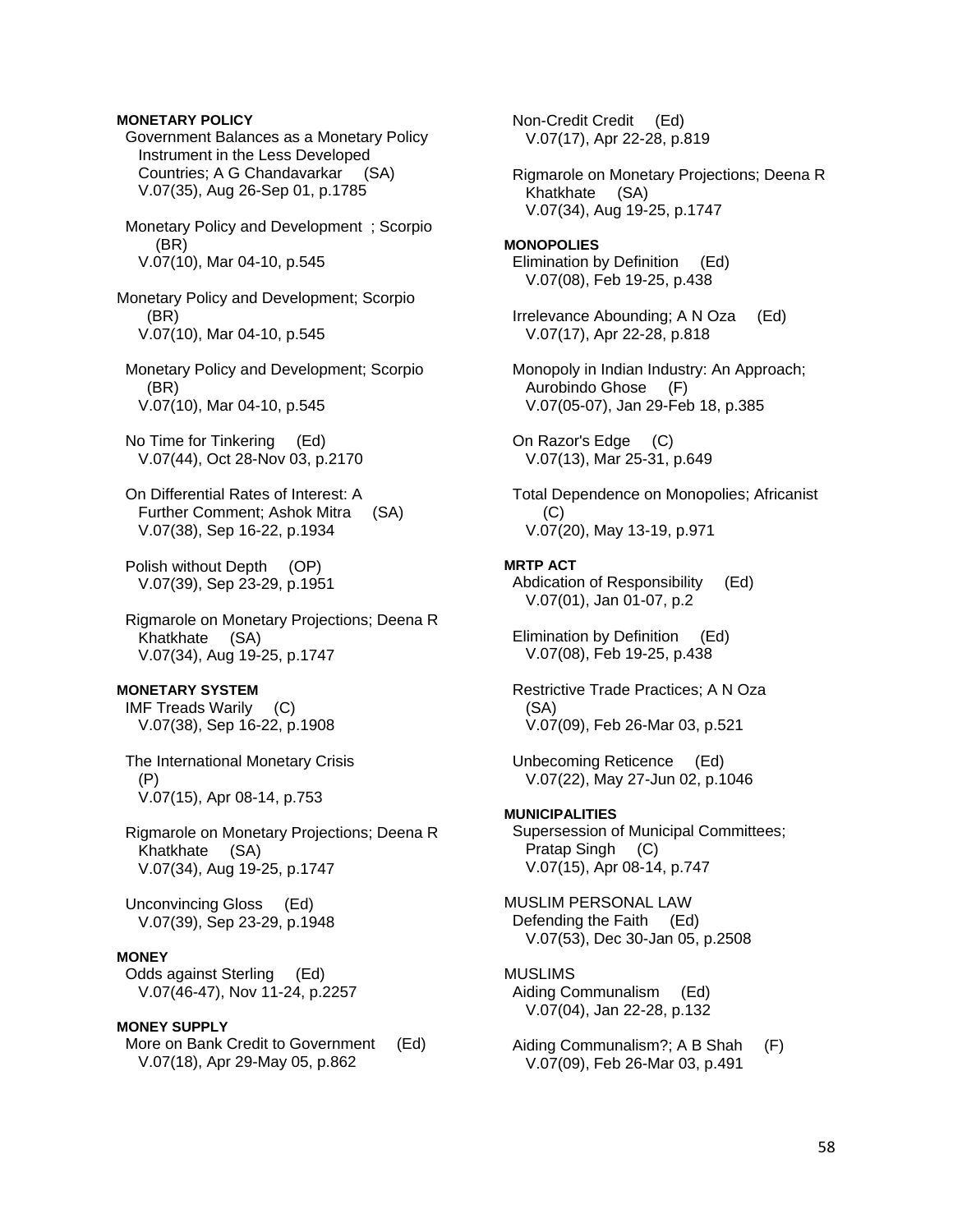A Conversation with Bhashani; J L  $(C)$  V.07(16), Apr 15-21, p.795 Dwindling Opposition (Ed) V.07(13), Mar 25-31, p.648 Gimmick That Boomeranged; N K Singh (C) V.07(17), Apr 22-28, p.829 Muslim Rule in Kashmir; V C Bhutani (BR) V.07(21), May 20-26, p.1019 Neglect of Language Policy; Balraj Puri  $(C)$  V.07(48), Nov 25-Dec 01, p.2329 Restructuring the Sub-Continent; Balraj Puri (LE) V.07(50), Dec 09-15, p.2394 Restructuring the Subcontinent; Balraj Puri (F) V.07(31-33), Jul 29-Aug 18, p.1477 Restructuring the Subcontinent; Vivek Sagar Minociia (LE) V.07(45), Nov 04-10, p.2215 **MUTUAL FUNDS**  Props Fail (Ed) V.07(38), Sep 16-22, p.1900 **MYSORE**  Feudal Obsessions (C) V.07(34), Aug 19-25, p.1714 Not Quite a New Era (C) V.07(16), Apr 15-21, p.790 Old Men in New Bottles; Susheela Subrahmanya (C) V.07(03), Jan 15-21, p.101 **NAGPUR**  Not an Isolate; Ardhendu Bhattacharya (BR) V.07(42), Oct 14-20, p.2110 **NATIONAL DEVELOPMENT COUNCIL** 

**MUNICIPALITIES** 

 Admirable Goals, but No Policy Frame (F) V.07(23), Jun 03-09, p.1105

**NATIONAL INCOME**  Doing Without Aid; D Ghosh (P) V.07(31-33), Jul 29-Aug 18, p.1459 In the Magnetic Zone (Ed) V.07(38), Sep 16-22, p.1898 Is There a Choice?; D Ghosh (P) V.07(21), May 20-26, p.1018 Price Information Associated with Principal Distributions of National Income; M Mukherjee (SA) V.07(10), Mar 04-10, p.547 What Is Growth? Some Thoughts on the Economics of 'Garibi Hatao'; C T Kurien (SA) V.07(52), Dec 23-29, p.2493 **NATO**  Which Ships for What Roles? (C) V.07(45), Nov 04-10, p.2224 Wrong Priorities? (C) V.07(28), Jul 08-14, p.1304 **NATURAL GAS**  Ills of ONGC (C) V.07(28), Jul 08-14, p.1302 New Deal for Oil Exploration: Malaviya Committee's Report; Parthasarthi  $(C)$  V.07(40), Sep 30-Oct 06, p.2010 Scuttling Malaviya Report (C) V.07(35), Aug 26-Sep 01, p.1770 **NAXALISM**  Bangla Desh (Ed) V.07(03), Jan 15-21, p.89 End of a Chapter (Ed) V.07(30), Jul 22-28, p.1391 Five Years after Naxalbari; Mohan Ram  $(F)$  V.07(31-33), Jul 29-Aug 18, p.1471 The Hunt Continues (Ed) V.07(24), Jun 10-16, p.1130 Is the Fig-Leaf Showing? (Ed) V.07(22), May 27-Jun 02, p.1044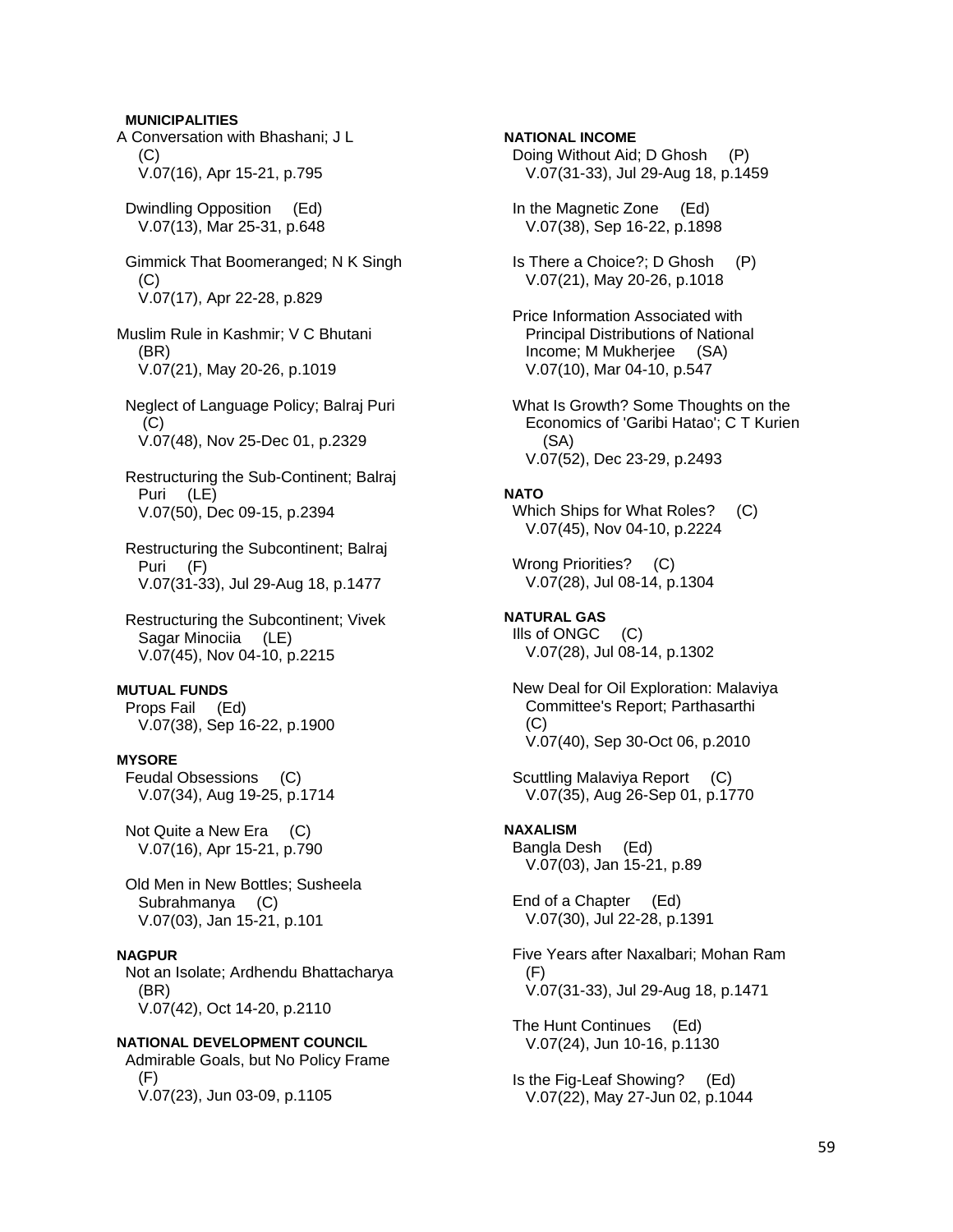**NAXALISM**  Jyoti Basu Goes West; Farrukh Dhondy  $(C)$  V.07(35), Aug 26-Sep 01, p.1780 Naxalite-Sarvodaya Syndrome (LE) V.07(19), May 06-12, p.910 The Naxalite-Sarvodaya Syndrome: The Patnaik Case; M R (C) V.07(16), Apr 15-21, p.793 Naxalities in Andhra (C) V.07(01), Jan 01-07, p.11 Peking's Year of Silence; M R (C) V.07(45), Nov 04-10, p.2223 Who Won in West Bengal; Mohit Sen (LE) V.07(24), Jun 10-16, p.1134 Who Won in West Bengal? (LE) V.07(17), Apr 22-28, p.822 Who Won in West Bengal?; Ashok Rudra (LE) V.07(30), Jul 22-28, p.1397 **NEPAL**  Change By Example (C) V.07(03), Jan 15-21, p.103 Time to Shore up... (C) V.07(45), Nov 04-10, p.2227 To Set the House in Order? (C) V.07(35), Aug 26-Sep 01, p.1775 **NEW BOMBAY**  Pollution, New Bombay and All That; Vishwas Joshi (LE) V.07(46-47), Nov 11-24, p.2263 **NEW DELHI**  Admirable Goals, but No Policy Frame (F) V.07(23), Jun 03-09, p.1105 Another 'Bechtel Deal'? (C) V.07(44), Oct 28-Nov 03, p.2177 Approach without Policy-Frame (C) V.07(45), Nov 04-10, p.2220 Debt Relief for Public Sector (C) V.07(18), Apr 29-May 05, p.867

 Fiscal Barrier to Growth (C) V.07(12), Mar 18-24, p.610 From Euphoria to Panic (F) V.07(31-33), Jul 29-Aug 18, p.1469 Granting the Politics (C) V.07(21), May 20-26, p.1008 Growth at All Cost! (C) V.07(46-47), Nov 11-24, p.2264 Labour Policy Volte Face (C) V.07(36), Sep 02-08, p.1819 Land Ceiling Talked Out (C) V.07(20), May 13-19, p.963 New Approach to Aid (C) V.07(08), Feb 19-25, p.446 New Center-States Equation (C) V.07(02), Jan 08-14, p.57 No Policy on Agricultural Prices (C) V.07(26), Jun 24-30, p.1219 Reassuring the Private Sector (C) V.07(27), Jul 01-07, p.1262 Scuttling Malaviya Report (C) V.07(35), Aug 26-Sep 01, p.1770 Search for Scapegoats (C) V.07(41), Oct 07-13, p.2054 Steel Troubles (C) V.07(49), Dec 02-08, p.2361 Superstructure for Steel (C) V.07(30), Jul 22-28, p.1401 Taming the Trade Unions (C) V.07(22), May 27-Jun 02, p.1051 **NEW ZEALAND**  Still down Under (Ed) V.07(50), Dec 09-15, p.2393 **NEWSPRINT**  Behave, or Else...; Nireekshak (F) V.07(25), Jun 17-23, p.1179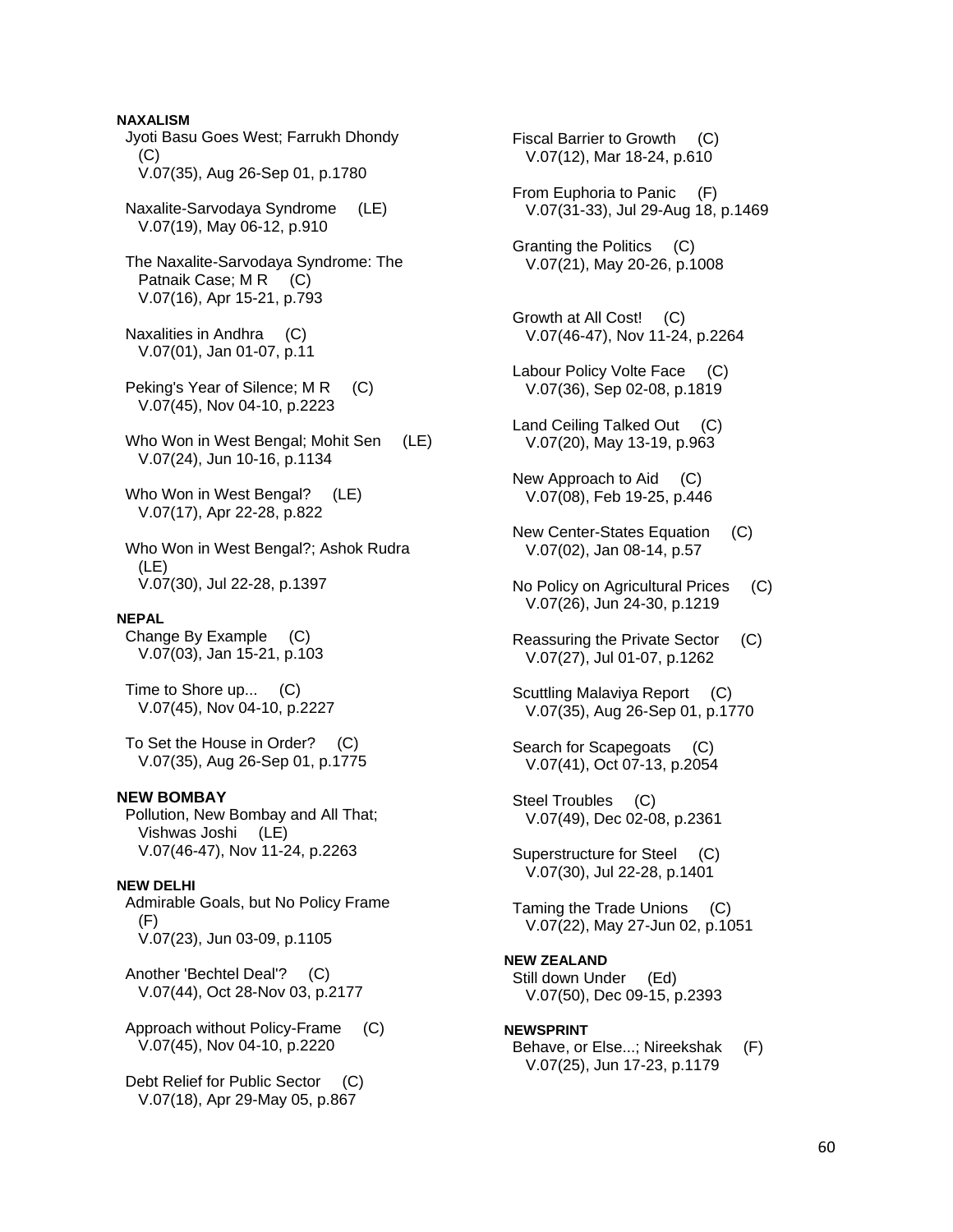# **NEWSPRINT**

Larger Capacity, Lower Production (C) V.07(03), Jan 15-21, p.93

# **NOBEL PRIZE**

 John Hicks, the New Nobel Laureate in Economics; A K Das Gupta (F) V.07(48), Nov 25-Dec 01, p.2315

#### **NON-BANKING FINANCIAL COMPANIES**  Abdication of Responsibility (Ed)

V.07(49), Dec 02-08, p.2350

# **NON-BANKING FINANCIAL COMPANIES**

 Deposits with Non-Banking Companies; B Rangaswamy (LE) V.07(08), Feb 19-25, p.442

# **NON-VIOLENCE**

 Naval Upheaval; J P Dixit (BR) V.07(13), Mar 25-31, p.671

 Violent and Non-Violent Approaches to Revolution: A Cross National Study; Susan Hacker (SA) V.07(03), Jan 15-21, p.119

#### **NORTH INDIA**

 New Race in Radicalism (C) V.07(19), May 06-12, p.917

 Return to Communal Politics? (C) V.07(46-47), Nov 11-24, p.2274

# **NUCLEAR ENERGY**

 Tarapur's Troubles; Dipak B R Chaudhuri (C) V.07(10), Mar 04-10, p.535

#### **NUCLEAR POLICY**

 The Bomb, the NPT and Indian Elites; Ashis Nandy (F) V.07(31-33), Jul 29-Aug 18, p.1533

#### **OIL**

 Where Are the Options? (Ed) V.07(45), Nov 04-10, p.2211

#### **OIL COMPANIES**

 New Pattern in Peru: Advancing the Mode of Exploitation; Lajpat Rai (SA) V.07(17), Apr 22-28, p.845

 The Pipeline Probe; Dipak B R Chaudhuri (C) V.07(39), Sep 23-29, p.1963

 Soft Deal with Oil Companies? (C) V.07(51), Dec 16-22, p.2445

 Widening Gap (Ed) V.07(40), Sep 30-Oct 06, p.1997

#### **OILSEEDS**

 Export of Groundnut Extractions; N R Vyas (LE) V.07(45), Nov 04-10, p.2214

 Loss of Face (Ed) V.07(39), Sep 23-29, p.1948

 Making the Most of Favourable Terms of Trade; M G Pavaskar (C) V.07(50), Dec 09-15, p.2403

#### **ORISSA**

 Tribal Development in Orissa; Sharit Bhowmik (BR) V.07(52), Dec 23-29, p.2491

# **PACKAGING INDUSTRY**

 Area for Import Substitution (Ed) V.07(30), Jul 22-28, p.1392

## **PAKISTAN**

 The Active Residue; Ratna Dutta (BR) V.07(28), Jul 08-14, p.1313

 Bitter Medicines (Ed) V.07(25), Jun 17-23, p.1164

 The Class Character of the Pakistani State; N K Chandra (F) V.07(05-07), Jan 29-Feb 18, p.275

 The Future Takes Shape; Romesh Thapar (F) V.07(19), May 06-12, p.912

 Groping for Relevance; Romesh Thapar (F) V.07(16), Apr 15-21, p.783

 In Lieu of Bread (Ed) V.07(04), Jan 22-28, p.131

 Let's Have Silence ; Romesh Thapar (F) V.07(09), Feb 26-Mar 03, p.490

 Let's Reorganise Our Minds; Romesh Thapar (F) V.07(36), Sep 02-08, p.1817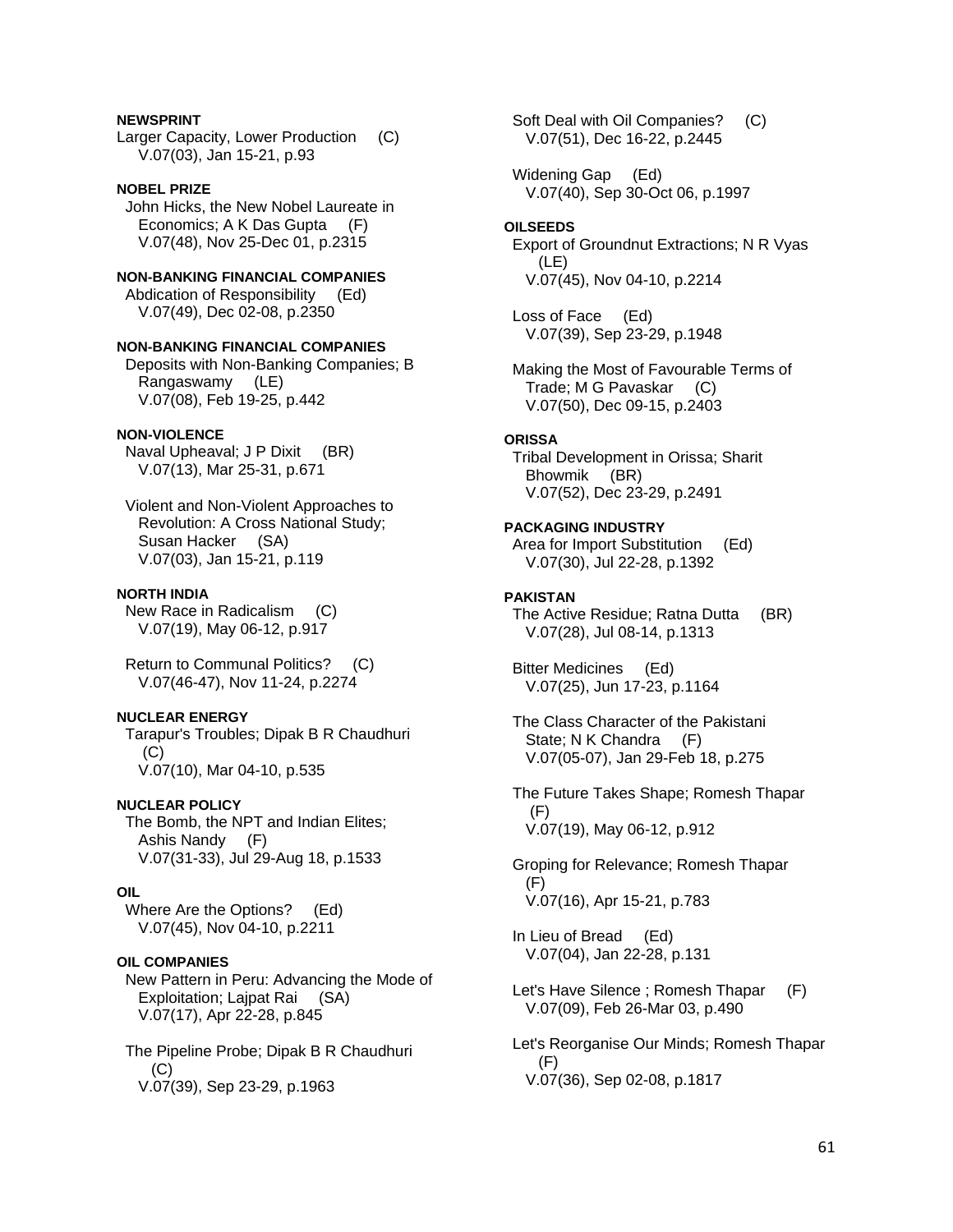- **PAKISTAN**  Limited Agenda (Ed) V.07(25), Jun 17-23, p.1161 Midway to Anywhere (Ed) V.07(16), Apr 15-21, p.778 Missing Perspective (Ed) V.07(28), Jul 08-14, p.1289 Mounting Impatience; Romesh Thapar (C) V.07(13), Mar 25-31, p.653 Murree Worries (Ed) V.07(19), May 06-12, p.905 Musings before Murree (Contributed)  $(C)$  V.07(18), Apr 29-May 05, p.871 New Frames of Action; Romesh Thapar (F) V.07(18), Apr 29-May 05, p.863 Pakistan's New Hope; Mohammed Ayoob (BR) V.07(39), Sep 23-29, p.1973 Pakistan, Bangladesh and Colonialism (BR) V.07(39), Sep 23-29, p.1971 Patriots Overnight; Harish Chandola (C) V.07(02), Jan 08-14, p.62 Peace or War?; Romesh Thapar (F) V.07(01), Jan 01-07, p.6 Problems Crowd In; Romesh Thapar (F) V.07(11), Mar 11-17, p.572 Profile of a Party: PPP in Pakistan; Mohammed Ayoob (F)
	- V.07(05-07), Jan 29-Feb 18, p.215 Restructuring the Subcontinent; Vivek
	- Sagar Minociia (LE) V.07(45), Nov 04-10, p.2215
	- Still the Best Indian (C) V.07(13), Mar 25-31, p.660
	- Taming the Army in Pakistan; Dhananjoy (P) V.07(11), Mar 11-17, p.582

 Where to? (Ed) V.07(10), Mar 04-10, p.526

# **PAKISTAN-BANGLADESH RELATIONS**

Aftermath of Stagnation: P C Verma (C) V.07(11), Mar 11-17, p.580

 A Time of Humility (P) V.07(03), Jan 15-21, p.98

# **PAPER AND PULP INDUSTRY**  At a Dead End (C) V.07(04), Jan 22-28, p.134

# **PARLIAMENT**

 All Teeth, No Bite (Ed) V.07(36), Sep 02-08, p.1811

 Debating over the Dead (Ed) V.07(49), Dec 02-08, p.2351

 From Euphoria to Panic (F) V.07(31-33), Jul 29-Aug 18, p.1469

 High Drama in Parliament; Aswini K Ray (C) V.07(20), May 13-19, p.969

 Party Uber Alles? (Ed) V.07(37), Sep 09-15, p.1853

 Poll Participation Slump; R Chandidas (SA) V.07(29), Jul 15-21, p.1359

 Something Cooking?; Romesh Thapar (F) V.07(52), Dec 23-29, p.2475

# **PEASANTS**

 Agrarian Transition and the Differentiation of the Peasantry: A Study of a West UP Village; Ashwani Saith and Ajay Tankha (SA) V.07(14), Apr 01-07, p.707

 Limits of Special Programmes (Ed) V.07(44), Oct 28-Nov 03, p.2171

 Small Farmer and Long-Term Finance; R M Mohana Rao and Jagannadha Acharlu (RA) V.07(26), Jun 24-30, p.A83

 Who Leads Agricultural Modernisation? A Study of Some Progressive Farmers in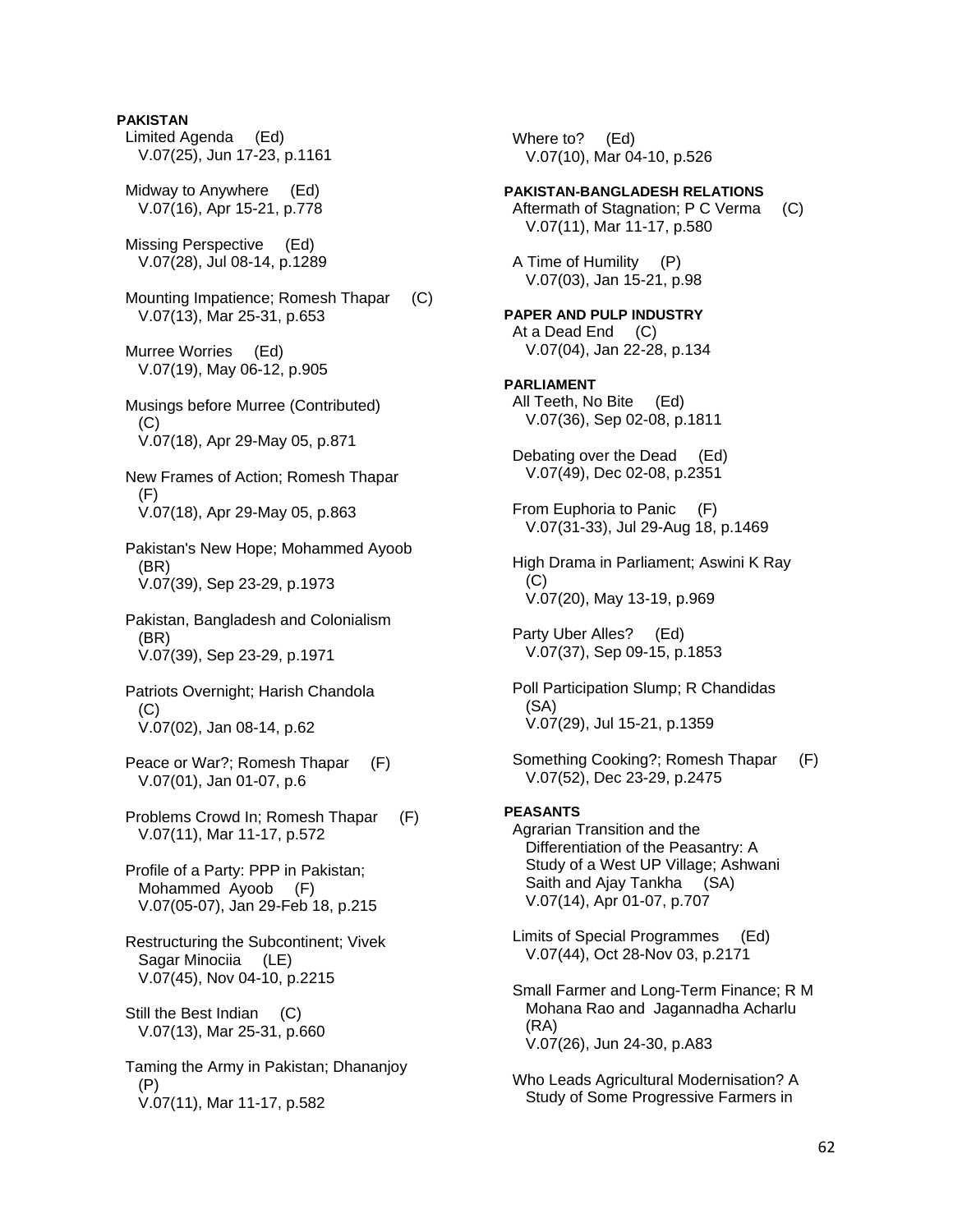**PEASANTS**  Mysore and Punjab; Peter von Blanckenburg (RA) V.07(40), Sep 30-Oct 06, p.A94

**PERFORMANCE BUDGETING**  Streamlining without Purpose (Ed) V.07(16), Apr 15-21, p.781

**PHARMACEUTICAL INDUSTRY**  Anomalies in Drug Prices and Quality Control; P S Agarwal, P K Ramachandran and B V Rangarao (SA) V.07(46-47), Nov 11-24, p.2285

 Bitter Medicines (Ed) V.07(25), Jun 17-23, p.1164

 Drug Price Control: An Evaluation ; V L Mote and H N Pathak (SA) V.07(29), Jul 15-21, p.1369

 Growth Plus Diversification (Ed) V.07(15), Apr 08-14, p.737

 Investment in Private Corporate Sector in 1972: A Forecast; C Rangarajan (RA) V.07(09), Feb 26-Mar 03, p.M23

 Making Lollipops (Ed) V.07(19), May 06-12, p.907

 Making Lollipops; V Nandkumar (LE) V.07(35), Aug 26-Sep 01, p.1764

More Scope for Price Cutting (C) V.07(10), Mar 04-10, p.528

 The Pharmaceutical Industry in India; P K Ramachandran and B V Rangarao (RA) V.07(09), Feb 26-Mar 03, p.M27

#### **PHILIPPINES**

 In Protective Custody (Ed) V.07(40), Sep 30-Oct 06, p.1995

**PLANNING COMMISSION**  Admirable Goals, but No Policy Frame  $(F)$ V.07(23), Jun 03-09, p.1105

 Approach to the Fifth Plan (C) V.07(23), Jun 03-09, p.1107

 Approach without Policy-Frame (C) V.07(45), Nov 04-10, p.2220 Bureaucracy and Land Reform; M R (C) V.07(40), Sep 30-Oct 06, p.2009 From New Economics to Conventional Wisdom?  $(C)$  V.07(40), Sep 30-Oct 06, p.2004 Government by Patronage (Ed) V.07(22), May 27-Jun 02, p.1043 Growth for the Few (Ed) V.07(31-33), Jul 29-Aug 18, p.1451 A Mountain in Labour; Arthagnani (OP) V.07(02), Jan 08-14, p.54 New Center-States Equation (C) V.07(02), Jan 08-14, p.57 Obliging Obfuscation (Ed) V.07(46-47), Nov 11-24, p.2256 On Sound Haunches (Ed) V.07(29), Jul 15-21, p.1338 On the Ascendant (Ed) V.07(52), Dec 23-29, p.2470 The Pay-Off (RA) V.07(35), Aug 26-Sep 01, p.M97 Peep Show (Ed) V.07(24), Jun 10-16, p.1132 Planning the Fifth Plan (C) V.07(16), Apr 15-21, p.787 Playing to the Tune (Ed) V.07(23), Jun 03-09, p.1097 The Professor; C Radhakrishna Rao (P) V.07(31-33), Jul 29-Aug 18, p.1461 Pudding for Some (Ed) V.07(37), Sep 09-15, p.1849 Reassuring the Private Sector (C) V.07(27), Jul 01-07, p.1262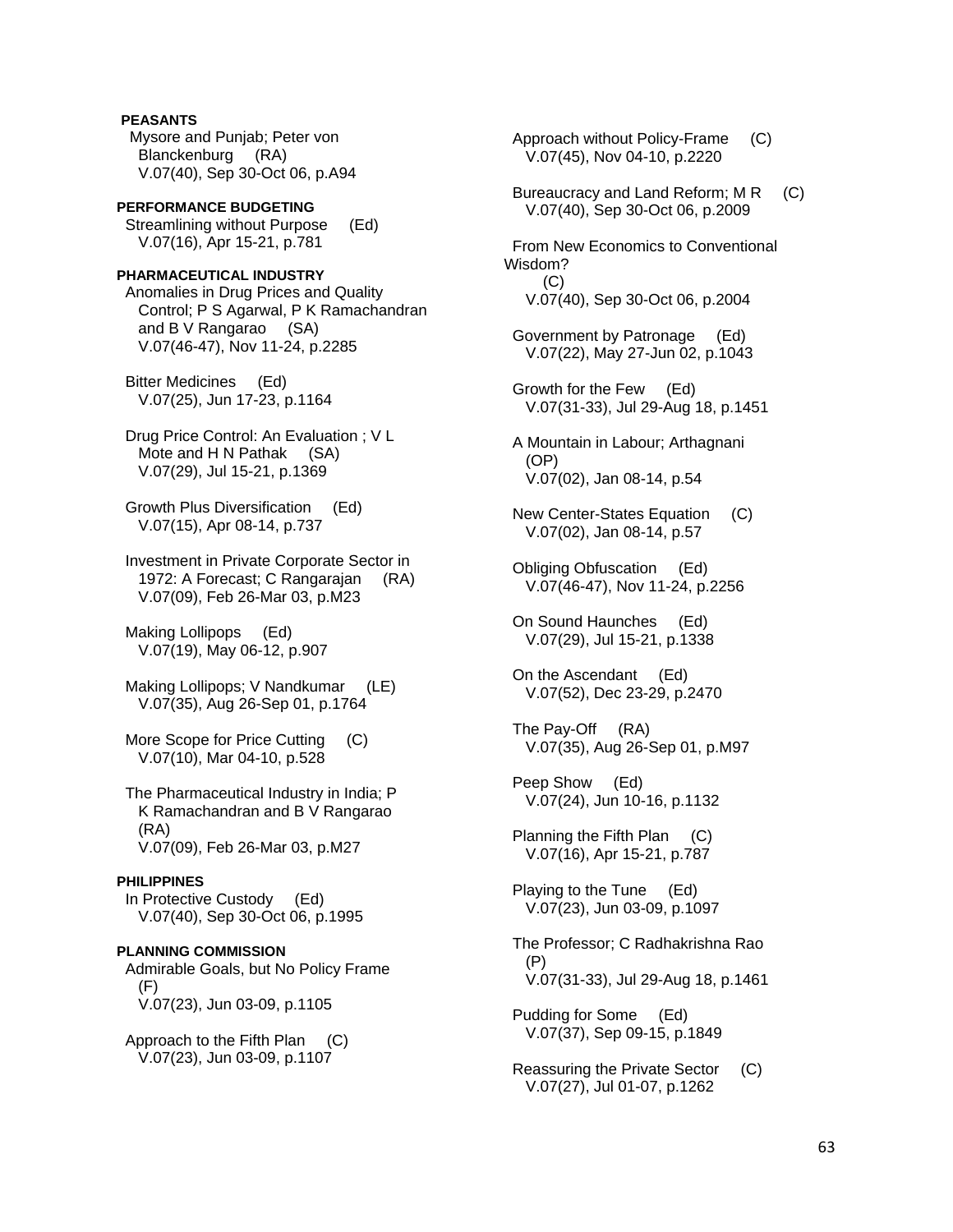#### **PLANNING COMMISSION**

Self-Reliance Made Easy (Ed) V.07(51), Dec 16-22, p.2433

 Starving the Plan (Ed) V.07(36), Sep 02-08, p.1810

 Studies in Planning Techniques-I: The Planning Horizonm; R M Sundrum (SA) V.07(19), May 06-12, p.934

Syndrome of Underdevelopment; N K Singh (C) V.07(38), Sep 16-22, p.1909

 Tangled Web of Centre-State Finances; Charvaka (C) V.07(29), Jul 15-21, p.1345

 What Is Growth? Some Thoughts on the Economics of 'Garibi Hatao'; C T Kurien (SA) V.07(52), Dec 23-29, p.2493

 Wider Terms? (Ed) V.07(30), Jul 22-28, p.1390

# **POLICE**

 Anatomy of a Riot; Suneet Chopra and N K Singh (C) V.07(34), Aug 19-25, p.1711

#### **POLITICAL ECONOMY**

 Left, Right, Left: Industrialisation for the Forced March; Ranjit K Sau (BR) V.07(15), Apr 08-14, p.755

 On the Notion of Admissible Programmes; Jayabrata Bhattacharjee (SA) V.07(16), Apr 15-21, p.809

#### **POLITICAL PARTIES**

 The 1972 Election in West Bengal; Biplab Das Gupta (SA) V.07(16), Apr 15-21, p.804

 Aligning Rituals (Ed) V.07(49), Dec 02-08, p.2349

 And the Enemy Within (Ed) V.07(44), Oct 28-Nov 03, p.2172

At the Cross-Roads; Urmila Phadnis (C) V.07(21), May 20-26, p.1014

 Behave, or Else...; M G Ramakrishnan (LE) V.07(35), Aug 26-Sep 01, p.1764

 BPCC Double-Cross (C) V.07(34), Aug 19-25, p.1708

 The busing Issue; Jayati Mitra (Ed) V.07(35), Aug 26-Sep 01, p.1761

 The Cards Are on the Table (C) V.07(08), Feb 19-25, p.451

- The Celluloid Split (C) V.07(43), Oct 21-27, p.2145
- Close Race (Ed) V.07(34), Aug 19-25, p.1700
- Co-operation or Subservience? (C) V.07(19), May 06-12, p.919
- Congress Dilemma; M R (C) V.07(48), Nov 25-Dec 01, p.2321

 CPI (M) between Moscow and Peking; M R  $(C)$ V.07(19), May 06-12, p.918

- CPI(M)'s Defensive Posture; M R (C) V.07(28), Jul 08-14, p.1301
- Debating over the Dead (Ed) V.07(49), Dec 02-08, p.2351
- Despite the Odds (C) V.07(30), Jul 22-28, p.1405
- A Different Ball Game (Ed) V.07(29), Jul 15-21, p.1338
- DMK and Industrial Labour; E A Ramaswamy (Ed) V.07(09), Feb 26-Mar 03, p.487

 Dwindling Opposition (Ed) V.07(13), Mar 25-31, p.648

 External Policy Poll (Ed) V.07(48), Nov 25-Dec 01, p.2306

 A Flat Calm... (Ed) V.07(15), Apr 08-14, p.735

 For a New Offensive; Mohit Sen (C) V.07(31-33), Jul 29-Aug 18, p.1489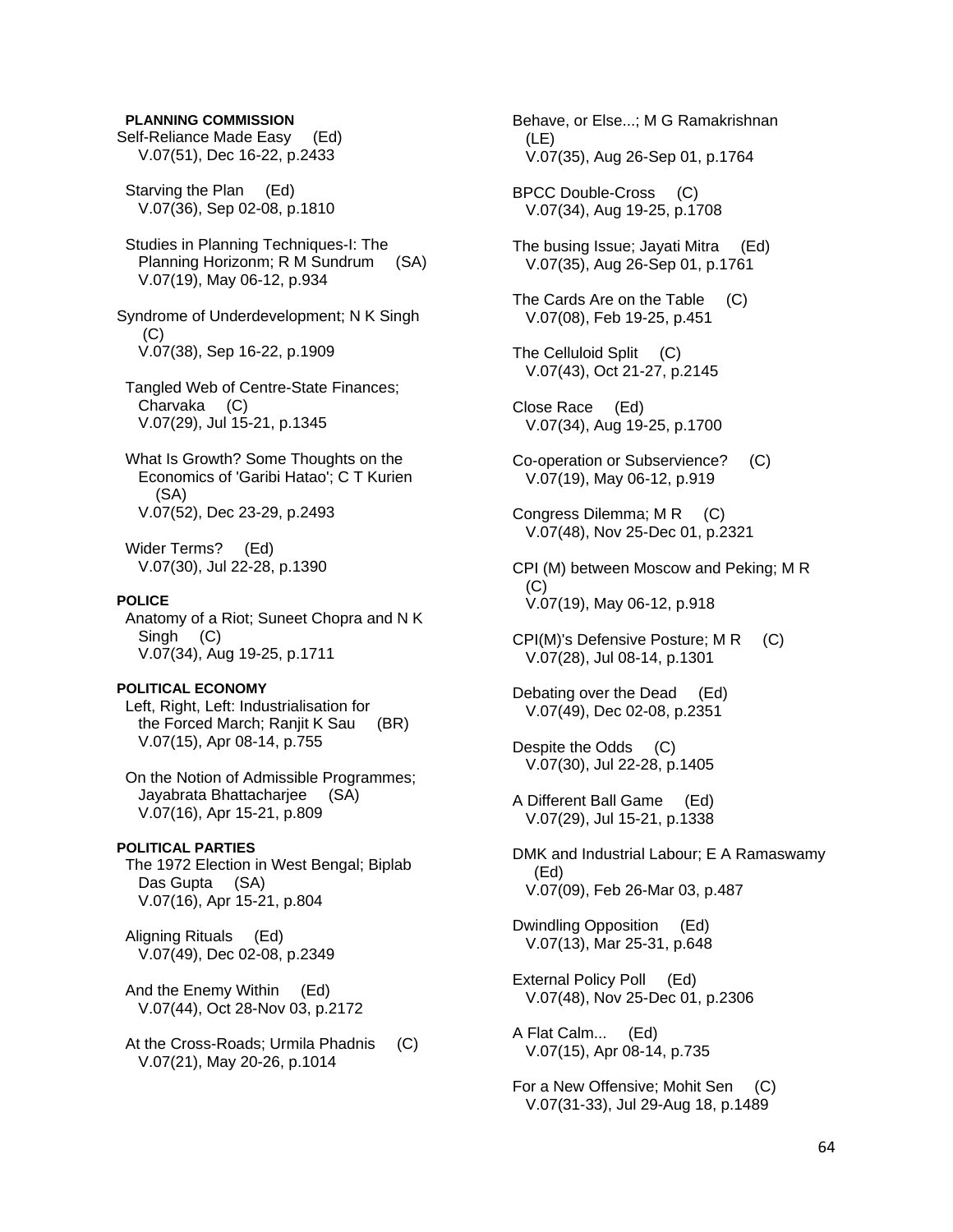Fragile Facade of Unity ; M S (C) V.07(09), Feb 26-Mar 03, p.495

 From Party to Factions (C) V.07(02), Jan 08-14, p.56

 From Slogans to Action; Rajendra K Aneja (LE) V.07(12), Mar 18-24, p.609

**POLITICAL PARTIES**  The Games Plutocrats Play (Ed) V.07(11), Mar 11-17, p.566

 Growth at All Cost! (C) V.07(46-47), Nov 11-24, p.2264

 Happy Days Again (Ed) V.07(52), Dec 23-29, p.2471

Holding Together on the Left (C) V.07(05-07), Jan 29-Feb 18, p.203

 Holding Together on the Left; Syamal Chakrabarty (LE) V.07(16), Apr 15-21, p.783

 Impact of the Wave; Mohit Sen (C) V.07(16), Apr 15-21, p.791

 Intellectuals Who Deceive: A Comment [with Reply] ; Prakash Karat (SA) V.07(04), Jan 22-28, p.180

The Irreconcilables; M S (C) V.07(05-07), Jan 29-Feb 18, p.199

 Kamaraj's Return? (C) V.07(11), Mar 11-17, p.577

 Kerala Signals; Mohit Sen (C) V.07(19), May 06-12, p.916

 Labour Policy Volte Face (C) V.07(36), Sep 02-08, p.1819

 Language Issue in Assam; Prabin Baishya (LE) V.07(51), Dec 16-22, p.2438

 A Made to Order Election (C) V.07(13), Mar 25-31, p.663

 A Made to Order Election; Mohan Rao (LE) V.07(19), May 06-12, p.910

 A Man for All Seasons (C) V.07(09), Feb 26-Mar 03, p.499

 Marx Plus Madison Avenue (C) V.07(16), Apr 15-21, p.796

 McGovern and the American Left; Gail Omvedt (C) V.07(35), Aug 26-Sep 01, p.1778

McGovern's Tax Reform Agenda (C) V.07(34), Aug 19-25, p.1715

 Mea Culpa (Ed) V.07(16), Apr 15-21, p.777

 Meaning of Peronism (C) V.07(50), Dec 09-15, p.2406

 Mid-Term Poll in a Working Class Constituency in Tamilnadu; E A Ramaswamy (SA) V.07(21), May 20-26, p.1025

 Midway to Anywhere (Ed) V.07(16), Apr 15-21, p.778

 Mixed Verdict in the North (C) V.07(13), Mar 25-31, p.661

 Mounting Tension; Ananda Jayavira (Ed) V.07(14), Apr 01-07, p.687

The Mulki Award and After; M R (C) V.07(50), Dec 09-15, p.2404

 Mulki or Andhra?; Mohit Sen (C) V.07(46-47), Nov 11-24, p.2273

 New Configurations in Andhra; Mohit Sen (C) V.07(28), Jul 08-14, p.1306

 The New Constitution; Urmila Phadnis (C) V.07(24), Jun 10-16, p.1139

 New Crusades (C) V.07(18), Apr 29-May 05, p.869

 New Organisation Men (C) V.07(12), Mar 18-24, p.611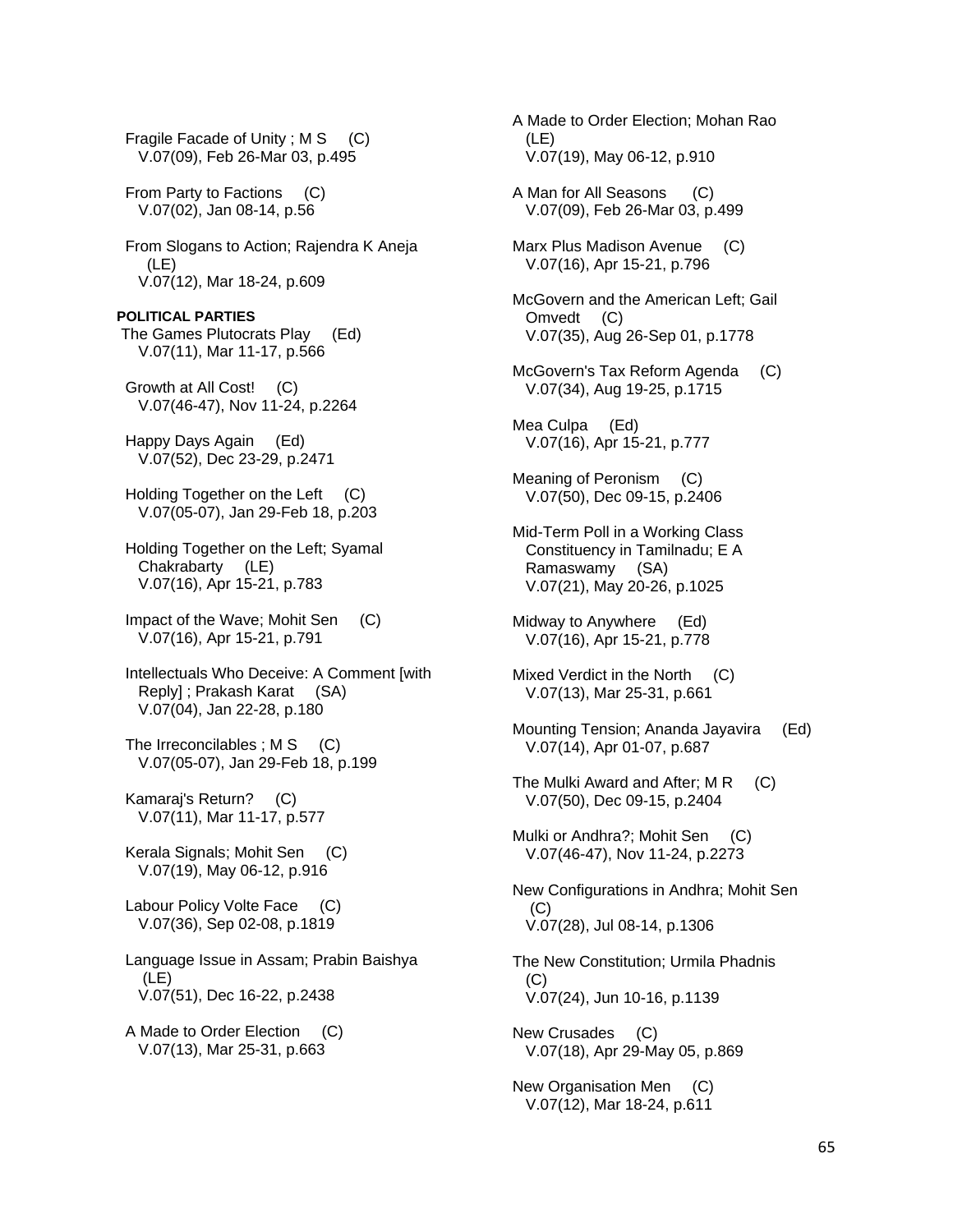# New Race in Radicalism (C) V.07(19), May 06-12, p.917 No Substantive Change (Ed) V.07(15), Apr 08-14, p.736 No Taxes, No Evasion (C) V.07(13), Mar 25-31, p.657 Not Quite a New Era (C) V.07(16), Apr 15-21, p.790 One-Party System, Once Again (Ed) V.07(01), Jan 01-07, p.3 The Ostvertrage; Aswini K Ray (C) V.07(14), Apr 01-07, p.699 Part of Larger Political Plan; Janardan Thakur (C) V.07(39), Sep 23-29, p.1964 Peaceful Transition to Socialism: The Prospect in Chile; Lajpat Rai (SA) V.07(46-47), Nov 11-24, p.2293 The Politicians' Election (Ed) V.07(10), Mar 04-10, p.525 Pompidou's Referendum (C) V.07(13), Mar 25-31, p.665 Post-Election Patterns (Ed) V.07(28), Jul 08-14, p.1290 Public Means for Private Ends (Ed) V.07(49), Dec 02-08, p.2352 The Rashtriya Swayamsevak Sangh: III: Participation in Politics; Walter Andersen (SA) V.07(13), Mar 25-31, p.673 The Rashtriya Swayamsevak Sangh: IV: Jan Sangh and Other Organisations; Walter Andersen (SA) V.07(14), Apr 01-07, p.724 Rising Tempo of Faction Fights (C) V.07(48), Nov 25-Dec 01, p.2319 The Ruling Party; Romesh Thapar (F) V.07(53), Dec 30-Jan 05, p.2511

**POLITICAL PARTIES** 

 The Same Old Congress (C) V.07(09), Feb 26-Mar 03, p.498 The Show Goes On (Ed) V.07(21), May 20-26, p.1001 Shuffles and Reshuffles; Romesh Thapar (F) V.07(28), Jul 08-14, p.1296 Snakes and Ladders Again; Romesh Thapar (F) V.07(17), Apr 22-28, p.825 Social Democrats on Home Ground; Aswini K Ray (C) V.07(09), Feb 26-Mar 03, p.506 Stability: A Remote Prospect (C) V.07(11), Mar 11-17, p.574 Stable Because Weak (C) V.07(08), Feb 19-25, p.455 Stunts and Circuses (C) V.07(37), Sep 09-15, p.1865 Swaran Singh Model of Foreign Policy (C) V.07(52), Dec 23-29, p.2489 Tamil Nadu Tantrums; Mohit Sen (C) V.07(43), Oct 21-27, p.2143 Tamil Nadu's Turbulence; Mohit Sen (C) V.07(48), Nov 25-Dec 01, p.2327 Tito Speeds in Reverse (C) V.07(46-47), Nov 11-24, p.2281 To Set the House in Order? (C) V.07(35), Aug 26-Sep 01, p.1775 Towards a Credible Maoism?; M R (C) V.07(14), Apr 01-07, p.695 Trot-Bits; Tirril Harries (BR) V.07(16), Apr 15-21, p.802 Turning Asia Upside Down ; T J S George (C) V.07(09), Feb 26-Mar 03, p.501 Tussle over Ceilings (C) V.07(15), Apr 08-14, p.745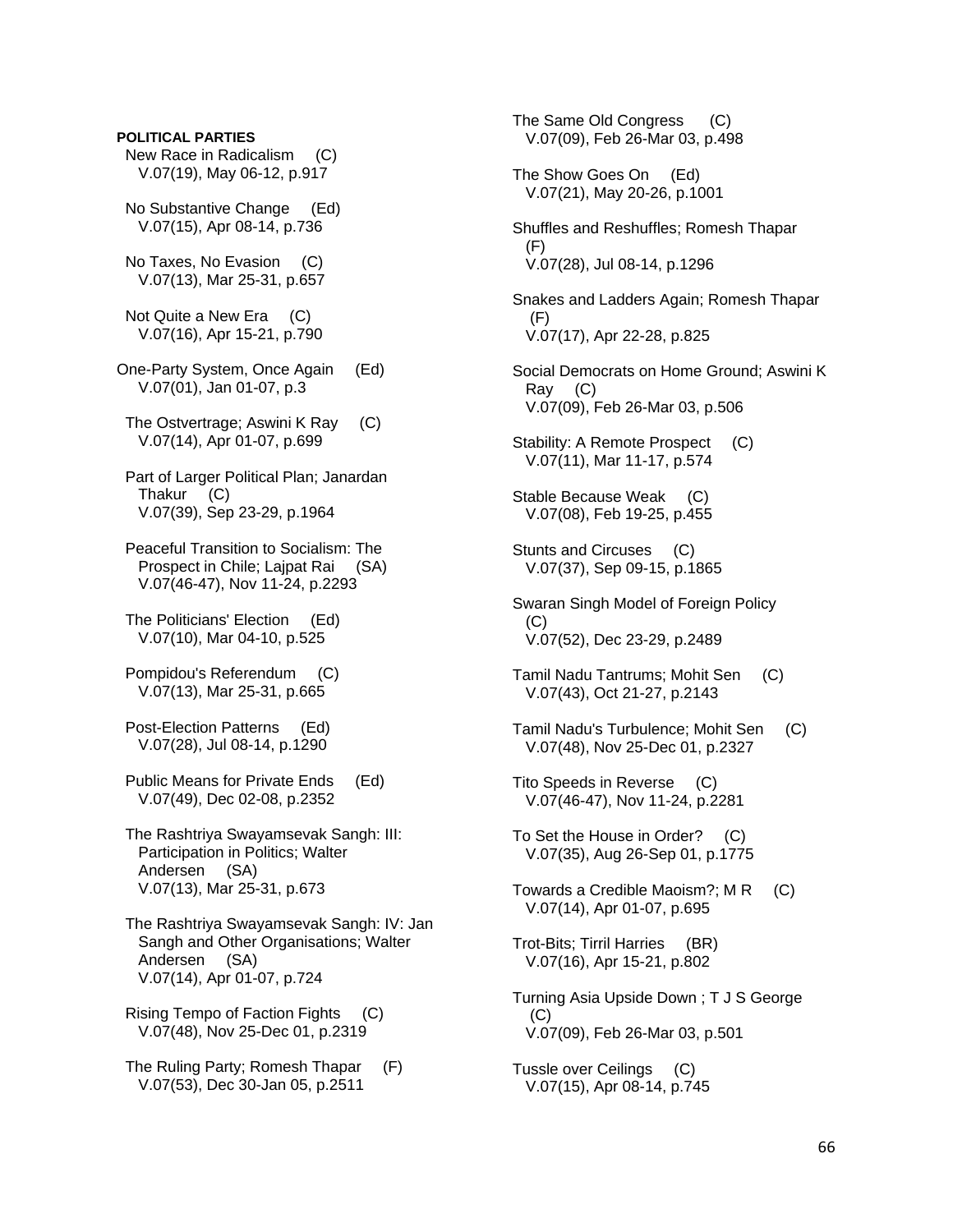# **POLITICAL PARTIES**

 Two on a See-Saw (Ed) V.07(48), Nov 25-Dec 01, p.2307

 Unloading Ulster (C) V.07(15), Apr 08-14, p.751

 Untoppled Statues (C) V.07(18), Apr 29-May 05, p.869

 Very: Little Has Changed (C) V.07(08), Feb 19-25, p.452

What the Centre Wanted (Ed) V.07(12), Mar 18-24, p.603

Who Won in West Bengal (P) V.07(14), Apr 01-07, p.691

 With an Eye to Headlines; Nireekshak (F) V.07(24), Jun 10-16, p.1144

Without Organised Direction (C) V.07(43), Oct 21-27, p.2144

# **POLITICAL PERSONALITIES**

 After the Election; Romesh Thapar (F) V.07(05-07), Jan 29-Feb 18, p.192

 And so to Delhi... (C) V.07(04), Jan 22-28, p.143

 And the Enemy Within (Ed) V.07(44), Oct 28-Nov 03, p.2172

 Approaches to Pakistan; Romesh Thapar (F) V.07(37), Sep 09-15, p.1859

 At the Cross-Roads; Urmila Phadnis (C) V.07(21), May 20-26, p.1014

 Back to Normal; Romesh Thapar (F) V.07(15), Apr 08-14, p.739

 Bargain Hunters (Ed) V.07(35), Aug 26-Sep 01, p.1757

 Bitter Medicines (Ed) V.07(25), Jun 17-23, p.1164

 A Capital Issue (C) V.07(37), Sep 09-15, p.1868

The Cards Are on the Table (C) V.07(08), Feb 19-25, p.451 A Ceiling on Ceilings; Romesh Thapar (F) V.07(21), May 20-26, p.1005 The Celluloid Split (C) V.07(43), Oct 21-27, p.2145 Co-operation or Subservience? (C) V.07(19), May 06-12, p.919 A Continental Detente?; Romesh Thapar (F) V.07(31-33), Jul 29-Aug 18, p.1467 Debating over the Dead (Ed) V.07(49), Dec 02-08, p.2351 Dilemmas in the Making; Romesh Thapar (F) V.07(08), Feb 19-25, p.443 Dividing to Rule (C) V.07(37), Sep 09-15, p.1863 Economics of Opportunism (P) V.07(31-33), Jul 29-Aug 18, p.1455 Economics vs Politics; Romesh Thapar (F) V.07(35), Aug 26-Sep 01, p.1763 Emergence of the Congress; Sudhir Chandra (BR) V.07(11), Mar 11-17, p.583 Fall of Lin Piao; G P Deshpande (F) V.07(31-33), Jul 29-Aug 18, p.1501 Fillip to Faction Fights (C) V.07(49), Dec 02-08, p.2362 For Whom the Bell Tolls; T J S George  $(C)$  V.07(25), Jun 17-23, p.1178 Freer Education If Nothing More (C) V.07(25), Jun 17-23, p.1177 From Euphoria to Panic (F) V.07(31-33), Jul 29-Aug 18, p.1469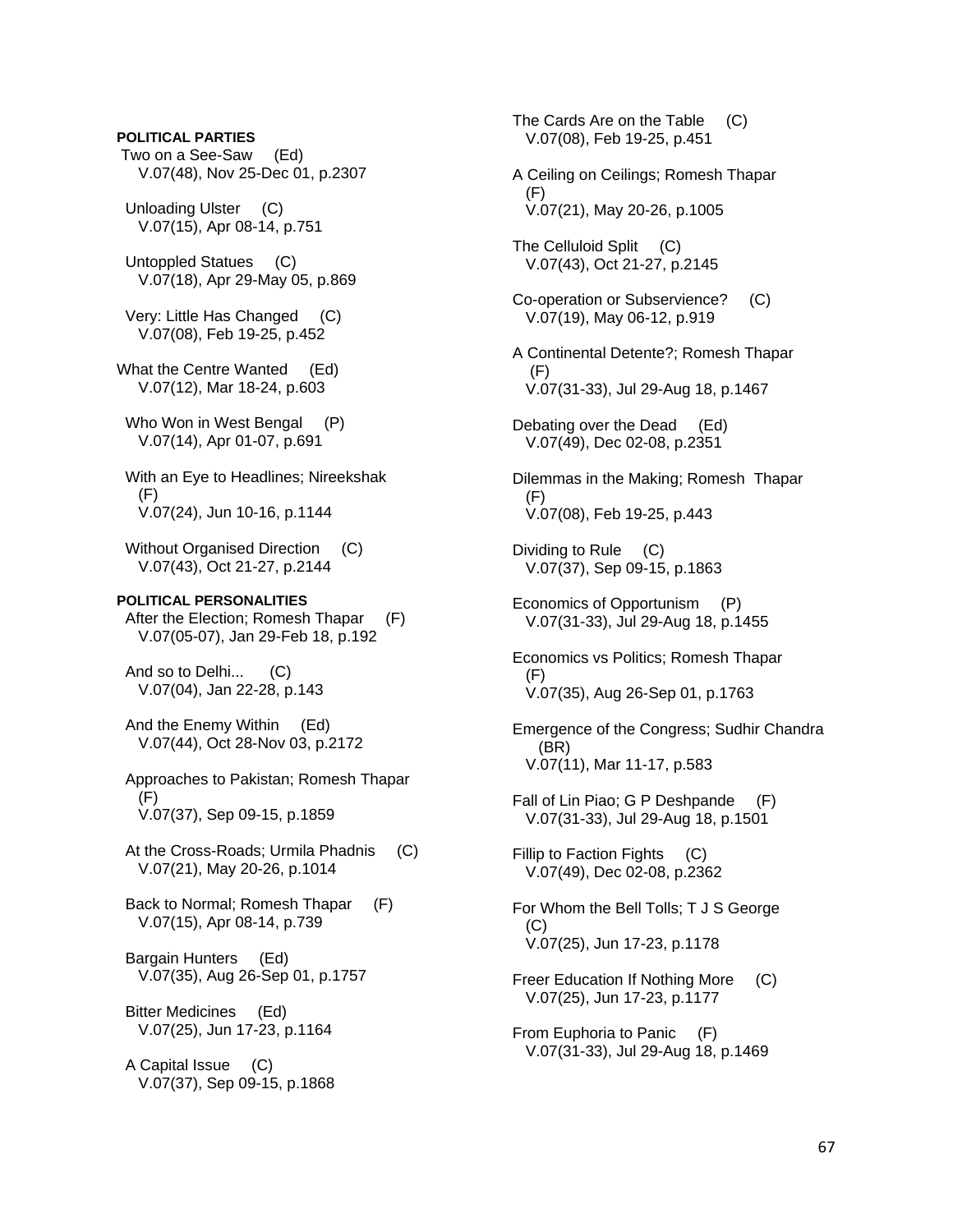**POLITICAL PERSONALITIES**  From Slogans to Action; Rajendra K Aneja (LE) V.07(12), Mar 18-24, p.609 From Tapti to Krishna (Ed) V.07(52), Dec 23-29, p.2472 The Future Takes Shape; Romesh Thapar (F) V.07(19), May 06-12, p.912 Grave Portents (Ed) V.07(36), Sep 02-08, p.1814 The Greater Tragedy (Ed) V.07(37), Sep 09-15, p.1850 The Greed of the Few and the Misery of the Many (C) V.07(18), Apr 29-May 05, p.870 Groping for Relevance; Romesh Thapar  $(F)$  V.07(16), Apr 15-21, p.783 Growth at All Cost! (C) V.07(46-47), Nov 11-24, p.2264 High Drama in Parliament; Aswini K Ray (C) V.07(20), May 13-19, p.969 Holding Together on the Left; Syamal Chakrabarty (LE) V.07(16), Apr 15-21, p.783 Impact of the Wave; Mohit Sen (C) V.07(16), Apr 15-21, p.791 In Lieu of Bread (Ed) V.07(04), Jan 22-28, p.131 India's Rural Politicians: Two Faces of Power; Satish K Arora (F) V.07(05-07), Jan 29-Feb 18, p.245 India-Pakistan Detente?; Romesh Thapar (C) V.07(27), Jul 01-07, p.1261 Inevitable Slide-Back...; Nireekshak (F) V.07(39), Sep 23-29, p.1953

 Jantar Mantar (Ed) V.07(23), Jun 03-09, p.1098 Joint Sector Becomes Respectable (C) V.07(14), Apr 01-07, p.692 Jyoti Basu Goes West; Farrukh Dhondy (C) V.07(35), Aug 26-Sep 01, p.1780 Let's Have Silence ; Romesh Thapar (F) V.07(09), Feb 26-Mar 03, p.490 Let's Reorganise Our Minds; Romesh Thapar (F) V.07(36), Sep 02-08, p.1817 Limited Agenda (Ed) V.07(25), Jun 17-23, p.1161 Lobbies to the Fore; Romesh Thapar (F) V.07(29), Jul 15-21, p.1344 Made to Order Election (LE) V.07(24), Jun 10-16, p.1135 Making News; Nireekshak (F) V.07(15), Apr 08-14, p.742 Mea Culpa (Ed) V.07(16), Apr 15-21, p.777 Midway to Anywhere (Ed) V.07(16), Apr 15-21, p.778 Missing Perspective (Ed) V.07(28), Jul 08-14, p.1289 Mixed Verdict in the North (C) V.07(13), Mar 25-31, p.661 Morals and the Nation (Ed) V.07(39), Sep 23-29, p.1949 Mounting Impatience; Romesh Thapar (C) V.07(13), Mar 25-31, p.653 The Mulki Award and After; M R (C) V.07(50), Dec 09-15, p.2404 Murree Worries (Ed) V.07(19), May 06-12, p.905 Musings before Murree (Contributed) (C) V.07(18), Apr 29-May 05, p.871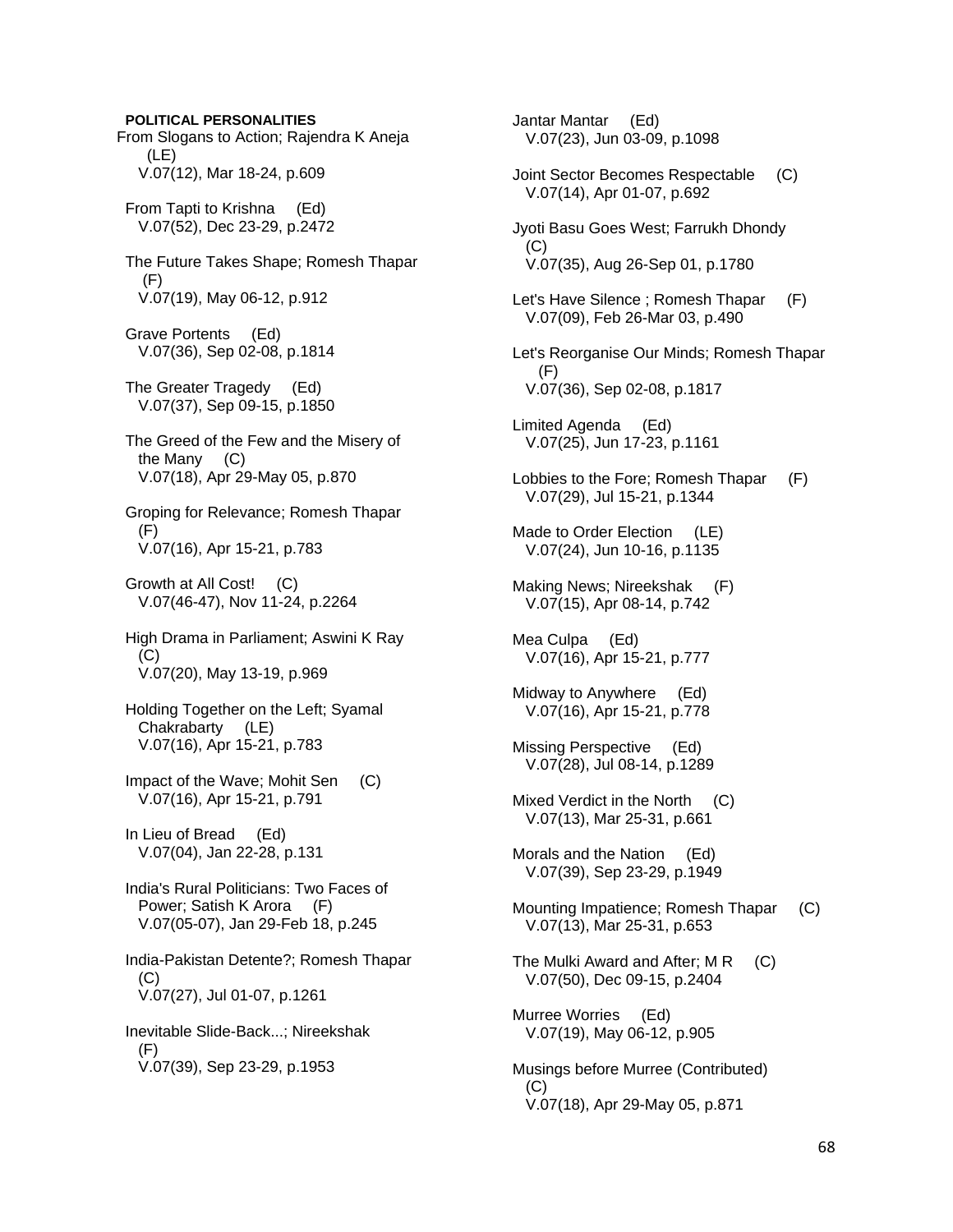**POLITICAL PERSONALITIES** 

 Naval Upheaval; J P Dixit (BR) V.07(13), Mar 25-31, p.671

 The Naxalite-Sarvodaya Syndrome: The Patnaik Case; M R (C) V.07(16), Apr 15-21, p.793

 New Configurations in Andhra; Mohit Sen (C) V.07(28), Jul 08-14, p.1306

 The New Constitution; Urmila Phadnis (C) V.07(24), Jun 10-16, p.1139

 New Deal in US Politics?; J V Deshpande  $(C)$ V.07(30), Jul 22-28, p.1406

 New Frames of Action; Romesh Thapar (F) V.07(18), Apr 29-May 05, p.863

 New Image, and Money Too (Ed) V.07(49), Dec 02-08, p.2353

 New Organisation Men (C) V.07(12), Mar 18-24, p.611

 New Race in Radicalism (C) V.07(19), May 06-12, p.917

 No Fireworks over Feelings (C) V.07(25), Jun 17-23, p.1174

 No More Excuses; Romesh Thapar (F) V.07(12), Mar 18-24, p.608

 Not Ethics but Pragmatism (Ed) V.07(46-47), Nov 11-24, p.2256

 Not Quite a New Era (C) V.07(16), Apr 15-21, p.790

 Obstacles to Socialism; T V Sathyamurthy (C) V.07(08), Feb 19-25, p.459

 Of Editors: Petulant and Proud; Nireekshak (LE) V.07(41), Oct 07-13, p.2048

 On Foreigners of All Kinds; Nireekshak (F) V.07(40), Sep 30-Oct 06, p.2000

 The Ostvertrage; Aswini K Ray (C) V.07(14), Apr 01-07, p.699 Pakistan's New Hope; Mohammed Ayoob (BR) V.07(39), Sep 23-29, p.1973 Part of Larger Political Plan; Janardan Thakur (C) V.07(39), Sep 23-29, p.1964 The Personnel Front ; Romesh Thapar (F) V.07(04), Jan 22-28, p.135 Political Response to the 1966 Devaluation-I; Jagdish Bhagwati, K Sundaram and T N Srinivasan (SA) V.07(36), Sep 02-08, p.1835 Political Response to the 1966 Devaluation: II: Politicians and Parties; K Sundaram (SA) V.07(37), Sep 09-15, p.1883 Politics and Bias; Andre Gunder Frank (BR) V.07(38), Sep 16-22, p.1917 Pompidou's Referendum (C) V.07(13), Mar 25-31, p.665 The Prevailing Mood; Romesh Thapar (F) V.07(51), Dec 16-22, p.2440 Prime Ministerial Pep-Talk; Nireekshak  $(C)$  V.07(22), May 27-Jun 02, p.1055 Problems Crowd In; Romesh Thapar (F) V.07(11), Mar 11-17, p.572 Profile of a Party: PPP in Pakistan; Mohammed Ayoob (F) V.07(05-07), Jan 29-Feb 18, p.215 Protected on Paper; Dipak B R Chaudhuri (OP) V.07(23), Jun 03-09, p.1115 Public Means for Private Ends (Ed) V.07(49), Dec 02-08, p.2352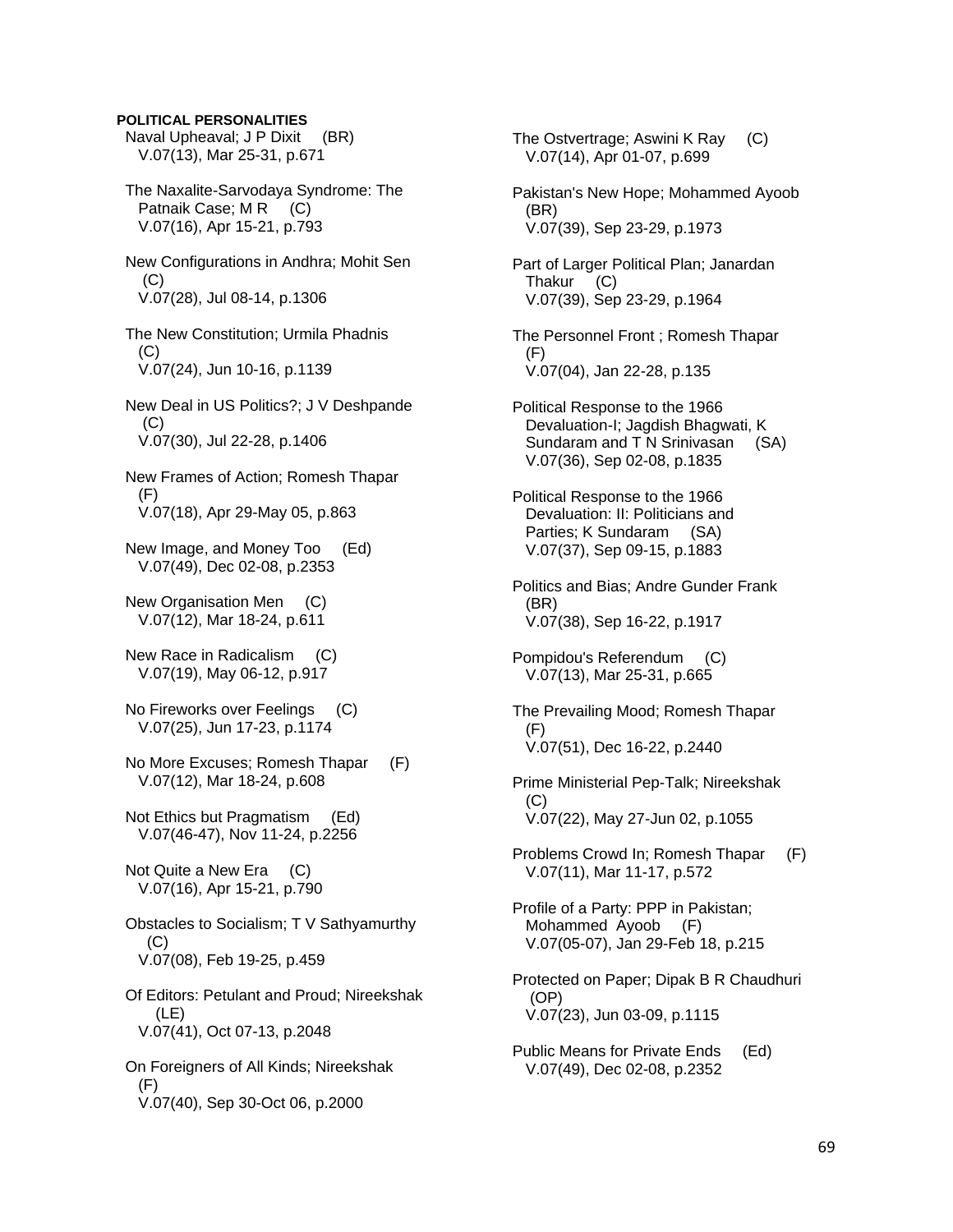#### **POLITICAL PERSONALITIES**

- Quick End to Great Expectations (C) V.07(17), Apr 22-28, p.825
- The Rashtriya Swayamsevak Sangh: III: Participation in Politics; Walter Andersen (SA) V.07(13), Mar 25-31, p.673
- The Rashtriya Swayamsevak Sangh: IV: Jan Sangh and Other Organisations; Walter Andersen (SA) V.07(14), Apr 01-07, p.724
- Restoring Perspectives; Romesh Thapar (F) V.07(50), Dec 09-15, p.2395
- Return of the Congress (C) V.07(27), Jul 01-07, p.1266
- Rising Tempo of Faction Fights (C) V.07(48), Nov 25-Dec 01, p.2319
- Search for a 'Democratic' Decision (F) V.07(23), Jun 03-09, p.1106
- Selection of Congress Candidates: Rajasthan Assembly: Elections, 1972 ; H R Chaturvedi (SA) V.07(24), Jun 10-16, p.1158
- Sharpening Deterioration; Romesh Thapar (F) V.07(38), Sep 16-22, p.1902
- The Show Goes On (Ed) V.07(21), May 20-26, p.1001
- Shuffles and Reshuffles; Romesh Thapar (F) V.07(28), Jul 08-14, p.1296
- Simla and the Prospects for Peace; J A Naik (C) V.07(30), Jul 22-28, p.1403
- Snakes and Ladders Again; Romesh Thapar (F) V.07(17), Apr 22-28, p.825
- Social Background of the Indian Cabinet; Satish K Arora (F) V.07(31-33), Jul 29-Aug 18, p.1523

 South Asian Portents (Ed) V.07(31-33), Jul 29-Aug 18, p.1454

- A Splinter Does Not Make a Split; M R (C) V.07(44), Oct 28-Nov 03, p.2180
- Stability: A Remote Prospect (C) V.07(11), Mar 11-17, p.574
- Still the Best Indian (C) V.07(13), Mar 25-31, p.660
- Stunts and Circuses (C) V.07(37), Sep 09-15, p.1865
- Summer and Summits; Romesh Thapar (F) V.07(26), Jun 24-30, p.1214
- Surface Signs; Romesh Thapar (F) V.07(49), Dec 02-08, p.2355
- Taming the Army in Pakistan; Dhananjoy (P) V.07(11), Mar 11-17, p.582
- Thy Kingdom Come... (C) V.07(38), Sep 16-22, p.1913
- Time to Shore up... (C) V.07(45), Nov 04-10, p.2227
- Tito Speeds in Reverse (C) V.07(46-47), Nov 11-24, p.2281
- To Riches through Rags (Ed) V.07(43), Oct 21-27, p.2131
- Towards a Tashkent? (Ed) V.07(13), Mar 25-31, p.645
- Turning Asia Upside Down ; T J S George (C) V.07(09), Feb 26-Mar 03, p.501
- Turning Inwards; Romesh Thapar (F) V.07(02), Jan 08-14, p.51
- Tussle over Ceilings (C) V.07(15), Apr 08-14, p.745
- Two on a See-Saw (Ed) V.07(48), Nov 25-Dec 01, p.2307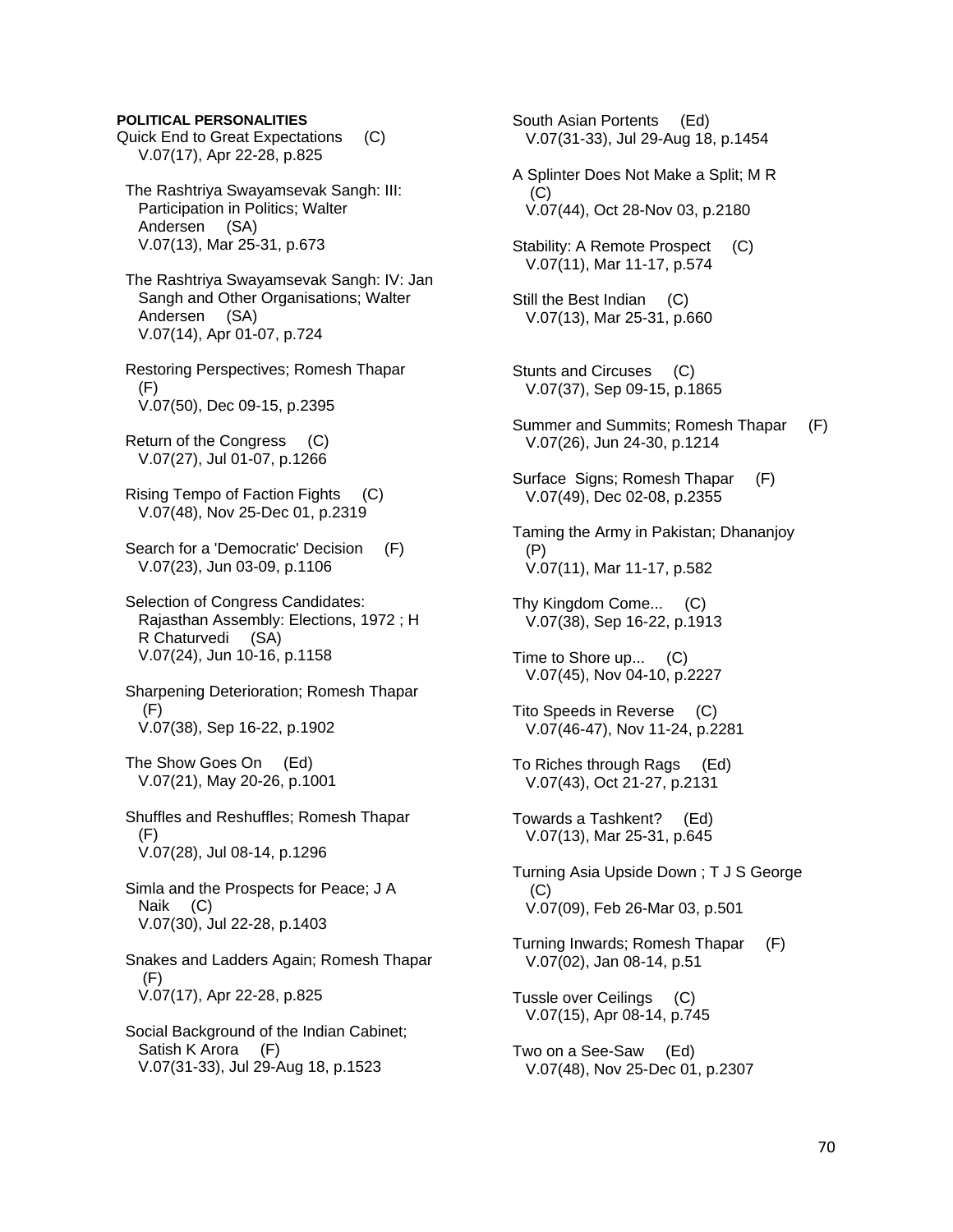#### **POLITICAL PERSONALITIES**

 Unloading Ulster (C) V.07(15), Apr 08-14, p.751

 Usually Timid, Occasionally Tenacious; Nireekshak (F) V.07(17), Apr 22-28, p.833

 Very: Little Has Changed (C) V.07(08), Feb 19-25, p.452

 The Way of Miracles; Romesh Thapar (F) V.07(30), Jul 22-28, p.1395

 A Week That Did Not Quite Change the World; G P Deshpande (C) V.07(10), Mar 04-10, p.532

 Where to? (Ed) V.07(10), Mar 04-10, p.526

Winter of Discontent? (C) V.07(53), Dec 30-Jan 05, p.2521

 With an Eye to Headlines; Nireekshak (F) V.07(24), Jun 10-16, p.1144

#### **POLITICAL PRISONERS**

 Giving to Gain (Ed) V.07(51), Dec 16-22, p.2434

 Is the Fig-Leaf Showing? (Ed) V.07(22), May 27-Jun 02, p.1044

 Price of Tranquillity (Ed) V.07(45), Nov 04-10, p.2210

# **POLITICAL SITUATION**

Advances in Kerala; Mohit Sen (C) V.07(45), Nov 04-10, p.2226

 Aftermath of Fee Equalisation (C) V.07(44), Oct 28-Nov 03, p.2181

 Aligning Rituals (Ed) V.07(49), Dec 02-08, p.2349

 Approaches to Pakistan; Romesh Thapar (F) V.07(37), Sep 09-15, p.1859

 Asia's New Power Equations (Ed) V.07(05-07), Jan 29-Feb 18, p.187  Back to Normal; Romesh Thapar (F) V.07(15), Apr 08-14, p.739

 Background to Big Power Involvement in Africa; V Subramaniam (C) V.07(24), Jun 10-16, p.1142

 Bombs and Bluster (Ed) V.07(53), Dec 30-Jan 05, p.2505

 The Branch-Plant Economy; Stephen Clarkson (C) V.07(36), Sep 02-08, p.1829

 Bureaucracy and Politics; V A Pai Panandikar (BR) V.07(20), May 13-19, p.978

 Businessmen and Politics (BR) V.07(04), Jan 22-28, p.157

 The busing Issue; Jayati Mitra (Ed) V.07(35), Aug 26-Sep 01, p.1761

 A Capital Issue (C) V.07(37), Sep 09-15, p.1868

 The Cards Are on the Table (C) V.07(08), Feb 19-25, p.451

 Change By Example (C) V.07(03), Jan 15-21, p.103

 The Class Character of the Pakistani State: N K Chandra (F) V.07(05-07), Jan 29-Feb 18, p.275

 Clumsy Ploy (Ed) V.07(46-47), Nov 11-24, p.2254

 Congress Dilemma; M R (C) V.07(48), Nov 25-Dec 01, p.2321

 Congress Hopes and Fears (C) V.07(03), Jan 15-21, p.102

 Congress Slump in Civic Elections (C) V.07(27), Jul 01-07, p.1265

 Conservative Influence of Liberalism: Indian Reappraisals; Arun Shourie (SA) V.07(49), Dec 02-08, p.2371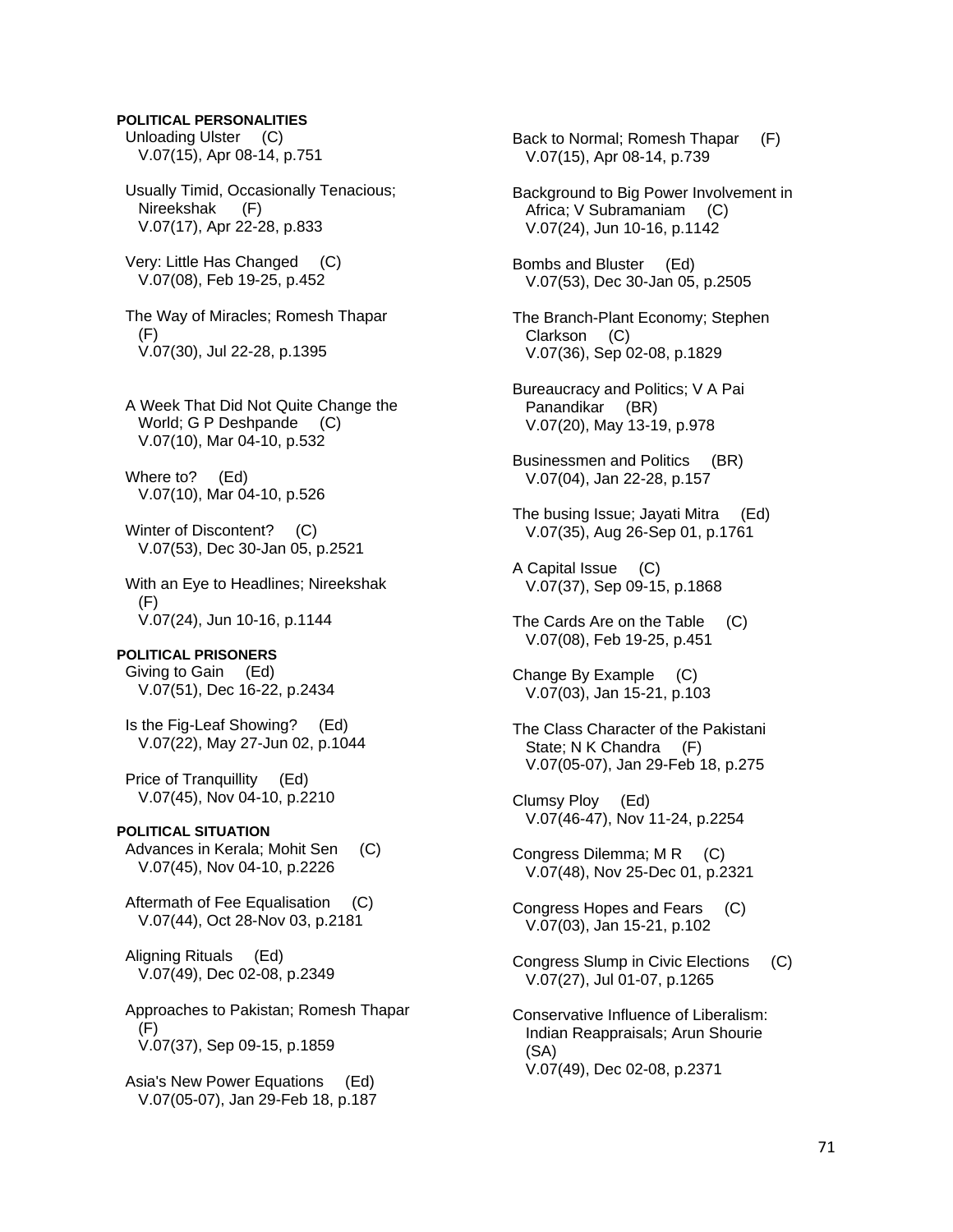**POLITICAL SITUATION**  Constitutional Martial Law?; T J S George (C) V.07(42), Oct 14-20, p.2107 A Conversation with Bhashani; J L (C) V.07(16), Apr 15-21, p.795 CPI (M): How Equidistant?;  $MR$  (C) V.07(46-47), Nov 11-24, p.2277 CPI(M)'s Defensive Posture; M R (C) V.07(28), Jul 08-14, p.1301 Cracks in Coalition; Ananda Jayavira  $(C)$  V.07(01), Jan 01-07, p.12 Debating over the Dead (Ed) V.07(49), Dec 02-08, p.2351 Democracy, South-East Asian Style; T J S George (F) V.07(31-33), Jul 29-Aug 18, p.1503 Despite the Odds (C) V.07(30), Jul 22-28, p.1405 Economic Opportunities, Political Fears (C) V.07(08), Feb 19-25, p.457 Emergence of the Congress; Sudhir Chandra (BR) V.07(11), Mar 11-17, p.583 Emerging Power Pattern in the Persian Gulf; Saleem M A Khan (SA) V.07(10), Mar 04-10, p.561 Factional Politics (Ed) V.07(44), Oct 28-Nov 03, p.2170 Falling Yield of Paternalism (Ed) V.07(02), Jan 08-14, p.46 Feudal Obsessions (C) V.07(34), Aug 19-25, p.1714 First Year of the Second Republic; T V Sathyamurthy (C) V.07(13), Mar 25-31, p.667 For a New Offensive; Mohit Sen (C) V.07(31-33), Jul 29-Aug 18, p.1489

 For Whom the Bell Tolls; T J S George (C) V.07(25), Jun 17-23, p.1178 Fragile Facade of Unity; M S (C) V.07(09), Feb 26-Mar 03, p.495 Free Hand For Prime Minister (C) V.07(02), Jan 08-14, p.59

- Friendship, Not Fish or Poultry (C) V.07(24), Jun 10-16, p.1141
- The Games Plutocrats Play (Ed) V.07(11), Mar 11-17, p.566
- The Greater Tragedy (Ed) V.07(37), Sep 09-15, p.1850
- The Greed of the Few and the Misery of the Many (C) V.07(18), Apr 29-May 05, p.870
- Groping for Relevance; Romesh Thapar (F) V.07(16), Apr 15-21, p.783
- Growth at All Cost! (C) V.07(46-47), Nov 11-24, p.2264
- Holding Together on the Left (C) V.07(05-07), Jan 29-Feb 18, p.203
- Holding Together on the Left; Syamal Chakrabarty (LE) V.07(16), Apr 15-21, p.783
- Impact of the Wave; Mohit Sen (C) V.07(16), Apr 15-21, p.791
- In Lieu of Bread (Ed) V.07(04), Jan 22-28, p.131
- In Protective Custody (Ed) V.07(40), Sep 30-Oct 06, p.1995
- In Search of a Communist Development Model: The Soviets' Political Economy of India; Stephen Clarkson (RA) V.07(12), Mar 18-24, p.623
- India's Rural Politicians: Two Faces of Power; Satish K Arora (F) V.07(05-07), Jan 29-Feb 18, p.245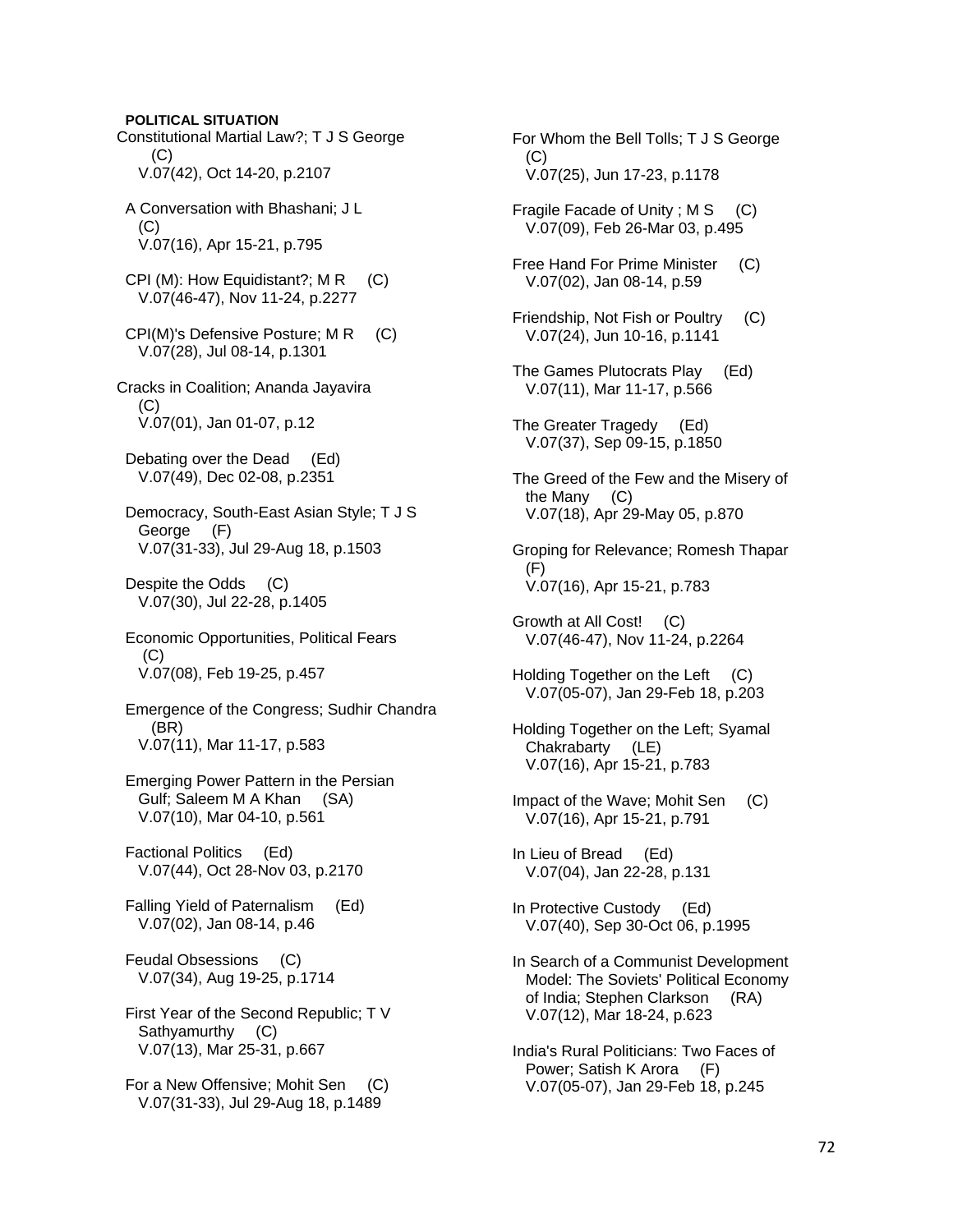**POLITICAL SITUATION**  India-Pakistan Detente?; Romesh Thapar  $(C)$  V.07(27), Jul 01-07, p.1261 An Indian Tragedy; Phiroze B Medhora (BR) V.07(51), Dec 16-22, p.2453 Industrial Conflict and Political Revolt; N R Sheth (BR) V.07(26), Jun 24-30, p.1226 Industrial Relations: Tighter Government Control (C) V.07(04), Jan 22-28, p.141 Infrastructural Linkages in Sri Lanka-India Relations; Urmila Phadnis  $(F)$  V.07(31-33), Jul 29-Aug 18, p.1493 Insuring Investments Abroad; Nachiketa (C) V.07(24), Jun 10-16, p.1138 The Irreconcilables ;  $MS$  (C) V.07(05-07), Jan 29-Feb 18, p.199 Jyoti Basu Goes West; Farrukh Dhondy (C) V.07(35), Aug 26-Sep 01, p.1780 Kam Barhao; Romesh Thapar (F) V.07(34), Aug 19-25, p.1702 Kamaraj's Return? (C) V.07(11), Mar 11-17, p.577 Kashmir Elections (Ed) V.07(38), Sep 16-22, p.1897 Kashmir: A Conspiracy of Silence; Ashok Rudra and T N Srinivasan (Ed) V.07(46-47), Nov 11-24, p.2258 Kerala Signals; Mohit Sen (C) V.07(19), May 06-12, p.916 Language Issue in Assam; Prabin Baishya (LE) V.07(51), Dec 16-22, p.2438 Let's Reorganise Our Minds; Romesh Thapar (F) V.07(36), Sep 02-08, p.1817

 Linkage Analysis of Indian Urban Politics; Rodney W Jones (SA) V.07(25), Jun 17-23, p.1195

 Lobbies to the Fore; Romesh Thapar (F) V.07(29), Jul 15-21, p.1344

 A Made to Order Election (C) V.07(13), Mar 25-31, p.663

 Making News; Nireekshak (F) V.07(15), Apr 08-14, p.742

 A Man for All Seasons (C) V.07(09), Feb 26-Mar 03, p.499

 Many Faces of Caste Politics; N K Singh (C) V.07(15), Apr 08-14, p.748

 Marx Plus Madison Avenue (C) V.07(16), Apr 15-21, p.796

 McGovern and the American Left; Gail Omvedt (C) V.07(35), Aug 26-Sep 01, p.1778

 Meaning of Peronism (C) V.07(50), Dec 09-15, p.2406

 Midway to Anywhere (Ed) V.07(16), Apr 15-21, p.778

 Mixed Verdict in the North (C) V.07(13), Mar 25-31, p.661

 Mounting Impatience; Romesh Thapar (C) V.07(13), Mar 25-31, p.653

The Mulki Award and After; M R (C) V.07(50), Dec 09-15, p.2404

Mulki or Andhra?; Mohit Sen (C) V.07(46-47), Nov 11-24, p.2273

 Musings before Murree (Contributed) (C) V.07(18), Apr 29-May 05, p.871

 New Approach to Aid (C) V.07(08), Feb 19-25, p.446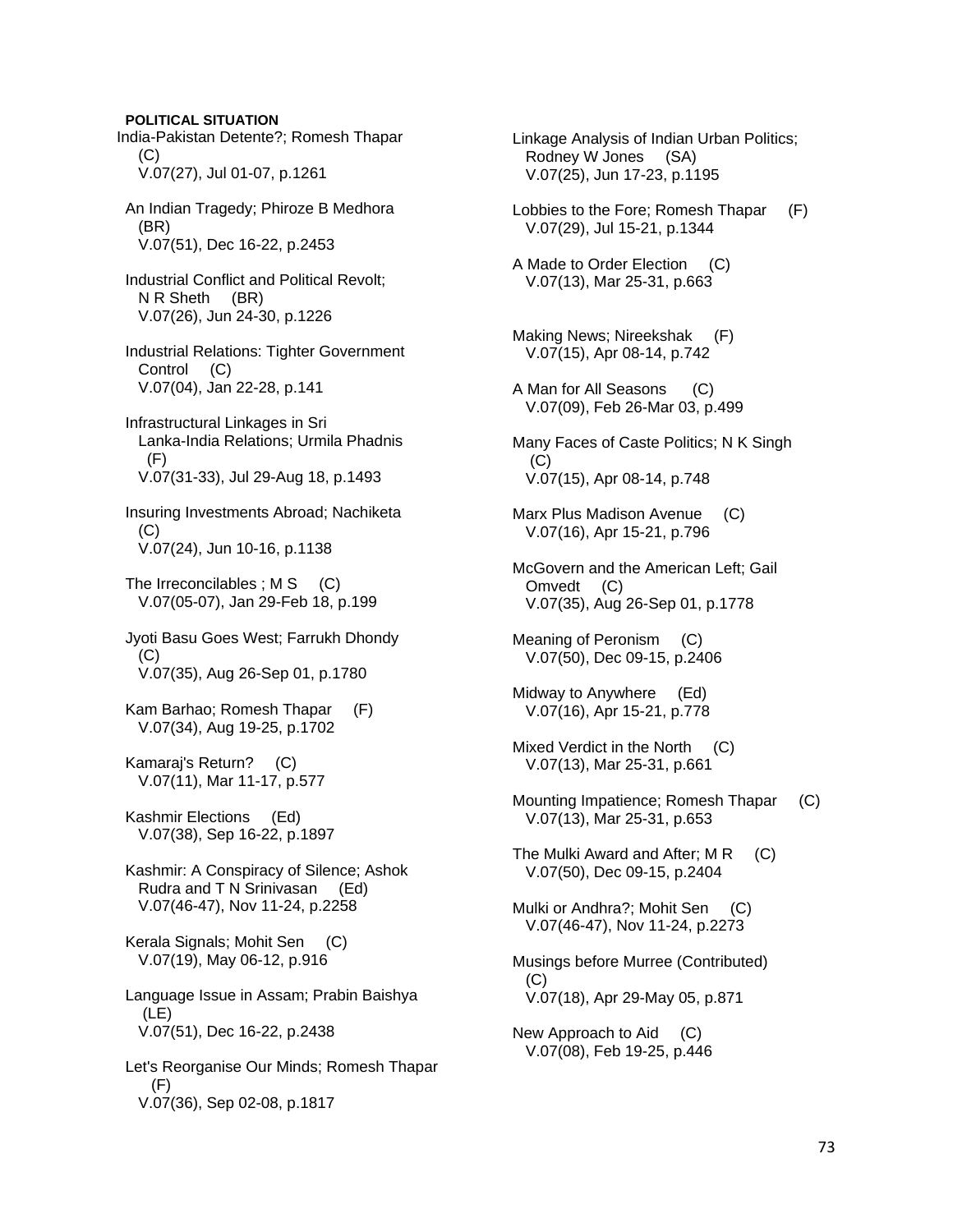**POLITICAL SITUATION** 

New Deal in US Politics?; J V Deshpande (C) V.07(30), Jul 22-28, p.1406

 A New Kind of Steeling (C) V.07(48), Nov 25-Dec 01, p.2331

 New Pressures, New Lobbies (C) V.07(45), Nov 04-10, p.2225

 No One to Talk to ; Farrukh Dhondy (C) V.07(04), Jan 22-28, p.153

 Not Ethics but Pragmatism (Ed) V.07(46-47), Nov 11-24, p.2256

 Not Quite a New Era (C) V.07(16), Apr 15-21, p.790

Not to Be Deserted (C) V.07(05-07), Jan 29-Feb 18, p.193

 Old Men in New Bottles; Susheela Subrahmanya (C) V.07(03), Jan 15-21, p.101

 The Ostvertrage; Aswini K Ray (C) V.07(14), Apr 01-07, p.699

 Part of Larger Political Plan; Janardan Thakur (C) V.07(39), Sep 23-29, p.1964

Peace or War?; Romesh Thapar (F) V.07(01), Jan 01-07, p.6

 The Personnel Front ; Romesh Thapar  $(F)$ V.07(04), Jan 22-28, p.135

 Playing the Game (Ed) V.07(50), Dec 09-15, p.2390

 Political Economy of Garibi Hatao; Rajni Kothari (F) V.07(31-33), Jul 29-Aug 18, p.1541

 Political Realignment (C) V.07(51), Dec 16-22, p.2447

 Political Reconstruction of Bangladesh: Reflections on Building a New State in the Seventies; Rajni Kothari (SA) V.07(18), Apr 29-May 05, p.882

 Political Response to the 1966 Devaluation-I; Jagdish Bhagwati, K Sundaram and T N Srinivasan (SA) V.07(36), Sep 02-08, p.1835 Political Response to the 1966 Devaluation: II: Politicians and Parties; K Sundaram (SA) V.07(37), Sep 09-15, p.1883 Political Response to the 1966 Devaluation: III: The Press, Business Groups and Economists; K Sundaram (SA) V.07(38), Sep 16-22, p.1929 Political Underpinning for Economic Policies (C) V.07(10), Mar 04-10, p.534 The Politicians' Election (Ed) V.07(10), Mar 04-10, p.525 Politics and Bias; Andre Gunder Frank (BR) V.07(38), Sep 16-22, p.1917 The Polluting Leaf (Ed) V.07(43), Oct 21-27, p.2133 Post-Election Patterns (Ed) V.07(28), Jul 08-14, p.1290 The Prevailing Mood; Romesh Thapar (F) V.07(51), Dec 16-22, p.2440 Problems Crowd In; Romesh Thapar (F) V.07(11), Mar 11-17, p.572 Profile of a Party: PPP in Pakistan; Mohammed Ayoob (F) V.07(05-07), Jan 29-Feb 18, p.215 A Purposeful Conference; Harish Chandola (C) V.07(35), Aug 26-Sep 01, p.1776 The Rashtriya Swayamsevak Sangh: II: Who Represents the Hindus; Walter Andersen (SA) V.07(12), Mar 18-24, p.633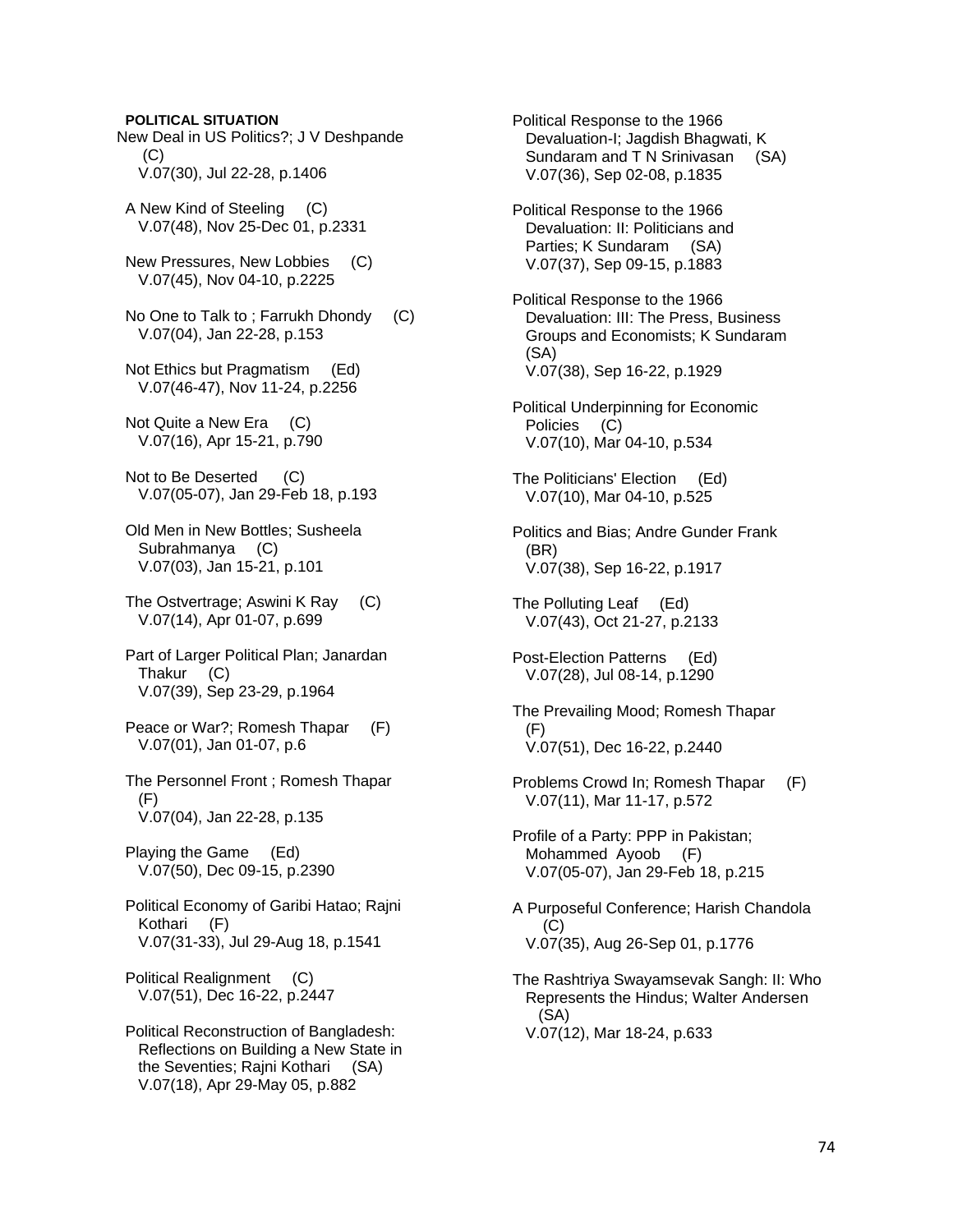### **POLITICAL SITUATION**

- The Rashtriya Swayamsevak Sangh: III: Participation in Politics; Walter Andersen (SA) V.07(13), Mar 25-31, p.673
- The Rashtriya Swayamsevak Sangh: IV: Jan Sangh and Other Organisations; Walter Andersen (SA) V.07(14), Apr 01-07, p.724

 Restoring Perspectives; Romesh Thapar (F) V.07(50), Dec 09-15, p.2395

- Return of the Congress (C) V.07(27), Jul 01-07, p.1266
- Return to Communal Politics? (C) V.07(46-47), Nov 11-24, p.2274
- Rising Tempo of Faction Fights (C) V.07(48), Nov 25-Dec 01, p.2319
- The Ruling Party; Romesh Thapar (F) V.07(53), Dec 30-Jan 05, p.2511
- Salesgirl's Sojourn; Harish Chandola (C) V.07(12), Mar 18-24, p.618
- The Same Old Congress (C) V.07(09), Feb 26-Mar 03, p.498
- Sharpening Deterioration; Romesh Thapar (F) V.07(38), Sep 16-22, p.1902
- Sharpening the Style (Ed) V.07(04), Jan 22-28, p.129
- Showdown in Andhra; Mohit Sen (C) V.07(52), Dec 23-29, p.2487
- Simla and the Prospects for Peace; J A Naik (C) V.07(30), Jul 22-28, p.1403
- Snakes and Ladders Again; Romesh Thapar (F) V.07(17), Apr 22-28, p.825
- Social and Economic Compulsions behind Communalism: A Case Study; Ratna Dutta (F) V.07(05-07), Jan 29-Feb 18, p.255

 Social Background of the Indian Cabinet; Satish K Arora (F) V.07(31-33), Jul 29-Aug 18, p.1523 Social Democrats on Home Ground; Aswini K Ray (C) V.07(09), Feb 26-Mar 03, p.506 Socialist Thought in India; Srinivasan (BR) V.07(11), Mar 11-17, p.583 Something Cooking?; Romesh Thapar (F) V.07(52), Dec 23-29, p.2475 South Asian Portents (Ed) V.07(31-33), Jul 29-Aug 18, p.1454 Stability: A Remote Prospect (C) V.07(11), Mar 11-17, p.574 Stable Because Weak (C) V.07(08), Feb 19-25, p.455 State Building in the Third World: Alternative Strategies; Rajni Kothari (F) V.07(05-07), Jan 29-Feb 18, p.233 Status Quo Stabilised (C) V.07(03), Jan 15-21, p.100 Still down Under (Ed) V.07(50), Dec 09-15, p.2393 Still the Best Indian (C) V.07(13), Mar 25-31, p.660 Surface Signs; Romesh Thapar (F) V.07(49), Dec 02-08, p.2355 Tackling the Sludge and Slush of Centuries; Rajendra K Aneja (C) V.07(37), Sep 09-15, p.1867 Taking Stock; Mohit Sen (C) V.07(08), Feb 19-25, p.453 Tamil Nadu Tantrums; Mohit Sen (C) V.07(43), Oct 21-27, p.2143

 Tamil Nadu's Turbulence; Mohit Sen (C) V.07(48), Nov 25-Dec 01, p.2327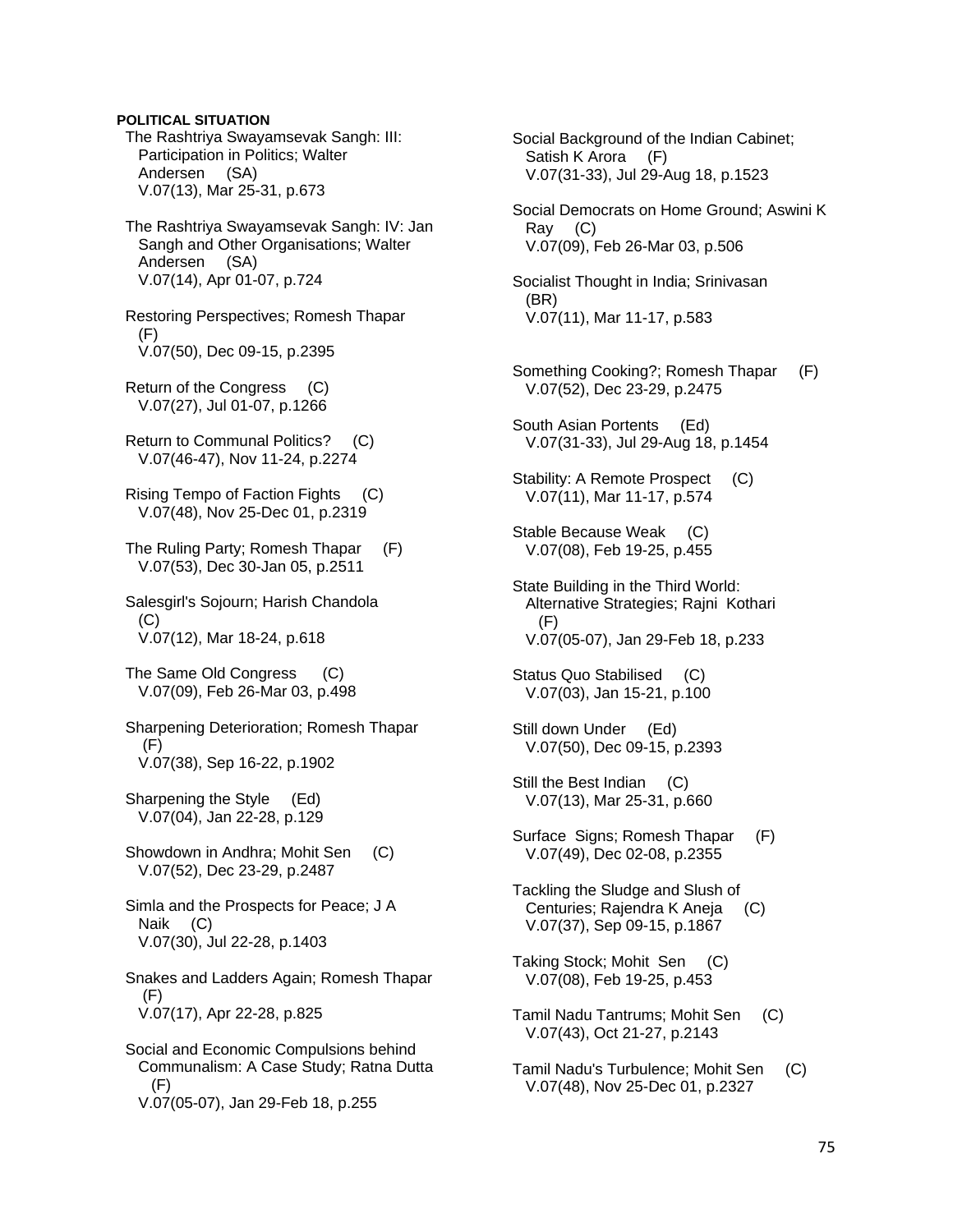Taming the Army in Pakistan; Dhananjoy (P) V.07(11), Mar 11-17, p.582 Time to Shore up... (C) V.07(45), Nov 04-10, p.2227 Tito's New Troubles; K Krishna Moorthy (C) V.07(01), Jan 01-07, p.13 To Forestall Enactment (C) V.07(31-33), Jul 29-Aug 18, p.1491 To Set the House in Order? (C) V.07(35), Aug 26-Sep 01, p.1775 Towards a Credible Maoism?; M R (C) V.07(14), Apr 01-07, p.695 Tremors in Andhra; Mohit Sen (C) V.07(40), Sep 30-Oct 06, p.2008 Trot-Bits; Tirril Harries (BR) V.07(16), Apr 15-21, p.802 Turning Asia Upside Down ; T J S George  $(C)$  V.07(09), Feb 26-Mar 03, p.501 Ugandan Politics: Convoluted Movement from Tribe to Nation; T V Sathyamurthy (SA) V.07(42), Oct 14-20, p.2122 Untoppled Statues (C) V.07(18), Apr 29-May 05, p.869 Unused Fund of Goodwill; Harish Chandola  $(C)$  V.07(40), Sep 30-Oct 06, p.2015 Very: Little Has Changed (C) V.07(08), Feb 19-25, p.452 Vietnamese Imponderables (Ed) V.07(43), Oct 21-27, p.2129 A Week That Did Not Quite Change the World; G P Deshpande (C) V.07(10), Mar 04-10, p.532 What the Centre Wanted (Ed) V.07(12), Mar 18-24, p.603

**POLITICAL SITUATION** 

 What the Elections Told; Dagmar Bernstorff (C) V.07(51), Dec 16-22, p.2451 Where Duty Lies; S M Ali (C) V.07(09), Feb 26-Mar 03, p.503 Who Won in West Bengal (P) V.07(14), Apr 01-07, p.691 Who Won in West Bengal; Mohit Sen (LE) V.07(35), Aug 26-Sep 01, p.1763 Who Won on West Bengal?; Lajpat Rai (LE) V.07(37), Sep 09-15, p.1855 **POLITICAL VIOLENCE**  The New and the Old Left; Aswini K Ray  $(C)$  V.07(28), Jul 08-14, p.1308 New Crusades (C) V.07(18), Apr 29-May 05, p.869 New Pressures, New Lobbies (C) V.07(45), Nov 04-10, p.2225 Spare the Rod...; Nireekshak (F) V.07(26), Jun 24-30, p.1225 **POLITICS AND EDUCATION**  Education and Inequality: An Essay in Political Sociology; Satish Saberwal  $(F)$  V.07(05-07), Jan 29-Feb 18, p.409 The Educational Whirlpool (C) V.07(41), Oct 07-13, p.2055 **POLITICS AND RELIGION**  Religion in Politics: A Comment; Imtiaz Ahemad (SA) V.07(02), Jan 08-14, p.81 **POLLUTION**  Development and Environment (C) V.07(25), Jun 17-23, p.1172 Pollution, New Bombay and All That (C) V.07(43), Oct 21-27, p.2139 Pollution, New Bombay and All That; Vishwas Joshi (LE) V.07(46-47), Nov 11-24, p.2263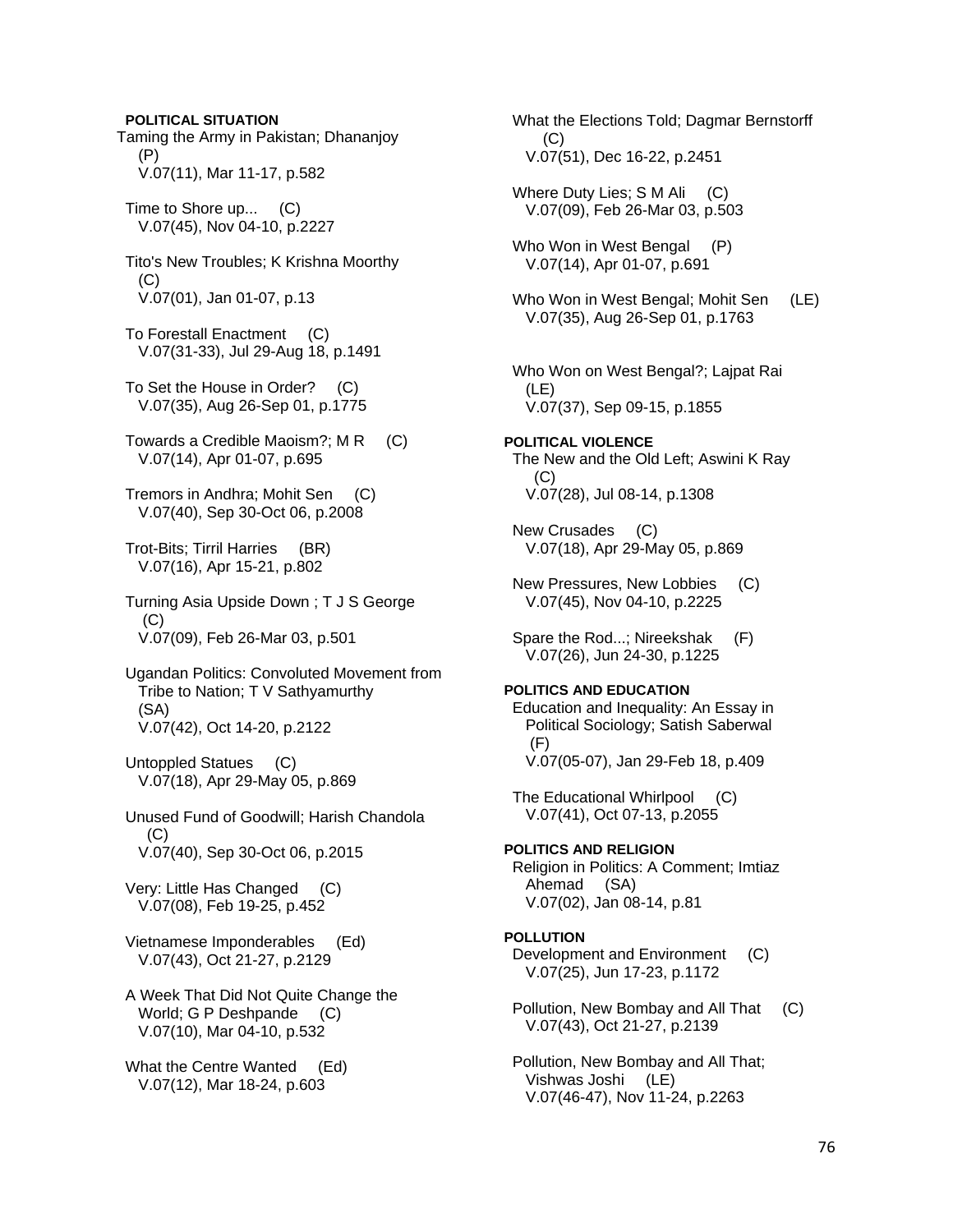**POLLUTION**  The Small Car: A Waste of Resources; K S Karnik (P) V.07(08), Feb 19-25, p.445

**POPULATION POLICY**  Family Size and Family Welfare; Atreyi Chatterjee (SA) V.07(43), Oct 21-27, p.2155

 Poverty and Population Growth; Jai Nimbkar (BR) V.07(50), Dec 09-15, p.2413

**POPULATION POLICY**  Prospects of Controlling Population in India; D Banerji (SA) V.07(41), Oct 07-13, p.2067

# **POVERTY**

 Approach to Fifth Plan; D Ghosh (P) V.07(37), Sep 09-15, p.1859

 Approaches to Growth and Employment; M L Dantwala (SA) V.07(51), Dec 16-22, p.2457

 Extent of Hunger in India; Colin Clark (SA) V.07(40), Sep 30-Oct 06, p.2019

 The Garibi-Hatao Debate: An Obituary Notice (C) V.07(53), Dec 30-Jan 05, p.2517

 Indian Economic Growth: Constraints and Prospects; Ranjit K Sau (F) V.07(05-07), Jan 29-Feb 18, p.361

 Is There an Alternative to Radical Land Ceiling?; G Parthasarathy and K S Raju (SA) V.07(27), Jul 01-07, p.1282

 Political Economy of Garibi Hatao; Rajni Kothari (F) V.07(31-33), Jul 29-Aug 18, p.1541

 Poverty and Population Growth; Jai Nimbkar (BR) V.07(50), Dec 09-15, p.2413

 Seasonal Variations in Unemployment and Wage Rate: Implications for Rural::Works Programme; S V Sethuraman (SA) V.07(24), Jun 10-16, p.1149

**POWER INDUSTRY**  Areas of Darkness (Ed) V.07(20), May 13-19, p.954

 Crisis as Usual (C) V.07(16), Apr 15-21, p.788

From One Power Crisis to Another (C) V.07(04), Jan 22-28, p.144

 From the Power Base (Ed) V.07(15), Apr 08-14, p.738

 Fuel Policy for Power Generation; Sanat Mehta (C) V.07(12), Mar 18-24, p.614

 No Easy Escape (Ed) V.07(44), Oct 28-Nov 03, p.2169

 Patratu Debacle; N K Singh (Ed) V.07(22), May 27-Jun 02, p.1044

 Short on Many Counts (Ed) V.07(49), Dec 02-08, p.2354

 Shortage Amidst Plenty (Ed) V.07(08), Feb 19-25, p.440

 Towards a New Equilibrium in Asia; K R Narayanan (F) V.07(05-07), Jan 29-Feb 18, p.219

# **POWER POLICY**

 No Easy Escape (Ed) V.07(44), Oct 28-Nov 03, p.2169

# **PRECIOUS METALS**  Rush (Ed)

V.07(21), May 20-26, p.1004

### **PRESS**

 The Apprentices Revolt; Farrukh Dhondy  $(C)$ V.07(28), Jul 08-14, p.1309

 Barred from Murree; Nireekshak (F) V.07(19), May 06-12, p.923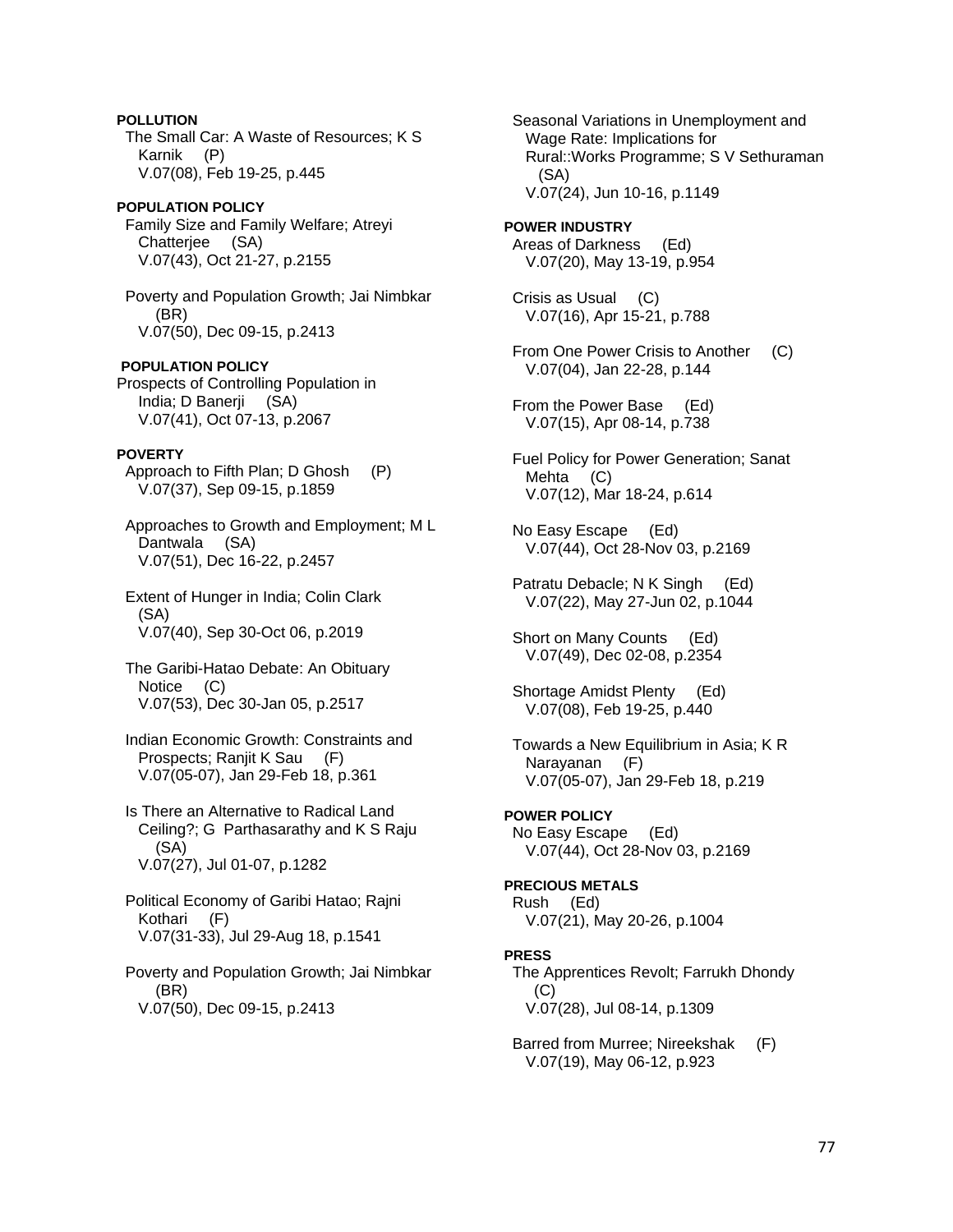## **PRESS**

Behave, or Else...; Nireekshak (F) V.07(25), Jun 17-23, p.1179 Behave, or Else...; M G Ramakrishnan (LE) V.07(35), Aug 26-Sep 01, p.1764 Bread or Circuses? (P) V.07(29), Jul 15-21, p.1353 Early Death; Nireekshak (F) V.07(30), Jul 22-28, p.1396 Era of Trade Unionism; Nireekshak (F) V.07(18), Apr 29-May 05, p.875 Freedom in Action (Ed) V.07(03), Jan 15-21, p.91 From the Enemy Camp; Nireekshak (F) V.07(23), Jun 03-09, p.1113 Government Pressures; Nireekshak (F) V.07(37), Sep 09-15, p.1873 Inevitable Slide-Back...; Nireekshak (F) V.07(39), Sep 23-29, p.1953 Little Investigation, Loud Comment; Nireekshak (F) V.07(21), May 20-26, p.1015 New Expertise; Nireekshak (F) V.07(01), Jan 01-07, p.17 No Eye for Pictures; Nireekshak (F) V.07(20), May 13-19, p.973 Not so Secret; Nireekshak (F) V.07(43), Oct 21-27, p.2148 Of Editors: Petulant and Proud; Nireekshak (LE) V.07(41), Oct 07-13, p.2048 On Foreigners of All Kinds; Nireekshak (F) V.07(40), Sep 30-Oct 06, p.2000 Playing the Game (Ed) V.07(50), Dec 09-15, p.2390 Political Response to the 1966 Devaluation: III: The Press, Business

 (SA) V.07(38), Sep 16-22, p.1929 Press Freedom for the Few?; Nireekshak (F) V.07(38), Sep 16-22, p.1907 Prime Ministerial Pep-Talk; Nireekshak (C) V.07(22), May 27-Jun 02, p.1055 Raid on Newspaper; Niren Ghosh (LE) V.07(51), Dec 16-22, p.2439 A Range of Vested Interests; Nireekshak (F) V.07(16), Apr 15-21, p.800 Sole Agents Have Their Uses (Ed) V.07(23), Jun 03-09, p.1100 Sorry, No Deal; Nireekshak (F) V.07(28), Jul 08-14, p.1296 Spare the Rod...; Nireekshak (F) V.07(26), Jun 24-30, p.1225 Strained Relations ; Nireekshak (F) V.07(04), Jan 22-28, p.155 Their Finest Hour; Nireekshak (F) V.07(48), Nov 25-Dec 01, p.2313 Usually Timid, Occasionally Tenacious; Nireekshak (F) V.07(17), Apr 22-28, p.833 Victors Can Be Generous...; Nireekshak (F) V.07(02), Jan 08-14, p.64 What Is Sauce for the Goose...; Nireekshak (F) V.07(45), Nov 04-10, p.2216 With an Eye to Headlines; Nireekshak (F) V.07(24), Jun 10-16, p.1144 **PRESS FREEDOM**  Freedom in Action (Ed) V.07(03), Jan 15-21, p.91

Groups and Economists; K Sundaram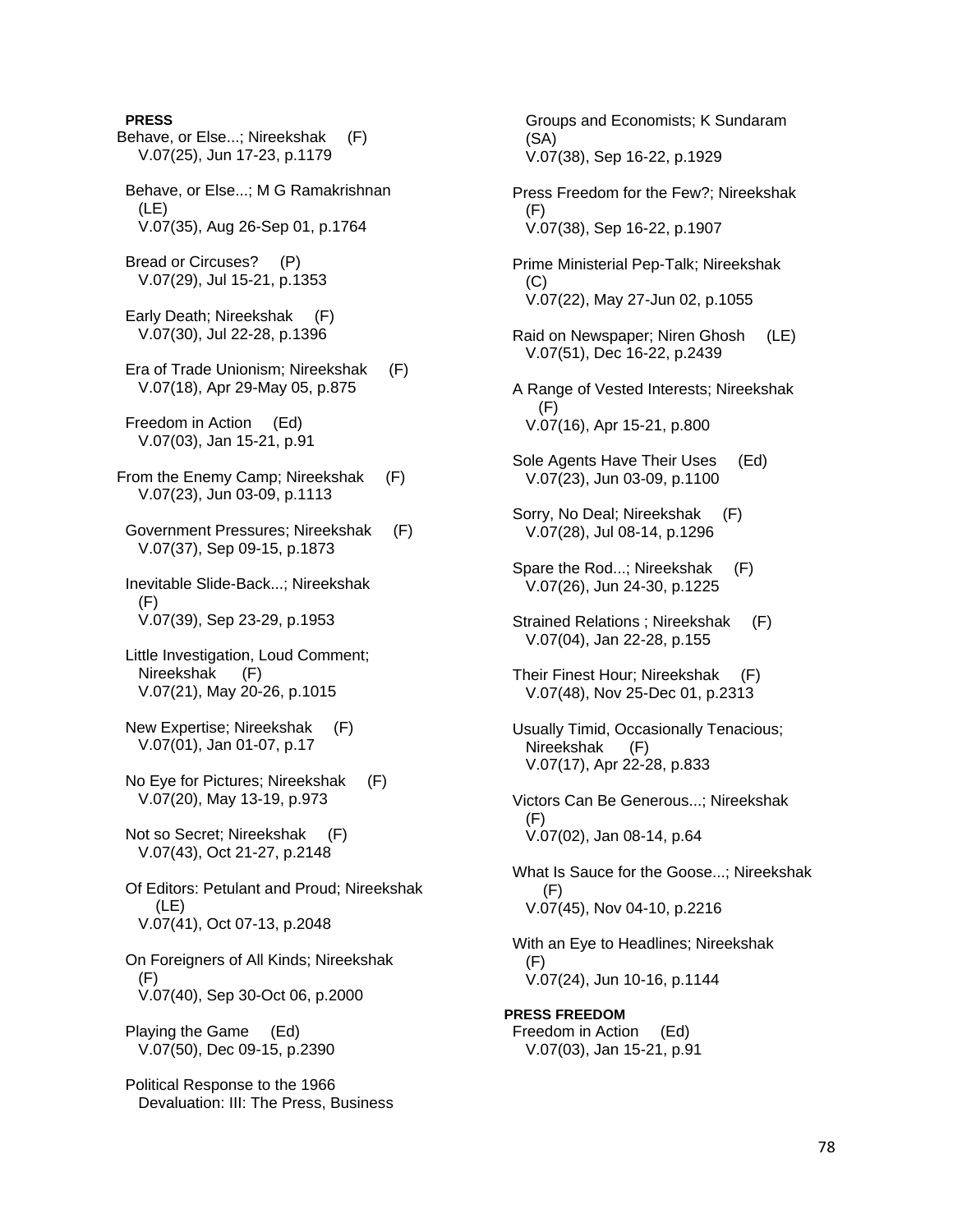**PRICE CONTROL**  More Scope for Price Cutting (C) V.07(10), Mar 04-10, p.528

# **PRICES**

 Anomalies in Drug Prices and Quality Control; P S Agarwal, P K Ramachandran and B V Rangarao (SA) V.07(46-47), Nov 11-24, p.2285

 Drifting Again (Ed) V.07(27), Jul 01-07, p.1249

 Irrelevant Trivia (Ed) V.07(46-47), Nov 11-24, p.2253

 Price Information Associated with Principal Distributions of National Income; M Mukherjee (SA) V.07(10), Mar 04-10, p.547

#### **PRIVATE INVESTMENT**

 Unconvincing Alibi (Ed) V.07(14), Apr 01-07, p.686

**PRIVATE SECTOR**  Adapted to Private Ends (C) V.07(29), Jul 15-21, p.1350

 Disease of Giganticism; H T Parekh (LE) V.07(42), Oct 14-20, p.2096

 Dissecting the Joint Sector; A N Oza (C) V.07(44), Oct 28-Nov 03, p.2178

 Joint Sector: Guidelines for Policy; Samuel Paul, S K Bhattacharyya and S C Kuchhal (SA) V.07(50), Dec 09-15, p.2415

 Making Corporate Reporting Practices More Communicative; Tilak Shankar (RA) V.07(48), Nov 25-Dec 01, p.M164

 Private Uses of Public Sector (Ed) V.07(37), Sep 09-15, p.1852

 Public Funds, Private ControlPublic Funds, Private Control (Ed) V.07(37), Sep 09-15, p.1850

#### **PRODUCTIVITY**

 Counting Chicken (Ed) V.07(23), Jun 03-09, p.1101  Free and Sweet Play? (Ed) V.07(14), Apr 01-07, p.688

 From the Power Base (Ed) V.07(15), Apr 08-14, p.738

 Is There a Plan? (Ed) V.07(15), Apr 08-14, p.734

 Kam Barhao; Romesh Thapar (F) V.07(34), Aug 19-25, p.1702

 New Economics; Ranjit K Sau (F) V.07(31-33), Jul 29-Aug 18, p.1571

 No Case for Subsidy (Ed) V.07(28), Jul 08-14, p.1291

 Not Short of Demand (Ed) V.07(24), Jun 10-16, p.1133

 The Pharmaceutical Industry in India; P K Ramachandran and B V Rangarao (RA) V.07(09), Feb 26-Mar 03, p.M27

 Poor, Poorer, Poorest; Nachiketa (C) V.07(17), Apr 22-28, p.827

 Regional Differences in Profitability and Growth: A Comparison between Gujarat and Maharashtra Firms; K K Subrahmanian and T S Papola (SA) V.07(16), Apr 15-21, p.811

 Spread Effects of Amul; N S Jodha (BR) V.07(15), Apr 08-14, p.756

### **PROHIBITION**

 Rumpus over Prohibition (C) V.07(26), Jun 24-30, p.1221

#### **PUBLIC DEBT**

 Shades of Sin (Ed) V.07(35), Aug 26-Sep 01, p.1759

**PUBLIC FINANCE** 

 Public Funds, Private ControlPublic Funds, Private Control (Ed) V.07(37), Sep 09-15, p.1850

### **PUBLIC SECTOR ENTERPRISES**

 Adapted to Private Ends (C) V.07(29), Jul 15-21, p.1350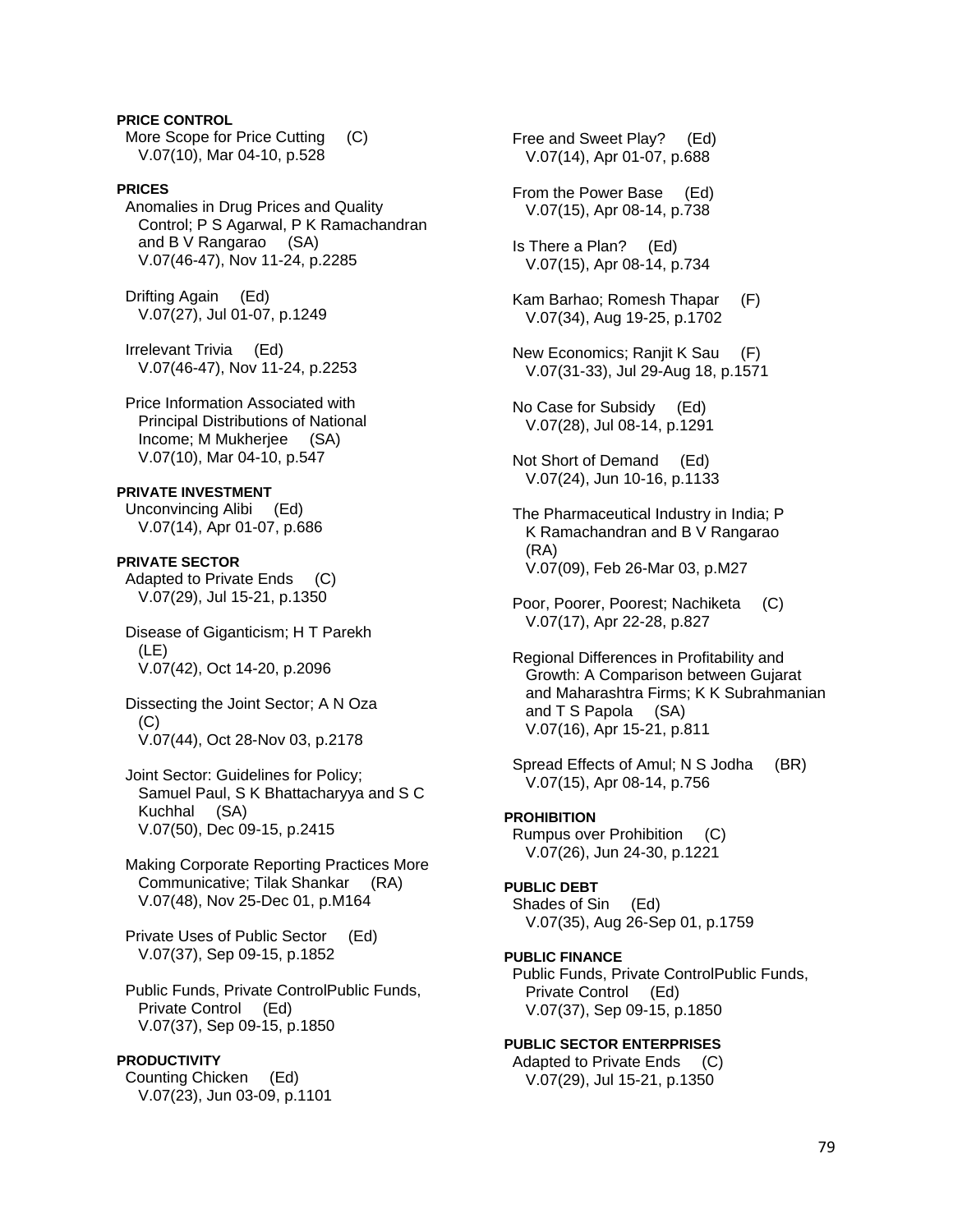Copper for Breakfast; Pareshnath Chatterjee and Magnus (LE) V.07(24), Jun 10-16, p.1135

 Debt Relief for Public Sector (C) V.07(18), Apr 29-May 05, p.867

 Disease of Giganticism; H T Parekh (LE) V.07(42), Oct 14-20, p.2096

 Fertiliser Corporation versus the Bureaucracy (C) V.07(39), Sep 23-29, p.1958

 Holding Companies for Government Enterprises: The Italian Experience; Philip Thomas (SA) V.07(24), Jun 10-16, p.1156

### **PUBLIC SECTOR ENTERPRISES**

Holding Company and the Public Sector: An Instrument of State Enterprise; Ajit Singh (SA) V.07(30), Jul 22-28, p.1415

 Like the Curate's Egg (Ed) V.07(30), Jul 22-28, p.1392

 New Dimension? (Ed) V.07(23), Jun 03-09, p.1098

 On Profit Maximisation in Public Enterprises in India; Ranjit K Sau (RA) V.07(22), May 27-Jun 02, p.M85

 Private Uses of Public Sector (Ed) V.07(37), Sep 09-15, p.1852

 Public Funds, Private ControlPublic Funds, Private Control (Ed) V.07(37), Sep 09-15, p.1850

 The Reason Why (Ed) V.07(30), Jul 22-28, p.1390

### **PUNJAB**

 The Best of Everything? (C) V.07(49), Dec 02-08, p.2363

 Tractors Will No Longer Carry (C) V.07(39), Sep 23-29, p.1961

**RACE RELATIONS** 

Equiracist Triangle (Ed)

V.07(39), Sep 23-29, p.1945

 Race and Class in Guyana; A Reader (LE) V.07(51), Dec 16-22, p.2439

 Where Race and Class Coincide; Harish Chandola (C) V.07(38), Sep 16-22, p.1914

 Who Are the Dispossessed of Uganda?; P T R (C) V.07(50), Dec 09-15, p.2407

**RAILWAY BUDGET**  More No-Cost Capital (Ed) V.07(13), Mar 25-31, p.647

 Stuck in Budgetary Mire (Ed) V.07(12), Mar 18-24, p.602

 Underground Railway for Bombay; S G Deshpande (SA) V.07(40), Sep 30-Oct 06, p.2027

### **RAILWAYS**

 Efficiency of Indian Railways; L G Rao (LE) V.07(53), Dec 30-Jan 05, p.2510

 In Wonderland (Ed) V.07(24), Jun 10-16, p.1131

 Prospects of Controlling Population in India; R K Saggar (SA) V.07(41), Oct 07-13, p.2074

# **RAJASTHAN**

 Delayed Take-Off in Rockphosphates; Magnus (C) V.07(08), Feb 19-25, p.448

 Rumpus over Prohibition (C) V.07(26), Jun 24-30, p.1221

 Selection of Congress Candidates: Rajasthan Assembly: Elections, 1972 ; H R Chaturvedi (SA) V.07(24), Jun 10-16, p.1158

 Tall Talk (Ed) V.07(36), Sep 02-08, p.1813

**RAW MATERIALS**  A Matter of Raw Materials? (C) V.07(08), Feb 19-25, p.441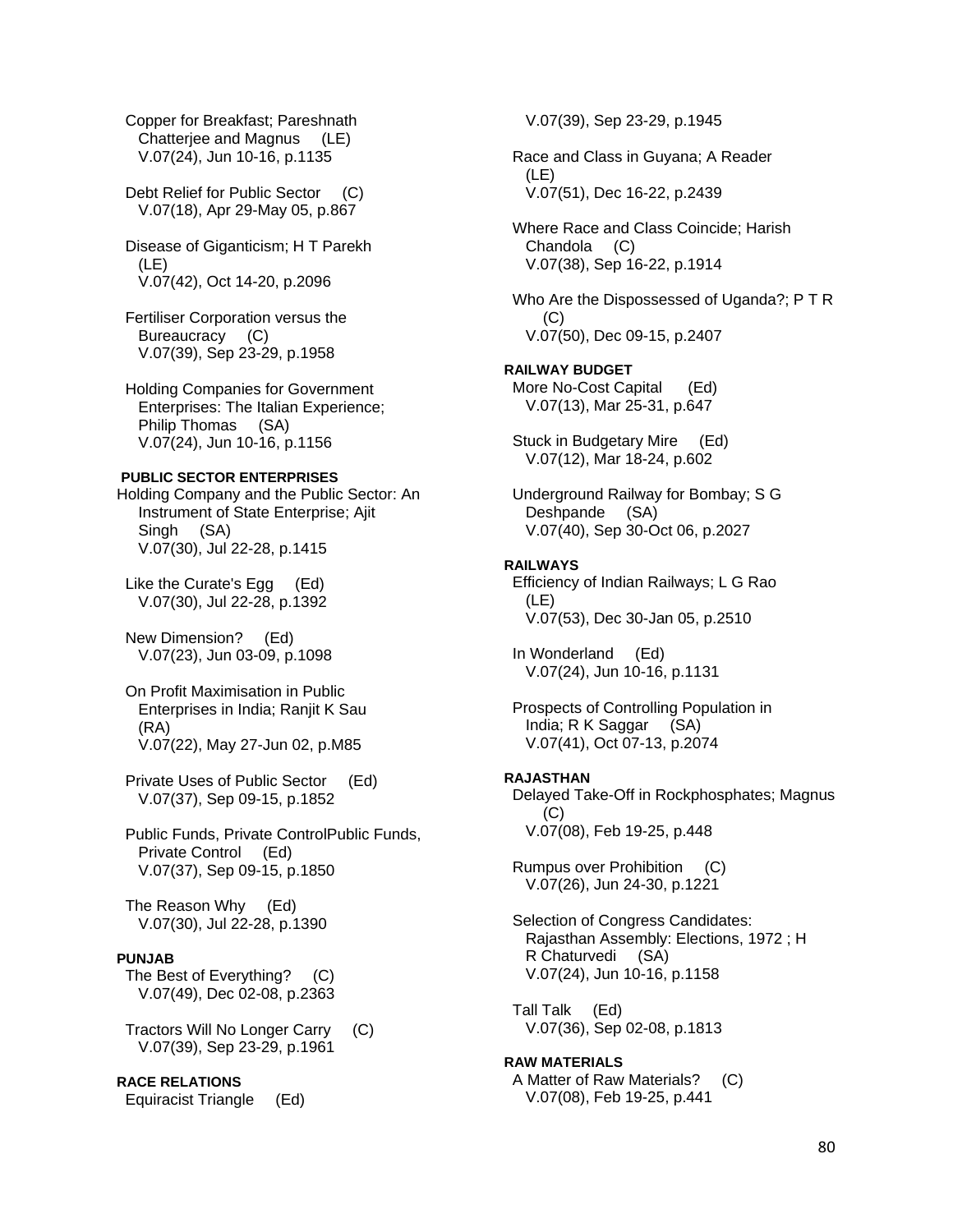# **RAW MATERIALS**

 Rearing to Industrialise (C) V.07(35), Aug 26-Sep 01, p.1771

#### **REFUGEES**

 Bangla Desh (Ed) V.07(03), Jan 15-21, p.89

### **RELIGION**

 The Rashtriya Swayamsevak Sangh-I: Early Concerns; Walter Andersen (SA) V.07(11), Mar 11-17, p.589

 Restructuring the Sub-Continent; Balraj Puri (LE) V.07(50), Dec 09-15, p.2394

 Restructuring the Subcontinent; Vivek Sagar Minociia (LE) V.07(45), Nov 04-10, p.2215

# **RENT CONTROL ACT**

 Rent Control and Low Income Housing; Abhijit Datta (SA) V.07(20), May 13-19, p.989

### **RESERVATION POLICY**

 The Reserved Constituency Cndidates and Consequences; Satish Saberwal (SA) V.07(02), Jan 08-14, p.71

# **REVOLUTION**

 How Not to Study a Revolution; M S Prabhakar (BR) V.07(53), Dec 30-Jan 05, p.2525

#### **RHODESIA**

 Total Dependence on Monopolies; Africanist (C) V.07(20), May 13-19, p.971

### **ROADS**

 Demand for Roads in Maharashtra: A Cross-Section Study; M V Nadkarni and A B Deogirikar (SA) V.07(51), Dec 16-22, p.2465

### **RUBBER AND RUBBER INDUSTRY**

 Exports Can Distract (C) V.07(04), Jan 22-28, p.133

 No Long-Term Policy (Ed) V.07(45), Nov 04-10, p.2212

 Tea and Rubber and Consciousness; Vinayak Purohit (C) V.07(15), Apr 08-14, p.750

### **RUPEE TRADE**

Devaluation by Default (C) V.07(51), Dec 16-22, p.2446

### **RURAL DEVELOPMENT**

 Growth of Small Town in Gujarat; K B Suri (SA) V.07(02), Jan 08-14, p.67

 Seeing-Eye Dog; S V Borkar (LE) V.07(39), Sep 23-29, p.1955

 Welfare Programmes for Scheduled Castes: Content and Administration; S N Dubey and Usha Mathur (SA) V.07(04), Jan 22-28, p.165

### **RURAL LABOUR AND EMPLOYMENT**

 Employment and Income in Rural India; H Pradhan Prasad (SA) V.07(18), Apr 29-May 05, p.885

### **RURAL MARKETING**

 Seeing-Eye Dog; S V Borkar (LE) V.07(39), Sep 23-29, p.1955

#### **RUSSIA**

 Soviet Maritime Power; S Krishnappa (BR) V.07(49), Dec 02-08, p.2367

#### **SAIGON**

 Report from the Battlefront; Harish Chandola (C) V.07(22), May 27-Jun 02, p.1054

### **SCHEDULED CASTES AND TRIBES**

 Education for Equality: Case of Scheduled Castes; Suma Chitnis (F) V.07(31-33), Jul 29-Aug 18, p.1675

 Welfare Programmes for Scheduled Castes: Content and Administration; S N Dubey and Usha Mathur (SA) V.07(04), Jan 22-28, p.165

### **SCHOOL EDUCATION**

 Financing of School Education; H N Pandit (F) V.07(31-33), Jul 29-Aug 18, p.1653

 Primary Education: Participation and Wastage; A R Kamat (BR) V.07(18), Apr 29-May 05, p.877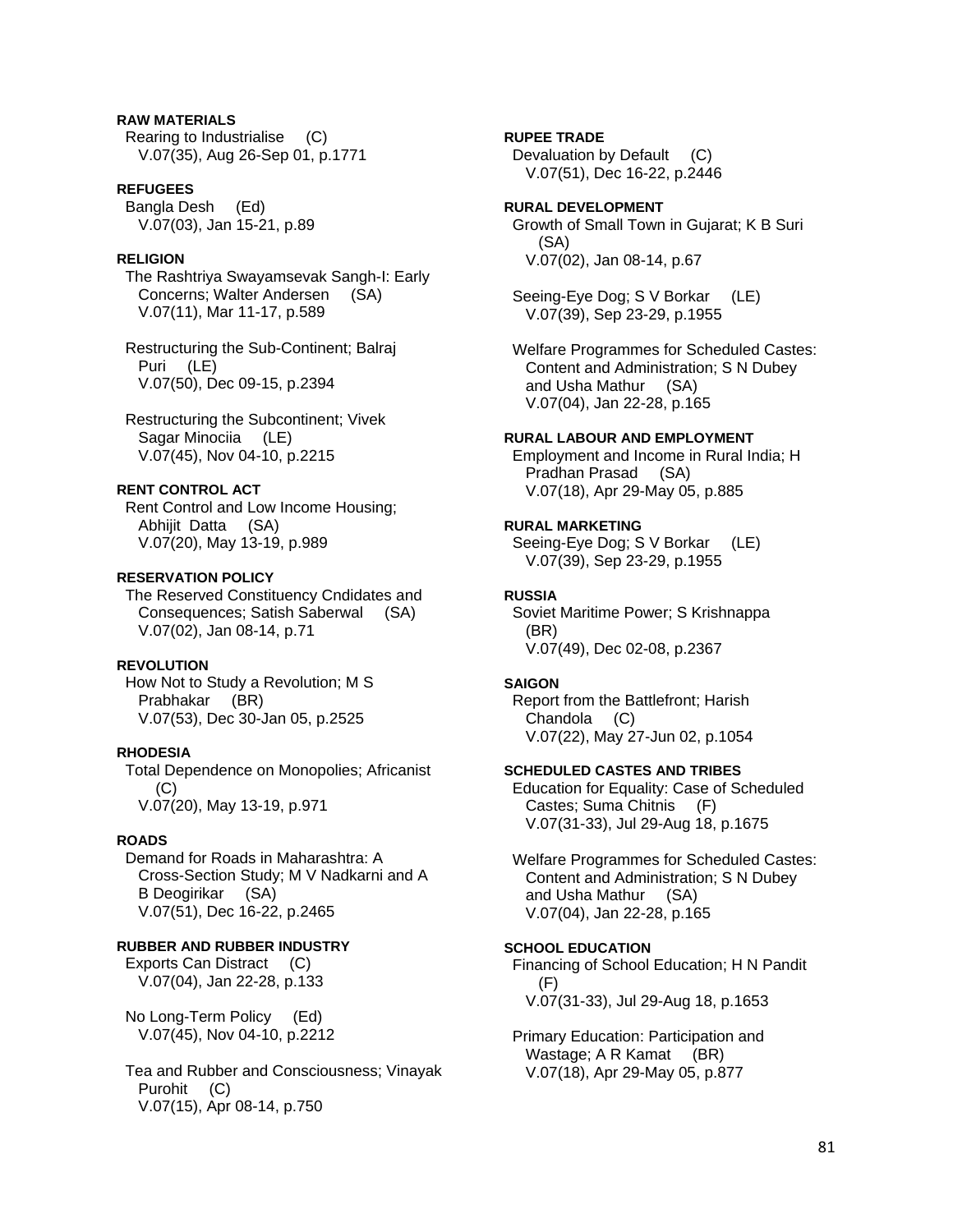# **SCHOOL EDUCATION**

Towards a More Work-Oriented Schooling (F)

V.07(31-33), Jul 29-Aug 18, p.1667

# **SCIENCE AND TECHNOLOGY**

 Scientific and Technical Education; R D Deshpande (F) V.07(31-33), Jul 29-Aug 18, p.1661

 Scince, the Fettered Giant: Can We Free It?; K R Bhattacharya (SA) V.07(36), Sep 02-08, p.1837

### **SCIENTIFIC RESEARCH**

 Import Substitution-Of What? (Ed) V.07(04), Jan 22-28, p.130

### **SCIENTIFIC RESEARCH**

Tarapur's Troubles; Dipak B R Chaudhuri (C) V.07(10), Mar 04-10, p.535

### **SECULARISM**

 Aiding Communalism (Ed) V.07(04), Jan 22-28, p.132

#### **SECURITIES**

 Eurocentric Security by Omission (BR) V.07(21), May 20-26, p.1023

### **SEEDS POLICY**

 New Seed Varieties and the Small Farm; M Schluter and John W Mellor (RA) V.07(13), Mar 25-31, p.A31

#### **SHIPPING INDUSTRY**

 Credit for Shipping in India (RA) V.07(40), Sep 30-Oct 06, p.A112

Fillin the Shipping Vaccum (C) V.07(03), Jan 15-21, p.92

- Interest Rates Policy Relaxed (C) V.07(01), Jan 01-07, p.5
- Magic of Development Rebate (Ed) V.07(42), Oct 14-20, p.2092
- A Share for Bangladesh (C) V.07(09), Feb 26-Mar 03, p.488

 Teja: Scapegoat or Deterrent?; N K Singh  $(C)$ V.07(50), Dec 09-15, p.2405

### **SILK INDUSTRY**

 Multi-Point Filings (C) V.07(03), Jan 15-21, p.94

# **SIMLA**

 Simla and the Prospects for Peace; J A Naik (C) V.07(30), Jul 22-28, p.1403

#### **SINGAPORE**

 Bangladesh's First Contacts with South-East Asia; Harish Chandola (C) V.07(26), Jun 24-30, p.1224

 Casting Bread on Malacca Waters; Harish Chandola (C) V.07(17), Apr 22-28, p.831

 Japanese Activity in East Asia; Harish Chandola (C) V.07(44), Oct 28-Nov 03, p.2189

 Salesgirl's Sojourn; Harish Chandola (C) V.07(12), Mar 18-24, p.618

 Selling the Concorde; Harish Chandola (C) V.07(27), Jul 01-07, p.1268

#### **SMALL-SCALE INDUSTRIES**

 The Entrepreneur, Technician and Manager in Small-Scale Units; H N Pathak (RA) V.07(48), Nov 25-Dec 01, p.M179

# **SOCIAL CHANGE**  Marx, Weber and India Today; Asok Sen

 (F) V.07(05-07), Jan 29-Feb 18, p.307

 Modern Indian Historiography; M N Srinivas (LE) V.07(15), Apr 08-14, p.739

 Rehash of Old Ideas; Pratap C Aggarwal (BR) V.07(02), Jan 08-14, p.65

### **SOCIAL CONDITIONS**

 Social Background of Bangla Desh; Ramkrishna Mukherjee (F) V.07(05-07), Jan 29-Feb 18, p.265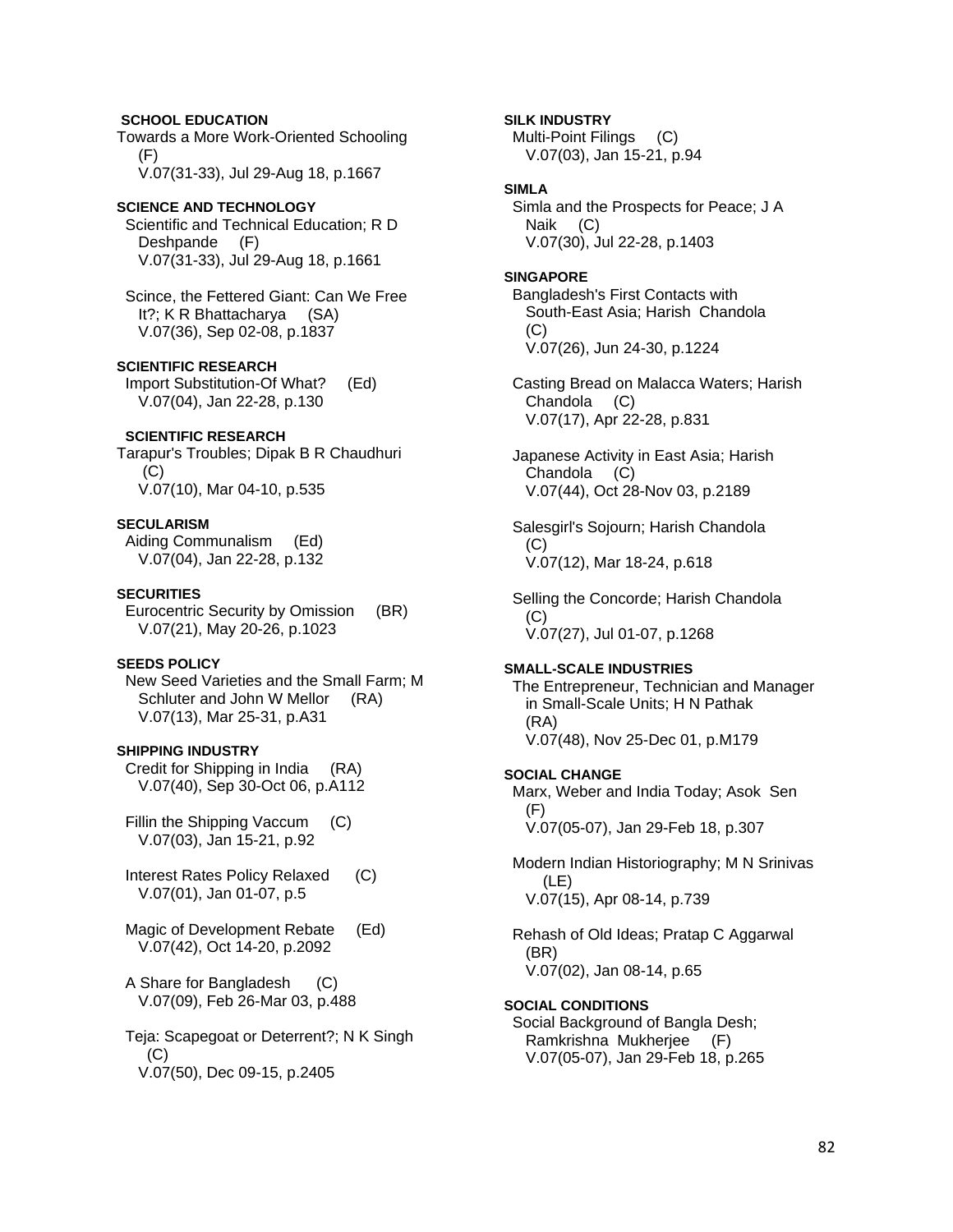**SOCIAL JUSTICE**  The Reluctant Critic (C) V.07(40), Sep 30-Oct 06, p.2006

### **SOCIAL SCIENCES**

 Blush-On Socialism and Pliant Priorities (F) V.07(05-07), Jan 29-Feb 18, p.209

 Festivals and Social Relations in a Mysore Village; Suzanne Hanchett (F) V.07(31-33), Jul 29-Aug 18, p.1517

 Flashes about Our Innards (BR) V.07(02), Jan 08-14, p.66

 Social Sciences and Organisation; R S Ganapathy (BR) V.07(01), Jan 01-07, p.18

#### **SOCIAL SCIENCES**

The Tribulations of Fieldwork; Andre Beteille (F) V.07(31-33), Jul 29-Aug 18, p.1509

#### **SOCIAL STRATIFICATION**

Who are the Gujars?; Balraj Puri (C) V.07(02), Jan 08-14, p.60

### **SOCIAL SURVEYS**

 Festivals and Social Relations in a Mysore Village; Suzanne Hanchett (F) V.07(31-33), Jul 29-Aug 18, p.1517

 Flashes about Our Innards (BR) V.07(02), Jan 08-14, p.66

 Not an Isolate; Ardhendu Bhattacharya (BR) V.07(42), Oct 14-20, p.2110

#### **SOCIAL WELFARE**

 Building Social Welfare Organisations: Outlines of a Model; S N Dubey (RA) V.07(35), Aug 26-Sep 01, p.M107

# **SOCIALISM**

 DIR for Socialism (Ed) V.07(53), Dec 30-Jan 05, p.2506

 Economics vs Politics; Romesh Thapar (F)

V.07(35), Aug 26-Sep 01, p.1763

 Next Steps on the Socialist Path; V M Dandekar (F) V.07(31-33), Jul 29-Aug 18, p.1553

 Obstacles to Socialism; T V Sathyamurthy  $(C)$ V.07(08), Feb 19-25, p.459

 Peaceful Transition to Socialism: The Prospect in Chile; Lajpat Rai (SA) V.07(46-47), Nov 11-24, p.2293

 Socialism at the Grassroots: A Comment; Nanu B Amin (SA) V.07(44), Oct 28-Nov 03, p.2206

 Socialism via Redefinition? (Ed) V.07(43), Oct 21-27, p.2130

 Socialist Stock Exchange? (Ed) V.07(17), Apr 22-28, p.820

 Socialist Thought in India; Srinivasan (BR) V.07(11), Mar 11-17, p.583

#### **SOCIALISTS**

 Socialists, HMS and Trade Union Unity; George Fernandes (C) V.07(41), Oct 07-13, p.2057

### **SOCIOLOGY**

 The Facade of Objectivity: An Inquiry into the Epistemology of Value-Free Sociology; Abdur Rahman Momin (SA) V.07(44), Oct 28-Nov 03, p.2195

 Facade of Value-Free Sociology: A Rejoinder [with Reply]; Rustom K Engineer and A R Momin (SA) V.07(50), Dec 09-15, p.2430

 The Reserved Constituency Cndidates and Consequences; Satish Saberwal (SA) V.07(02), Jan 08-14, p.71

#### **SOUTH AFRICA**

 In Darkest South Africa; Satish Saberwal (LE) V.07(08), Feb 19-25, p.442

#### **SOUTH INDIA**

 Taking Stock; Mohit Sen (C) V.07(08), Feb 19-25, p.453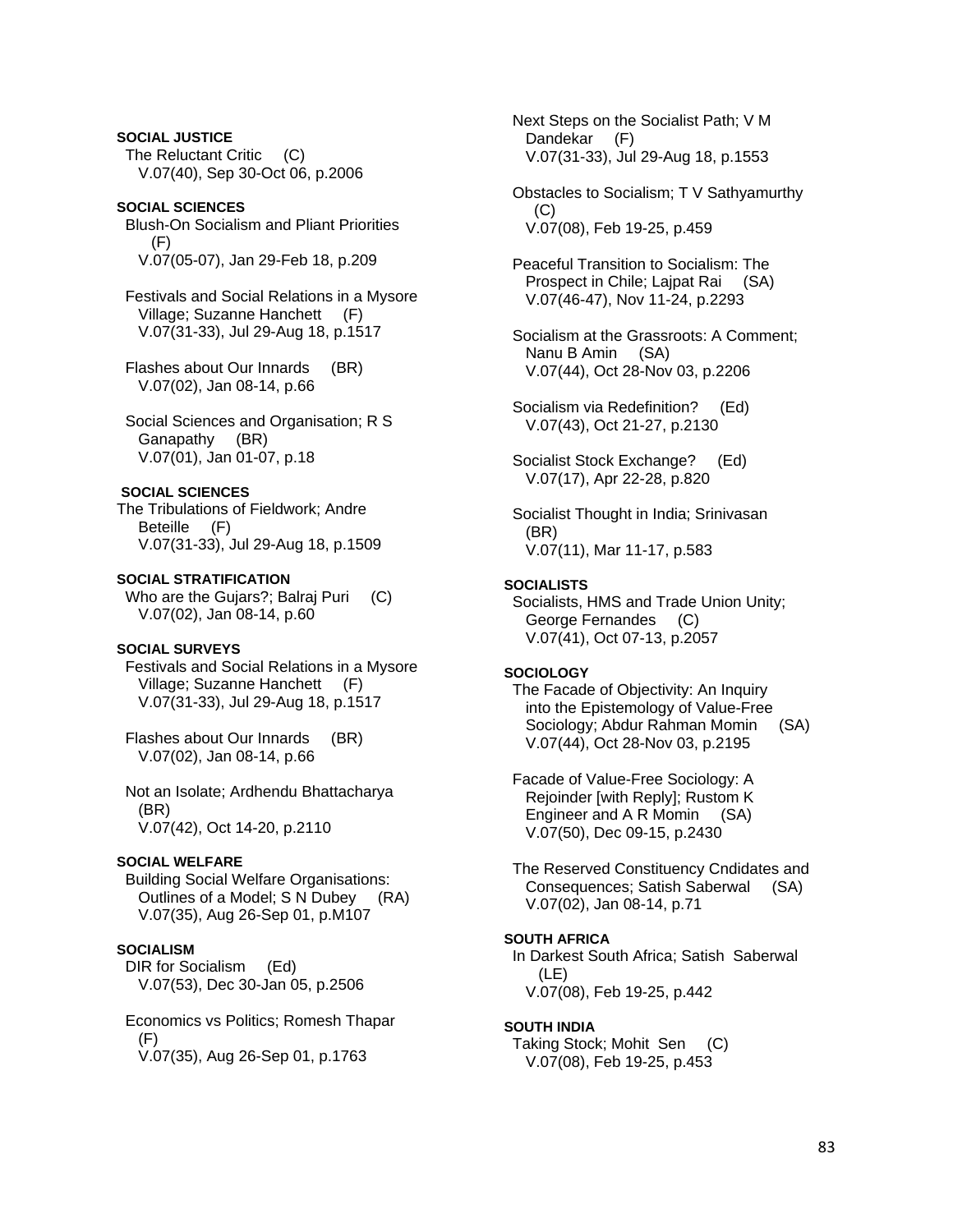**SOUTH YEMEN**  West Asia's Only Socialist State; A K Essack (C) V.07(38), Sep 16-22, p.1915 **SOUTHEAST ASIA**  Mirage of Neutral Southeast Asia; Harish Chandola (C) V.07(03), Jan 15-21, p.104 **SOVIET UNION**  Accent on Consumption; Vinod Mehta (Ed) V.07(37), Sep 09-15, p.1852 Casting Bread on Malacca Waters; Harish Chandola (C) V.07(17), Apr 22-28, p.831 Filling the US Aid Gap (Ed) V.07(19), May 06-12, p.906 Foreign Trade; Vinod Mehta (Ed) V.07(28), Jul 08-14, p.1293 **SOVIET UNION**  Growing Consumerism? (Ed) V.07(36), Sep 02-08, p.1812 The Right to Knowledge (C) V.07(42), Oct 14-20, p.2100 Socialist Lotteries; Vinod Mehta (Ed) V.07(24), Jun 10-16, p.1132 Soviet Maritime Power; S Krishnappa (BR) V.07(49), Dec 02-08, p.2367 **SOVIET UNION-IRAQ RELATIONS**  Another Special Relationship (Ed) V.07(17), Apr 22-28, p.818 **SPORTS**  Export Hopes Belied (Ed) V.07(17), Apr 22-28, p.821 Sport and Blood Sport (Ed) V.07(38), Sep 16-22, p.1899 **SRI LANKA**  At the Cross-Roads; Urmila Phadnis (C) V.07(21), May 20-26, p.1014 Blush-On Socialism and Pliant Priorities (F)

V.07(05-07), Jan 29-Feb 18, p.209

 Cracks in Coalition; Ananda Jayavira (C) V.07(01), Jan 01-07, p.12 The Games Plutocrats Play (Ed) V.07(11), Mar 11-17, p.566 Keeping Heads Empty (Ed) V.07(28), Jul 08-14, p.1290 Mounting Tension; Ananda Jayavira (Ed) V.07(14), Apr 01-07, p.687 The New Constitution; Urmila Phadnis (C) V.07(24), Jun 10-16, p.1139 Playing the Game (Ed) V.07(50), Dec 09-15, p.2390 Tea and Rubber and Consciousness; Vinayak Purohit (C) V.07(15), Apr 08-14, p.750 Uneasy Republic (Ed) V.07(21), May 20-26, p.1003 **SRI LANKA-BANGLADESH RELATIONS**  Ceylon, Nepal and the Emergence of Bangladesh; S D Muni and Urmila Phadnis (SA) V.07(08), Feb 19-25, p.471 **SRI LANKA-NEPAL RELATIONS**  Ceylon, Nepal and the Emergence of Bangladesh; S D Muni and Urmila Phadnis (SA) V.07(08), Feb 19-25, p.471 **STATISTICS**  Budget Statistics (Ed) V.07(12), Mar 18-24, p.604 Current Statistics (F) V.07(41), Oct 07-13, p.2087 Enough of Statistics (Ed) V.07(10), Mar 04-10, p.527 Labour Statistics and Research; S D Punekar (C) V.07(48), Nov 25-Dec 01, p.2323 The Professor; C Radhakrishna Rao (P) V.07(31-33), Jul 29-Aug 18, p.1461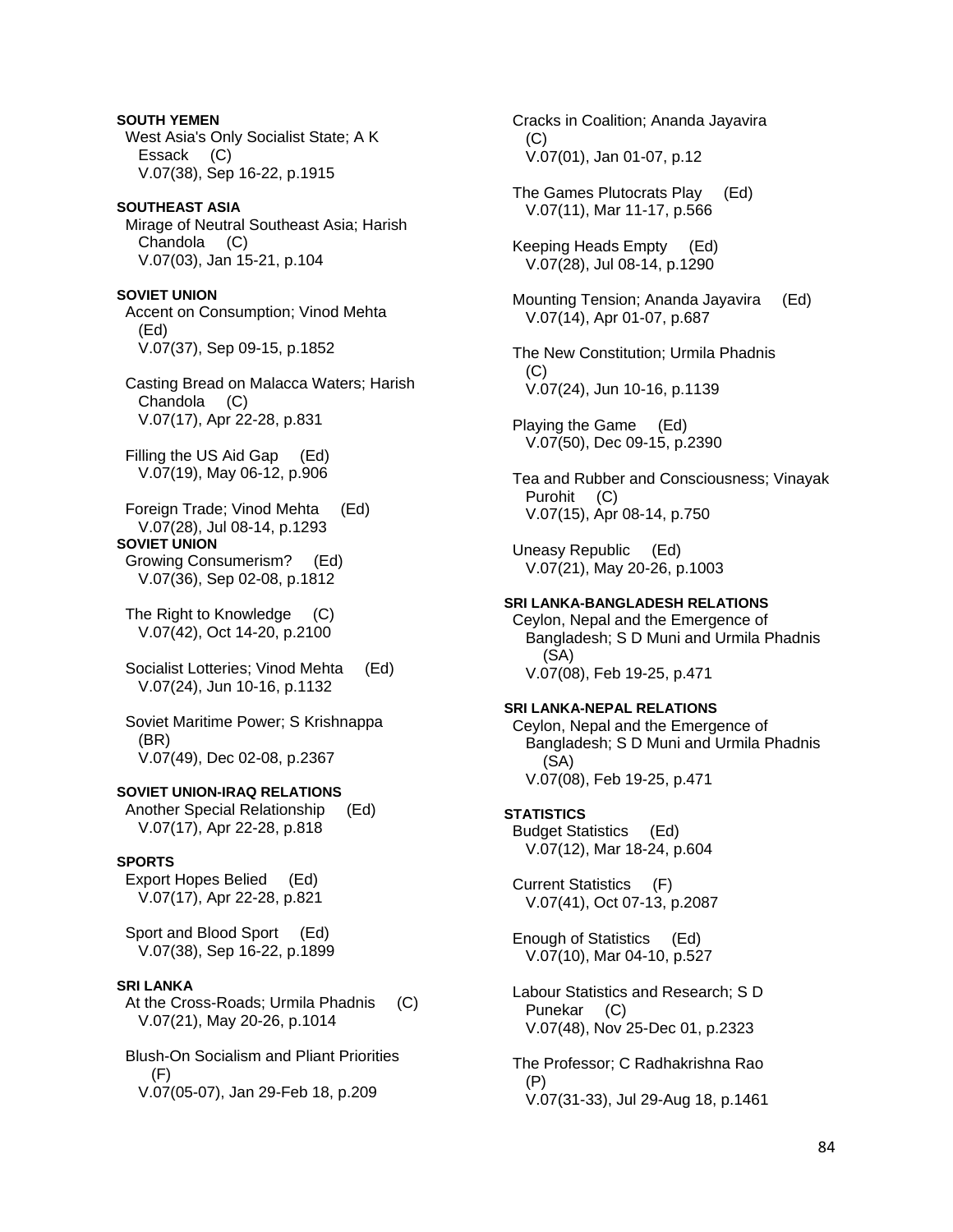# **STATISTICS**  Statistics (SA) V.07(13), Mar 25-31, p.683 Statistics (SA) V.07(15), Apr 08-14, p.775 Statistics (F) V.07(19), May 06-12, p.950 Statistics (F) V.07(20), May 13-19, p.998 **STOCKS AND SHARES**  More on New Dimension (Ed) V.07(25), Jun 17-23, p.1162 Rather More to It (Ed) V.07(22), May 27-Jun 02, p.1046 The Reason Why (Ed) V.07(30), Jul 22-28, p.1390 Socialist Stock Exchange? (Ed) V.07(17), Apr 22-28, p.820 **STRIKES AND LOCKOUTS**  BPCC Double-Cross (C) V.07(34), Aug 19-25, p.1708 British Coalminers' Strike in Perspective; L J Handy (C) V.07(10), Mar 04-10, p.539 Dividing to Rule (C) V.07(37), Sep 09-15, p.1863 For Whom the Flame Flickers (C) V.07(09), Feb 26-Mar 03, p.505 Lesson for the Poor (Ed) V.07(08), Feb 19-25, p.439 Namibian Struggle Enters New Phase; A K Essack (C) V.07(02), Jan 08-14, p.63 One More Instrument of Order? (Ed) V.07(23), Jun 03-09, p.1102 Take-Over of a Strike (C) V.07(04), Jan 22-28, p.145 Two-Sided Game (C)

V.07(52), Dec 23-29, p.2483

 Where to? (Ed) V.07(10), Mar 04-10, p.526 **STUDENTS**  The Apprentices Revolt; Farrukh Dhondy  $(C)$  V.07(28), Jul 08-14, p.1309 Student Power; M R (C) V.07(53), Dec 30-Jan 05, p.2523 Without Organised Direction (C) V.07(43), Oct 21-27, p.2144 **SUGAR INDUSTRY**  Counting Chicken (Ed) V.07(23), Jun 03-09, p.1101 Every Threat Helps! (Ed) V.07(37), Sep 09-15, p.1852 Flourishing on a Narrower Base (Ed) V.07(45), Nov 04-10, p.2213 Free and Sweet Play? (Ed) V.07(14), Apr 01-07, p.688 Given Rein... (C) V.07(02), Jan 08-14, p.49 The Heart Has Its Reasons (Ed) V.07(27), Jul 01-07, p.1251 India's Sugar Exports: Re-Assessment of Rationale; Goutam K Sarkar (SA) V.07(18), Apr 29-May 05, p.893 Leave the 'Free Market' Free (C) V.07(09), Feb 26-Mar 03, p.489 Nationalisation of the Sugar Industry: An Economic Perspective; B D Dhawan (SA) V.07(49), Dec 02-08, p.2381 Puppet Banks Oblige (Ed) V.07(50), Dec 09-15, p.2393 The Show Goes On (Ed) V.07(26), Jun 24-30, p.1212 Uncharacteristic Behaviour (Ed) V.07(18), Apr 29-May 05, p.862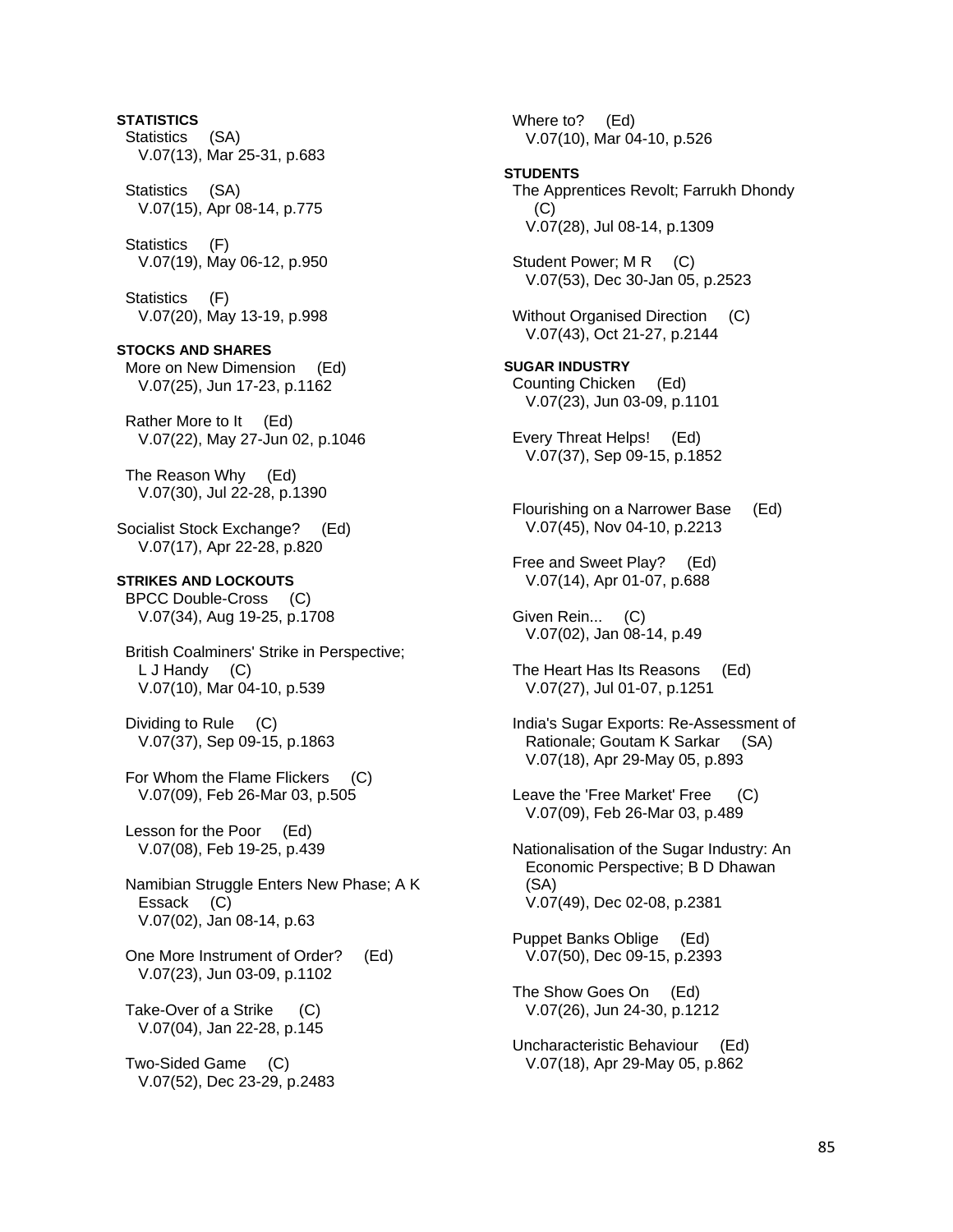**SURVEYS**  The Tribulations of Fieldwork; Andre Beteille (F) V.07(31-33), Jul 29-Aug 18, p.1509 **TAIWAN**  For Whom the Bell Tolls; T J S George  $(C)$  V.07(25), Jun 17-23, p.1178 **TAMIL NADU**  The Celluloid Split (C) V.07(43), Oct 21-27, p.2145 Clumsy Ploy (Ed) V.07(46-47), Nov 11-24, p.2254 Congress Dilemma; M R (C) V.07(48), Nov 25-Dec 01, p.2321 A Different Ball Game (Ed) V.07(29), Jul 15-21, p.1338 DMK and Industrial Labour; E A Ramaswamy (Ed) V.07(09), Feb 26-Mar 03, p.487 Kamaraj's Return? (C) V.07(11), Mar 11-17, p.577 New Trends in Tamil Nadu; Mohit Sen  $(C)$  V.07(22), May 27-Jun 02, p.1053 Take-Over of a Strike (C) V.07(04), Jan 22-28, p.145 Tamil Nadu Tantrums; Mohit Sen (C) V.07(43), Oct 21-27, p.2143 Tamil Nadu's Turbulence; Mohit Sen (C) V.07(48), Nov 25-Dec 01, p.2327 Untoppled Statues (C) V.07(18), Apr 29-May 05, p.869

### **TAX REFORMS**

 Agenda for Tax Base Reform: Further Comment; N J Jhaveri (SA) V.07(04), Jan 22-28, p.177

McGovern's Tax Reform Agenda (C) V.07(34), Aug 19-25, p.1715

**TAX REVENUES**  Estimates of Potential Tax Revenue from the Farm Sector; S L Shetty (F) V.07(31-33), Jul 29-Aug 18, p.1602 **TAXATION**  Agenda for Tax Base Reform: Further Comment; N J Jhaveri (SA) V.07(04), Jan 22-28, p.177 All Teeth, No Bite (Ed) V.07(36), Sep 02-08, p.1811 Badly Chewed Cud; M D Nalapat (C) V.07(16), Apr 15-21, p.803 Black Is Not Beautiful (OP) V.07(20), May 13-19, p.975 Dissecting the Tax Structure; Amaresh Bagchi (RA) V.07(03), Jan 15-21, p.107 Dissecting the Tax Structure: A Comment; Ved P Gandhi (SA) V.07(16), Apr 15-21, p.814 Dissecting the Tax Structure: Rejoinder; Amaresh BAgchi (SA) V.07(36), Sep 02-08, p.1843 Half-Way to a Wider Tax Base? (Ed) V.07(13), Mar 25-31, p.646 Income Distribution, Tax Yield and Progression in Income Taxation; Anupam Gupta (SA) V.07(42), Oct 14-20, p.2111 Income-Tax Concessions and Choice of Financial Assets; N J Jhaveri (SA) V.07(45), Nov 04-10, p.2235 Kid Gloves for Tax Evaders (C) V.07(50), Dec 09-15, p.2399 Kid Gloves for Tax Evaders; Radha Krishnan (LE) V.07(53), Dec 30-Jan 05, p.2510

 Lower Taxes Plus Evasion; Charvaka (C) V.07(14), Apr 01-07, p.694

 No Case for Tax Cut (Ed) V.07(53), Dec 30-Jan 05, p.2507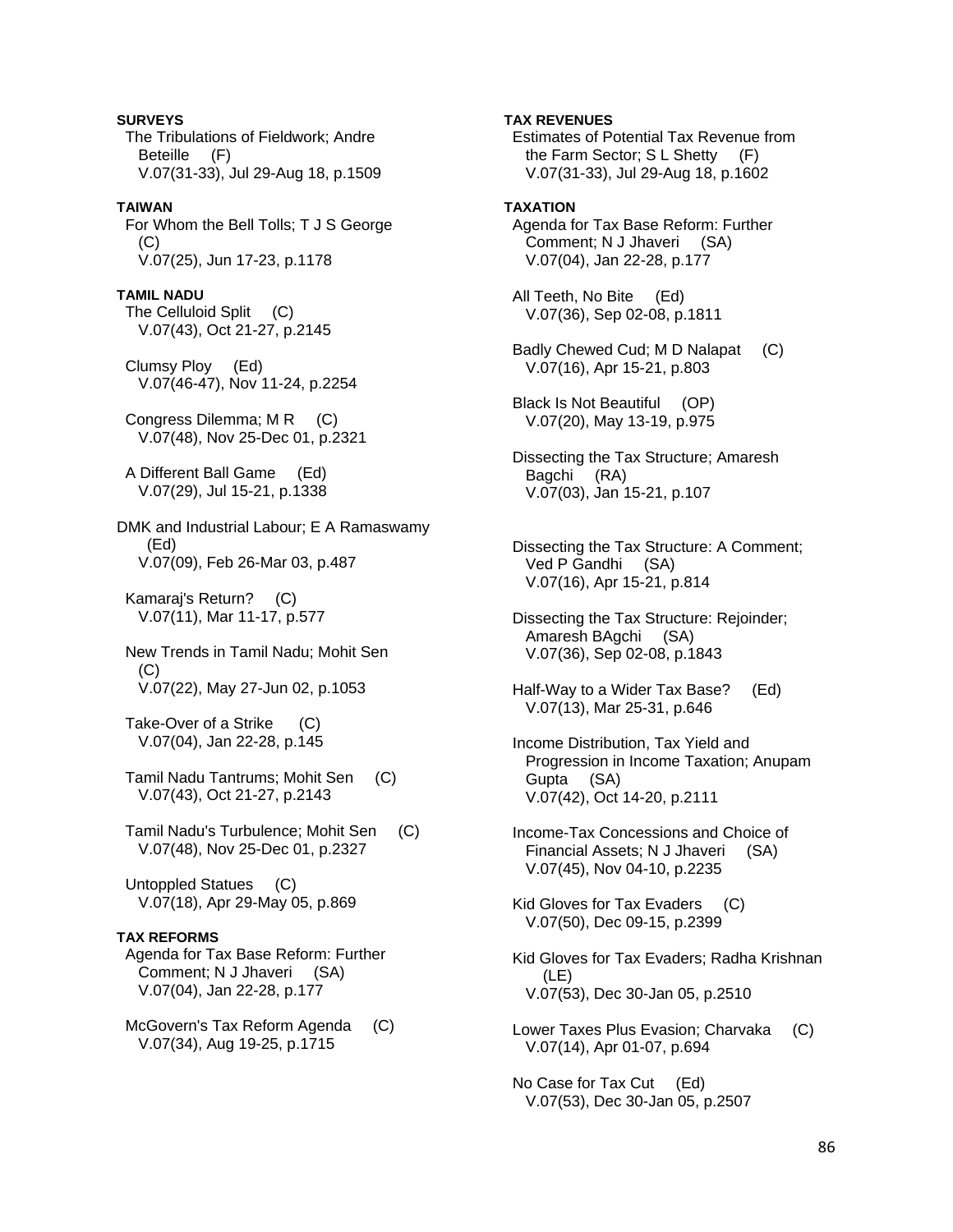**TAXATION** 

 No Taxes, No Evasion (C) V.07(13), Mar 25-31, p.657

 Tax Performance of States; K V Nambiar and M Govinda Rao (SA) V.07(21), May 20-26, p.1036

 Taxation and Economic Development; V V Bhatt (SA) V.07(26), Jun 24-30, p.1237

 Taxation of Property and Net Wealth in India; T N Krishanan (SA) V.07(01), Jan 01-07, p.21

 Taxation of Urban Property; E T Mathew (BR) V.07(45), Nov 04-10, p.2233

 Unconvincing Alibi (Ed) V.07(14), Apr 01-07, p.686

Wanchoo Report: A Critique; I S Gulati (SA) V.07(28), Jul 08-14, p.1314

# **TEA INDUSTRY**

 Blurred Vision; Goutam K Sarkar (OP) V.07(42), Oct 14-20, p.2108

 Tea and Rubber and Consciousness; Vinayak Purohit (C) V.07(15), Apr 08-14, p.750

 Untold Story (C) V.07(11), Mar 11-17, p.568

### **TEACHERS**

 The Cost of 'Victory'; N K Singh (C) V.07(42), Oct 14-20, p.2103

### **TECHNOLOGY AND DEVELOPMENT**

 Basis of the Japanese 'Miracle': Lessons for India; Amulya Kumar N Reddy (SA) V.07(26), Jun 24-30, p.1241

 Foreign Technology; S Venu (F) V.07(09), Feb 26-Mar 03, p.492

 Foreign Technology; Pareshnath Chatterjee  $(LE)$ V.07(12), Mar 18-24, p.609

 The Pharmaceutical Industry in India; P K Ramachandran and B V Rangarao (RA) V.07(09), Feb 26-Mar 03, p.M27

 Social Sciences and Organisation; R S Ganapathy (BR) V.07(01), Jan 01-07, p.18

 Without Comment (Ed) V.07(34), Aug 19-25, p.1701

TELENGANA The Mulki Award and After; M R (C) V.07(50), Dec 09-15, p.2404

**TELEVISION**  Cosmopolitan City! (C) V.07(46-47), Nov 11-24, p.2275

 Opportunities despite the Constraints; Rustom K Engineer (C) V.07(41), Oct 07-13, p.2058

 Television in India: What Role in Economic Development?; B D Dhawan (SA) V.07(42), Oct 14-20, p.2119

## **TENANCY**

 Implementation of Tenancy Legislation; V S Vyas (BR) V.07(34), Aug 19-25, p.1721

### **TEXTILE INDUSTRY**

 Beyond Financial Criteria (Ed) V.07(14), Apr 01-07, p.687

 For Whose Benefit? (Ed) V.07(49), Dec 02-08, p.2353

 Not Trendy Enough (Ed) V.07(16), Apr 15-21, p.781

 Social Cost-Benefit (Ed) V.07(29), Jul 15-21, p.1340

### **TEXTILES**

 Fattening the Milch Cow? (C) V.07(01), Jan 01-07, p.4

### **TOBACCO**

Wages of Neglect (C) V.07(02), Jan 08-14, p.50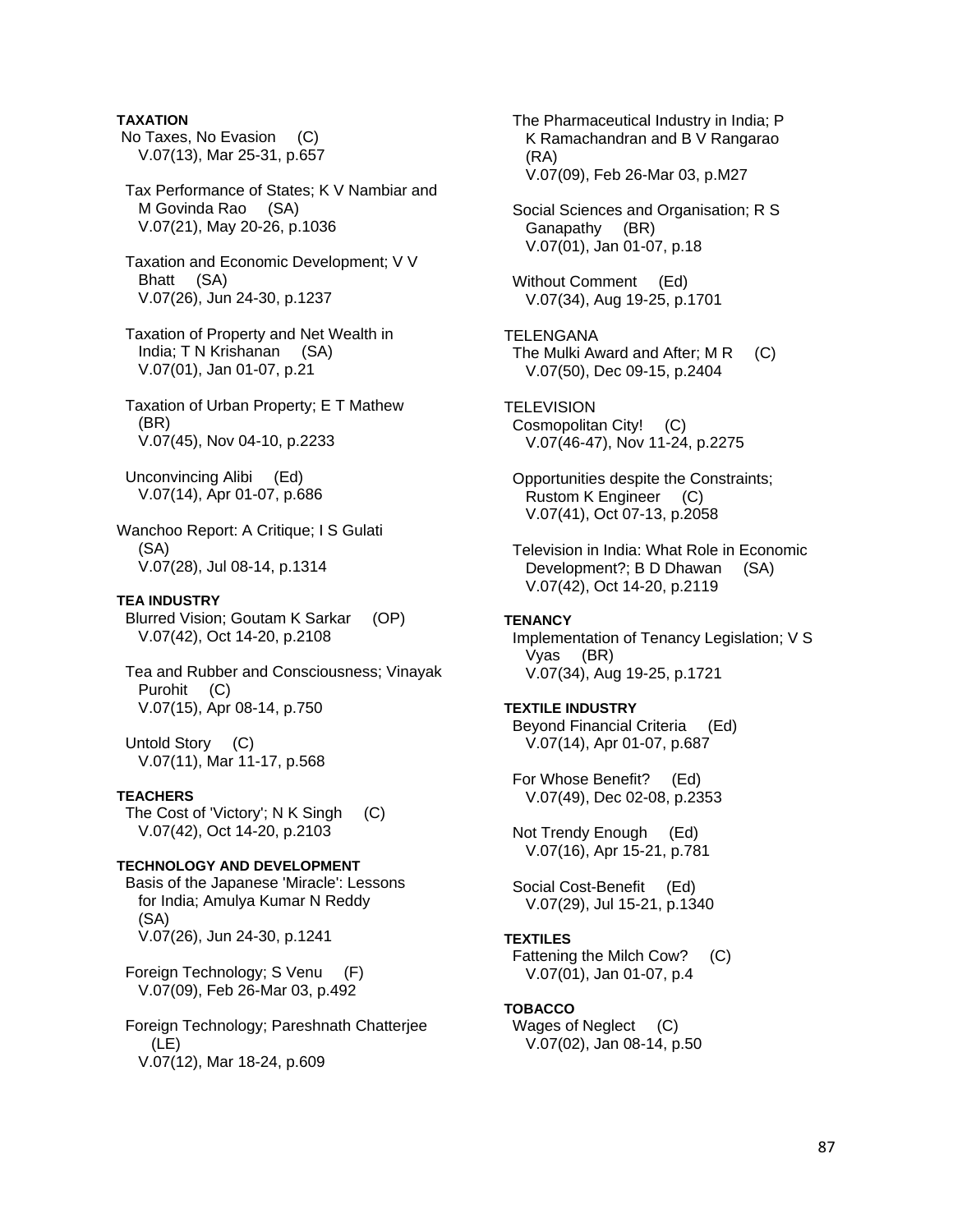### **TOURISM INDUSTRY**

 Hotel Bills and Tourism; T P Subramonian (LE) V.07(49), Dec 02-08, p.2355

 Piecemeal Approach (Ed) V.07(40), Sep 30-Oct 06, p.1994

 Temple Entry: For Tourists! (C) V.07(49), Dec 02-08, p.2364

 The Tourism Hoax (Ed) V.07(45), Nov 04-10, p.2213

#### **TOWN AND URBAN PLANNING**

 'Social Control' of Urban Land (C) V.07(29), Jul 15-21, p.1349

 Towns in a Tribal Setting; Ramesh Chandra Gupta (BR) V.07(13), Mar 25-31, p.669

### **TRACTOR INDUSTRY**

 Dilemma of Technological Choice: The Case of the Small Tractor; S Aurora and Ward Morehouse (F) V.07(31-33), Jul 29-Aug 18, p.1633

 Tractor Purchase and Utilisation; Kusum Chopra (RA) V.07(53), Dec 30-Jan 05, p.A171

 Tractors Will No Longer Carry (C) V.07(39), Sep 23-29, p.1961

# **TRADE AGREEMENTS**

 Filling the US Aid Gap (Ed) V.07(19), May 06-12, p.906

 India-Bangladesh Trade Treaty; Nachiketa  $(C)$ V.07(15), Apr 08-14, p.746

 Period of Stability? (Ed) V.07(41), Oct 07-13, p.2044

 Starving the Plan (Ed) V.07(36), Sep 02-08, p.1810

# **TRADE POLICY**

 From Tapti to Krishna (Ed) V.07(52), Dec 23-29, p.2472

 Lessons for India from the US; Sanat Lahiri (C) V.07(11), Mar 11-17, p.578

### **TRADE STATISTICS**

 A Stable Spell; D C Kale (C) V.07(01), Jan 01-07, p.4

# **TRADE UNIONS**  Conference Histrionics; Farrukh Dhondy (C) V.07(44), Oct 28-Nov 03, p.2185

 Socialists, HMS and Trade Union Unity; George Fernandes (C) V.07(41), Oct 07-13, p.2057

 Taming the Trade Unions (C) V.07(22), May 27-Jun 02, p.1051

 Trade Union Unity; S D Punekar (SA) V.07(22), May 27-Jun 02, p.1069

 Two-Sided Game (C) V.07(52), Dec 23-29, p.2483

#### **TRAINING**

 Management Education ; Ishwar Dayal (RA) V.07(22), May 27-Jun 02, p.M50

 Measurement of Training Effectiveness: A Quantitative Approach; C K Prahalad (RA) V.07(48), Nov 25-Dec 01, p.M169

# **TRANSPORTATION**

 The Small Car: A Waste of Resources; K S Karnik (P) V.07(08), Feb 19-25, p.445

#### **TRIBAL DEVELOPMENT**

 Tribal Development in Orissa; Sharit Bhowmik (BR) V.07(52), Dec 23-29, p.2491

### **TRIBALS**

 The Bhil Movement in Dhulia (C) V.07(05-07), Jan 29-Feb 18, p.205

 Towns in a Tribal Setting; Ramesh Chandra Gupta (BR) V.07(13), Mar 25-31, p.669

 Tribal Revolt in Parvatipuram Agency; N Y Naidu (SA) V.07(48), Nov 25-Dec 01, p.2337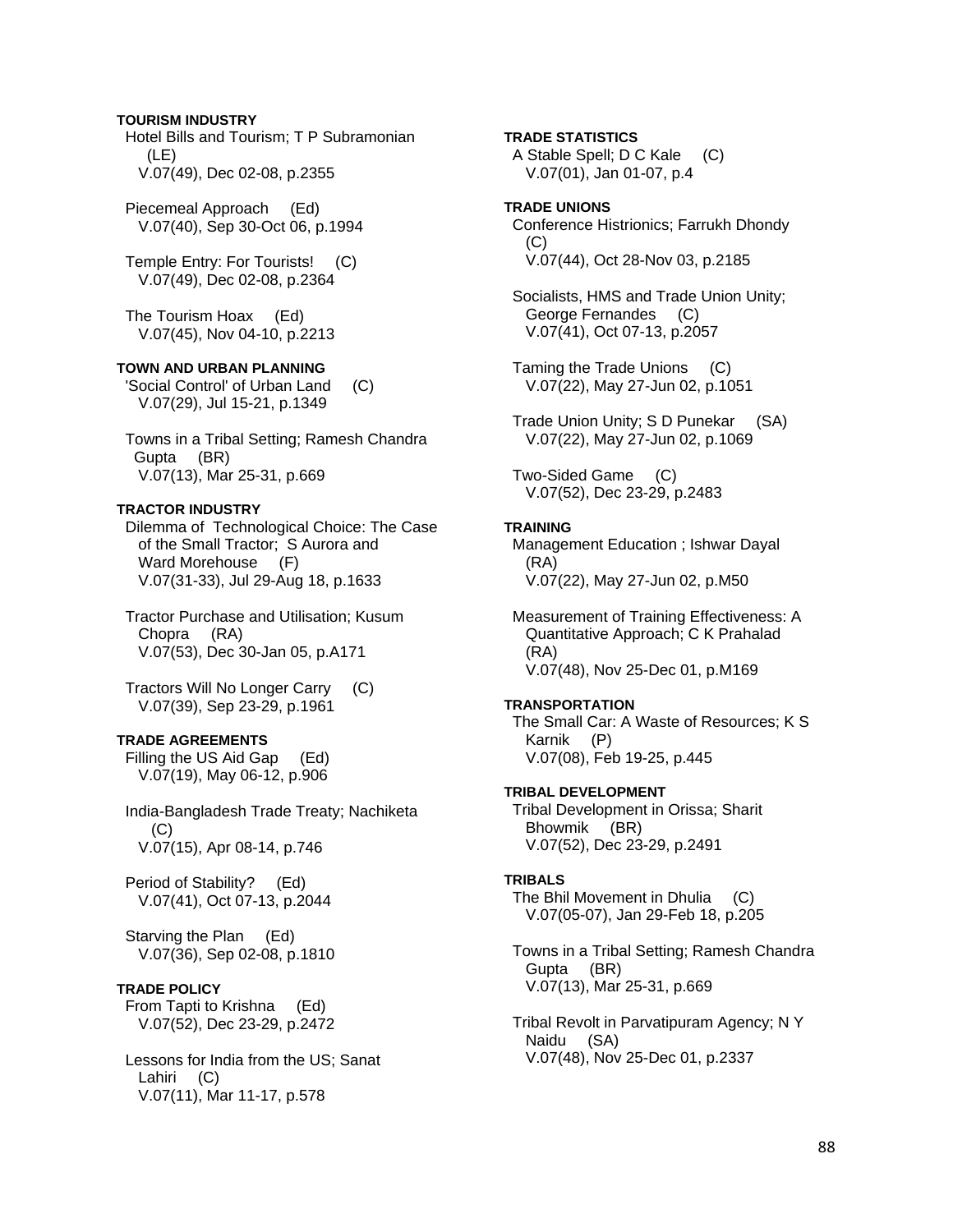**TRIBALS**  Who are the Gujars?; Balraj Puri (C) V.07(02), Jan 08-14, p.60

### **TWO WHEELER INDUSTRY**  Loss of Innocence?; N V Neelakantan (LE)

V.07(35), Aug 26-Sep 01, p.1764

# **TYRE INDUSTRY**

 Task for NCST (Ed) V.07(22), May 27-Jun 02, p.1045

# **UGANDA**

 First Year of the Second Republic; T V Sathyamurthy (C) V.07(13), Mar 25-31, p.667

 Ugandan Politics: Convoluted Movement from Tribe to Nation; T V Sathyamurthy (SA) V.07(42), Oct 14-20, p.2122

# **UGANDA**

Who Are the Dispossessed of Uganda?; P T R  $(C)$ V.07(50), Dec 09-15, p.2407

# **UNDERDEVELOPMENT**

 Some International Foundations of Capitalist Growth and Undevelopment; Amiya Kumar Bagchi (F) V.07(31-33), Jul 29-Aug 18, p.1559

# **UNEMPLOYMENT**

 Approach to Fifth Plan; D Ghosh (P) V.07(37), Sep 09-15, p.1859

 Approaches to Growth and Employment; M L Dantwala (SA) V.07(51), Dec 16-22, p.2457

 The Radicalisation of Indian Economists; Pravin Visaria (LE) V.07(17), Apr 22-28, p.822

 Seasonal Variations in Unemployment and Wage Rate: Implications for Rural::Works Programme; S V Sethuraman (SA) V.07(24), Jun 10-16, p.1149

 Total Dependence on Monopolies; Africanist (C) V.07(20), May 13-19, p.971

 Under-Employment in Luxury Sector (Ed) V.07(52), Dec 23-29, p.2473

 Unemployment in the Fourth Plan: Some Estimates; K L Bangal (F) V.07(20), May 13-19, p.958

**UNITED KINGDOM-RHODESIA RELATIONS**  Muddling Back (Ed) V.07(22), May 27-Jun 02, p.1042

### **UNITED STATES**  The American Factor; Shah Abdul Qayyum (C) V.07(28), Jul 08-14, p.1310

The busing Issue; Jayati Mitra (Ed) V.07(35), Aug 26-Sep 01, p.1761

 Despite the Odds (C) V.07(30), Jul 22-28, p.1405

 A Far-Eastern Diary (Ed) V.07(42), Oct 14-20, p.2095

 Lessons for India from the US; Sanat Lahiri (C) V.07(11), Mar 11-17, p.578

McGovern and the American Left; Gail Omvedt (C) V.07(35), Aug 26-Sep 01, p.1778

McGovern's Tax Reform Agenda (C) V.07(34), Aug 19-25, p.1715

 New Deal in US Politics?; J V Deshpande (C) V.07(30), Jul 22-28, p.1406

 New Pattern in Peru: Advancing the Mode of Exploitation; Lajpat Rai (SA) V.07(17), Apr 22-28, p.845

 Not Ethics but Pragmatism (Ed) V.07(46-47), Nov 11-24, p.2256

 Politics and Bias; Andre Gunder Frank (BR) V.07(38), Sep 16-22, p.1917

 Post-War Catharsis? (C) V.07(45), Nov 04-10, p.2229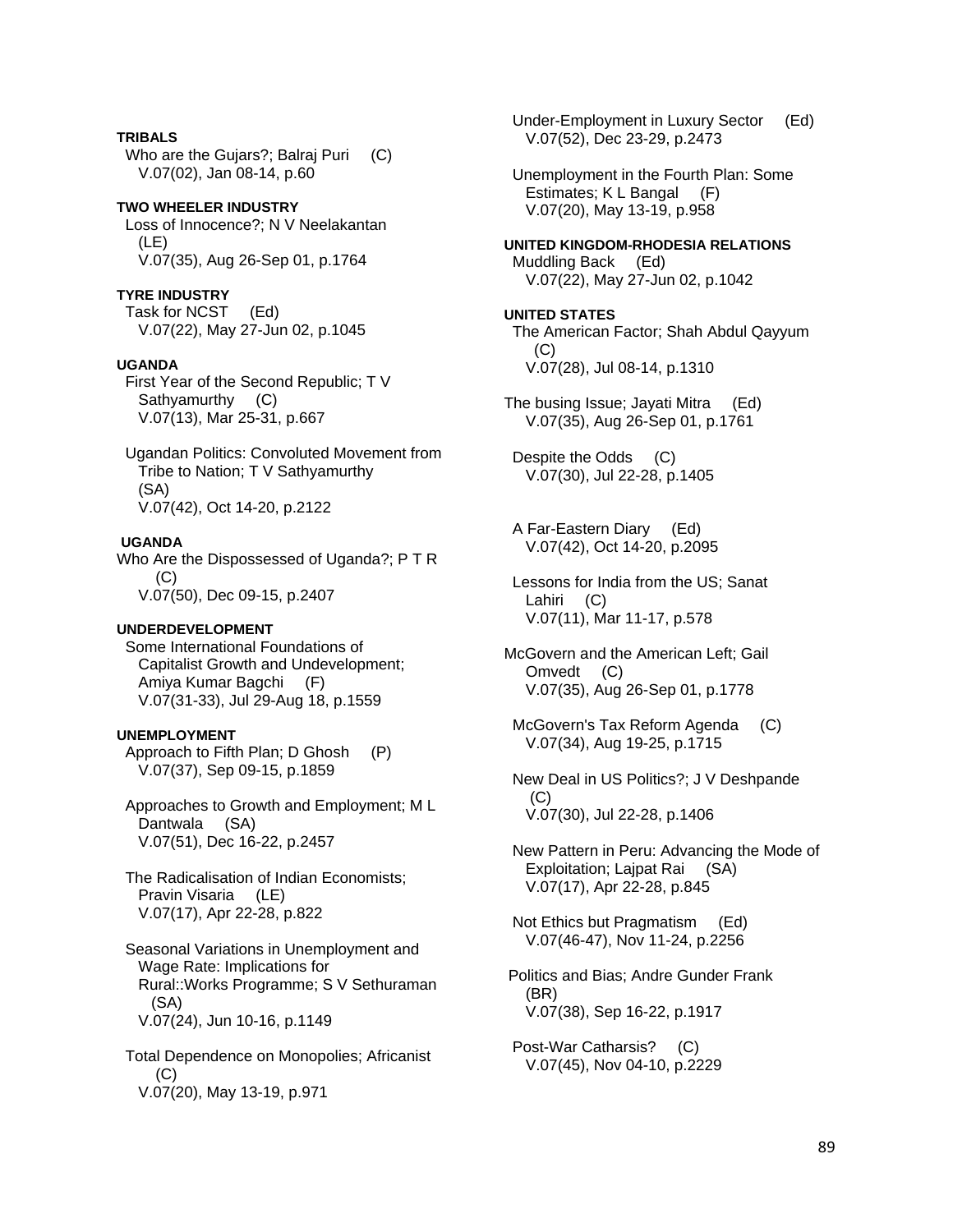### **UNITED STATES**

 Seeking Yet Another Messiah (Ed) V.07(30), Jul 22-28, p.1391

 Unconvincing Gloss (Ed) V.07(39), Sep 23-29, p.1948

Who's Who? (Ed) V.07(30), Jul 22-28, p.1389

With Such an Enemy... (Ed) V.07(17), Apr 22-28, p.817

## **UNITED STATES-CHINA RELATIONS**

 Living Space? (Ed) V.07(09), Feb 26-Mar 03, p.485

# **UNITED STATES-VIETNAM RELATIONS**

 Nixon's Credibility Crisis (Ed) V.07(16), Apr 15-21, p.779

 The Power to Kill (Ed) V.07(19), May 06-12, p.906

**UNITED STATES-VIETNAM RELATIONS** 

 Spoilt Scenario (Ed) V.07(36), Sep 02-08, p.1811

#### **UNIVERSITIES**

 The 'Bongal' Bogey; M S Prabhakar (C) V.07(43), Oct 21-27, p.2140

 Administration by Gesture (Ed) V.07(34), Aug 19-25, p.1699

 Chasing the Semester Hare (Ed) V.07(08), Feb 19-25, p.438

 Cool Behind the Noise and Fury; Kamrupee  $(C)$ V.07(31-33), Jul 29-Aug 18, p.1485

- The Cost of 'Victory'; N K Singh (C) V.07(42), Oct 14-20, p.2103
- Fifty Years to Be Answered For (C) V.07(21), May 20-26, p.1013

 Higher Education: To Set the House in Order; R Rajaraman (SA) V.07(10), Mar 04-10, p.554

 Men for All Seasons (Ed) V.07(11), Mar 11-17, p.568  Of Spoils and Bureaucracy (Ed) V.07(18), Apr 29-May 05, p.861

 The Radicalisation of Indian Economists (C) V.07(14), Apr 01-07, p.697

Storm in a Tea Cup (C) V.07(36), Sep 02-08, p.1822

 Storm in a Tea Cup?; S Joseph (LE) V.07(39), Sep 23-29, p.1954

 Torpor at the Top (Ed) V.07(27), Jul 01-07, p.1254

#### **URBAN DEVELOPMENT**

 'Social Control' of Urban Land (C) V.07(29), Jul 15-21, p.1349

### **URBANIZATION**

 Growth of Small Town in Gujarat; K B Suri (SA) V.07(02), Jan 08-14, p.67 Housing Problem of a Growing Metropolis; Mahesh Bhatt (SA) V.07(17), Apr 22-28, p.849

#### **UTTER PRADESH**

 Status Quo Stabilised (C) V.07(03), Jan 15-21, p.100

# **VAT**

 Dissecting the Tax Structure; Amaresh Bagchi (RA) V.07(03), Jan 15-21, p.107

### **VIDARBHA**

 Not an Isolate; Ardhendu Bhattacharya (BR) V.07(42), Oct 14-20, p.2110

#### **VIETNAM**

 Crumbling ARVN Abandons Countryside; Harish Chandola (C) V.07(19), May 06-12, p.921

 Giving to Gain (Ed) V.07(51), Dec 16-22, p.2434

 A New Kind of Steeling (C) V.07(48), Nov 25-Dec 01, p.2331

 Nixon Prepares Watery Grave for 600,000 (C) V.07(36), Sep 02-08, p.1825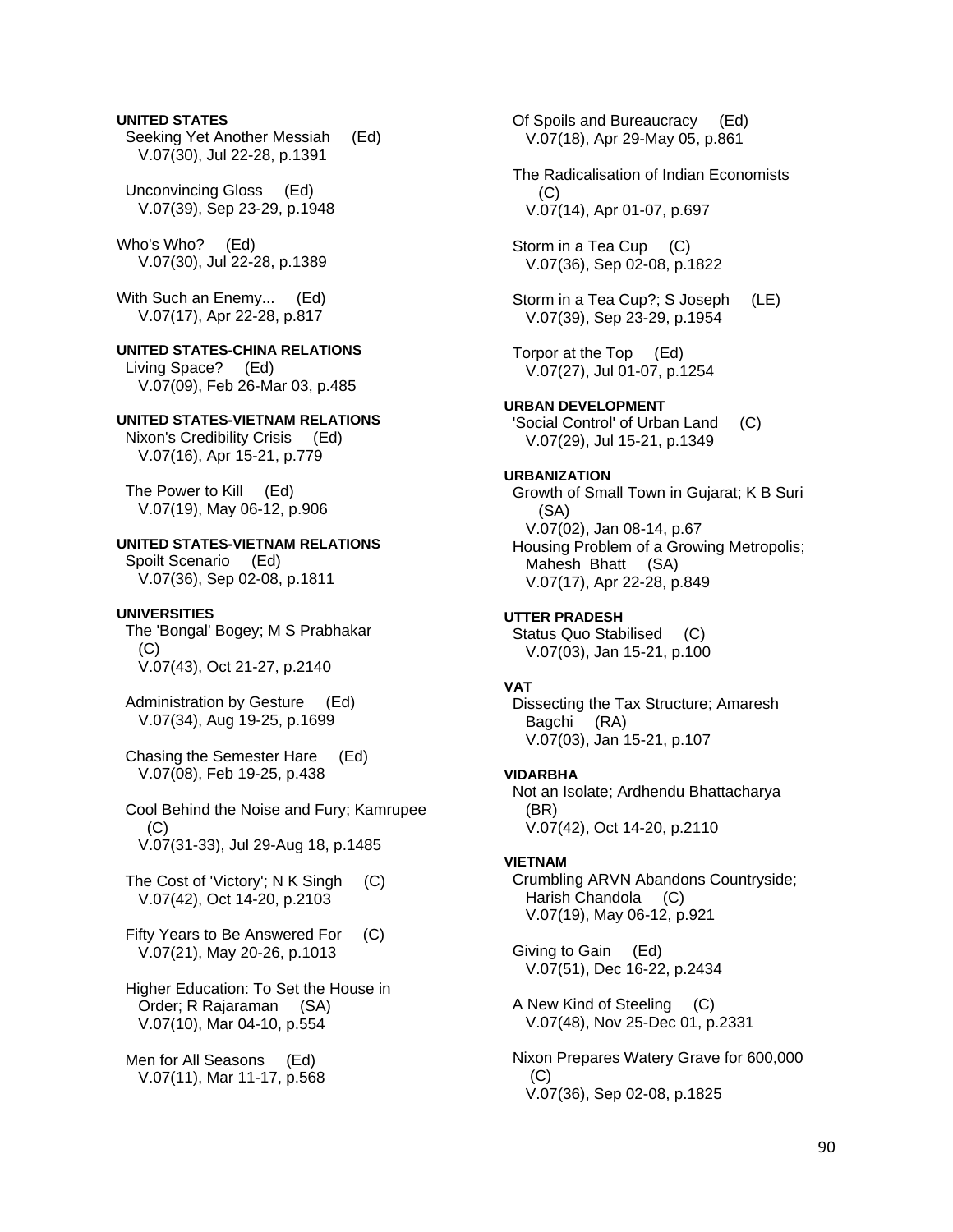Putting Paid to Vietnamisation; Harish Chandola (C) V.07(18), Apr 29-May 05, p.873 US Double-Dealing; Harish Chandola (C) V.07(46-47), Nov 11-24, p.2279 Vietnam and the 'Third Communist Front'; Lajpat Rai (SA) V.07(39), Sep 23-29, p.1975 Vietnam and the Socialist World; Lajpat Rai (SA) V.07(30), Jul 22-28, p.1431 Vietnam War Becomes Secret; Chandola Harish (F) V.07(31-33), Jul 29-Aug 18, p.1505 Vietnamese Imponderables (Ed) V.07(43), Oct 21-27, p.2129 **VIOLENCE**  The Bhil Movement in Dhulia (C) V.07(05-07), Jan 29-Feb 18, p.205 Student Power; M R (C) V.07(53), Dec 30-Jan 05, p.2523 Violence in the Capital's Slums; N K Singh (C) V.07(39), Sep 23-29, p.1959 Violent and Non-Violent Approaches to Revolution: A Cross National Study; Susan Hacker (SA) V.07(03), Jan 15-21, p.119 Without Organised Direction (C) V.07(43), Oct 21-27, p.2144 **VISAKHAPATNAM**  Naxalite-Sarvodaya Syndrome (LE) V.07(19), May 06-12, p.910 **WAGE BAORDS**  Era of Trade Unionism; Nireekshak (F) V.07(18), Apr 29-May 05, p.875 **WAGES, PERKS AND BONUS**  Bonus and Bonafides (Ed) V.07(37), Sep 09-15, p.1851

**VIETNAM** 

The Cost of 'Victory'; N K Singh (C) V.07(42), Oct 14-20, p.2103

- For Whom the Flame Flickers (C) V.07(09), Feb 26-Mar 03, p.505
- Minimum Wages in the Construction Industry; S N Guha Thakurta (SA) V.07(11), Mar 11-17, p.584
- Purses in Perpetuity (Ed) V.07(39), Sep 23-29, p.1946
- Wage Determination in Indian Manufacturing: 1950 to 1964; Pramod C Verma (RA) V.07(22), May 27-Jun 02, p.M91
- Wages, Wagons and Profits (Ed) V.07(26), Jun 24-30, p.1212
- Waiting for the Pay Commission (Ed) V.07(43), Oct 21-27, p.2132
- West Asia's Only Socialist State; A K Essack (C) V.07(38), Sep 16-22, p.1915
- **WAGON INDUSTRY**  What Are We Getting out of It? (Ed) V.07(45), Nov 04-10, p.2211

**WARS AND WARFARE**  Aiders and Abettors (C) V.07(44), Oct 28-Nov 03, p.2187

 The American Factor; Shah Abdul Qayyum (C) V.07(28), Jul 08-14, p.1310

 The Apple-Cart (Ed) V.07(22), May 27-Jun 02, p.1041

 Asia's New Power Equations (Ed) V.07(05-07), Jan 29-Feb 18, p.187

 Background to Big Power Involvement in Africa; V Subramaniam (C) V.07(24), Jun 10-16, p.1142

 Bargain Hunters (Ed) V.07(35), Aug 26-Sep 01, p.1757

 Bombs and Bluster (Ed) V.07(53), Dec 30-Jan 05, p.2505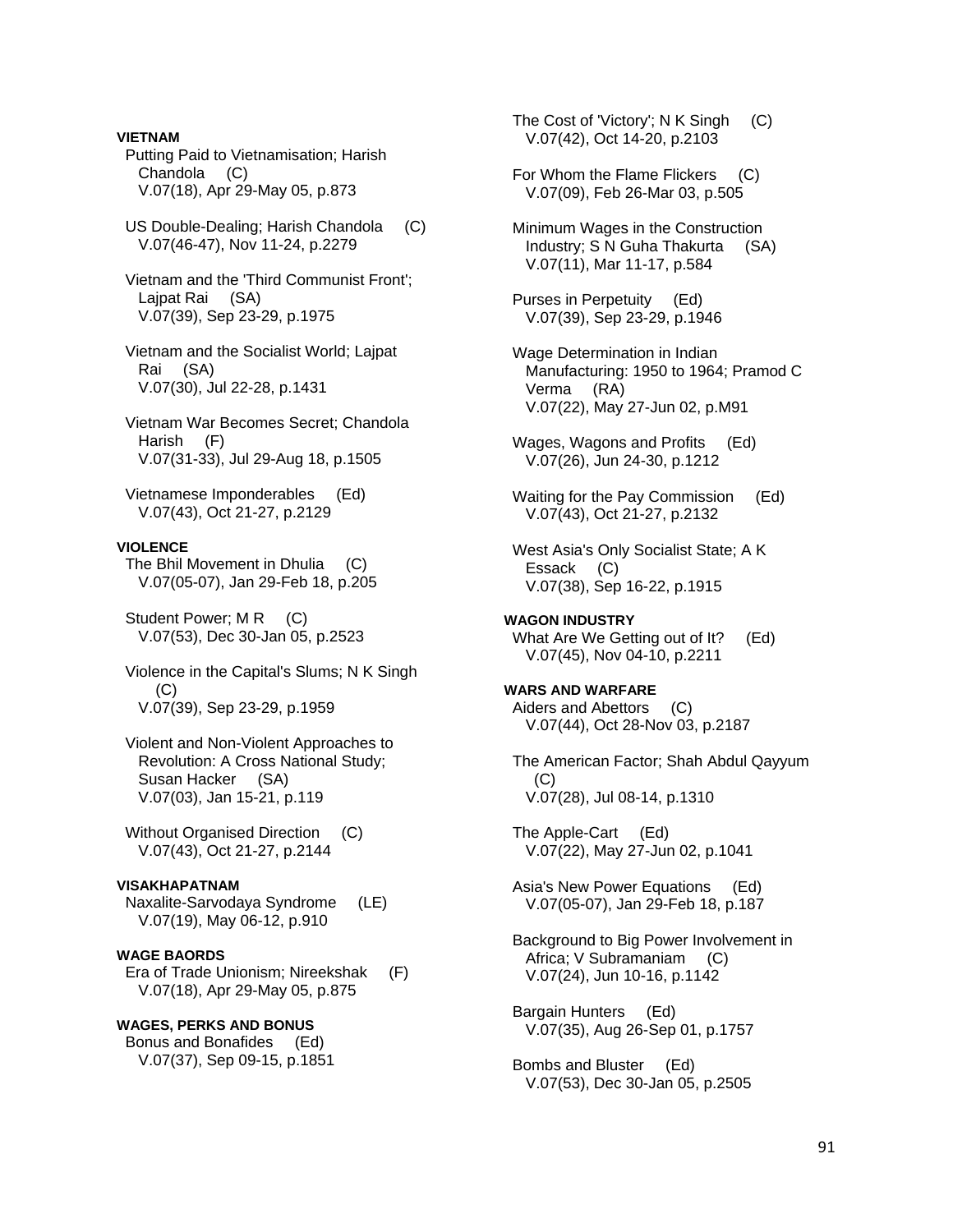### **WARS AND WARFARE**

Britain's Gulf War; Farrukh Dhondy (C) V.07(29), Jul 15-21, p.1351

 Centrepiece (Ed) V.07(24), Jun 10-16, p.1131

- Collaborator in the War; Harish Chandola  $(C)$ V.07(11), Mar 11-17, p.579
- Crumbling ARVN Abandons Countryside; Harish Chandola (C) V.07(19), May 06-12, p.921
- Factional Struggle for Succession; Gene Gregory (C) V.07(10), Mar 04-10, p.541
- For Whom the Flame Flickers (C) V.07(09), Feb 26-Mar 03, p.505
- From the Enemy Camp; Nireekshak (F) V.07(23), Jun 03-09, p.1113
- In Search of a Communist Development Model: The Soviets' Political Economy of India; Stephen Clarkson (RA) V.07(12), Mar 18-24, p.623
- Indian Security after Bangla Desh; G D Deshingkar (F) V.07(05-07), Jan 29-Feb 18, p.225
- McGovern and the American Left; Gail Omvedt (C) V.07(35), Aug 26-Sep 01, p.1778
- A New Kind of Steeling (C) V.07(48), Nov 25-Dec 01, p.2331
- Nixon Prepares Watery Grave for 600,000 (C) V.07(36), Sep 02-08, p.1825
- The Other War; Nireekshak (F) V.07(03), Jan 15-21, p.106
- Peace or War?; Romesh Thapar (F) V.07(01), Jan 01-07, p.6
- Post-War Catharsis? (C) V.07(45), Nov 04-10, p.2229

 The Power to Kill (Ed) V.07(19), May 06-12, p.906

 Present Glory (BR) V.07(09), Feb 26-Mar 03, p.509 Quotas and Games (Ed) V.07(39), Sep 23-29, p.1946 Report from the Battlefront; Harish Chandola (C) V.07(22), May 27-Jun 02, p.1054 Security of Bangladesh; K Subrahmanyam (SA) V.07(19), May 06-12, p.946 Soviet Maritime Power; S Krishnappa (BR) V.07(49), Dec 02-08, p.2367 Student Power; M R (C) V.07(53), Dec 30-Jan 05, p.2523 Towards a Tashkent? (Ed) V.07(13), Mar 25-31, p.645 Unloading Ulster (C) V.07(15), Apr 08-14, p.751 Vietnam and the 'Third Communist Front'; Lajpat Rai (SA) V.07(39), Sep 23-29, p.1975 Vietnam and the Socialist World; Lajpat Rai (SA) V.07(30), Jul 22-28, p.1431 Vietnam War Becomes Secret; Chandola Harish (F) V.07(31-33), Jul 29-Aug 18, p.1505 Westwards Ho? (Ed) V.07(04), Jan 22-28, p.131 Who's Who? (Ed) V.07(30), Jul 22-28, p.1389 With Such an Enemy... (Ed) V.07(17), Apr 22-28, p.817 Wrong Priorities? (C) V.07(28), Jul 08-14, p.1304 **WASHINGTON**  Gold and Glitter (C) V.07(41), Oct 07-13, p.2063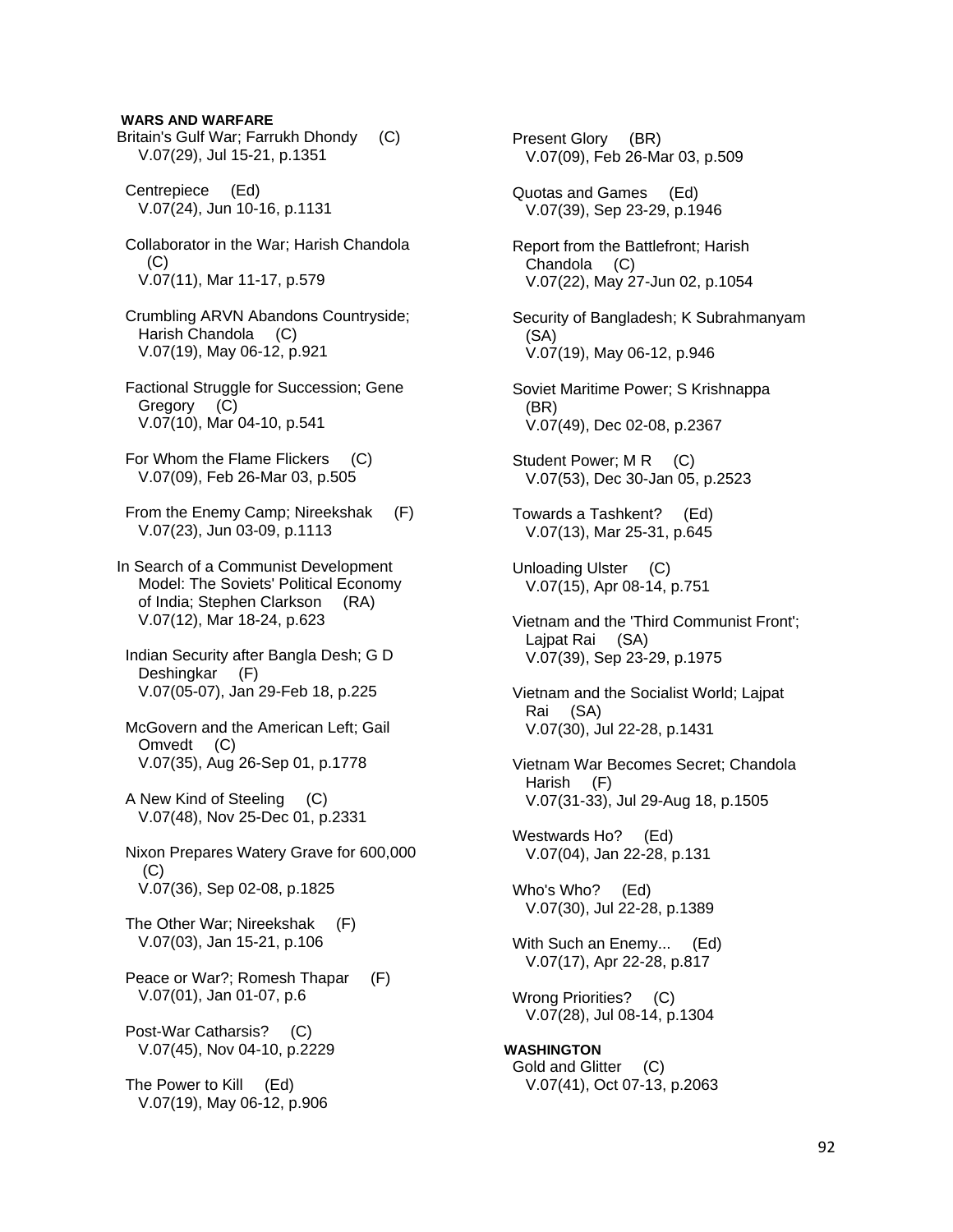## **WASTE MANAGEMENT**

 Without Indigenous Dimensions; Sudhir Deshpande (BR) V.07(35), Aug 26-Sep 01, p.1784

### **WATER POLLUTION**

 Without Indigenous Dimensions; Sudhir Deshpande (BR) V.07(35), Aug 26-Sep 01, p.1784

# **WATER RESOURCE MANAGEMENT**

 Courting the Courtiers (C) V.07(34), Aug 19-25, p.1713

With Mop and Soap (C) V.07(29), Jul 15-21, p.1348

### **WELFARE ECONOMICS**

 Welfare Programmes for Scheduled Castes: Content and Administration; S N Dubey and Usha Mathur (SA) V.07(04), Jan 22-28, p.165

## **WEST ASIA**

 The American Factor; Shah Abdul Qayyum  $(C)$ V.07(28), Jul 08-14, p.1310

#### **WEST BENGAL**

 The 1972 Election in West Bengal; Biplab Das Gupta (SA) V.07(16), Apr 15-21, p.804

Holding Together on the Left (C) V.07(05-07), Jan 29-Feb 18, p.203

 The Hunt Continues (Ed) V.07(24), Jun 10-16, p.1130

 A Made to Order Election (C) V.07(13), Mar 25-31, p.663

 A Made to Order Election; Mohan Rao (LE) V.07(19), May 06-12, p.910

 New Crusades (C) V.07(18), Apr 29-May 05, p.869

 New Political Wind (C) V.07(45), Nov 04-10, p.2222

 Post-Election Patterns (Ed) V.07(28), Jul 08-14, p.1290

Price of Tranquillity (Ed)

V.07(45), Nov 04-10, p.2210

 Rising Tempo of Faction Fights (C) V.07(48), Nov 25-Dec 01, p.2319

 Short on Many Counts (Ed) V.07(49), Dec 02-08, p.2354

Stability: A Remote Prospect (C) V.07(11), Mar 11-17, p.574

 Stunts and Circuses (C) V.07(37), Sep 09-15, p.1865

 Two-Sided Game (C) V.07(52), Dec 23-29, p.2483

Who Won in West Bengal (P) V.07(14), Apr 01-07, p.691

- Who Won in West Bengal; Mohit Sen (LE) V.07(24), Jun 10-16, p.1134
- Who Won in West Bengal; Mohit Sen (LE) V.07(35), Aug 26-Sep 01, p.1763

Who Won in West Bengal? (LE) V.07(17), Apr 22-28, p.822

 Who Won in West Bengal?; Ashok Rudra (LE) V.07(20), May 13-19, p.957

 Who Won in West Bengal?; Ashok Rudra (LE) V.07(30), Jul 22-28, p.1397

# **WEST GERMANY**

 The New and the Old Left; Aswini K Ray (C) V.07(28), Jul 08-14, p.1308

 The Ostvertrage; Aswini K Ray (C) V.07(14), Apr 01-07, p.699

#### **WOMEN**

 Womanpower; Jai Nimbkar (BR) V.07(27), Jul 01-07, p.1270

### **WOMEN AND WORK**

 Womanpower; Jai Nimbkar (BR) V.07(27), Jul 01-07, p.1270